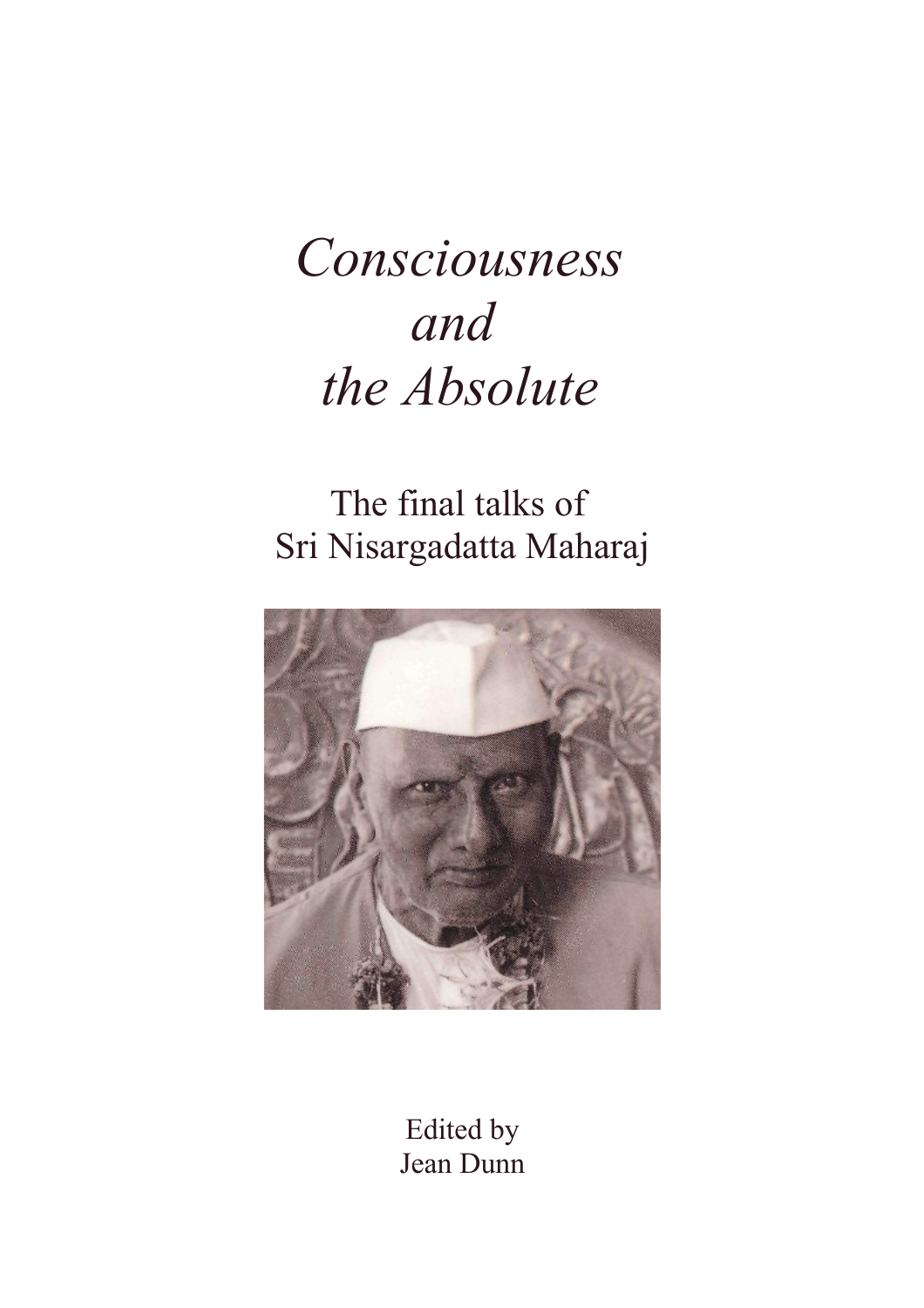### Also from the Acorn Press Books by and about Sri Nisargadatta Maharaj

I AM THAT; TALKS WITH SRI NISARGADATTA MAHARAJ. Compiled and translated by Maurice Frydman; revised and edited by Sudhakar S. Dikshit. xxii, 550 pages, illus. Paperback. Maharaj's unique teaching, in this compilation, has been hailed as the direct path to the pathless goal of self-realization. The central core of master's teaching: Until man can free himself from false identifications, from pretensions and delusions of various kinds, he cannot come face to face with the eternal verity that is latent within his own self. "What the mind invents, the mind destroys. But the real is not invented and cannot be destroyed ..." says Maharaj.

SEEDS OF CONSCIOUSNESS; THE WISDOM OF SRI NISARGADATTA MAHARAJ. Edited by Jean Dunn; introduction by Ramesh S. Balsekar. 215 pages. Paperback. (Selected talks of Maharaj from July 1979 to April 1980.)

PRIOR TO CONSCIOUSNESS; TALKS WITH SRI NISARGADATTA MAHARAJ. Edited by Jean Dunn. 157 pages, illus. Paperback. (Selected talks, 1980-81.)

EXPLORATIONS INTO THE ETERNAL: FORAYS INTO THE TEACHING OF SRI NISARGADATTA MAHARAJ. By Ramesh S. Balsekar. xiv, 261 pages. Paperback.

POINTERS FROM NISARGADATTA MAHARAJ. By Ramesh S. Balsekar; edited by Sudhakar S. Dikshit. xvi, 223 pages. Paperback. "This publication is alive with the intensity and force of Nisargadatta Maharaj's spiritual realization, and the fierceness and dedication with which he relentlessly strove to accelerate others' liberation."

> *Available from* The Acorn Press, P. O. Box 3279, Durham, NC 27715-3279. Tel. (919) 471-3842. FAX (919) 477-2622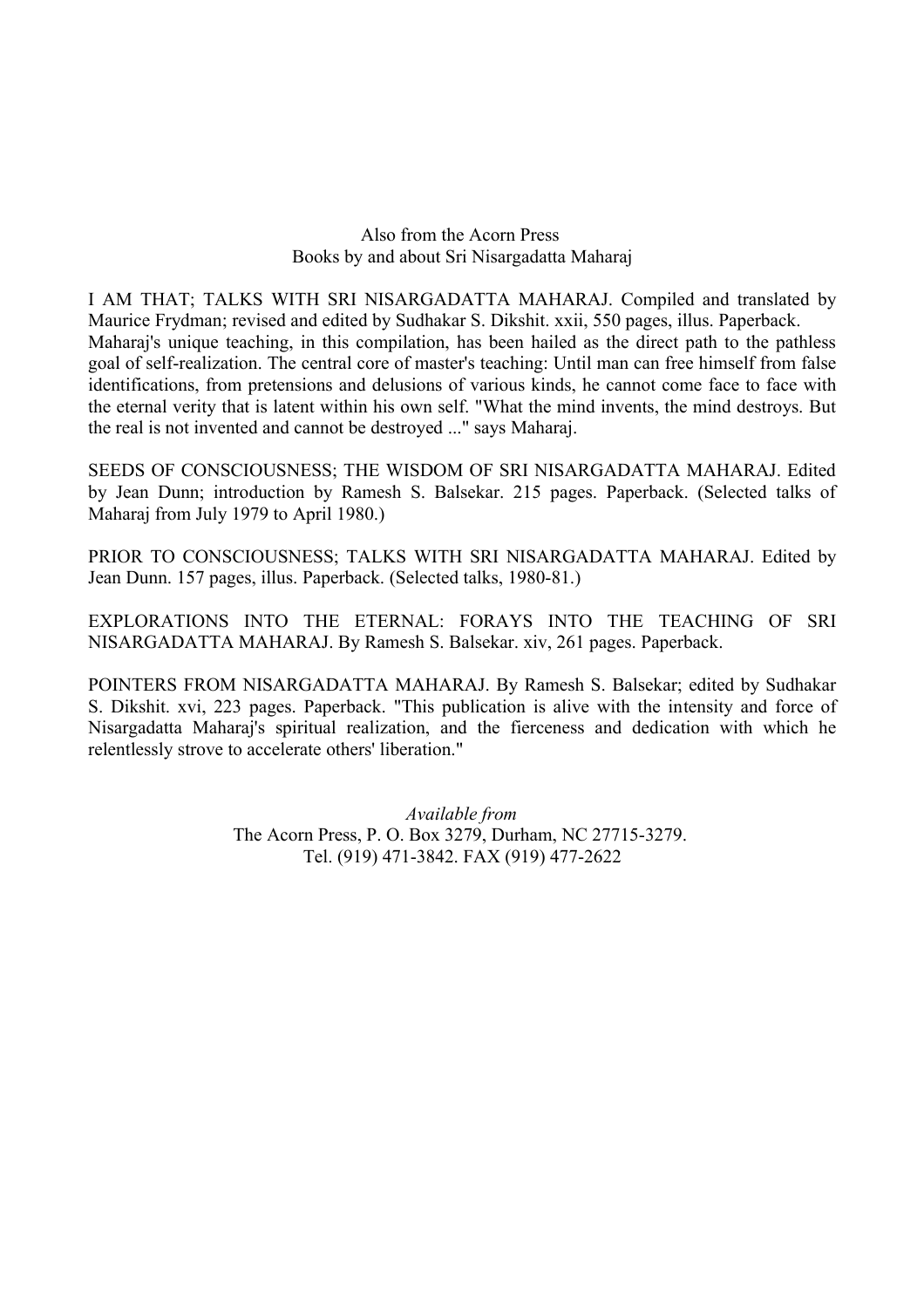# **CONSCIOUSNESS** AND THE ABSOLUTE

The final talks of Sri Nisargadatta Maharaj

> *Edited by*  Jean Dunn

THE ACORN PRESS Durham, North Carolina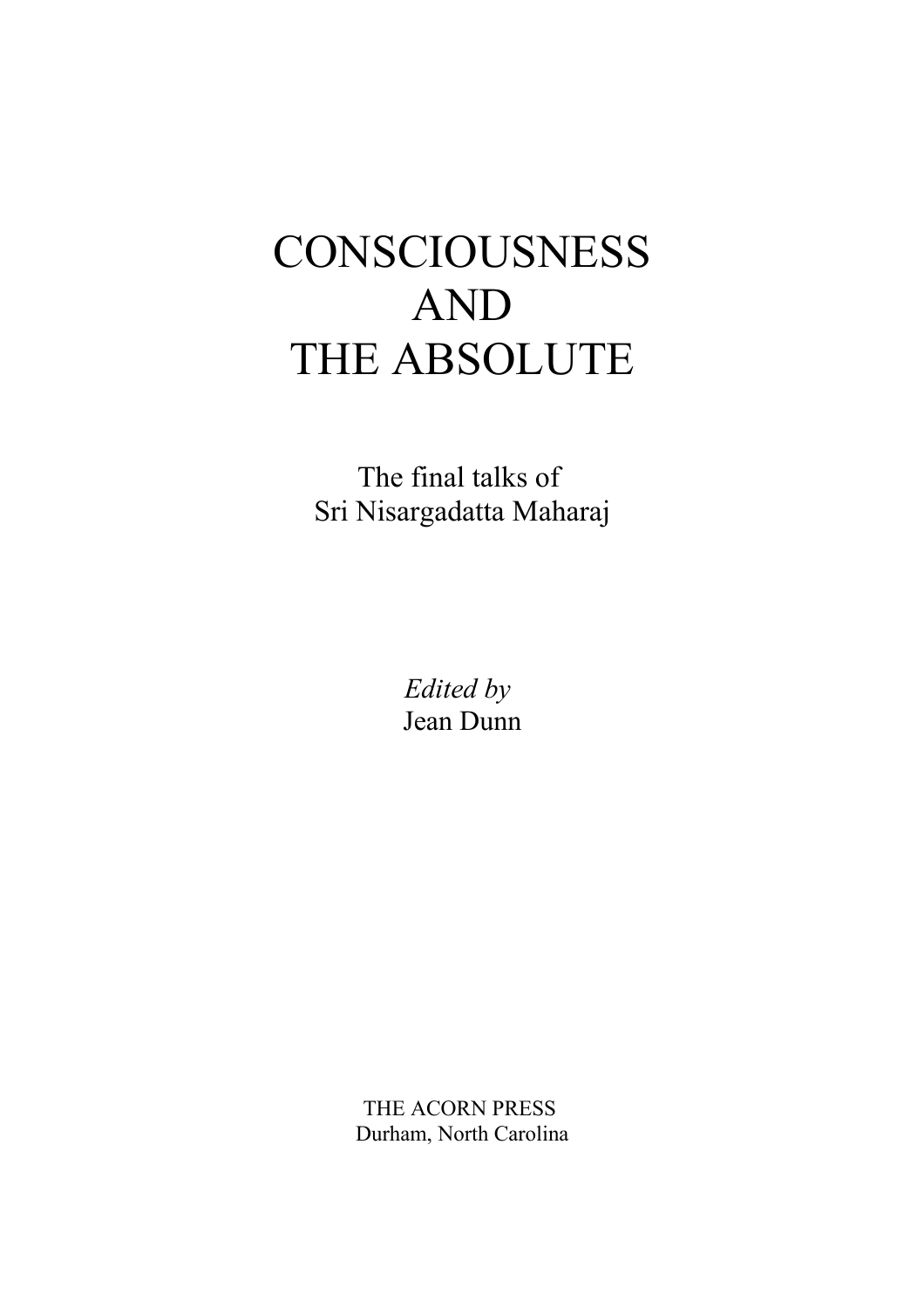Copyright ©1994 Jean Dunn

All rights reserved. No part of this book may be reproduced, stored in a retrieval system, or transmitted in any form, by any means, including mechanical, electronic, photocopying, recording or otherwise, without the prior written permission of the publisher. For information, address: The Acorn Press, P. O. Box 3279, Durham, NC 27715-3279.

First published 1994; reprinted 1998, 2004

ISBN 0-89386-041-7 Library of Congress Catalog Card No. 94-94237

**Maharaj's photographs by Jitendra Arya**

Printed in the United States of America.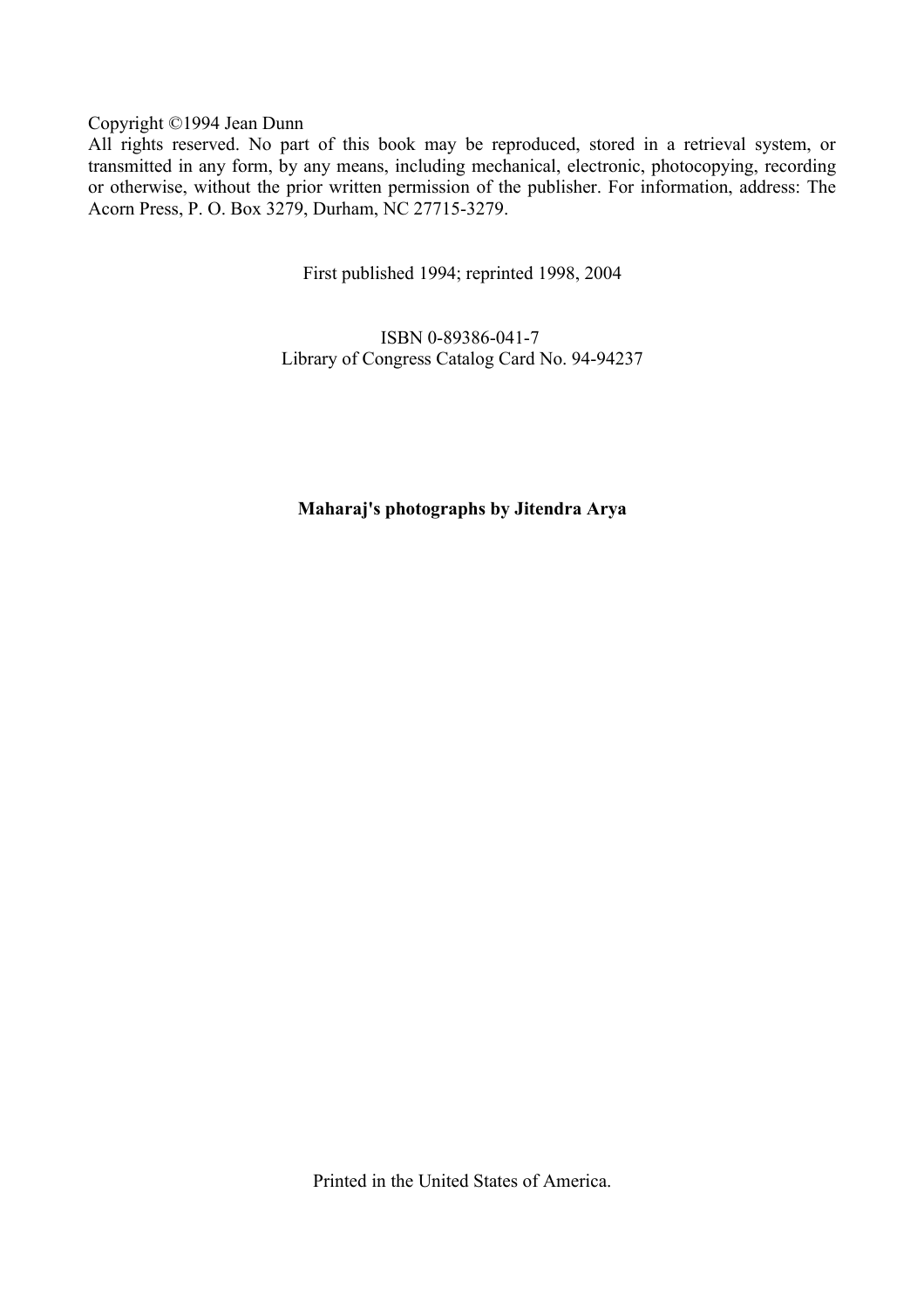## *Acknowledgments*

Sri Nisargadatta Maharaj's talks were taped by Ms. N. Vanaja, who never missed a meeting. We are all grateful to her for her dedicated service.

I was with Maharaj continuously during the time I was transcribing the talks from tapes to manuscript, and I transcribed all these tapes on a daily basis. With his blessings I came back to America on April 24,1981, to try to get his talks published before his death. However, they were not in print until after his death. Since Maharaj spoke only Marathi, translators were always present. Chief among them were Saumitra K. Mullarpattan, who was with Maharaj for many years; Ramesh S. Balsekar, who was with Maharaj for the last three years of his life and Damayanti Doongaji, who was a long time disciple. Our most grateful thanks go to all of them.

I am especially grateful to Marjorie Russell, for her assistance in preparing this manuscript for publication.

Abiding by the wishes of my Guru, Nisargadatta Maharaj, who wanted to publish his talks without any alterations, I have not changed the wording as translated. The manuscript has been edited for punctuation only, not for language or style. If readers have any difficulty in understanding some of the expressions, a glossary has been provided at the end.

Several of Maharaj's talks are repetitive. The explanation is that even toward the end of his life, when his body was very weak, Maharaj continued to hammer home his teachings. Nowhere is this more apparent than in his final words to us in *Consciousness and the Absolute.*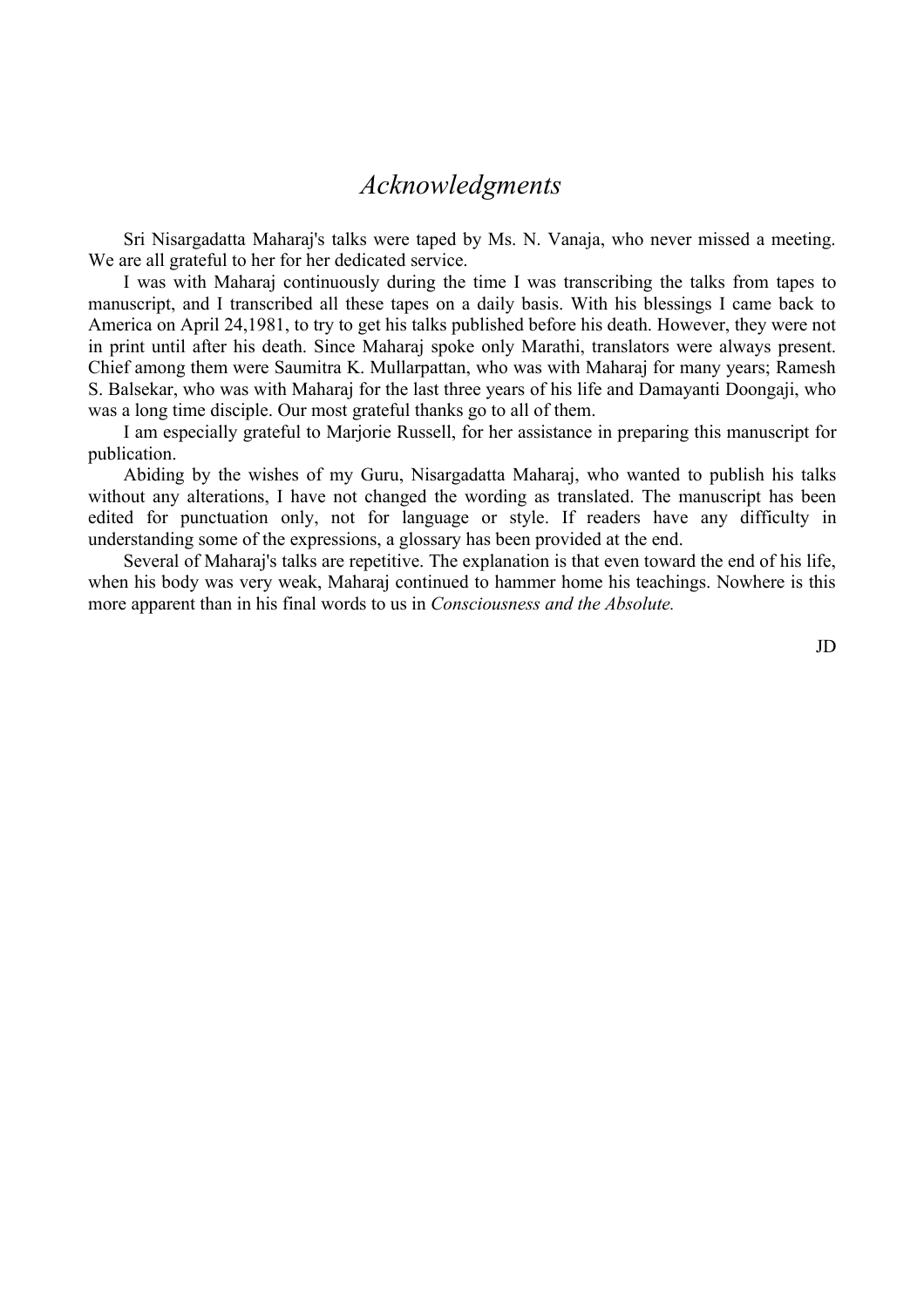### *Introduction*

The teachings of Nisargadatta Maharaj have been published in several books using the original question-and-answer format in which the teachings were given. Maurice Frydman's translation of Maharaj's talks, *"I Am That"* and other collections which followed, including my own, have served as guideposts to Maharaj's philosophy. Many people from the West have come to follow his precepts through their reading of these collections. Now, another in the golden link of guideposts is presented here as *"Consciousness and the Absolute".*

In this book you will find the last teachings of Sri Nisargadatta Maharaj, the final dialogues he had with the people who had come from all over the world to hear his words. These talks, coming during the last days of his life, were the culmination of the rarest teachings he had to give us; they were the summit of the heights of his wisdom.

The scene for these talks was the small upstairs room which he had built some fifty years before, for his own meditation. So many seekers had come to him for spiritual guidance over a span of forty years! Now his talks were short, terse, during the pain-filled days of the illness (cancer). It was abundantly clear that although the body was in terrible pain, he knew he was not that body. We knew his body was suffering because he told us; yet we never heard a moan or a whimper from his lips. It was awe-inspiring simply to watch him.

Maurice Frydman described this great teacher as "warmhearted, tender, shrewdly humorous, absolutely fearless and true; inspiring, guiding and supporting all who come to him." Others have described him as a tiger. He was what-

ever was needed: kind, gentle, patient, abrupt, abrasive, impatient. Moods passed over him like summer breeze, barely touching him.

The force of his message resounds with his singleness of purpose: "Give up all you have read and heard and just BE. You, as the Absolute, are not this "I Amness", but presently you have to abide in "I Amness". He says it again and again. But the very repetition of his teachings is meaningful, for we have built up a hard shell around this pseudo-ego to protect it; therefore, constant hammering is needed to break this shell. The repetitious style of his teaching is part of his wisdom and teaching skill.

He taught us to find out for ourselves, to ponder his words, and ask ourselves, "Can this be true?" He said one must find out what the body is, where it came from, study it with detachment, watch it without judging. One soon sees that it is just like a robot which has been programmed by others. We are to turn within to that which lets us know that we are, to become one with that.

Abiding in the "I Amness" (or Consciousness, which is pure love), that Consciousness itself will give us all the answers. At the present time, Consciousness is what we are, not personal Consciousness, but impersonal, universal Consciousness. In course of time, the Consciousness will show us that we are not even this, but we are that Eternal Absolute, unborn, undying.

All shadings of his singular wisdom are reflected during these last, poignant conversations with those who were privileged to be in his presence.

When you read his words, may you find in them his blessings.

**JEAN DUNN**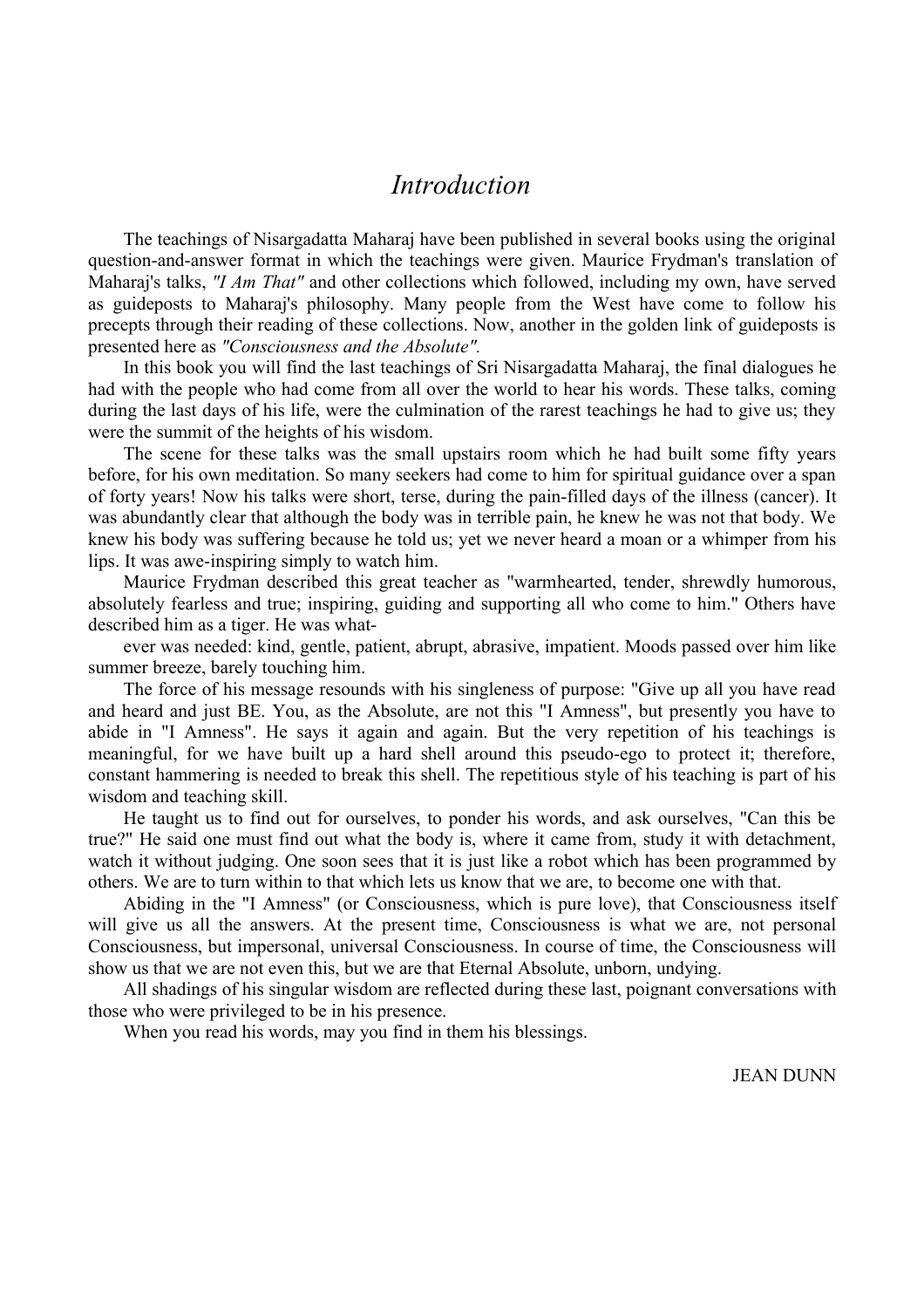# *May 1, 1980*

#### **Questioner:** *How does a jnani see the world?*

**Maharaj:** A jnani is aware of the origin and the value of consciousness, this beingness, which has spontaneously dawned on him. This same consciousness plays a multitude of roles, some happy, some unhappy; but whatever the roles, the jnani is merely the seer of them. The roles have no effect on the jnani.

All your problems are body-mind problems. Even so, you cling to that body. Since you identify with the body-mind, you follow certain polite modes of expression when you talk. I do not. I might embarrass you; you may not be able to take what I say. I have no sense of propriety.

You are bound by your own concepts and notions. Actually, you love only this sense of "I"; you do everything because of this. You are not working for anybody, nor for the nation, but only for this sense of "I" which you love so much.

### **Q:** *But I like to act; I like to work.*

**M:** All these activities go on, but they are only entertainment. The waking and deep sleep states come and go spontaneously. Through the sense of "I", you spontaneously feel like working. But find out if this sense of "I" is real or unreal, permanent or impermanent.

The "I" which appears is unreal. How unreal it is I have proven. The moment the "I" is proven unreal, who is it who knows that the "I" is unreal? This knowledge within you that knows the "I" is unreal, that knowledge which knows change, must itself be changeless, permanent.

You are an illusion, *Maya,* an imagination. It is only because I know that I'm unreal that I know you also are unreal. It is not like this: Because I am real, you are unreal. It is like this: Because I am unreal, everything is unreal.

Consciousness depends on the body; the body depends on the essence of food. It is the Consciousness which is speaking now. If the food-essence is not present, the body cannot exist. Without the body, would I be able to talk?

Can you do anything to retain this sense of "I"? As it came spontaneously, so will it go. It will not forewarn you by announcing, "I am going tomorrow."

A doubt has arisen and you are trying to find the solution, but who is it who has this doubt? Find out for yourself.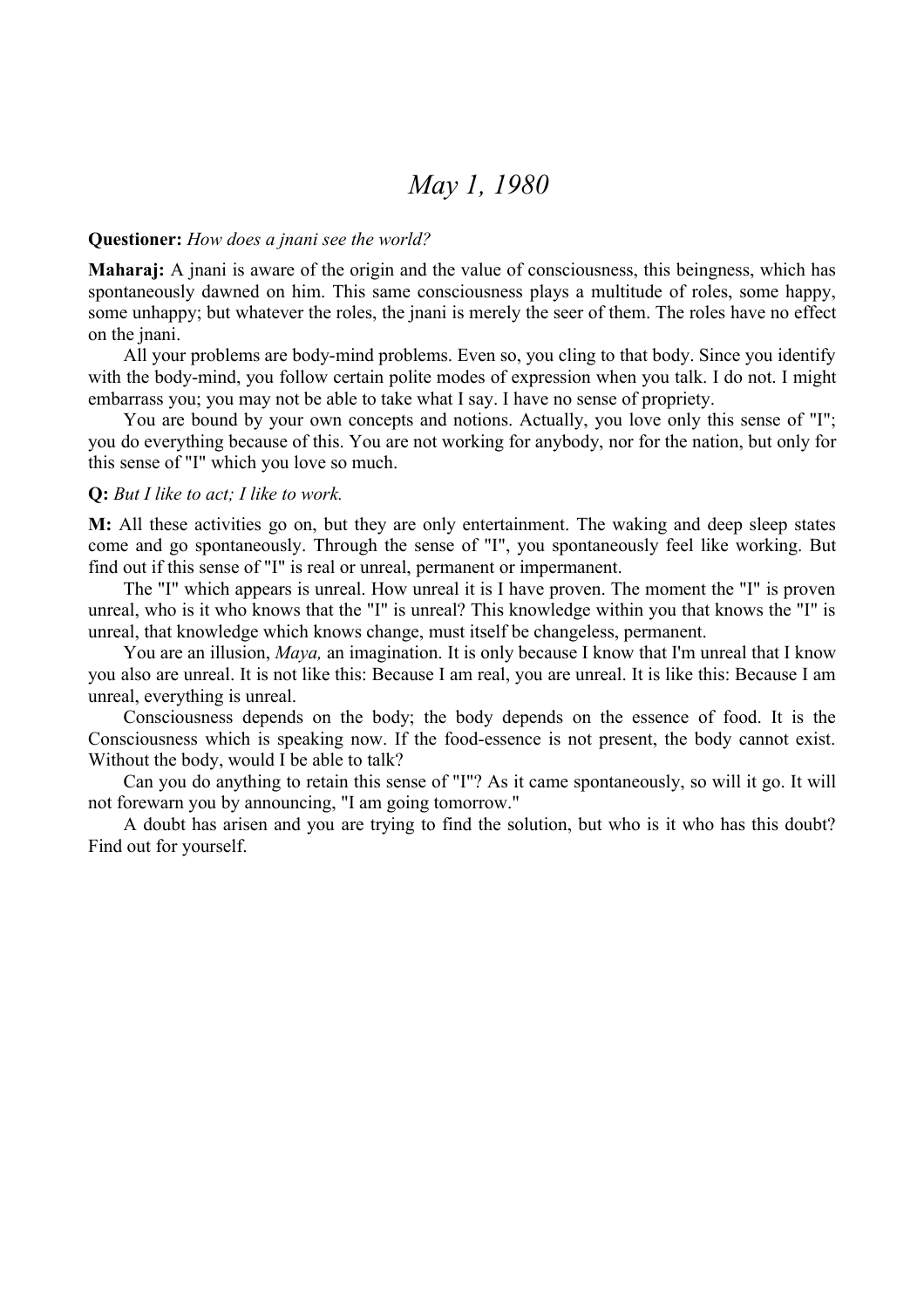# *May 10, 1980*

**Maharaj:** How did I get to the truth that I prevail everlastingly? By meditating on the meditator, by "I Amness" merging into "I Airiness". Only then did I understand what my true nature is. The great Sages meditated in the same way. Nobody had told me how to do it. I did not seek this knowledge externally. It sprouted within me.

I meditated like the Sages and saw a vision. Initially, there was space, and in the space I saw the principles embodied. Actually, they have no bodies, but in my vision they had bodies. I called them *Prakriti* and *Purusha,* the male and female aspects of cosmic consciousness.

Until the union of *Prakriti* and *Purusha,* the dynamic, all-pervading consciousness lay in a dormant state. In the union of the male and female aspects, emissions were planted in the female of these figures. When these emissions merged in the womb they started taking form. After nine months of gestation, an infant was delivered.

That consciousness which was planted in the womb was the causal body, the *"lingadeha".* In that *"lingadeha",* the knowledge "I Am" was in a dormant condition. This is what I saw in meditation.

### **Questioner:** *How did we lose this pure consciousness state?*

**M:** Every being experiences the *Isvara* state, either directly or potentially, but he is so wrapped up in this objective world that he loses his identity. You must know what this "I Am" principle is. It appears spontaneously and with its appearance begins the riddle of conceptual life.

### **Q:** *How do I start this search for my Self?*

**M:** Start from the very beginning. In this gross world I began with my parents, because I knew full well that my principle was already dwelling there in the collection of their bodily elements out of which I emanated. But I came to the conclusion that I could not be that principle which came from the mother's body.

There is nobody here who is 100 years old. Does that mean that 100 years ago you did not exist?

### **Q:** *I don't know.*

**M:** The one who said, "I don't know" must have been there; in short, you were not like this, but you must have been something. You must comprehend this correctly. 100 years back I was not like this; so, the one pointing this out must have been there. You did, and do, exist unto eternity.

What I am expounding does not relate to worldly knowledge. You do not want to give up either worldly knowledge or so-called spiritual knowledge, and yet, through these worldly concepts, you want to understand the riddle of your existence, and that is precisely why you are not able to understand.

In truth, your state is one of Absolute bliss, not this phenomenal state. In that non-phenomenal state you are full of bliss but there is no experience of its presence. In that state there is no trace of misery or unhappiness, only unalloyed bliss. What am I talking about?

### **Q:** *Ananda (bliss).*

**M:** Because you want some satisfaction according to your own concepts, you try to qualify unalloyed bliss. The term *"ananda"* has significance only when it signifies that the bodily beingness is available to experience it. When you are in deep sleep and you start to see forms, you are actually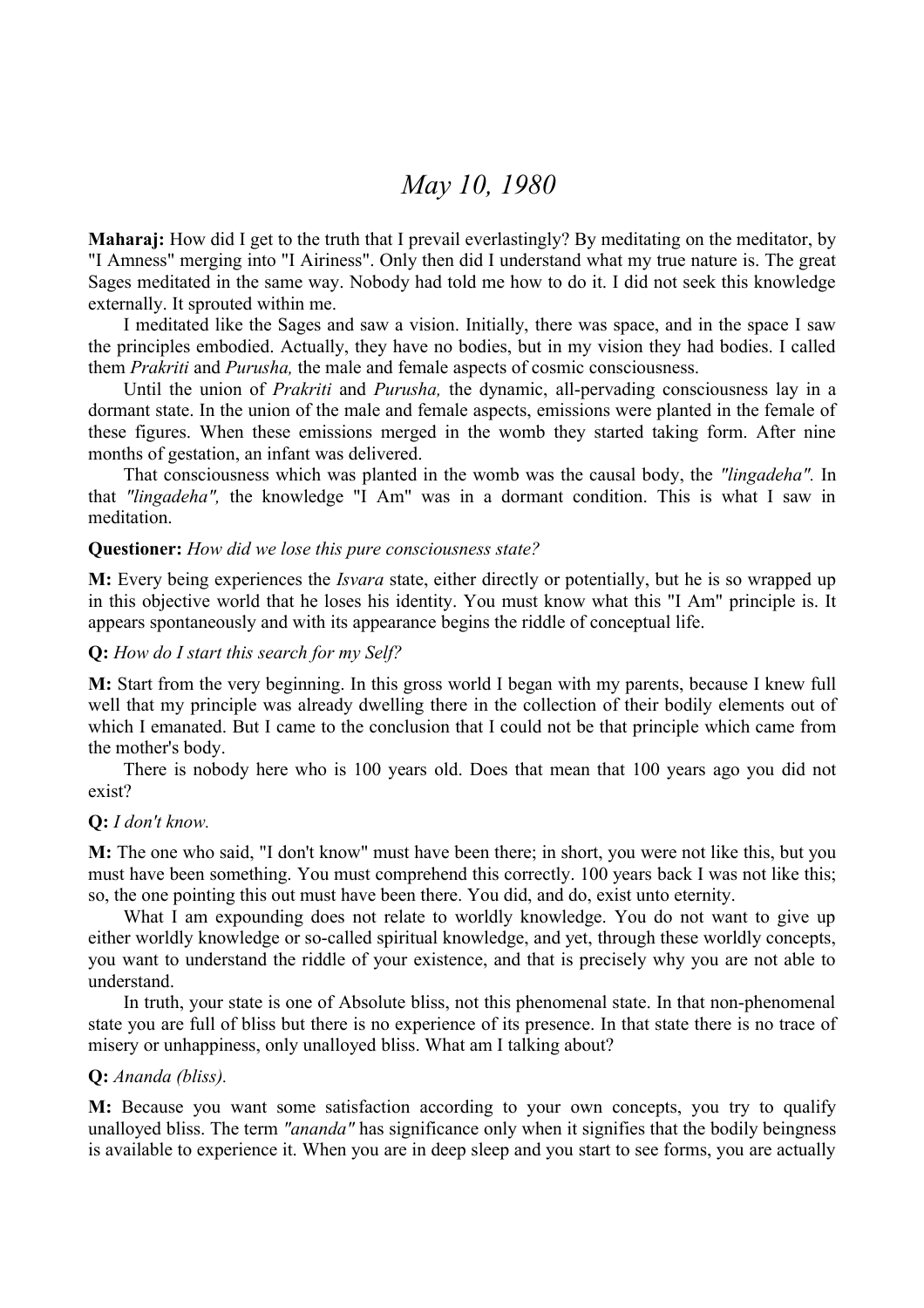dreaming. Aren't those dream forms coming from your own beingness? Whatever you see, even in the waking state, doesn't it come from your own beingness which is dwelling within the body?

In deep sleep, consciousness was in a dormant condition; there were no bodies, no concepts, no encumbrances. Upon the arrival of this apparently wakeful state, with the arrival of the concept "I Am", the love of "I Am" woke up. That itself is *Maya,* illusion.

### **Q:** *Does Maharaj mean that the experiencer of the three states is the Self?*

**M:** That is the *Saguna Brahman* state; because of your beingness the other states are. The dream world is very old, it is not new. You see old monuments in your dreams. Your beingness is very powerful.

The emergence of this beingness itself constitutes time. Everything is beingness, but I, the Absolute, am not that. In meditation, there was space, when suddenly two forms appeared out of no-form, *Prakriti* and *Purusha,* and the quintessence of these forms was the knowledge "I Am". There were no forms, then suddenly forms appeared, just as in the dream world.

You as a dreamer are sleeping on the bed, but in your dream world you see a body and you think it is you, and you are doing everything through this dream body. In that same way, bodies are created in the so-called waking state.

The *Prakriti* and *Purusha* state has no form and is eternal, having neither a beginning nor an end. But from it come the five elements, and with them, simultaneously, the body is formed at the moment that time is first experienced. This process is ever continuing, with the body-form merely indicative of the opportunity to experience time. This explanation will not reach home to everyone.

At the moment of so-called death, with what identity would you like to depart?

#### **Q:** *As Parabrahman.*

**M:** The Absolute, which I call *Parabrahman,* what is it like? What you are doing is multiplying words with more words, concepts with more concepts.

**Q:** *Maharaj must take me out of this.*

**M:** Can you define what you are?

### **Q:** *I must have your blessing to understand what I am.*

**M:** You are very adept at word-games. While I am talking about knowledge that is beyond this phenomenal world, you are trying to understand through worldly concepts and words. Give up all these concepts and inquire into the nature of your beingness. How did you happen to be? Ponder it! The real blessing of the Guru comes when your knowledge itself sprouts inside you.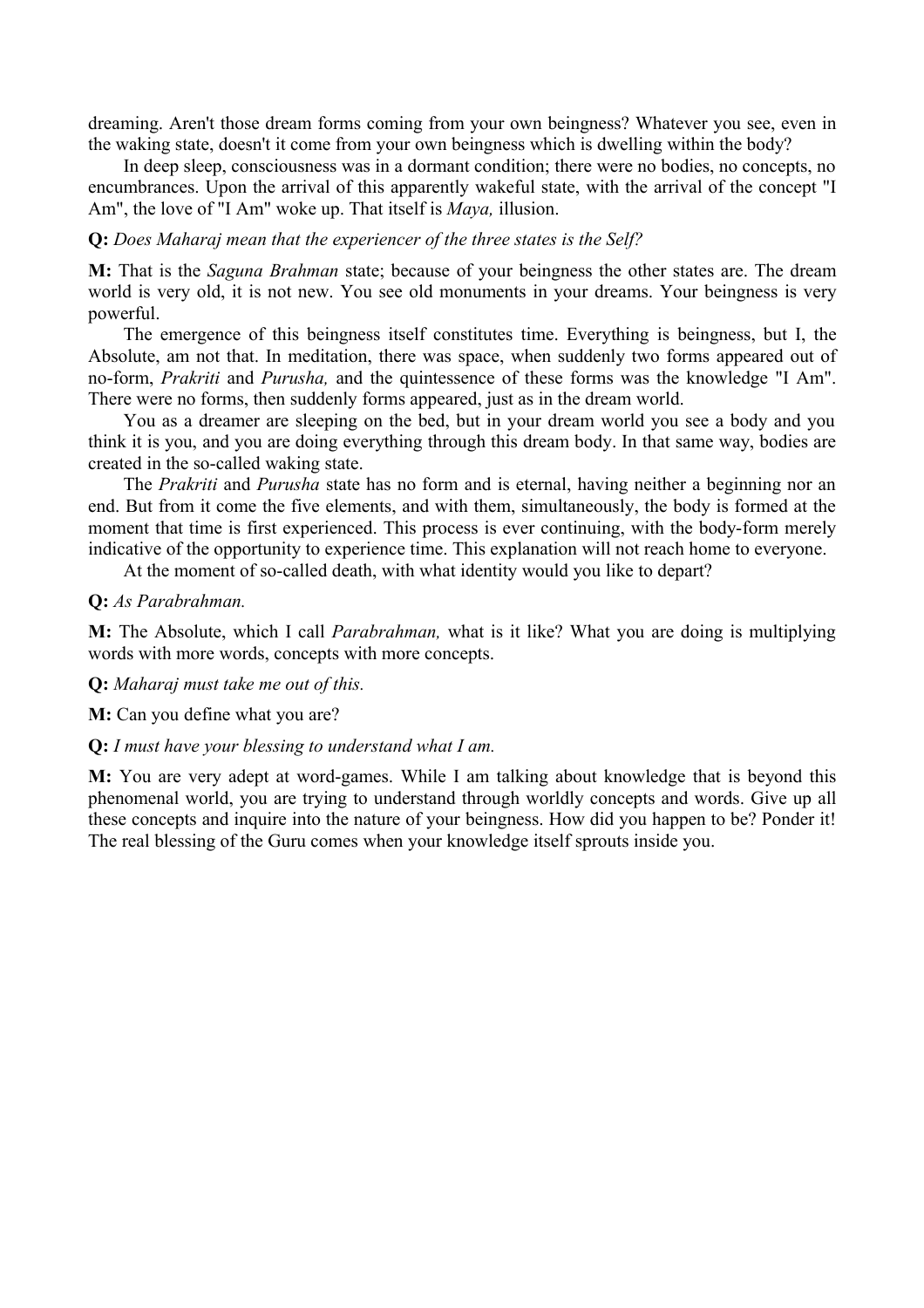# *May 14, 1980*

**Maharaj:** Doctors have diagnosed that this body has cancer. Would anyone else be as joyful as I am, with such a serious diagnosis? The world is your direct experience, your own observation. All that is happening is happening at this level, but I am not at this level. I have dissociated myself from *Sattva Guna,* beingness.

The Ultimate state in spirituality is that state where no needs are felt at any time, where nothing is useful for anything. That state is called *Nirvana, Nirguna,* that which is the Eternal and Ultimate Truth. The essence and sum total of this whole talk is called *Sat-guru Parabrahman,* that state in which there are no requirements.

After the dissolution of the universe, when no further vestige of creation was apparent, what remained is my perfect state. All through the creation and dissolution of the universe, I remain ever untouched. I have not expounded this part: my state never felt the creation and dissolution of the universe. I am the principle which survives all the creations, all the dissolutions. This is my state, and yours, too, but you don't realize it because you are embracing your beingness. Realizing it is only possible when one gets support from invincible faith, from that eternal *Sat-guru Parabrahman.* This state, this *Parabrahman* principle, is eternal and is also the *Sat-guru.* It is the eternal property of any devotee of a Guru.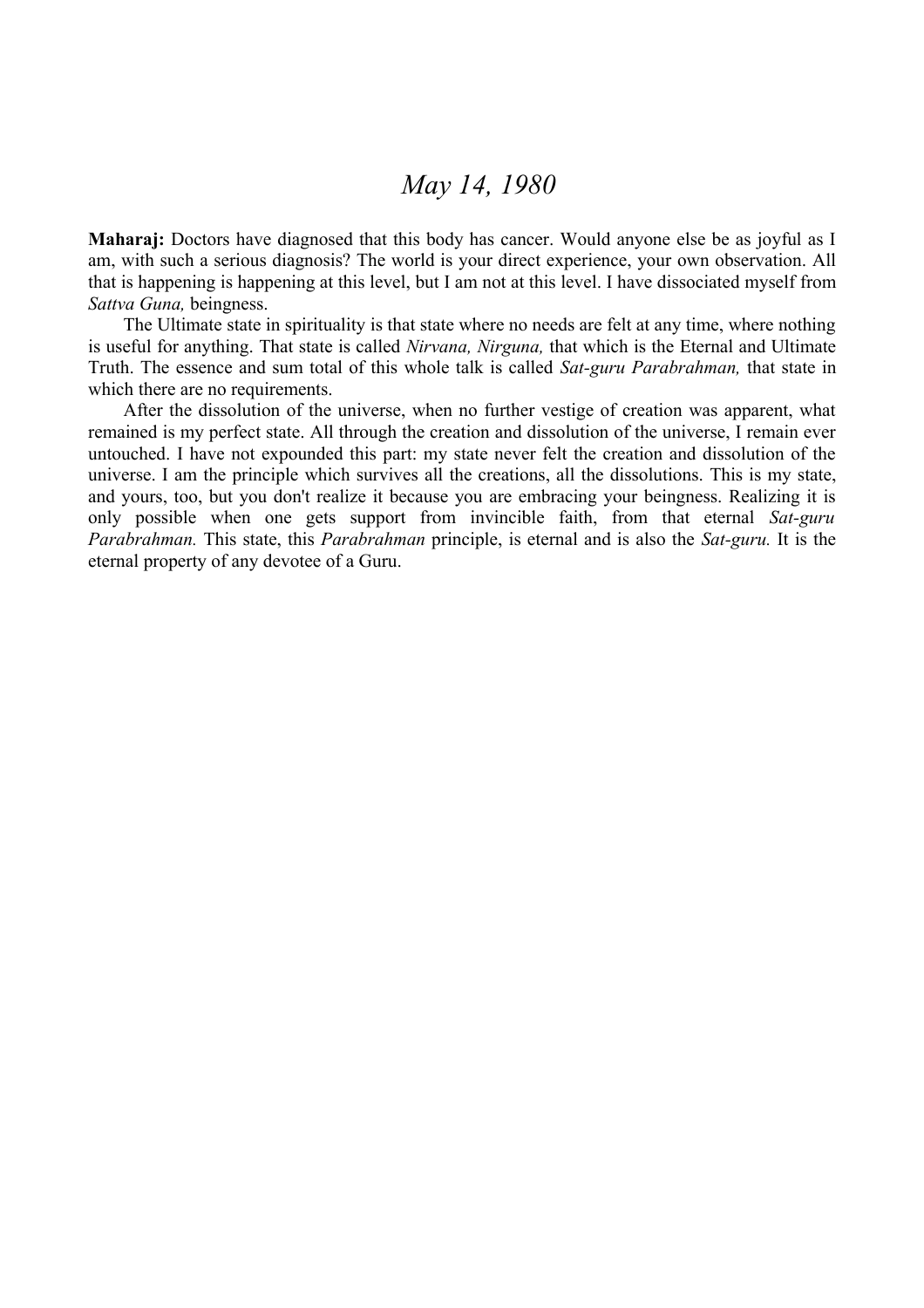# *July 29, 1980*

### **Questioner:** *Why did this consciousness arise?*

**Maharaj:** You are both the question and the answer. All your questions come from your identification with the body. How can any questions relating to that which was prior to the body and consciousness be answered? There are yogis who have sat in meditation for many, many years seeking answers to this question, but even they haven't understood it. And yet you are complaining.

### **Q:** *It is a great mystery.*

**M:** It's a mystery only to the ignorant. To the one not identified with the body, it is no longer a mystery.

### **Q:** *Maharaj cannot convey it to us?*

**M:** I keep telling you but you don't listen.

### **Q:** *Does Maharaj see us as individuals?*

**M:** There are no individuals; there are only food bodies with the knowledge "I Am". There is no difference between an ant, a human being, and *Isvara;* they are of the same quality. The body of an ant is small, an elephant's is large. The strength is different, because of size, but the life-force is the same. For knowledge the body is necessary.

### **Q:** *How did Maharaj get the name Nisargadatta?*

**M:** At one time I was composing poems. Poems used to flow out of me and, in this flow, I just added Nisargadatta. I was reveling in composing poems until my Guru cautioned me, "You are enjoying composing these poems too much; give them up!"

What was he driving at? His objective was for me to merge in the Absolute state instead of reveling in my beingness.

This was the way I realized knowledge, not through mental manipulation. My Guru said, "This is so," and for me, it was finished! If you continue in the realm of intellect you will become entangled and lost in more and more concepts.

Consciousness is time flowing continuously. But I, the Absolute, will not have its company eternally because consciousness is time bound. When this beingness goes, the Absolute will not know "I Am". Appearance and disappearance, birth and death, these are the qualities of beingness; they are not your qualities. You have urinated and odor is coming from that - are you that odor?

### **Q:** *No, I am not.*

**M:** This beingness is like that urine. Can you be that beingness?

### **Q:** *Absolutely not!*

**M:** You require no more *sadhana.* For you, the words of the Guru are final.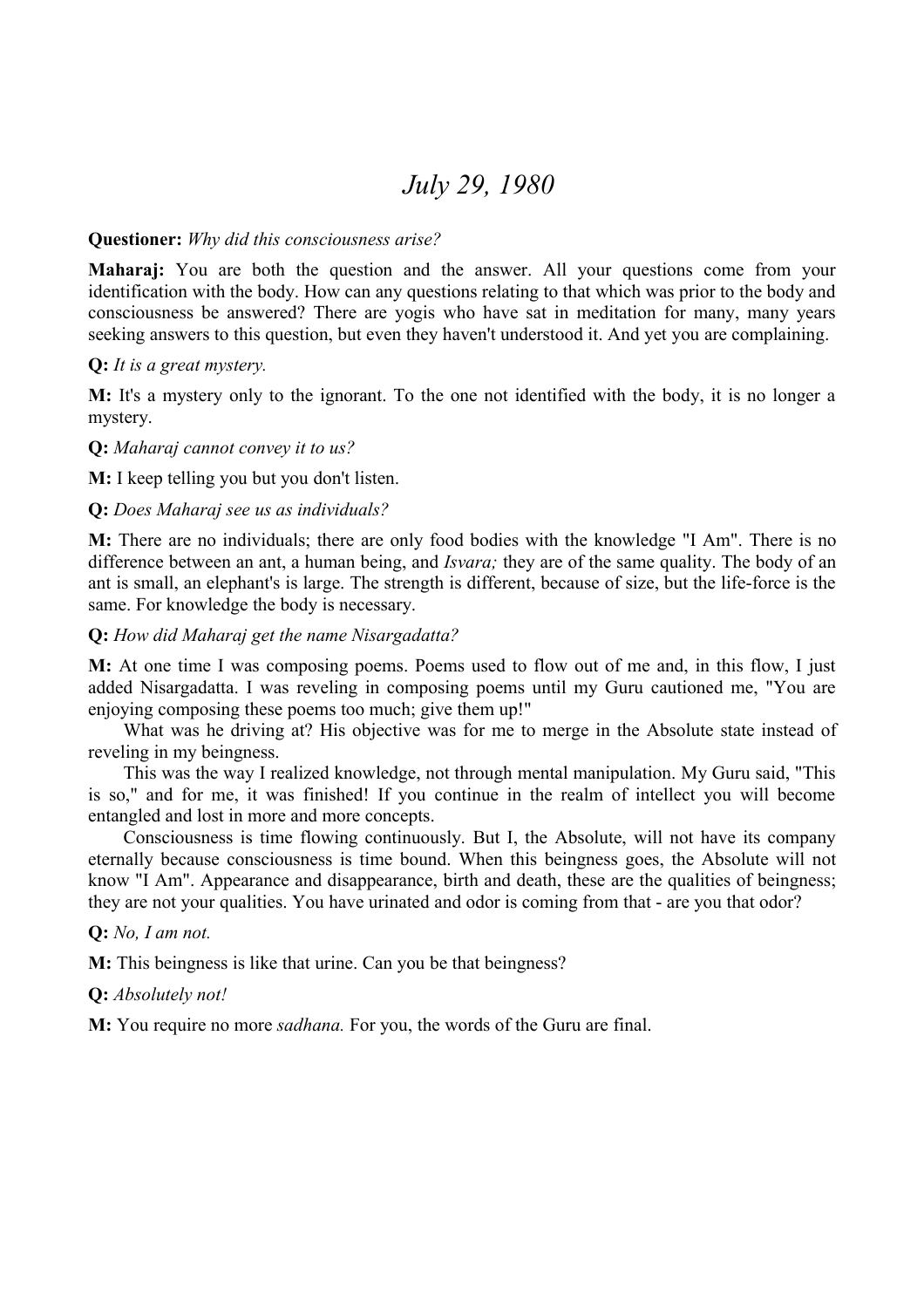# *October 5, 1980*

**Maharaj:** I have no individuality. I have assumed no pose as a person. Whatever happens in the manifest consciousness happens.

People identify me with their concepts and they do what their concepts tell them. It is consciousness which is manifest, nothing else. Who is talking, who is walking, who is sitting? These are the expressions of that chemical "I Am". Are you that chemical? You talk about heaven and hell, this Mahatma or that one, but how about you? Who are you?

In meditation, one sees a lot of visions. They are in the chemical, the realm of your consciousness, are they not? All these things are connected only to that birth-chemical. You are not this chemical "I Am"!

Spiritual knowledge should not be studied; it is knowledge derived from listening. When the listener hears it, and accepts it, something clicks in him.

This "I Amness" is otherness; it is an expression of duality.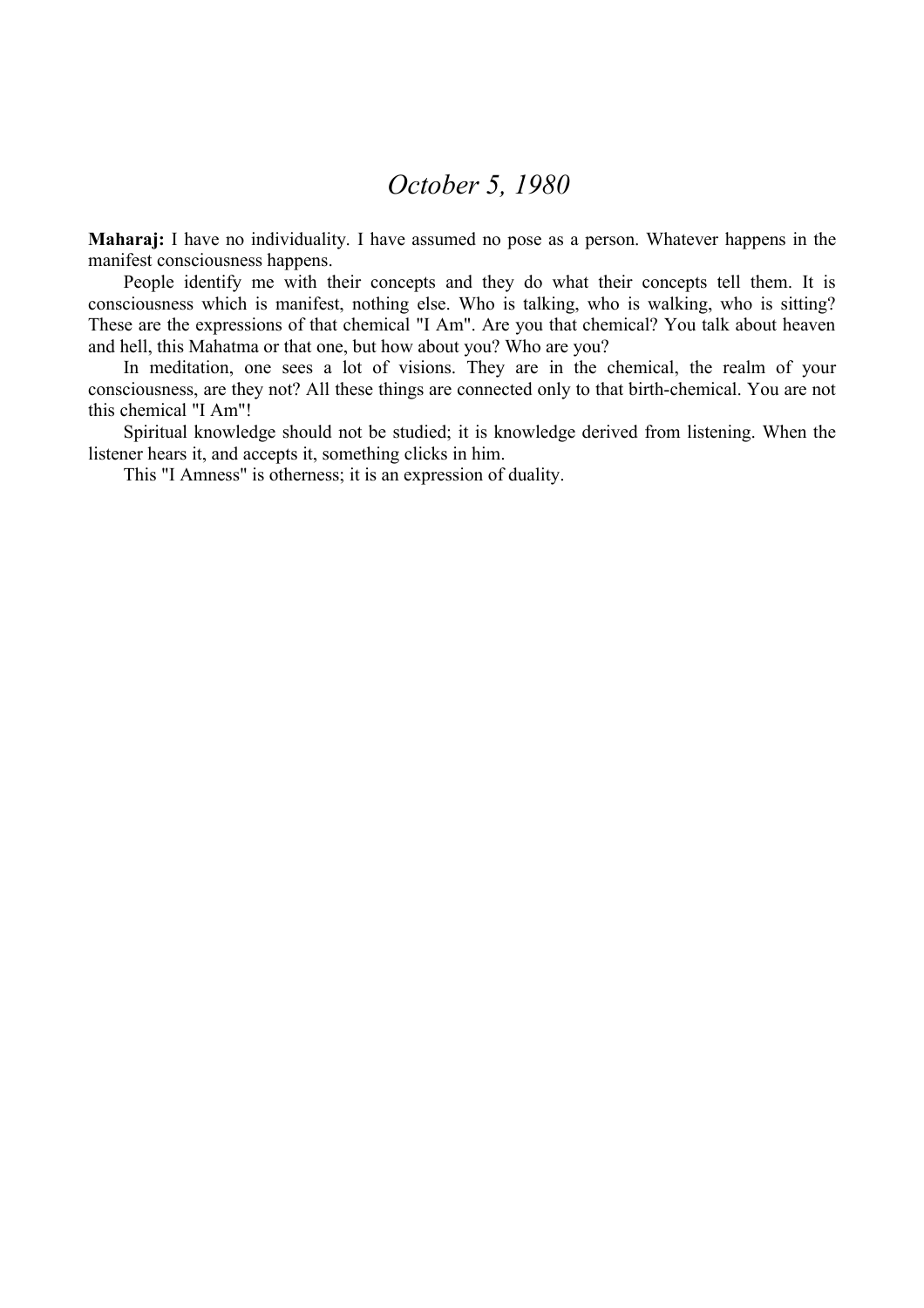## *November 8, 1980*

#### **Questioner:** *Why is it that we naturally seem to think of ourselves as separate individuals?*

**Maharaj:** Your thoughts about individuality are really not your own thoughts; they are all collective thoughts. You think that you are the one who has the thoughts; in fact thoughts arise in consciousness.

As our spiritual knowledge grows, our identification with an individual body-mind diminishes, and our consciousness expands into universal consciousness. The life force continues to act, but its thoughts and actions are no longer limited to an individual. They become the total manifestation. It is like the action of the wind - the wind doesn't blow for any particular individual, but for the total manifestation.

### **Q:** *As an individual can we go back to the source?*

**M:** Not as an individual; the knowledge "I Am" must go back to its own source.

Now, consciousness has identified with a form. Later, it understands that it is not that form and goes further. In a few cases it may reach the space, and very often, there it stops. In a very few cases, it reaches its real source, beyond all conditioning.

It is difficult to give up that inclination of identifying the body as the self. I am not talking to an individual, I am talking to the consciousness. It is consciousness which must seek its source. Out of that no-being state comes the beingness. It comes as quietly as twilight, with just a feel of "I Am" and then suddenly the space is there. In the space, movement starts with the air, the fire, the water, and the earth. All these five elements are you only. Out of your consciousness all this has happened. There is no individual. There is only you, the total functioning is you, the consciousness is you.

You are the consciousness, all the titles of the Gods are your names, but by clinging to the body you hand yourself over to time and death—you are imposing it on yourself.

I am the total universe. When I am the total universe I am in need of nothing because I am everything. But I cramped myself into a small thing, a body; I made myself a fragment and became needful. I need so many things as a body.

In the absence of a body, do you, and did you, exist? Are you, and were you, there or not? Attain that state which is and was prior to the body. Your true nature is open and free, but you cover it up, you give it various designs.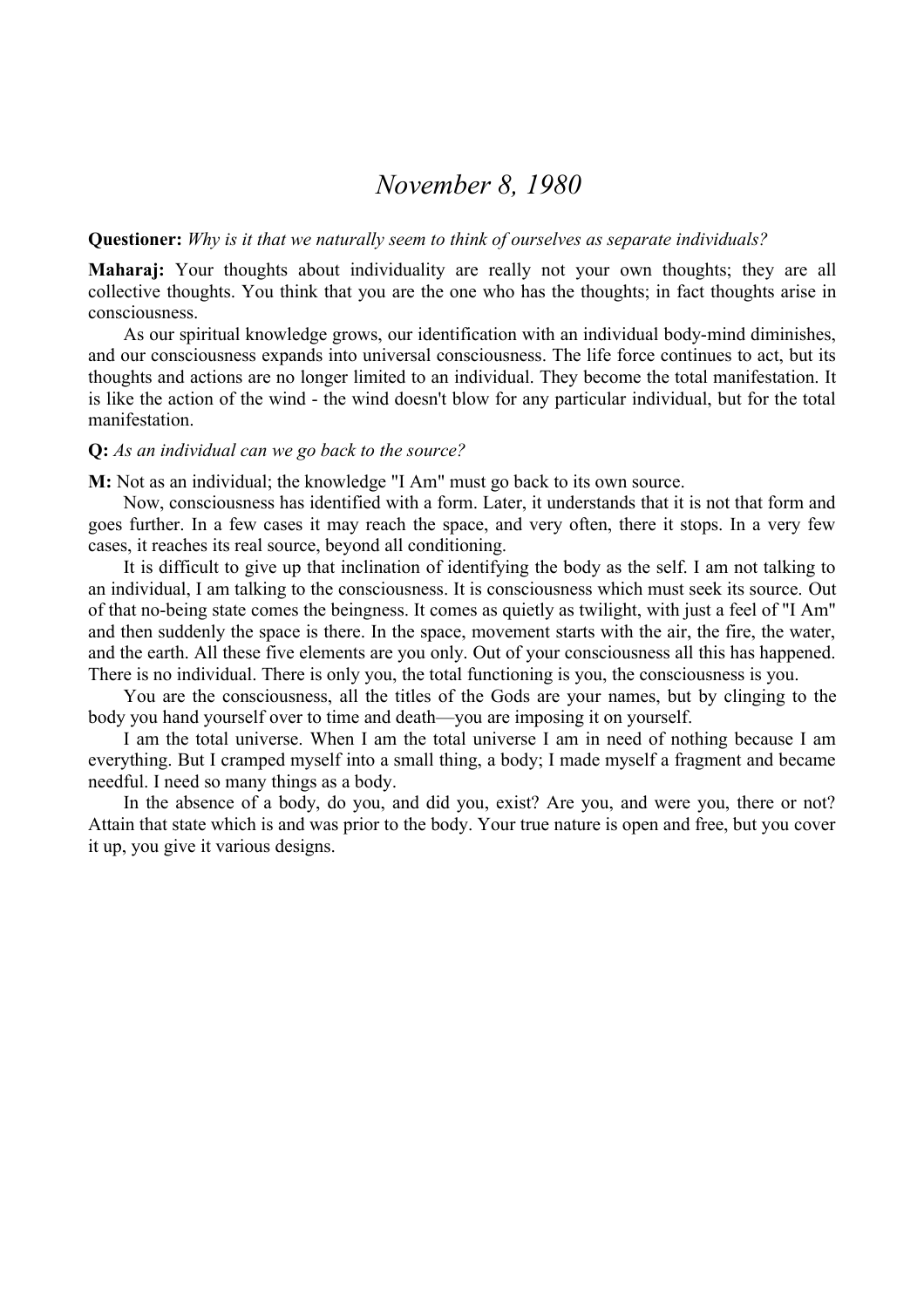# *November 9, 1980*

**Questioner:** *Should the type of dispassion which Maharaj is teaching us be taught to children?*

**Maharaj:** No. If that's done, they'll have no ambition to grow further; they must have certain ambitions, certain desires, for their proper growth.

The one who has fully investigated himself, the one who has come to understand, will never try to interfere in the play

of consciousness. There is no creator with a vast intellect as such; all this play is going on spontaneously. There's no intellect behind it, so don't try to impose yours to bring about any change; leave it alone. Your intellect is a subsequent product of this process, so how can your intellect take charge of or even evaluate, the whole creation? Investigate your self; this is the purpose of your being.

Spirituality is nothing more than understanding this play of consciousness—try to find out what this fraud is by seeking its source.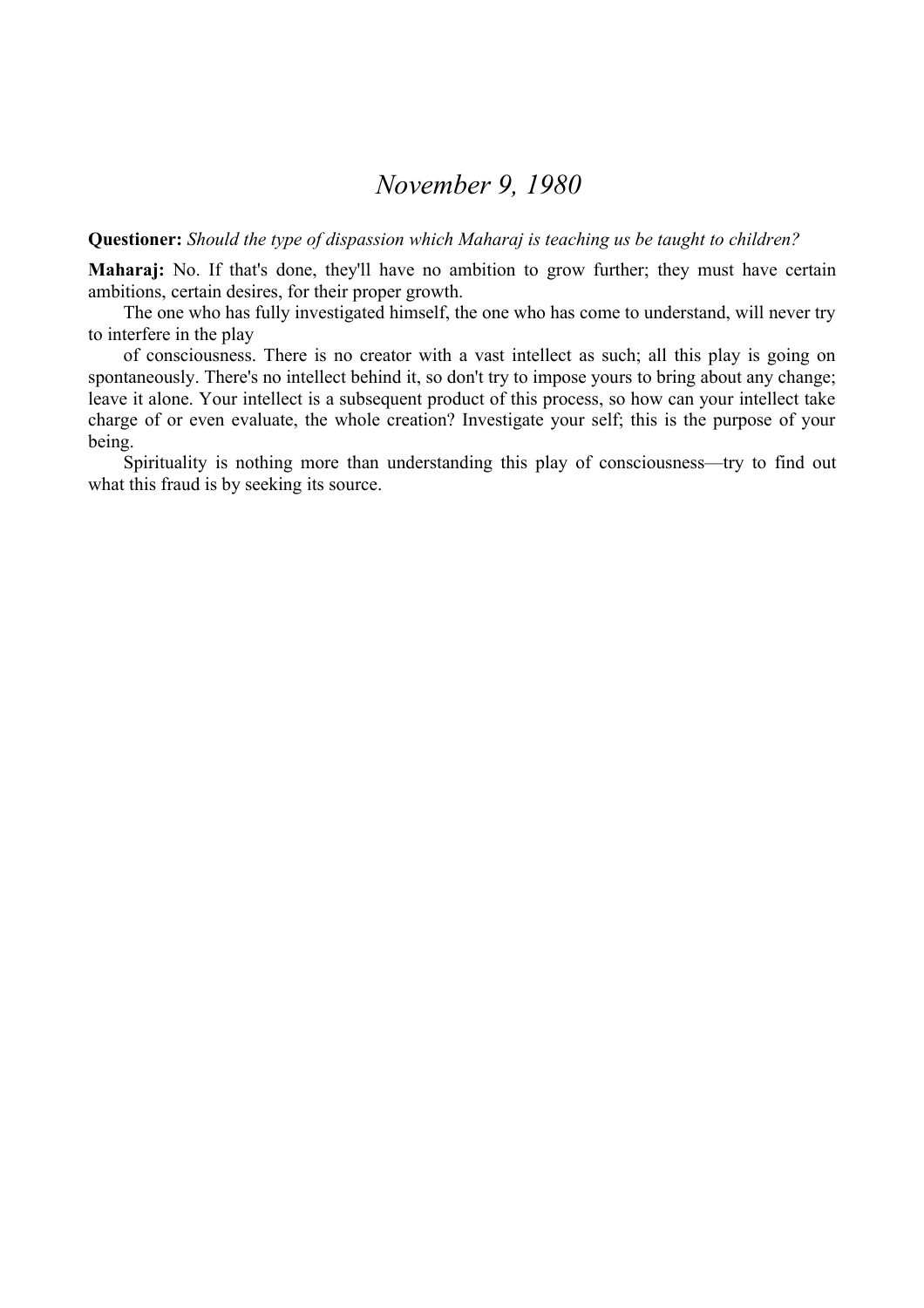# *November 12, 1980*

**Maharaj:** The "I Amness", the manifest *Brahman,* and *Isvara* are all only one; ponder over this and realize it. This is a rare opportunity, one where all has been explained in great detail, so take full advantage of it.

You are the manifest *Brahman.* I have told you many times what your true state is, but, through force of habit, you again descend into body identification. A stage has now arrived at which you must give up this bodily identification. The bodily activities will continue until the body drops off, but you should not identify with them.

### **Questioner:** *How are we to do this?*

**M:** You can watch the body, so you are not the body. You can watch the breath, so you are not the vital breath. In the same way, you are not the consciousness; but you have to become one with the consciousness. As you stabilize in the consciousness, dispassion for the body and for the expressions through the body occurs spontaneously. It is a natural renunciation, not a deliberate one.

It does not mean that you should neglect your worldly duties; carry these out with full zest.

### **Q:** *Shouldn't we rediscover the freedom of the little baby from the body?*

**M:** Understand the source of child. The child is a product of the sperm of the father and the ovum of the mother. Consciousness is there in the child as it is in the parents; it is always the same consciousness whether in the child or the adult. There is only one consciousness. You must become one with and stabilize in that consciousness, then you transcend it. That consciousness is your only capital. Understand it.

To what extent do you know yourself?

### **Q:** *I have held the feet of Sat-guru, beyond that I don't know anything.*

**M:** You must do that, but you should understand the meaning of "feet of *Sat-guru."* Understand that, as movement begins with the feet, so movement begins from no-knowingness to knowingness. When the knowingness occurs, that is *Sat-guru* movement. Go to the source for that movement where the "I Amness" begins. The effort of the one who has arrested that movement will not go to waste. Holding the feet of the *Sat-guru* is the boderline between knowingness and no-knowingness.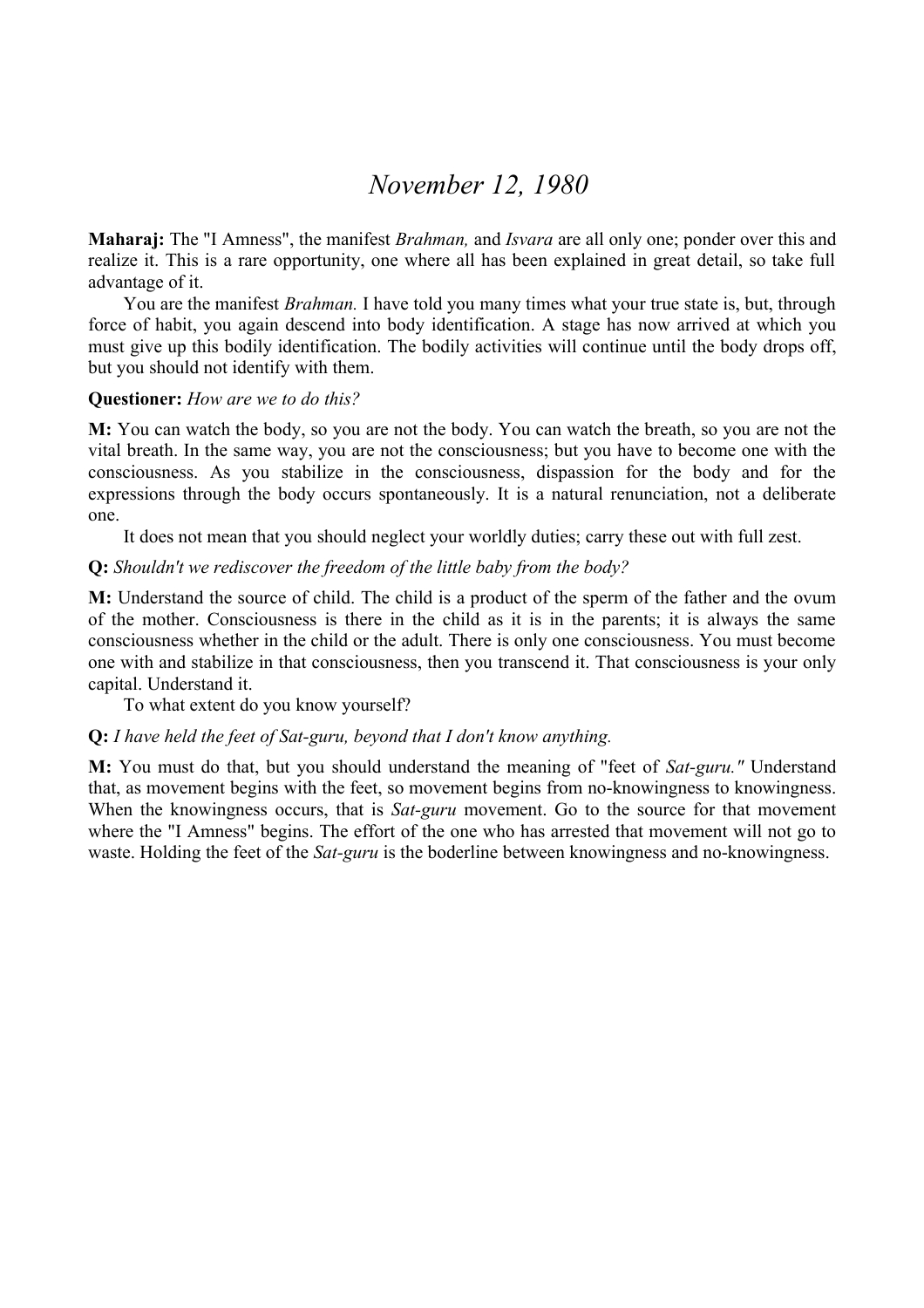# *November 17, 1980*

**Questioner:** *Don't we have to discard all knowledge?*

**Maharaj:** You must have a thorough knowledge of this consciousness, and having known everything about the consciousness you come to the conclusion that it is all unreal, and then it should drop off. Having listened to these talks, sit and meditate, "That which I have heard, is it true or not?" Then you will understand that this is also to be discarded.

The principle which can pass judgment on whether the world is or is not, that principle antedates the world. That by which everything is known, whether it is or is not - who knows this?

When I say *Parabrahman,* then you say that you understand. Names are merely an instrument for communicating. Do you understand what I am driving at?

Q: The jnani knows that this is all an illusion, that there is no path; but if from within the illusion, one is convinced that there is a path, and there's somewhere to go, does it make sense to use *techniques to get to that further illusion?*

**M:** Illusion - is it a word or not?

**Q:** *It's a word that relates to a concept.*

**M:** That is also a name only, is it not?

**Q:** *Yes.*

**M:** So what illusory word do you want that will satisfy you?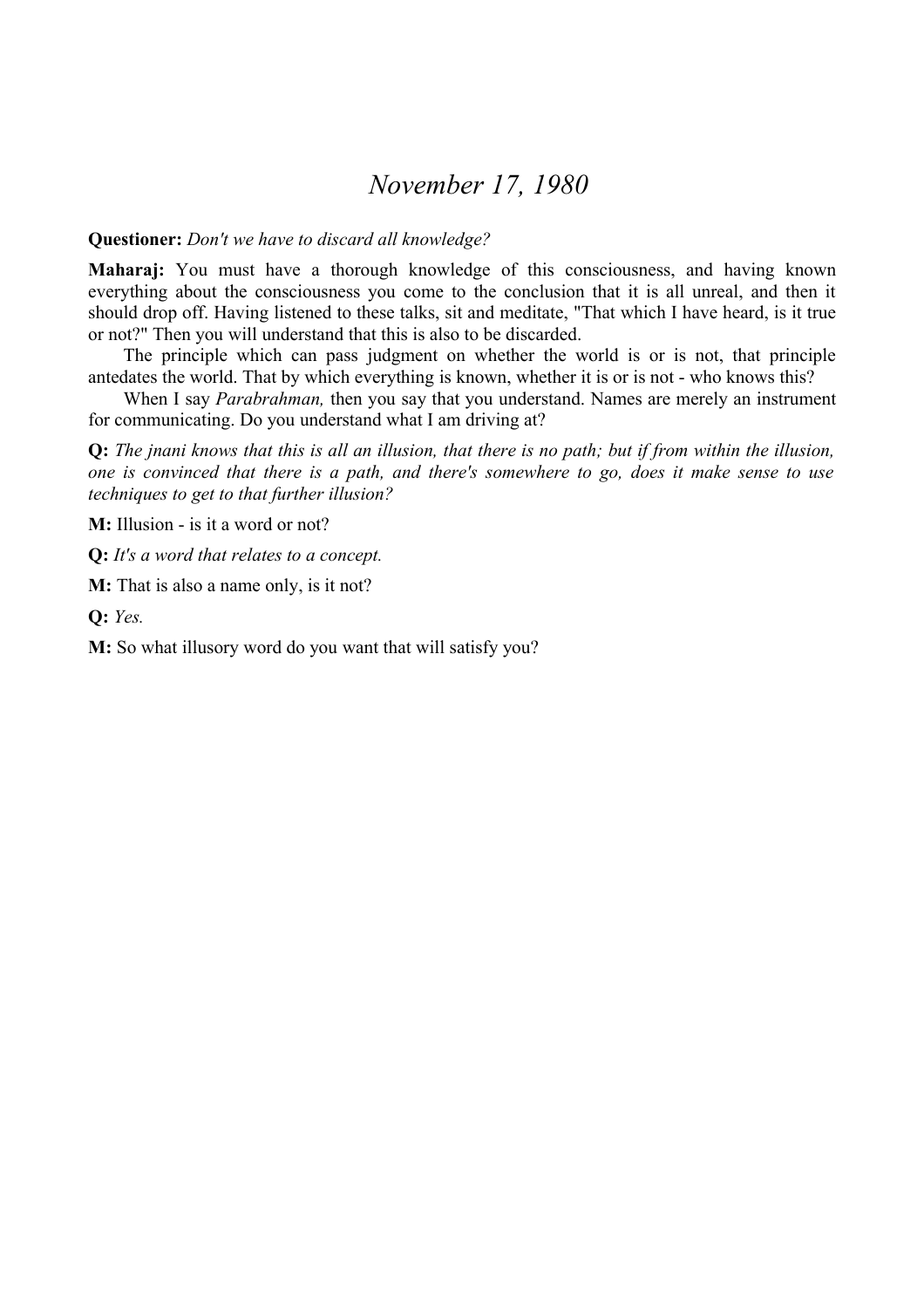### *November 18, 1980*

**Maharaj:** My present outlook is without limitation, total freedom.

Ultimately one must go beyond knowledge, but the knowledge must come, and knowledge can come by constant meditation. By meditating, the knowledge "I Am" gradually settles down and merges with universal knowledge, and thereby becomes totally free, like the sky, or space.

Those who come here with the idea of getting knowledge, even spiritual knowledge, come here as individuals aspiring to get something; that is the real difficulty. The seeker must disappear.

When you know your real nature the knowledge "I Am" remains, but that knowledge is unlimited. It is not possible for you to acquire knowledge, you *are* knowledge. You are what you are seeking.

Your true being exists prior to the arising of any concept. Can you, as an object, understand something that existed prior to the arising of a concept? In the absence of consciousness is there any proof of the existence of anything? Consciousness itself is mind, is thought, is all phenomena, all manifestation. Apprehending this is being dead to "I am the body" while alive. This kind of knowledge comes only in a rare case, and is a very elusive kind of knowledge where no effort is necessary; in fact, effort itself is a hindrance. It is intuitive understanding.

### **Questioner:** *Then should all spiritual disciplines be dropped?*

**M:** At the highest level this is so; at the earlier levels you have to do your homework.

Those who are able intuitively to grasp this lose their interest in worldly affairs. Having lost it, what will they get? Whatever they have lost, they will have lost as an ordinary person, but what they get in return will be fit for a King. Those who have comprehended and who have reached a certain stage will not ask for anything, but everything will come to them spontaneously. There will be no wish for it; nevertheless, it will be there.

This does not happen for an individual — it happens for the universal manifestation, or for the one who has become one with his true nature. For the jnani, only witnessing is taking place.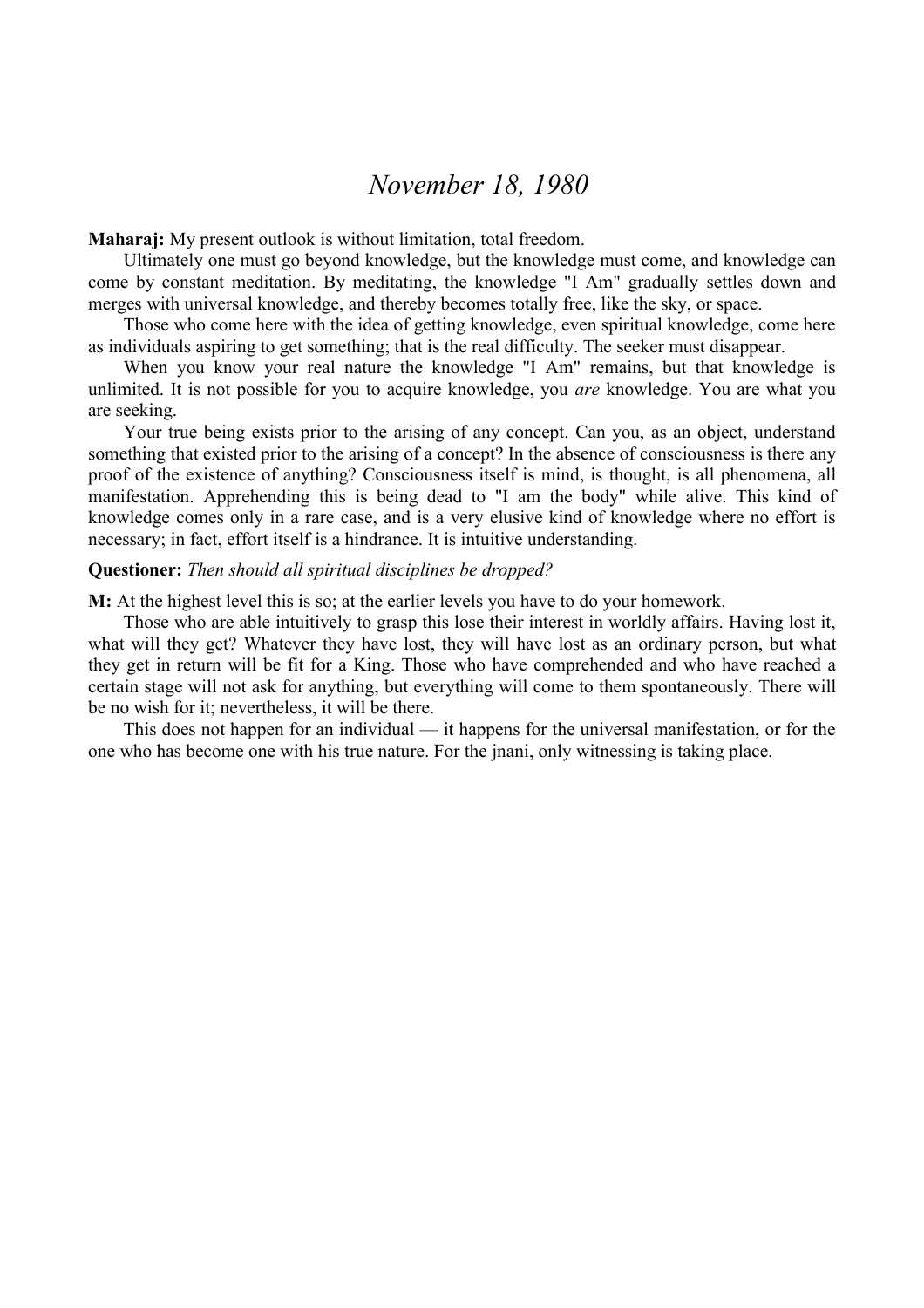### *November 20, 1980*

**Maharaj:** The principle which can know itself is in the organism. In a worm crawling, it is there, because the worm knows itself instinctively.

By listening to my talks you will be transformed back to your original state, prior to your birth. Right now, in spite of your present life, it will happen. My present talk is quite different now, at a higher level; therefore I do not invite anybody to listen to my present talks. I recommend that nobody should come and listen because they will develop a dispassion for their family or daily life.

Language energy and vital breath energy should merge and stabilize. Otherwise, if you allow them to go outward, they will be dissipated.

If you want peace, stabilize at that point where you started to be, stay put there. Om is the unstruck sound, the unpronounced word.

You don't respond to my talks, you have not been able to perceive the nature of your consciousness. Consciousness is something like the drama of a play, play-acting. You are unsupported, you have no support at all. The birth, the parents, all this is illusion. Taking the body as oneself is the accident. If you don't cling to the body as your identity, everything is all right.

When beingness forgets itself, that state is *Parabrahman.* This knowingness is not your true state, it is the outcome of the food essence body, and you, the Absolute, are not that.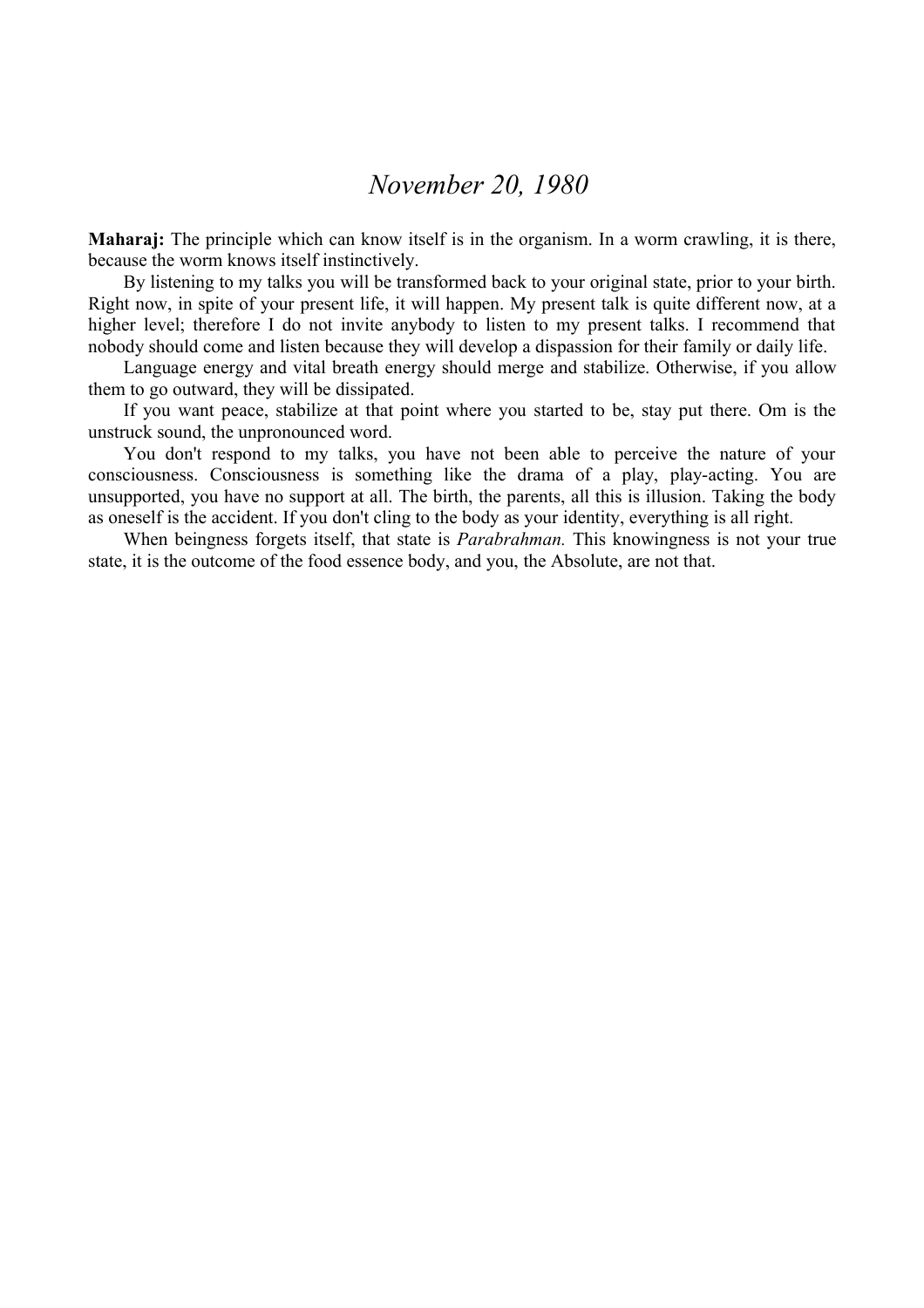### *November 21, 1980*

**Maharaj:** Whatever I had thought earlier has now changed. What is happening now is that even the slightest touch of individuality has completely disappeared, and it is consciousness as such which is spontaneously experiencing. The result is total freedom. All the time there was complete conviction that it was consciousness which was experiencing; but that "I" which the consciousness was experiencing was there. Now that has totally disappeared; therefore, whatever happens in the field of consciousness, I, who am there before consciousness, am not concerned in any way. The experience is of consciousness experiencing itself.

Nevertheless, understand what consciousness is, even if consciousness is not an individual. The basis and source of consciousness is in the material. What I say is still in the conceptual world, and you need not accept it as truth. Nothing in the conceptual world is true.

Once the disease was diagnosed, the very name of the disease started various thoughts and concepts. Watching those thoughts and concepts I came to the conclusion that whatever is happening is in the consciousness. I told the consciousness, "It is you who is suffering, not I." If consciousness wants to continue to suffer, let it remain in the body. If it wants to leave the body, let it. Either way, I am not concerned.

All kinds of things were happening, thoughts and experiences, and they were credited to my account, but once I have seen what it is, all those account books have been burned and I no longer have any account.

How amusing it is to see someone who thinks of himself as an individual, who thinks of himself as a doer or achiever. Whatever is happening, and the experiencing of the happening, takes place in this consciousness when the "I Am" arises.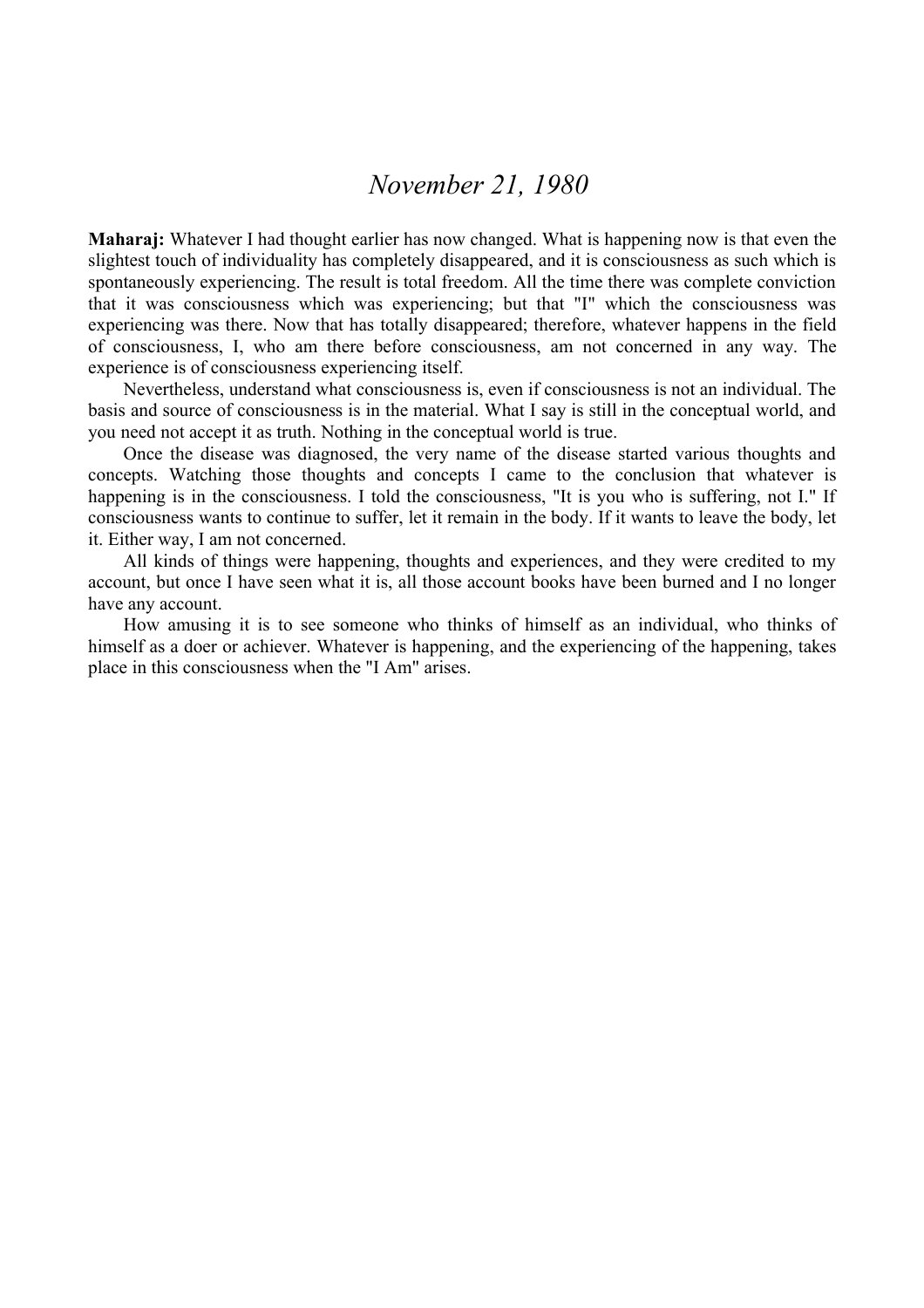# *November 24, 1980*

**Questioner:** If there is no difference between what is prior to birth and what is after death there is *no difference, is there any reason for attempting to learn who we are now? Isn't it all the same?*

**Maharaj:** The light coming from the sun and the sun itself - is there any difference?

**Q:** *The only difference is what happens in the middle?*

**M:** Whatever happens between birth and death is also an expression of the consciousness only. Even in the realm of consciousness you pass the time entertaining various concepts; what else are you doing?

**Q:** *Is Maharaj playing with various concepts?*

**M:** No. It is the consciousness, it plays by itself.

**Q:** *Does Maharaj's consciousness play, even though he is detached from it?*

**M:** Consciousness is not private property, it is universal.

**Q:** *Though we understand this, sometimes it seems confined to a body.*

**M:** You are trying to understand with the intellect; just be. When I tell you that you are that dynamic, manifest knowledge, you are everything. What else do you want?

 $Q: I$  am aware that I came here because Maharaj gives me the mirror, but this time he is showing *me that I am my own mirror.*

**M:** That is why you should not stay for long.

**Q:** *After we leave here, what are we to do?*

**M:** It is up to you. If you abide in consciousness everything will be happening spontaneously. If you are still at body-mind level, you will think that you are doing something. If you really abide in what I say, you become one with your Self. Then people will be serving you, they will fall at your feet. Whatever is necessary for you will happen. Activities are bound to happen. Consciousness can never remain inactive, it will always be busy -that is its nature. When you come here, you have certain expectations, certain aspirations, but after listening to my talks you lose all that.

 $Q$ : Even when I have an intuitive understanding of this, what is this reluctance to give up all that I *am not?*

**M:** You have not stabilized firmly in that understanding. Your conviction should be such that no question at all should arise in future about that. For example, a person is dead and has been cremated, it is all over, is there any question about that? Like that, it will be all over.

### **Q:** *What effort do I need to make toward that?*

### **M:** Effortlessly, just be.

When the consciousness fully understands the consciousness, will it embrace the body as itself? It is in totality; it is not going to pick out a fragment of the manifestation and say," I am this."

The consciousness expresses itself as does a light. This five elemental play is the manifestation of consciousness, the effulgence of consciousness only. The play of the five elements will finally merge into the consciousness, because it is an outcome of the consciousness.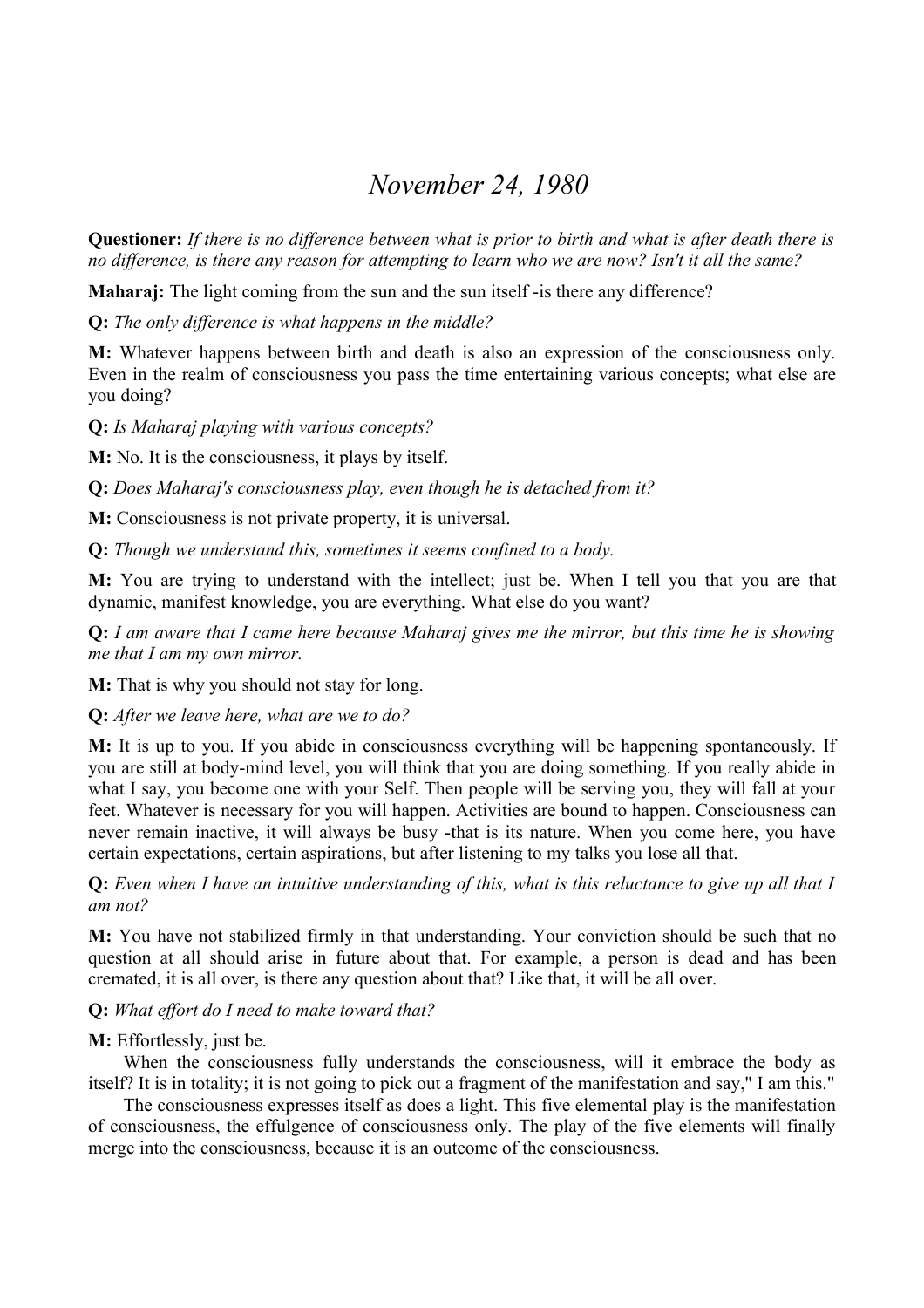## *November 25, 1980*

**Maharaj:** People come here and stay for days, weeks, even months. The first few days what they have heard takes root, and that is when they should leave, so that what has taken root will have time to grow and blossom. As soon as the seed takes root, they must go. What has taken root must bloom, must express itself within each heart.

**Questioner:** *Maharaj has said, in this respect, that the teachings were his Gurus, but the understanding was his.*

**M:** My Guru told me that consciousness alone is the Guru, all other developments sprouted within me. The fruit should grow on your own plant. I should not sow my understandings in you.

I have no use for traditions or traditional knowledge. If you do the slightest research on tradition you will see that it is all a concept. I am concerned with only one fact. Here I was in my wholeness, not even aware of my awareness, then suddenly this consciousness sprang up. How did it come about? That is the question which needs investigating.

One must understand how clever this fraud of *Maya* is; first it shows us our body and makes us believe that we are the body, but the body is nothing but a speck of fertilized sperm, and in that sperm the consciousness is latent. You see what a fraud it is?

The essence of the body is the essence of the foodstuff, and this consciousness lies dormant in it from the very beginning. In that state of consciousness is the entire universe. Having seen this, whoever has understood is bound to be quiet, knowing that this is only a transient happening. An enormous structure of concepts being taught to us as knowledge is based on the simple appearance of consciousness.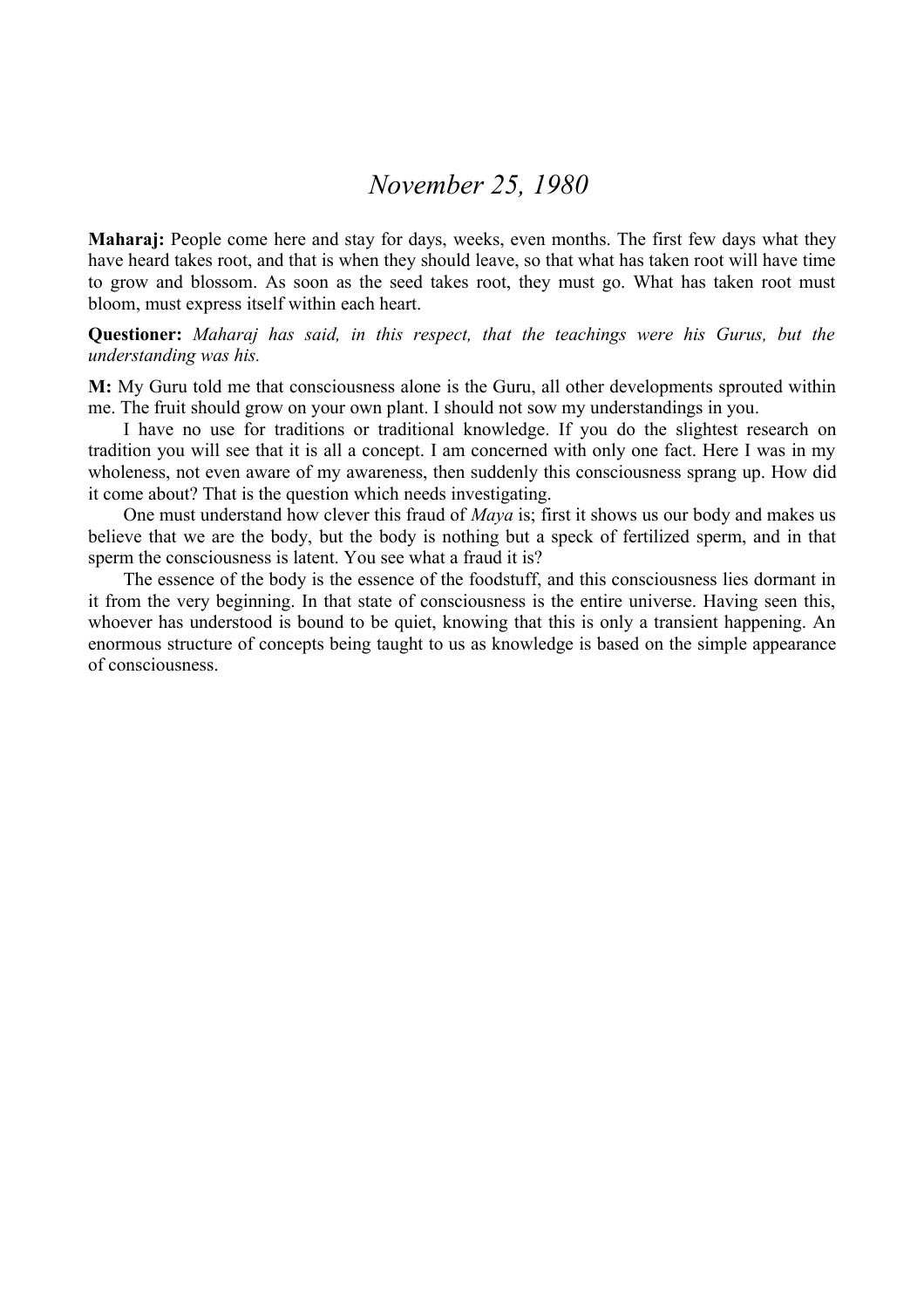# *December 5, 1980*

**Maharaj:** This sickness gave the confirmation that there is no personality, no individual. Sickness to whom? Sickness is part of the functioning of the entire manifest, dynamic *Chaitanya;* it is the play of consciousness. My true state is prior to this consciousness. That state does not depend on the consciousness.

There is a couplet we sing at *Bhajans,* to *Chakrapani. Chakrapani* means that "I Amness", the life principle, the manifest principle. It is like this cigarette lighter. The gas as such has no light, but its manifestation is the flame; it is full of light, life, energy. Even in the atom and sub-atom, that energy is there.

The functioning of consciousness takes place spontaneously, and one doesn't know what will happen. For instance, I say something and M. will translate it one way, B. will translate it another, in whichever way they have understood it. This is the way the process will go on. This *Chakrapani* is "like a flywheel," Lord Krishna said, "rotating all beings." That energy which moves all things in the waking state is latent in deep sleep. How long is one unaware of awareness? One doesn't know, but suddenly consciousness arises. Does anyone think along these lines? Is it not amazing that consciousness, which might remain latent for any length of time, suddenly arises spontaneously?

**Questioner:** *Is universal consciousness ever aware of itself as universal consciousness, or does it become aware only when there is a form?*

**M:** Awareness is not aware of its awareness. If you get too much involved in what I am saying you will throw away the books you are writing, everything.

**Q:** *I will finish the books, then I am finished.*

**M:** [To Jean Dunn] You have promised me that you will complete the books. Universal consciousness will not write the books. How will you write the books?

**Q:** *It will happen spontaneously.*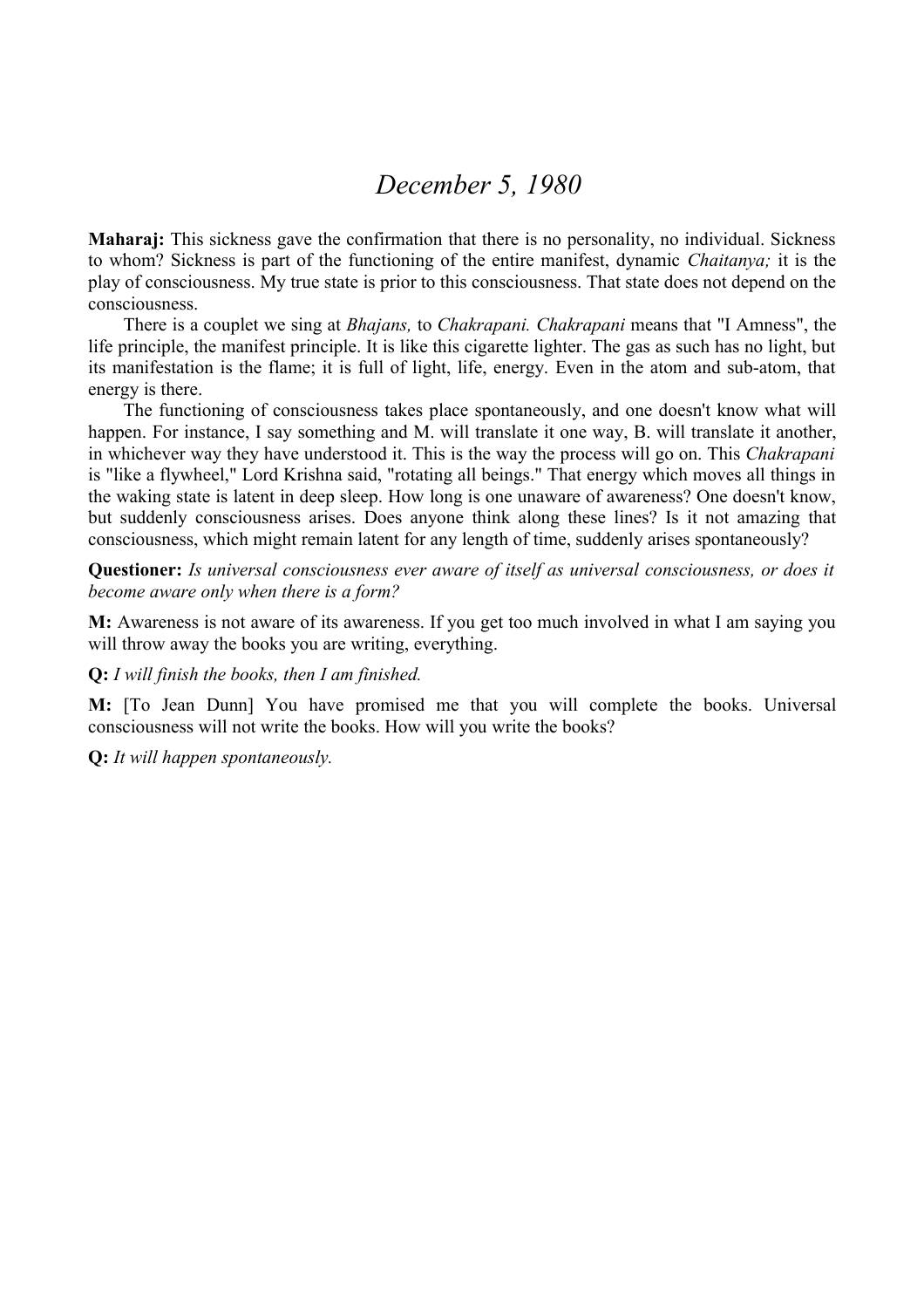# *December 8, 1980*

**Maharaj:** I am talking about the consciousness which works through this body at the moment, but which is not visible. This consciousness is not limited to the body but is universal consciousness; I can't speak of anything else now. A person who is already dead is not worried about anything. Whether the people like it or not doesn't matter. Perhaps you may be getting some blessings, some benefits, from listening to my talks, I don't know.

All my actions are the actions of universal consciousness appearing to work through this body. I do not remember something from the past and then act; it is all action in the now.

**Questioner:** *Where does consciousness come from?*

**M:** It never comes or goes, it just appears to have come.

**Q:** *Why does Maharaj know this and we do not?*

**M:** It is not difficult for you to know also, but with what identity are you asking?

### **Q:** *Is it karmic, can karma be changed?*

**M:** It is all consciousness working, not this one or that one working; it is all consciousness.

**Q:** *Can Maharaj, out of compassion, give me a push into that state of universal consciousness?*

**M:** Yes, of course, I can do that, but you must listen to me, you must have complete faith in whatever I tell you about yourself, and you must behave accordingly.

By nature I am non-manifest, yet I am manifested, but I am really not manifested. Can you live like that, as the non-manifest?

As long as the attribute is there, the quality of the attribute, the "I Am", is there; therefore, I can speak like this. If it goes away, what happens? The sense of "I" has come and has gone, that is all, I am not going to die. One who has rejected this identity will understand.

### **Q:** *Maharaj said that he is not going to die?*

**M:** How can one who is not born, die?

When people first learned about this illness, those who have affection for me came to talk to me, or wrote to me, giving advice and medicine. Whatever is to happen will happen, I have no interest. I don't have fear so I don't have to do anything. It is quite in order that those who have affection for me write and come to discuss things with me; I don't listen to them, and that is also quite in order, because I am not afraid of anything.

You are asking, "Who am I?" and you are not going to get an answer, because the one who will get the answer is false. You may have an idea, a concept, and you will think you have found yourself, but it is only a concept; you can never see your Self.

#### **Q:** *What is sat-chit-ananda?*

**M:** It is words. You can take it that *sat-chit-ananda* is the limit which your mind can describe of that state which cannot be described. Your true state is non-manifest; the manifestation comes and the words come. The one who experiences *sat-chit-ananda* is there before the experience.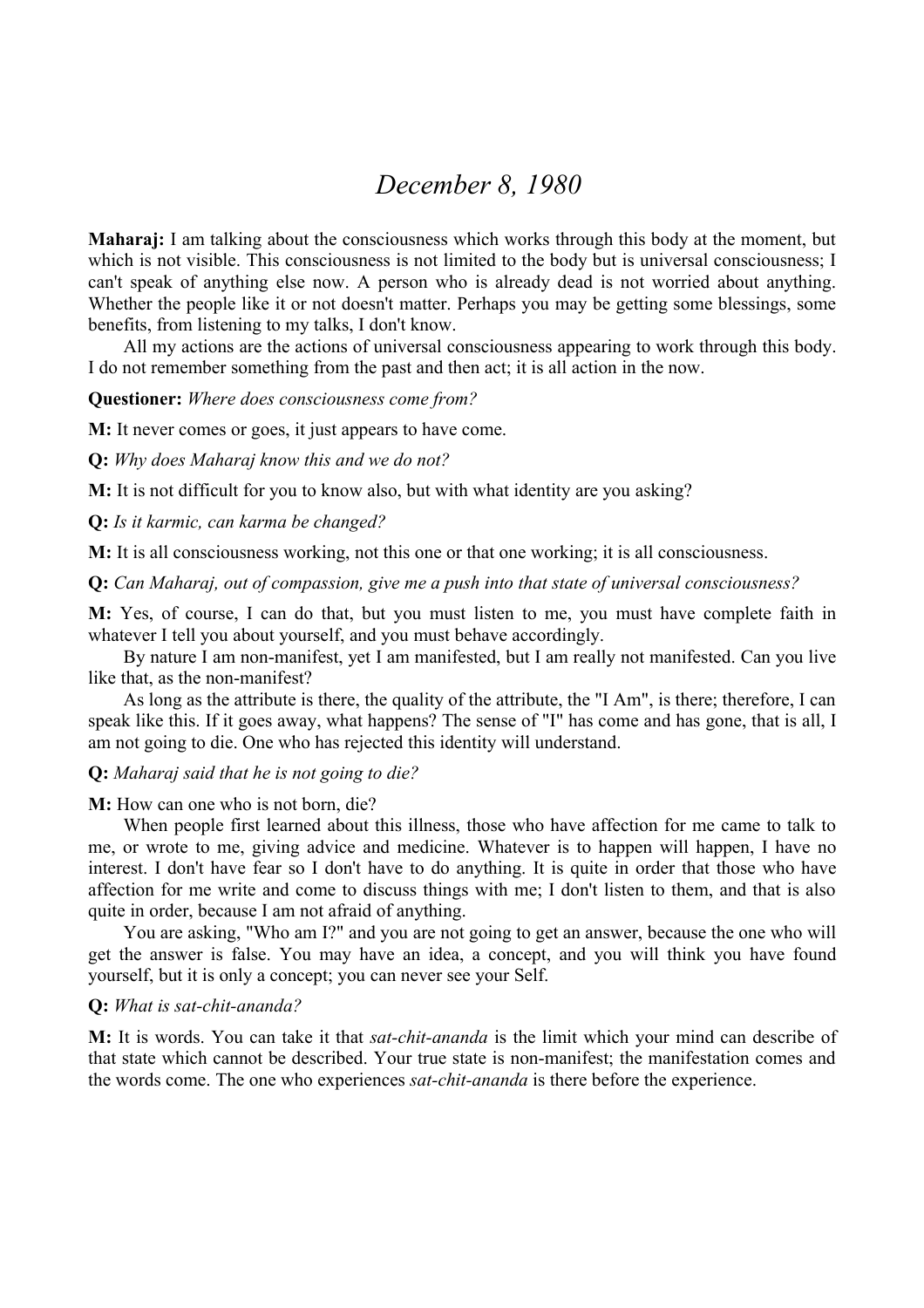

The pictures on the following pages depict the various moods Maharaj as he responds to his questioners in his simple room which became the place of pigrimage for seekers from countries the world over.

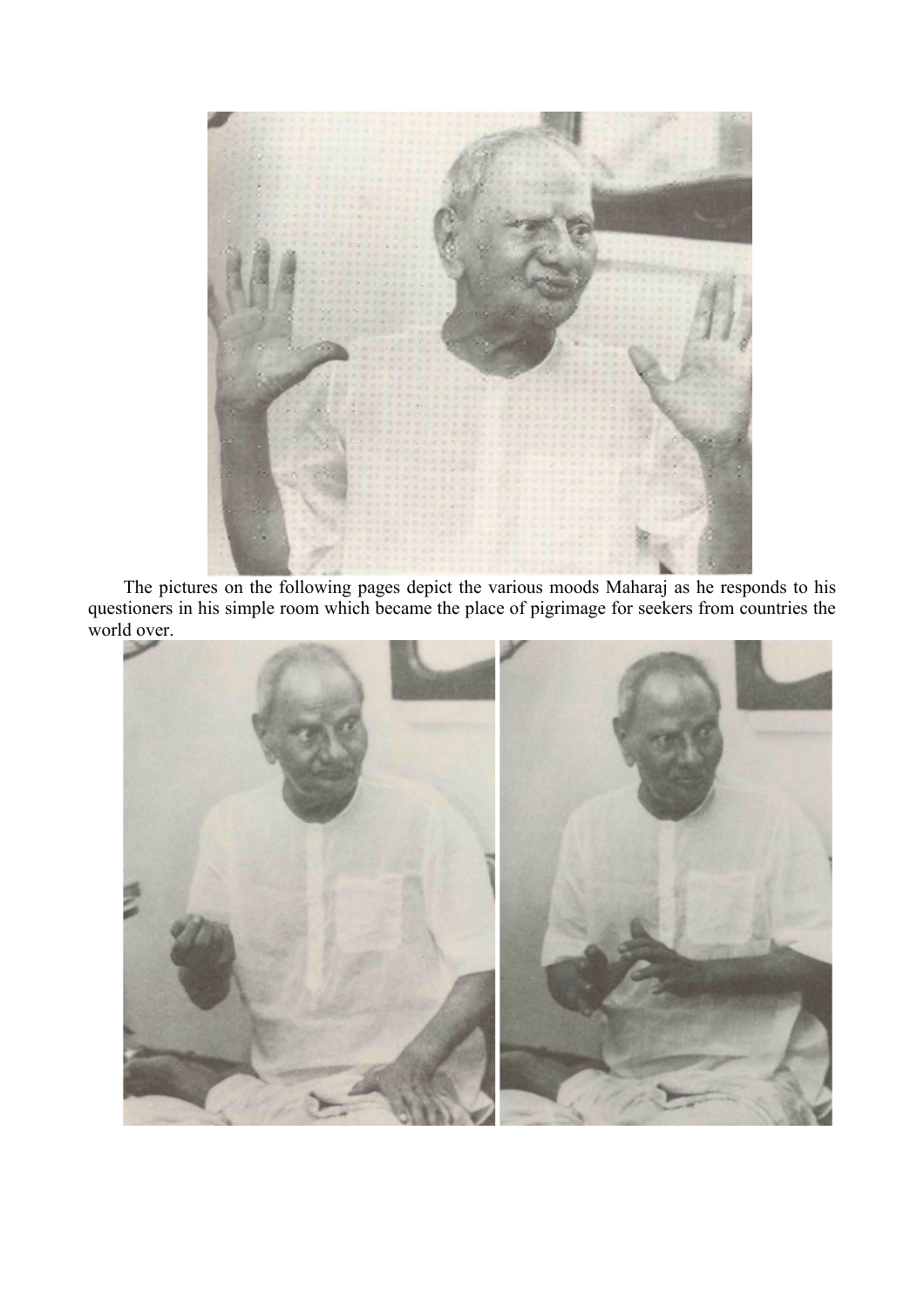

# *December 15, 1980*

*Maharaj:* Consider the status you have reached if you are able to understand what I say, and if you have understood, there will be no status at all. Your worth cannot be measured. You have done all your homework and now your *sadhana* or spiritual practice is bearing fruit; now you are here. Let it grow in you. You don't have to go to anybody else after you leave this place; that part of the work has already been done by you. Because you are worthy of that state of realization, you are here today.

Get to know that "I Am" without words which arises in the morning. Knowing the Self, abiding in the Self-knowledge, is not a mere intellectual knowing. You must be that, and you should not move away from it. Remain firm.

Do not consult others about the advice I have given to them. Abide in what I have told only you. Kill that curiosity to know what others are told; to each seeker the appropriate advice is given. Unless you abide in your own true nature you will not be able to gauge the depth of another's nature. When you try to understand others, the Self-effulgent nature of one's Self should open up completely. You will know yourself in the process. The knowledge being expounded here you will not find in any books. Now, having given you so much, you may see me tomorrow or you may not, that is immaterial, but don't forget what I have told you about your Self.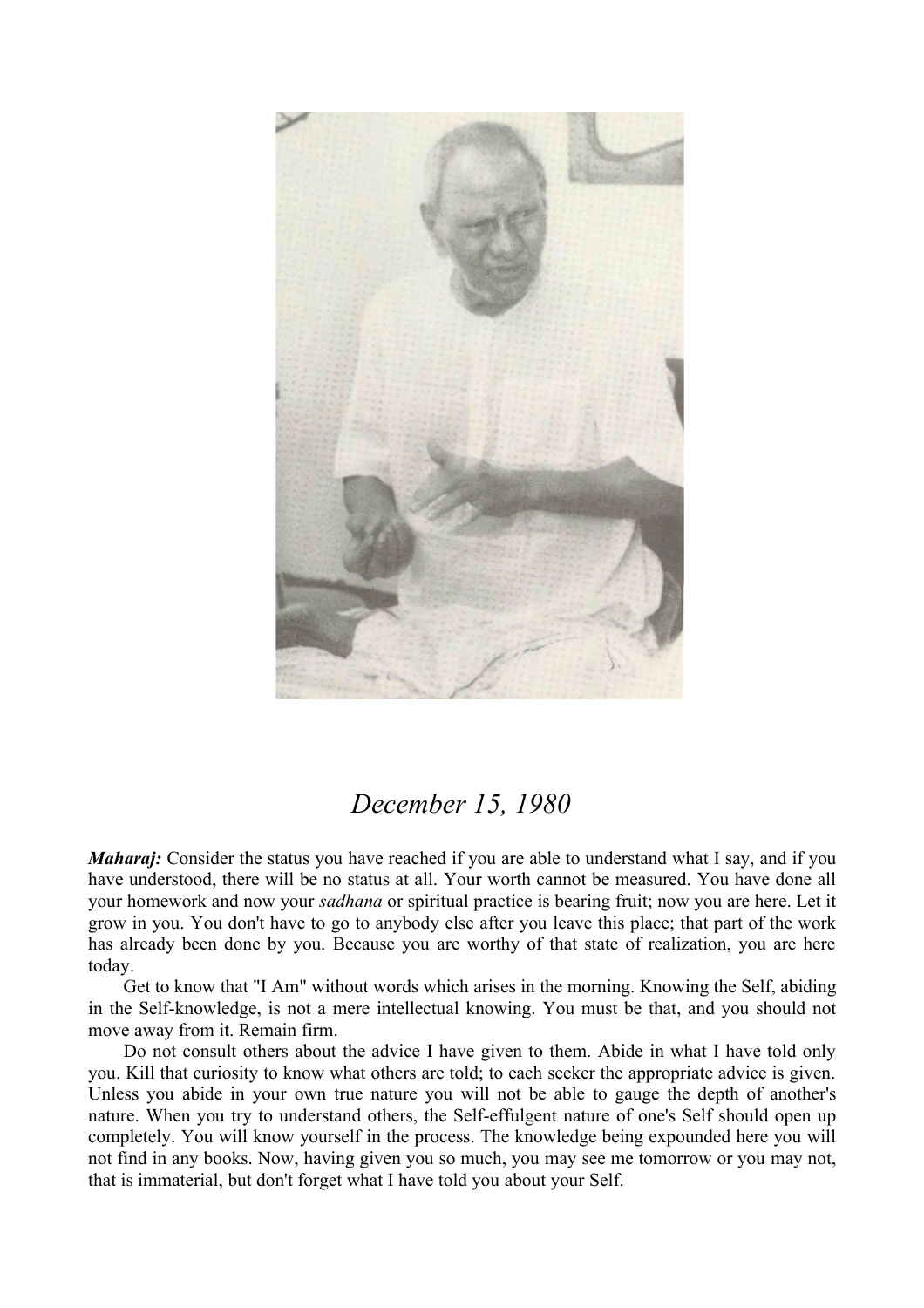# *December 18, 1980*

### *Questioner: This consciousness is like a screen, and I am the screen.*

*Maharaj:* Understand what I say without concepts; you are adding new concepts. Now go to zero concepts. There are many spiritual seekers whose aim is to acquire sufficient merit to reach a certain place, such as Heaven or *Vaikuntha.* I have had no aims except to find out. I was not aware of my awareness, and suddenly I became conscious that I am. Where and how did this consciousness arise on me? That was my enquiry, going back to that state when the presence of phenomena was not there. That is, original knowledge of the original Self. So, I went back, tracing this original Self, and I reached a stage where I wanted to know what my state was before this consciousness arose. That is the destination which I have reached. *Brahman, Isvara,* God, all these are names given to the consciousness when it is conscious of itself. If you have properly understood this knowledge, what will be your position at the moment of so-called death? It will be watching what is happening. This consciousness gradually loses everything, and ultimately consciousness is no longer conscious of itself. That state cannot be described. It is called *Parabrahman,* the Supreme Absolute, but that is only a name for communication purposes.

This line of enquiry started when I noticed that from the moment one wakes up until one falls asleep, one is very busy doing something or other. What is it that compels us to do these things? Because of what does this go on? Then I came to the conclusion that it is my beingness, the fact that I am conscious of existing, which is working throughout the day. That was how my enquiry started.

In the body the indwelling principle is the consciousness. Abiding in the consciousness, it became all manifestation. Now transcendence of the consciousness has also occurred. With the appearance of consciousness, the Absolute knows it is, "I Am". This is the experience. There are other experiences now, in this time factor, but experiences are gradually dropping off, including this primary experience "I Am". It is only the consciousness that is going to disappear, the Absolute is always there.

What a fall! The perfect state, caught up in these experiences, and trying to derive certain benefits out of the experiences.

#### **Q:** *Is it spontaneous?*

**M:** Yes. Whatever experiences were happening in this field of knowingness, the Ultimate principle got caught up in that. It accepted some experience as itself. Accepting experiences as the truth, it gets more and more involved.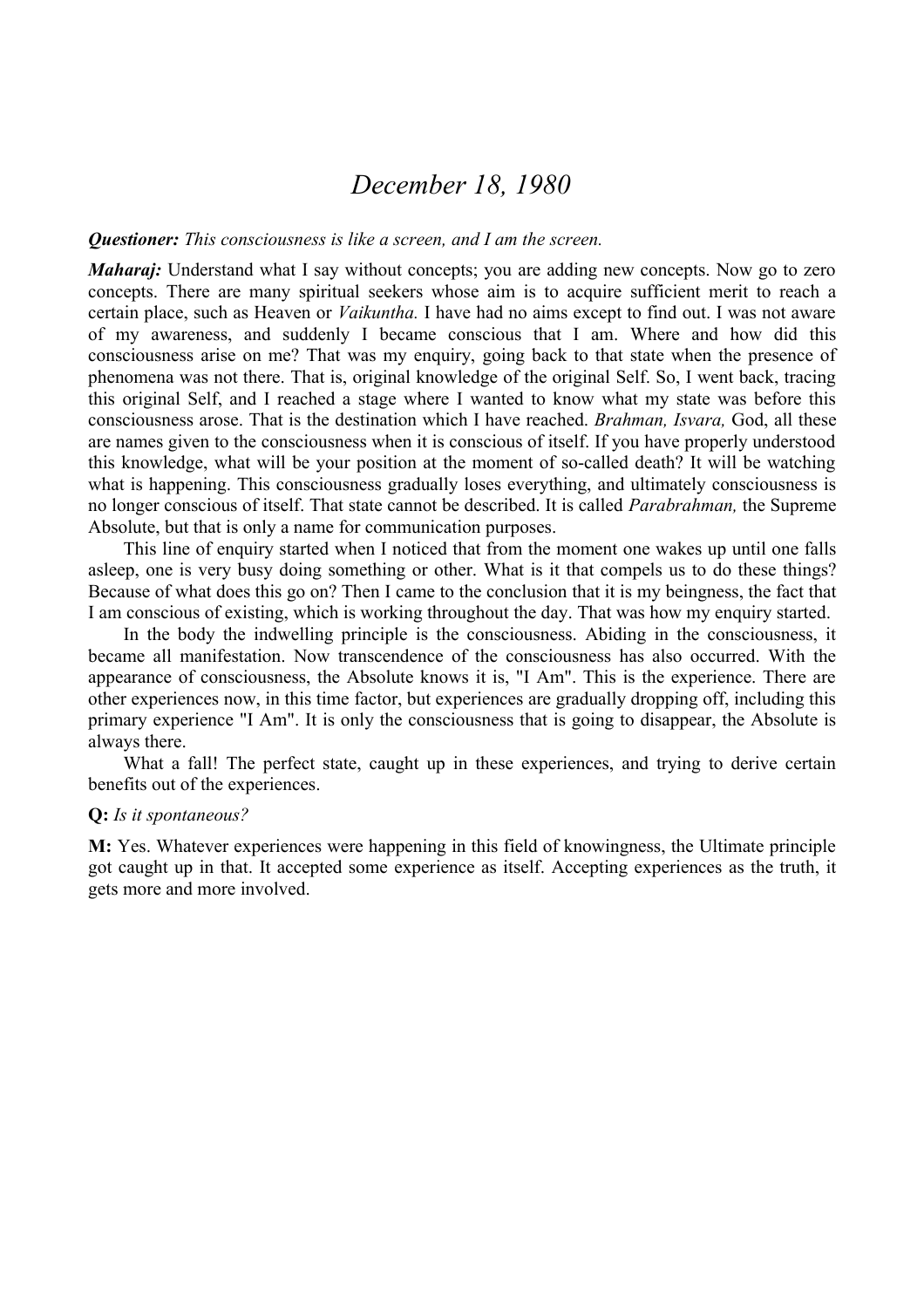## *December 22, 1980*

**Maharaj:** Just now I was lying down in the waking state, but with no perceiving or receiving of any words, something like a prior-to-words state.

Now the last traces of personality or individuality have left me. Last year I used to talk to people with a certain affection, but that is not available now. My dwelling place in the grosser world is gone now; presently it is in the subtler sphere, as in space.

The effect of these talks is that you will stabilize in the very source from which the words sprout. Abiding in the dynamic, manifest consciousness is abiding in the words of the Guru. The meaning of the *mantra* I have given you is that you are the manifest, dynamic principle, not the body. When you abide in that, you become that.

People think that they are coming here of their own volition, but it is the consciousness which is bringing them here, because the consciousness wants this knowledge.

My talks are addressed to the consciousness, "You have identified with the body, but you are not the body." It is knowledge which must understand its own nature, and merge with the knowledge which is its source.

People come here and ask for blessings; they don't understand that the knowledge that one is not the body, but the consciousness within, is the blessing.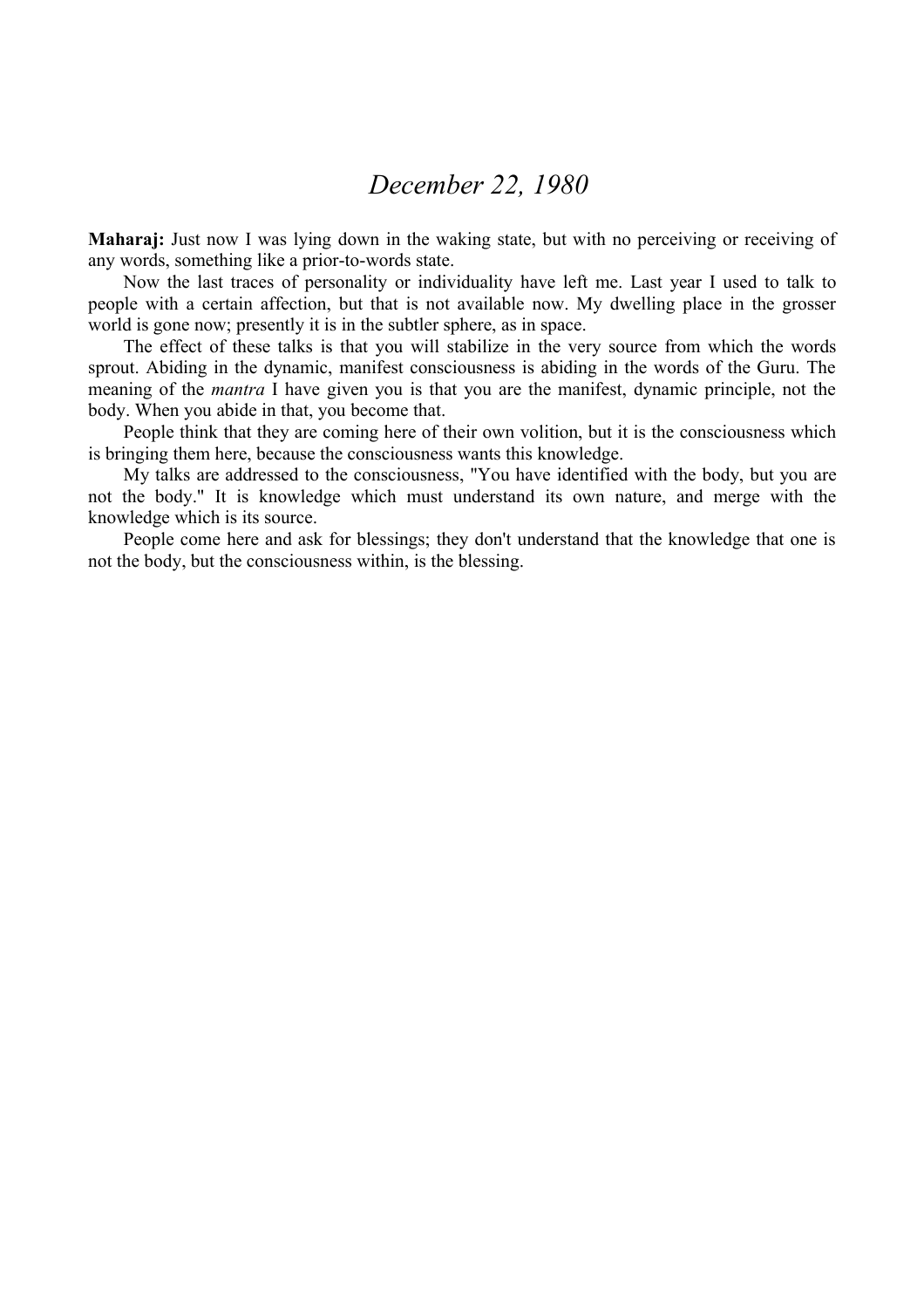# *December 25, 1980*

### **Questioner:** *When we are busy with our worldly jobs, what should we keep in mind?*

**Maharaj:** Because the "I Am" principle is there, it is moving all over. To recognize it, you put on various uniforms in order to give it an identity, but that principle is already there, and because of that principle you are engaging in various activities. Unless you wear the uniform (the body) you will not be able to conduct any activities.

This knowledge is meant for the *Isvara* principle, which is presently caught up in the illusion that it is the body-mind. You have accepted the identity of the uniform and that identity becomes your ego.

*Isvara* is the manifest principle by which all activities are carried on. It has no form - the forms are given because of the five elemental play. Now, that principle gets completely lost in the uniform and is recognized by the uniform only. You have the fear of death because you fear losing your identity, the body.

Since the uniform is available to you, by all means use it, but understand that you are not the uniform.

### **Q:** *What does one do when the uniform gets troublesome?*

**M:** Recede into your own Self, be one with your true Self.

This "I Amness" enjoys various experiences. It becomes a beggar or a King. Is this body eternal? The body has been changing all during your life, which identity is you?

**Q:** *I identify myself with my body, I know that.*

**M:** Who?

**Q:** *I do.*

**M:** Give me a photograph of the meaning of that word "I". You can't. That principle has no name or form or shape. My firm conclusion is that whatever is done through the uniform is perishable, it is not going to remain. Which uniform has any permanency? Once you know that you are not the form or the name of that uniform, it is all over. Suppose you have hoarded some thousand-rupee notes and suddenly the government order comes that they are all invalidated.

Once you discard this "I Amness" uniform, what remains is the *Parabrahman.* That which is eternally current is the *Parabrahman.*

**Q:** *Will Maharaj help me discard my uniform?*

**M:** What is the need? It is not eternal, it never was.

**Q:** *We have not discarded ours, that is the problem.*

**M:** Now, tell me, when the knowingness was not there, what experiences did you have? That little touch of "I Amness" and you felt the existence of yourself and the world.

### **Q:** *How to give up this knowingness?*

**M:** Where is the need? If you accept that uniform as yourself, then the question of giving it up will be there. Give up your identity with the body, try to know yourself.

It is merely knowingness, you cannot perceive that state. You come here because you are ignorant, not because you are knowledgeable. This knowledge I give is only to remove ignorance.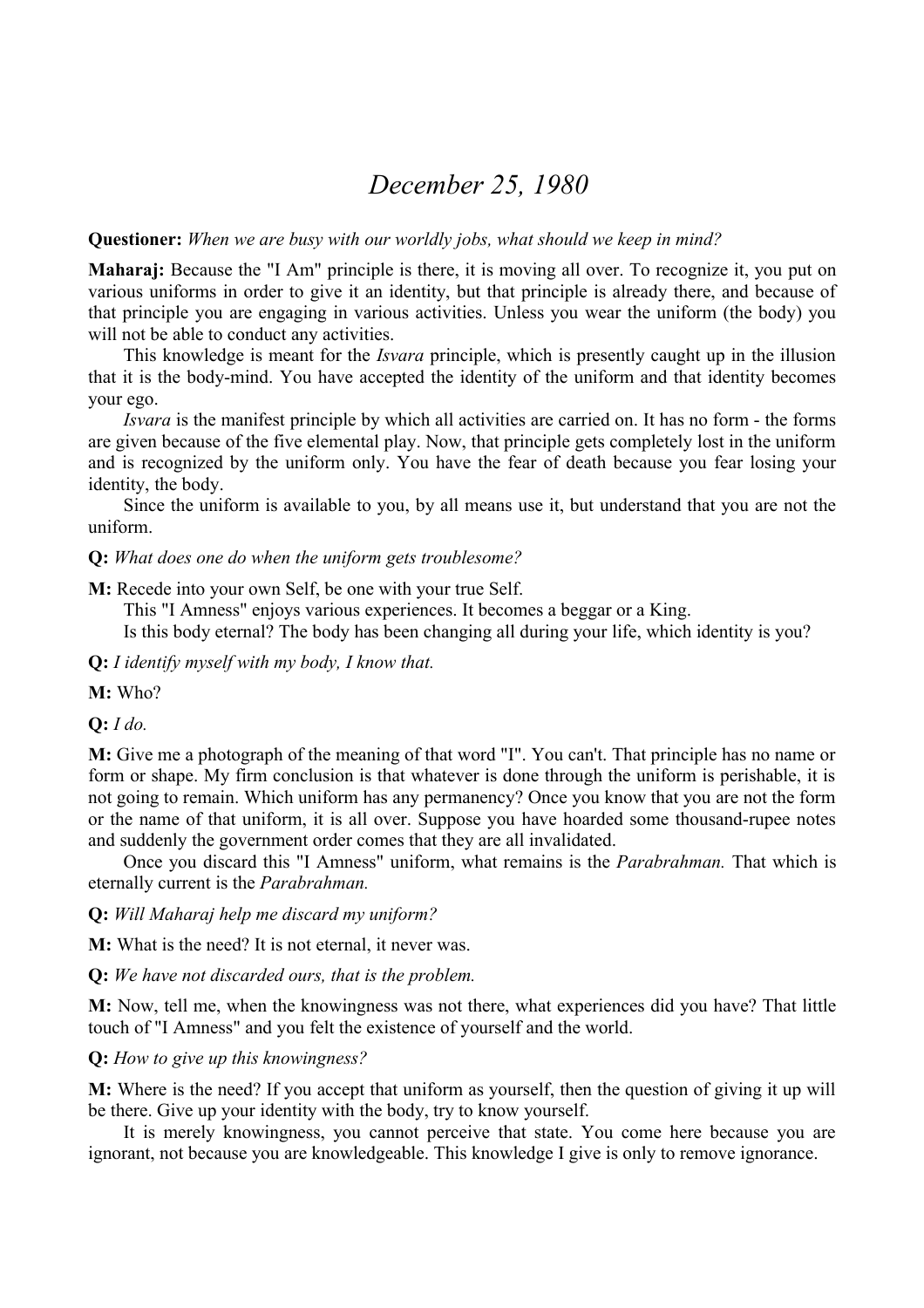# *December 26, 1980*

**Maharaj:** Out of what is the body created?

**Questioner:** *It is an expression of consciousness.*

**M:** Is this body not composed of the five elements? You know that you exist; does not this knowledge depend on the five elements? The consciousness cannot be known without the body. It depends on the form.

**Q:** *Do you mean that without the body I do not know that I cm?*

**M:** That is correct. From your own experience, not what you have heard or read, can you know that you exist without the body?

**Q:** *I exist without this body.*

**M:** Forget about what you have read. When you did not have the experience of this body, did you have the experience of being?

**Q:** *My English is not very good, I cannot express it, but I know "I Am."*

**M:** Before you were born, could you have felt or sensed or known that you exist? A jnani is free because he sees that the body is made up of the five elements and it works according to the nature of these elements. I see that body, but I am not concerned with whatever that body does. There

is nothing in it with which I can identify. The essence of the combination of the five elements is the sense of being, of existing. It has all come simultaneously, I have no part in it. Feeling that I am present depends on having a body; I am neither the body nor the conscious presence.

In this body is the subtle principle "I Am"; that principle witnesses all this. You are not the words. Words are the expression of space, they are not yours. Still further, you are not that "I Am".

**Q:** *What am "I" then?*

**M:** Who is asking?

**Q:** *There is nothing here, no "I"?*

**M:** Who is asking this?

**Q:** *There is a sense of something, I don't know what it is.*

**M:** If you feel that sense of something, can it be the truth? When this consciousness goes into oblivion, who is to say what that state is?

**Q:** *I don't know.*

**M:** Because your "I Amness" is not there, you do not know yourself. When you began knowing that you are, you did a lot of mischief, but when the "I Am" is not there, there is no question of mischief.

**Q:** *Is the "I Am" there all the time, as long as my body is there?*

**M:** The "I Am" is absent only in the state of *samadhi,* when the self merges into the Self. Otherwise, it will be there. In the state of a realized person the "I Am" is there; he just doesn't give much importance to it. A jnani is not guided by a concept.

**Q:** *Do we have a relationship, Maharaj, when I think I should be here with you?*

**M:** The very thought is the relationship.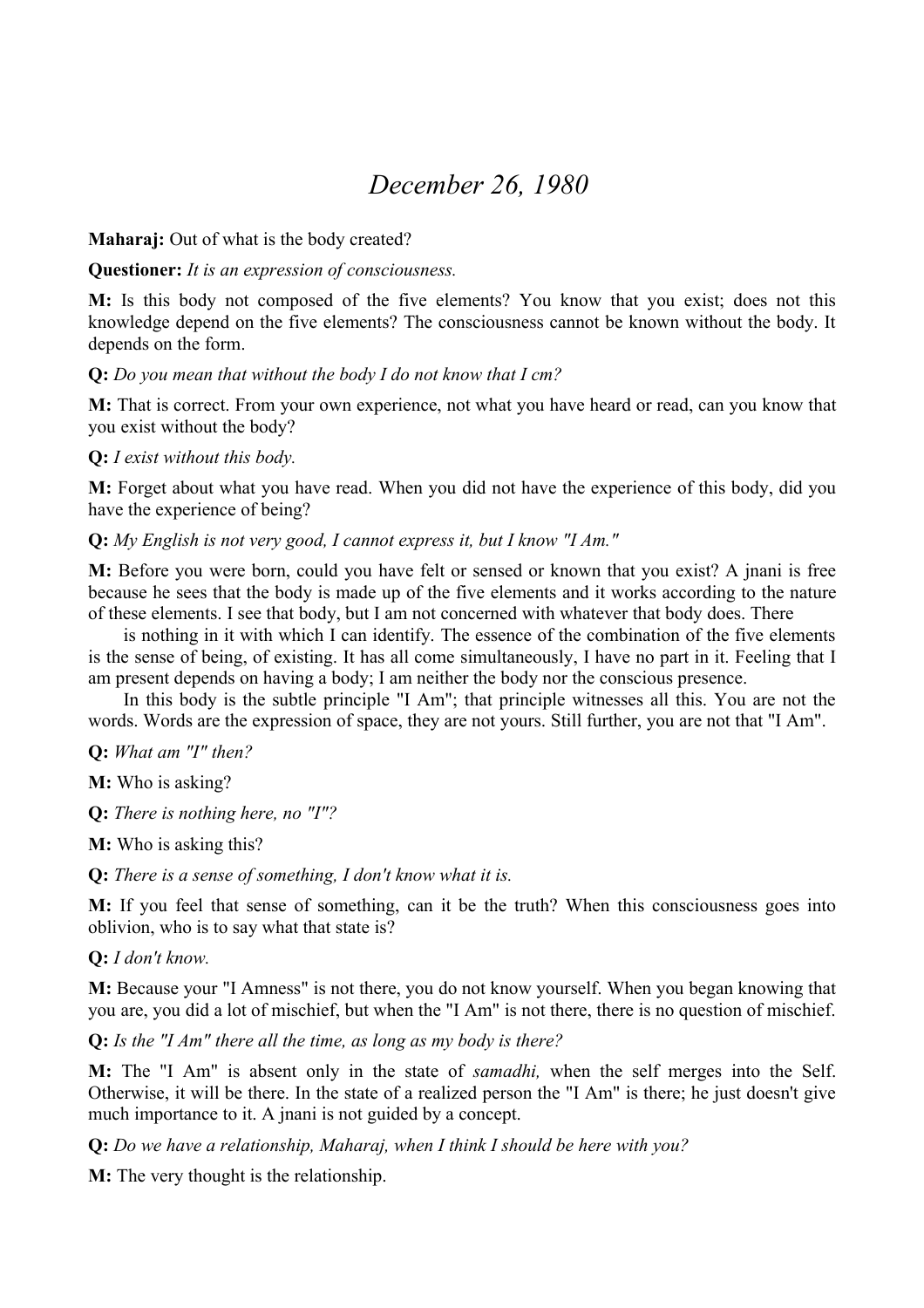**Q:** *The intensity of my longing to be here made me wonder if Maharaj thinks of his disciples?* **M:** I think of them more than you know.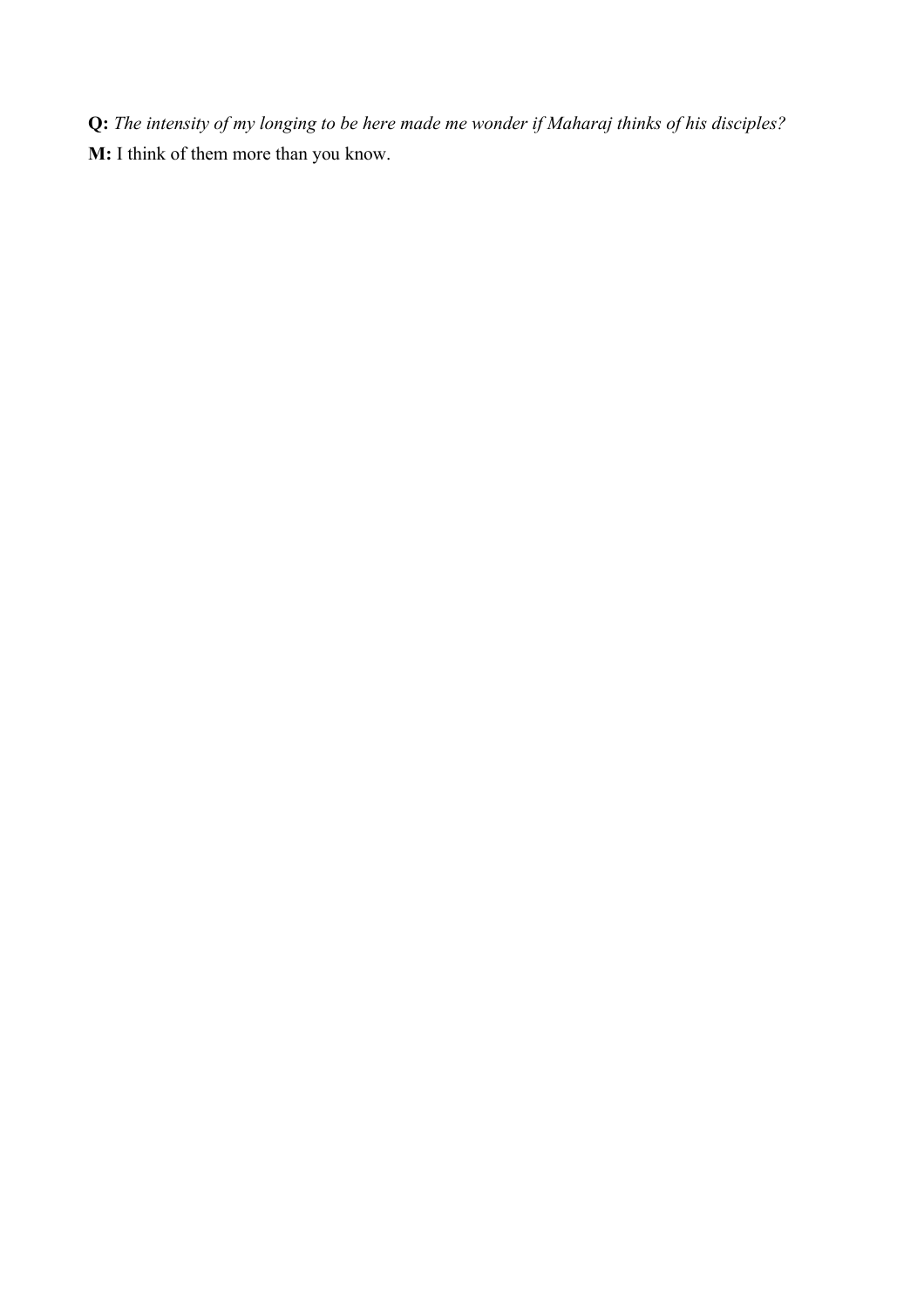## *December 30, 1980*

**Questioner:** *I think there should be beauty in the whole manifestation.*

**Maharaj:** You should not get involved in what has appeared. Take a tree - the bark, the leaves, the blossoms, the fruit, all have a different nature. If you get involved in the appearance of these, you will lose sight of the source, the tree.

Intellectually, you have understood, but you have to be one with it, you have to identify with what you have understood. Understand that the seed of this body is the sperm of the father mixed with the ovum of the mother. That is the seed for the manifestation of the phenomena, but I am not the seed, I am not the phenomena, nor am I the consciousness which is time-bound.

The names and forms which you see are consciousness only. Your consciousness is very pure and that's why you are able to judge. The *Atman* is colorless, but it is able to judge colors, etc.

Your *sadhana* is over; you have reached this place.

This knowledge is for those who have no desires. The Self-knowledge is the most precious knowledge.

To you who search for the Self I explain this type of knowledge. I lead you to a state where there is no hunger, no desire, therefore I am not inclined to invite those who are worried about their possessions and their relations to listen to my talks.

When you have knowledge you see that the consciousness "I" is all-pervasive, as long as the consciousness is there; but the witness of the consciousness has no "I Am" and that is your true, eternal nature.

"I love" gives rise to great joy, and at the same time there is nothing so miserable as "I love". Giving up the body is a great festival for me.

What is the worth of all the activities of human beings? It is all entertainment, just to pass time. You get pleasure only when you forget yourself; in deep sleep you have forgotten yourself, that itself is joy.

It is the *Atman,* not the personality, that is drawn to spirituality.

I will not expound knowledge in the future; a few words here and there will be all.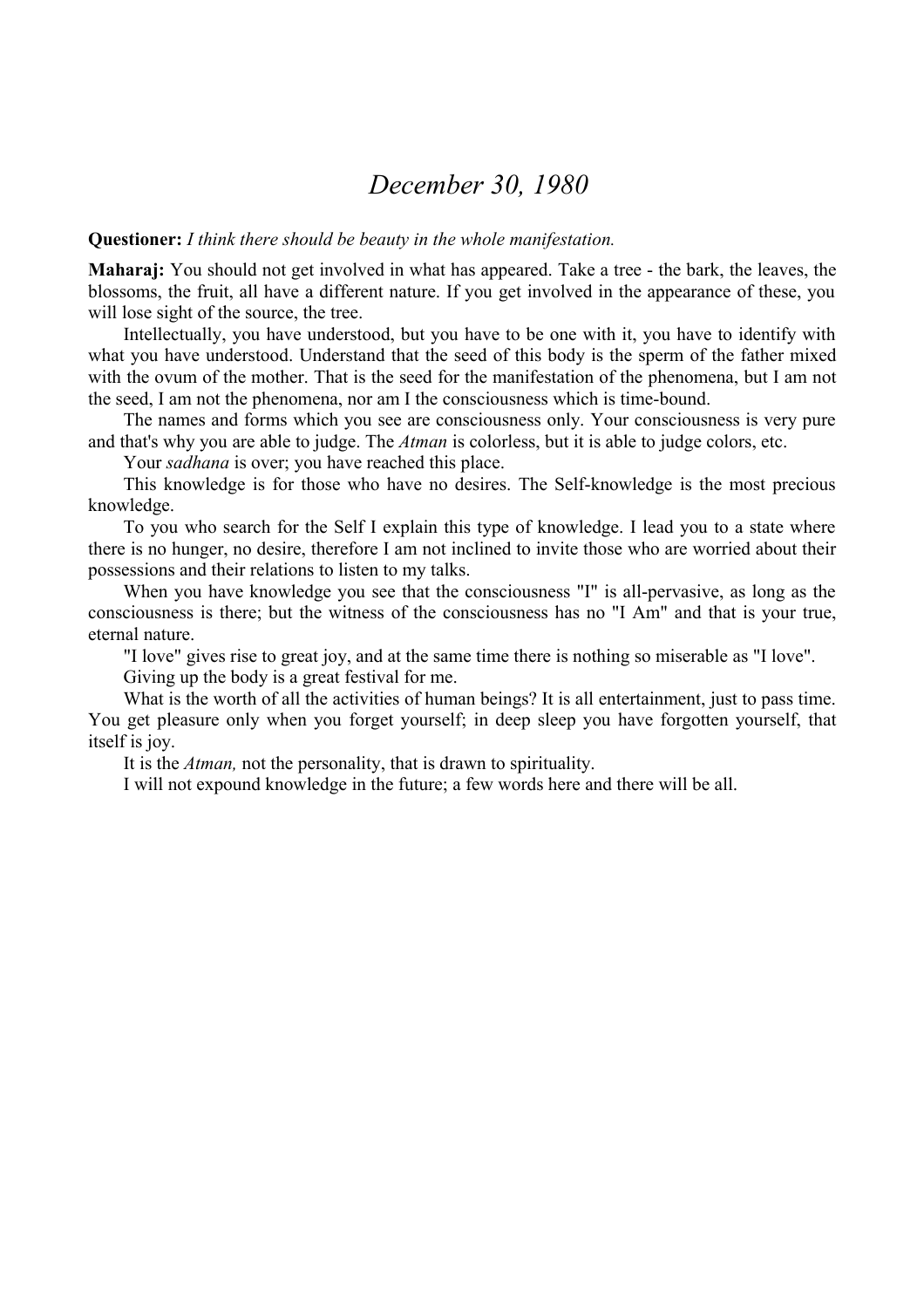# *January 3, 1981*

**Maharaj:** Beingness has the quality to become whatever you think of. Whatever concept you feed to the consciousness, the consciousness will provide you with that. Whatever you hold on to intensely, you are bound to be that, that is the quality of your consciousness. You should never think that you are the body.

Consciousness is not the body. As a result of the body the beingness is felt, but beingness is all-pervasive.

Consciousness alone feels the expanse of consciousness, but I, the Absolute, am not that.

Whatever is known is known by consciousness, is in the field of consciousness. The consciousness and the knowledge will subside when the food body dies. The Absolute always remains. The seed of knowledge is planted in you by these talks; now you have to follow it up. You must nurse it, ruminate over it, so that the tree of knowledge will grow.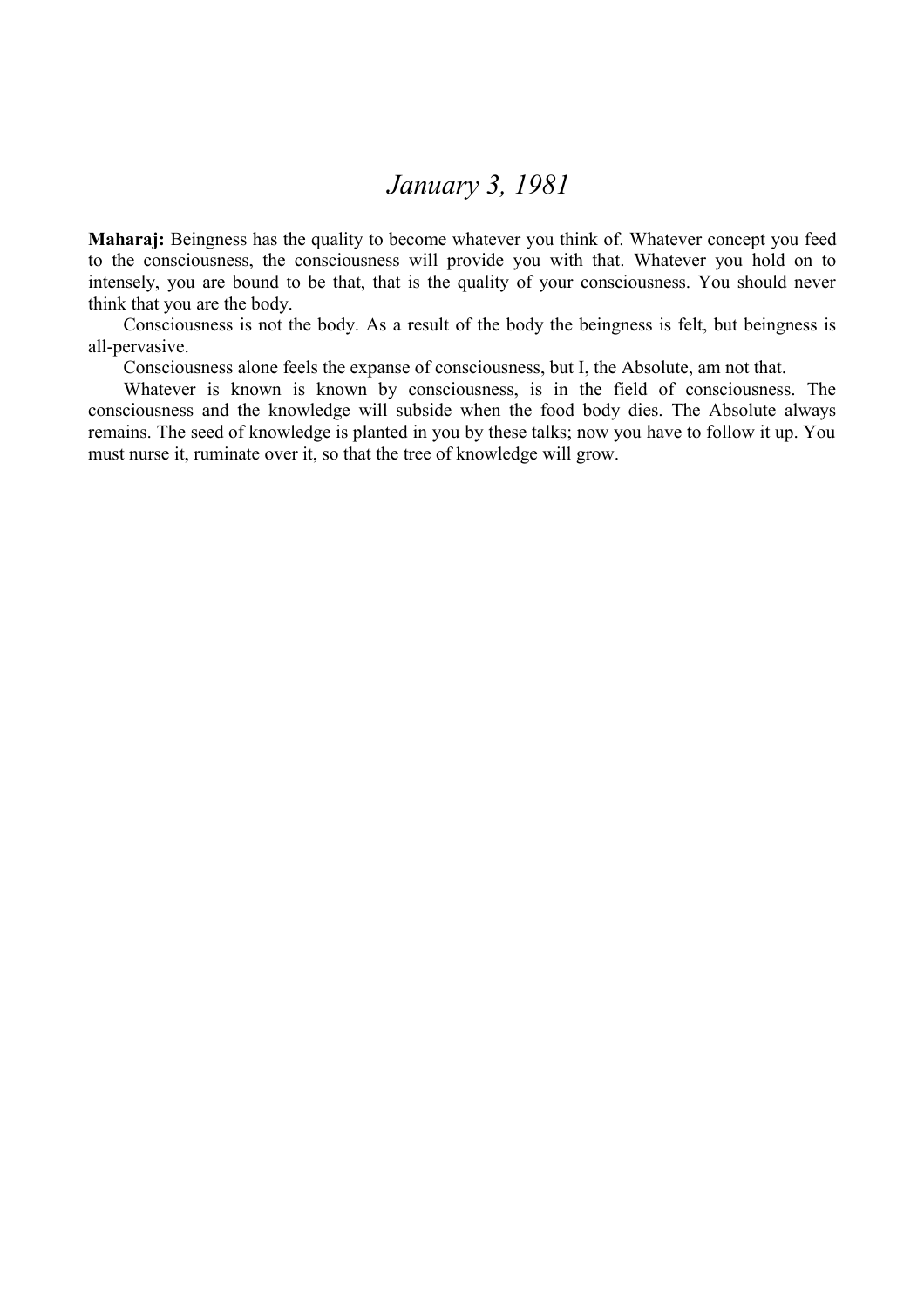# *January 4, 1981*

**Questioner:** *I was pondering what Maharaj said about all consciousness being the same this* morning, and for just a few seconds, it was as if everything was one and I was behind it. Is this the *aim?*

**Maharaj:** That is not the aim, IT IS SO. It is there and it is only because of identity with the body that what is, doesn't seem as if it is.

Please understand that there is only one thing to be understood, and that is that you are the formless, timeless unborn. It is because of your identification with the body as an entity that your consciousness, which is universal consciousness, thinks that it is dying. Nobody is dying, because nobody was born.

The millions of forms are the manifestation of consciousness. It is the millions of forms which get created and destroyed, but universal consciousness itself is unborn and undying. Just imagine if all the millions of forms which have been created were still here - how could other forms be created? It is because consciousness is unborn and undying that the millions of forms get created and destroyed; it is a continuous process. Understand that what you are is this unlimited universal consciousness. Only that in which consciousness manifests itself is limited and is created and destroyed. The total potential of consciousness remains. It is unlimited.

You are seeking knowledge from the standpoint of identification with the body and whatever can be grasped by the mind. When this body machine is there, the technique of using it is there, and that is what you are identifying with now, but it is not your true identity. You have no control over it, it has appeared and it will disappear.

I talk to you from the perspective of the universal consciousness and I know that all bodies are the essence of food and that they will vanish.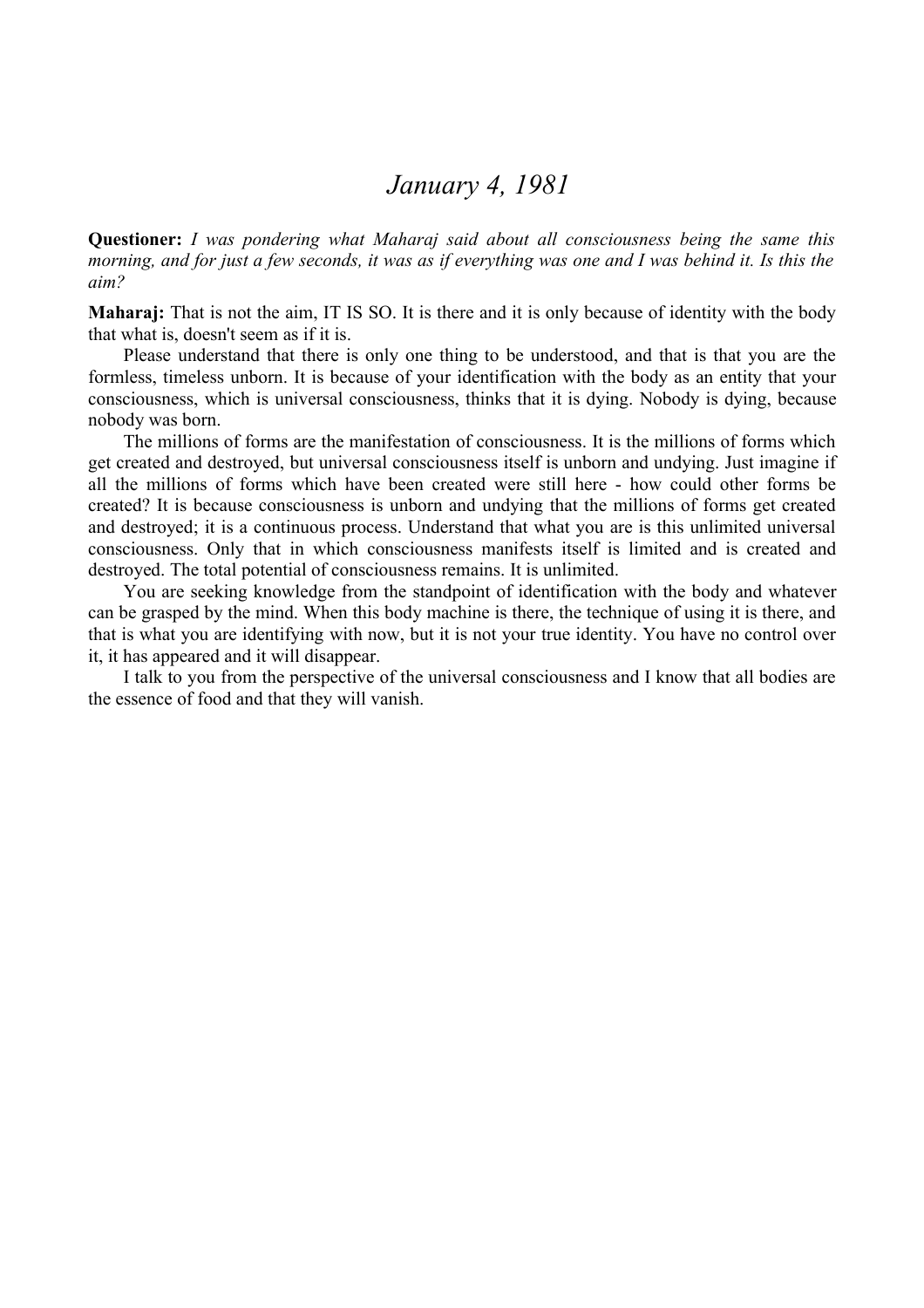# *January* 7, *1981*

**Questioner:** *Every time something happens now, instead of getting involved in it, I am seeing that everything is that "I Amness". I am experiencing that.*

**Maharaj:** Witnessing takes place, there is nothing to be done. It is total freedom for one who does not identify with the body.

**Q:** *Everything is happening on its own and I have no concern with it.*

**M:** If that is so, it means that you have understood everything and there is no need for you to linger here any longer.

**Questioner** [Another person]: *It is different for me. I have to make an effort not to get involved in thoughts when I meditate.*

**M:** It is the nature of the life force to express itself through thoughts and words, so they will keep on coming. If you have to make an effort in the beginning not to get involved, make that effort until it becomes effortless.

### **Q:** *Does the jnani have a mind and thoughts also?*

**M:** Although thoughts come and go, the jnani is not concerned. Thoughts will come in consciousness; witnessing also takes place in consciousness. You must have the conviction that you are consciousness Thereafter there is nothing for you to do; leave it to the consciousness to do what is to be done. Whatever happens, happens spontaneously.

### **Q:** *Where is the seat of consciousness?*

**M:** In every particle of the juice of the body. In the scriptural books it is normally given that there are various *chakras.* Those are available if you want to locate them like that, but according to me, it is throughout the body.

### **Q:** *What is the difference between the body and consciousness?*

**M:** What is the difference between sugar and sweetness? The sweetness is there in the sugar cane juice. In the body the sweetness is the knowledge you are, the consciousness. This knowingness is due to what? What is the prerequisite for consciousness?

### **Q:** *Is it the body?*

**M:** The body is necessary to sustain consciousness; for the body to be, food is necessary, is it not?

**Q:** *Yes.*

**M:** If the body does not remain, consciousness will not remain. In the absence of body and consciousness, what are you?

### **Q:** *I don't know.*

**M:** Now you want to get some benefit, some advantage, for yourself. To whom is the benefit?

**Q:** *Consciousness.*

**M:** If you are not the body or the consciousness, then what are you? When you realize the Selfknowledge, then the self is released, liberated.

### **Q:** *Then what?*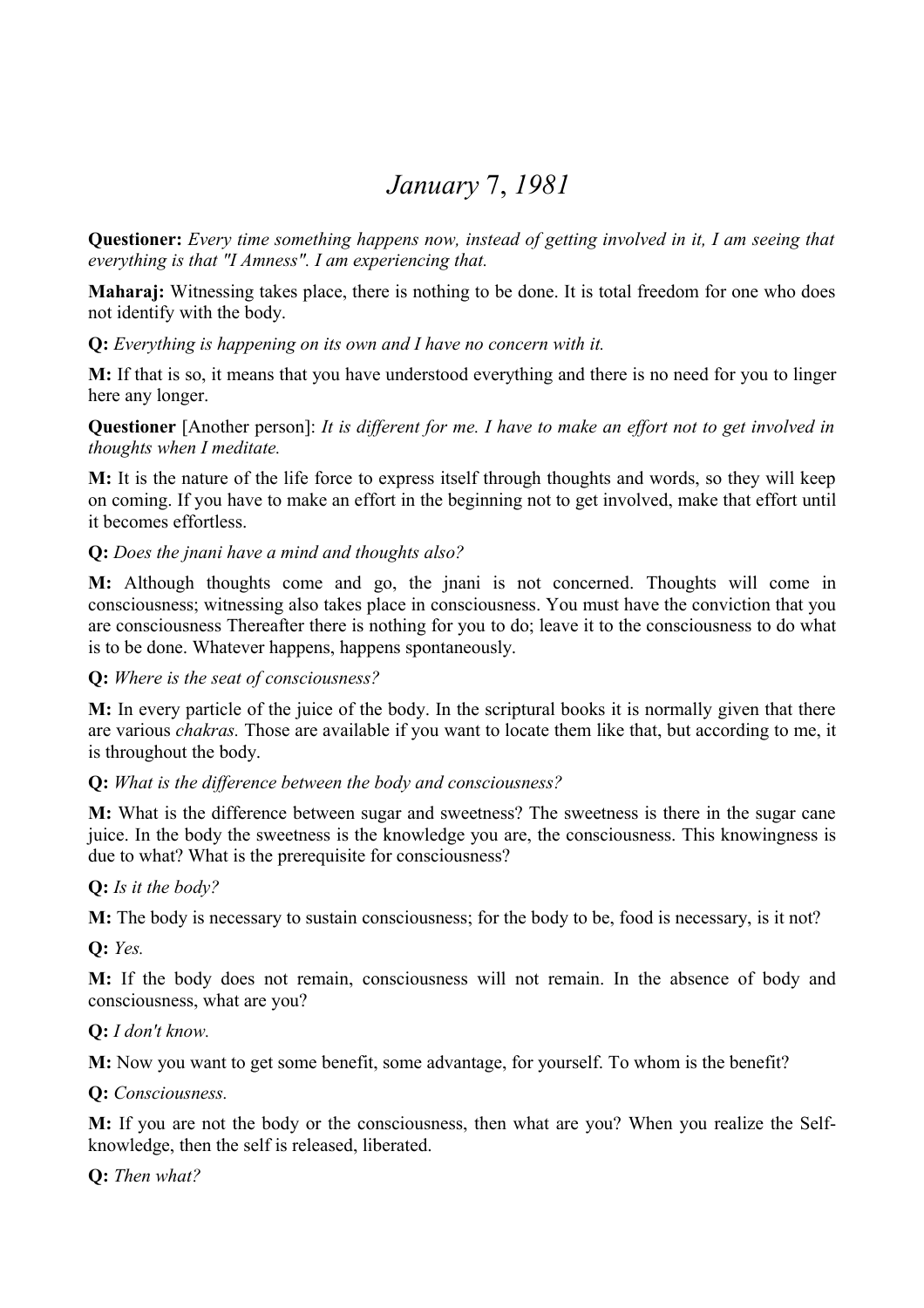**M:** Then you know, definitely, who you are. That by which you know, you know that, also.

### **Q:** *Is that liberation?*

**M:** Liberation means what? It is no more there. [Flicking his cigarette lighter on and off] This cigarette lighter is the body; the consciousness is the flame. Now it isn't there anymore; it is liberated. Where is the need to label it in the absence of consciousness?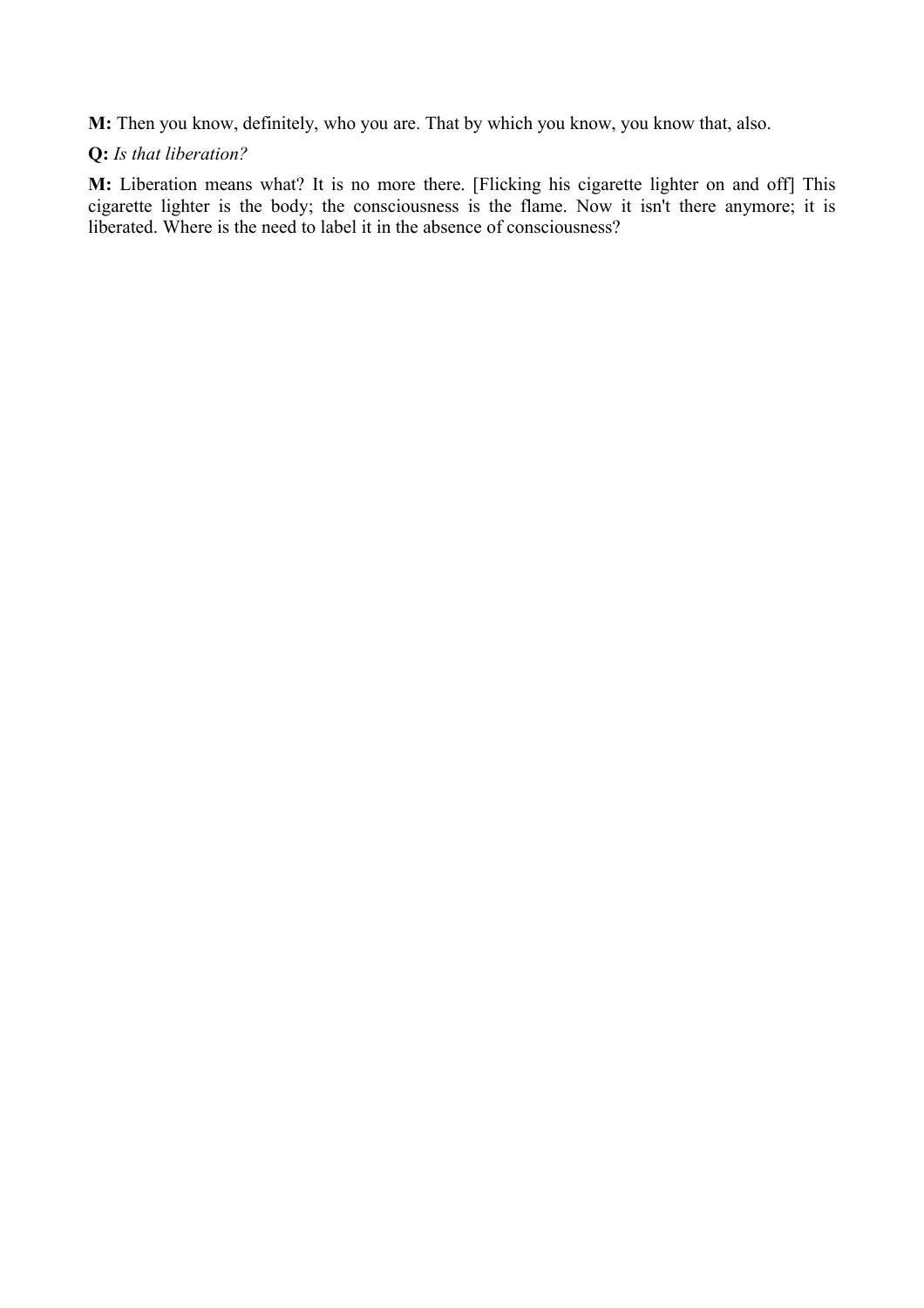# *January 8, 1981*

**Maharaj:** Outwardly you can imitate a jnani, but the jnani has no fear.

### **Questioner:** *He is the Ultimate?*

**M:** The Ultimate state is that state in which there is a total end to this body, name and form. When there is no form, shape, color or name, who is there to ask anything?

Whatever happens, you accept it based on your identity with the body, and the body is timebound.

**Q:** *I have experienced that it is not being.*

**M:** What do you understand by the experience? What is the significance of the experience?

**Q:** *It is not an experience of anybody.*

**M:** Any experience occurs where there is a change. If there is no change, there can be no experience.

### **Q:** *It is not an experience, it is a state of being -non-being.*

**M:** That which you say is and is not, is it according to words, or is it an experience? I will not play hide-and-seek with words. That which you are describing, is it an experience or just the words?

It is likely that you have been influenced by what you have read and heard and therefore what you are saying is only what you have heard. Is that right, or is what you are saying a practical experience which you have had?

### **Q:** *I said before, it is not anybody's experience.*

**M:** First I thought I was the body, then I experienced that I was not the body but I was the consciousness, then I got the experience that this consciousness is not really me, and there is no form, no individuality, no nothing. Is that your experience?

**Q:** *The experience is that there is no body, nothing, that I am and I am not.*

**M:** What is it that is no longer there?

**Q:** *The consciousness of the body. Now there is no more center, thoughts don't come from the center as a body.*

**M:** If thoughts don't come from your center as an individual body, then how do the thoughts come? Do you now identify yourself with the thoughts? Do you think the meaning of the thoughts and you are one and the same?

**Q:** *No.*

**M:** What has really transpired? What is the change?

Q: The change is that the center in consciousness which was there is gone, the center  $"I Am"$  is *gone.*

**M:** Tell me something about that center.

 $Q$ : First there was a center of identification in the body and now I don't feel that. Now there is no *borderline, now there is no particular entity.*

**M:** "I Am" means the knowledge you are.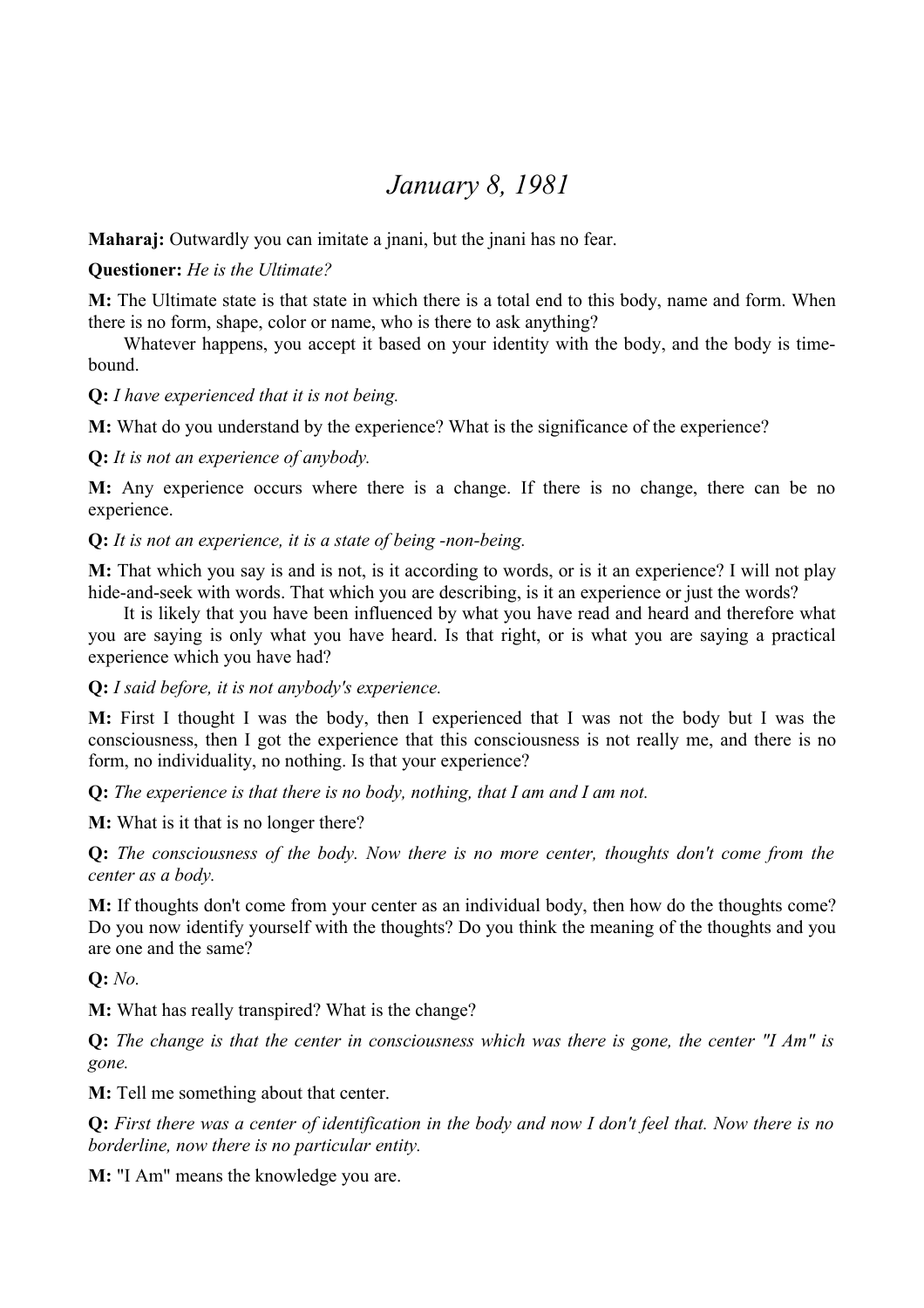### **Q:** *That is now unlimited.*

**M:** The knowledge "I Am" has no limitation at all?

**Q:** *That is right. Thank you. Now I must go.*

**M:** When he talks, saying "I am doing this" or "I am doing that," what he means is, I am that knowledge "I Am"; that is, consciousness. Because unless the consciousness is there, the body is not. In deep sleep we are not aware of the body, we are aware of the body only when we are awake and the consciousness is there. Therefore when I say this, I mean that it is this consciousness which I am and not the body, which comes later.

This sickness is an aspect of the consciousness and I am not the consciousness. I am not the "I Amness". Whatever sickness is there is in the domain of consciousness. With the aid of consciousness, sickness is being experienced. When I shall be totally in my Ultimate state, when this consciousness is finally extinguished, THAT is my total, perfect state.

When will I have no experience of this illness? Just as the sun sets, only when this consciousness sets will there be perfect health or no experience of this sickness. So long as the consciousness is there the sickness must be experienced. What is my pleasure or happiness? Nothing other than this knowledge "I Am", this consciousness.

Your idea of knowledge is something you can catch hold of, something you can feel and put into your pocket. This knowledge is not of that kind. When I know that I am knowledge itself, what can I hope to get?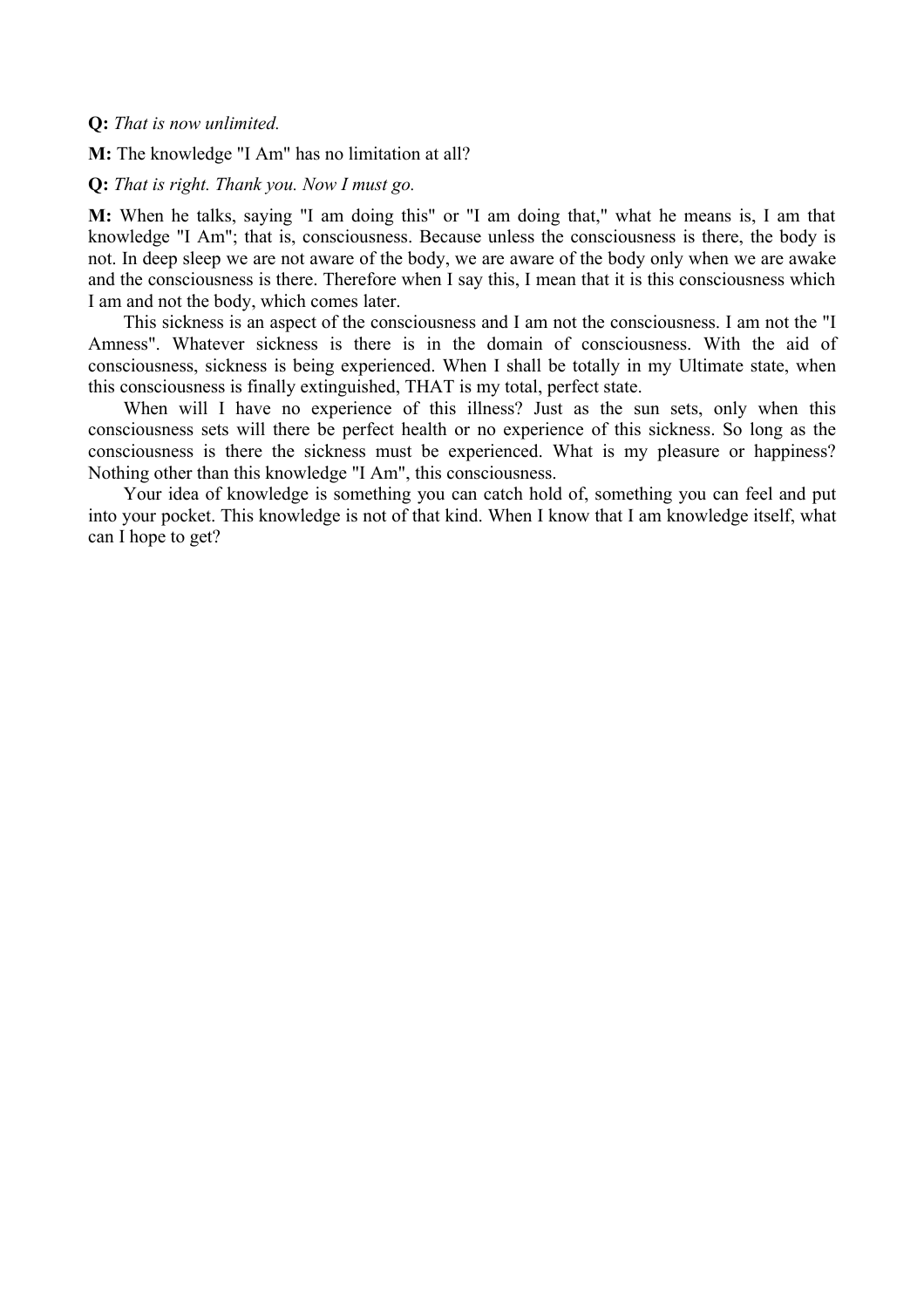# *January 9, 1981*

### **Questioner:** *What are thoughts?*

**Maharaj:** They are the result of previous conditioning which the mind has had.

**Q:** *Are the thoughts of the jnani and the ignorant one different from one another?*

**M:** The difference is that the jnani has divorced himself from the body-mind, the body-mind thoughts will come and go but the jnani is not concerned; whereas, the ignorant one gets involved in those thoughts and the ignorant one considers himself as a name and a form.

### **Q:** *Should I keep in mind constantly that I am consciousness only?*

**M:** You are consciousness and consciousness is you and that's it; it is not necessary to always keep your attention on that fact. When you know that this is your finger, is it necessary to constantly repeat that it is your finger? What is there to be done?

### **Q:** *When an action must be done or a choice made, how should one make the choice?*

**M:** Just understand that it is not your personal action or choice. Do not get involved as the doer.

Why do you get involved in all these concepts? First find out what you consider yourself to be. Are you an entity? Get that problem solved instead of getting involved in all kinds of concepts. What are you? You cannot understand with your intellect, it is beyond the grasp of the intellect.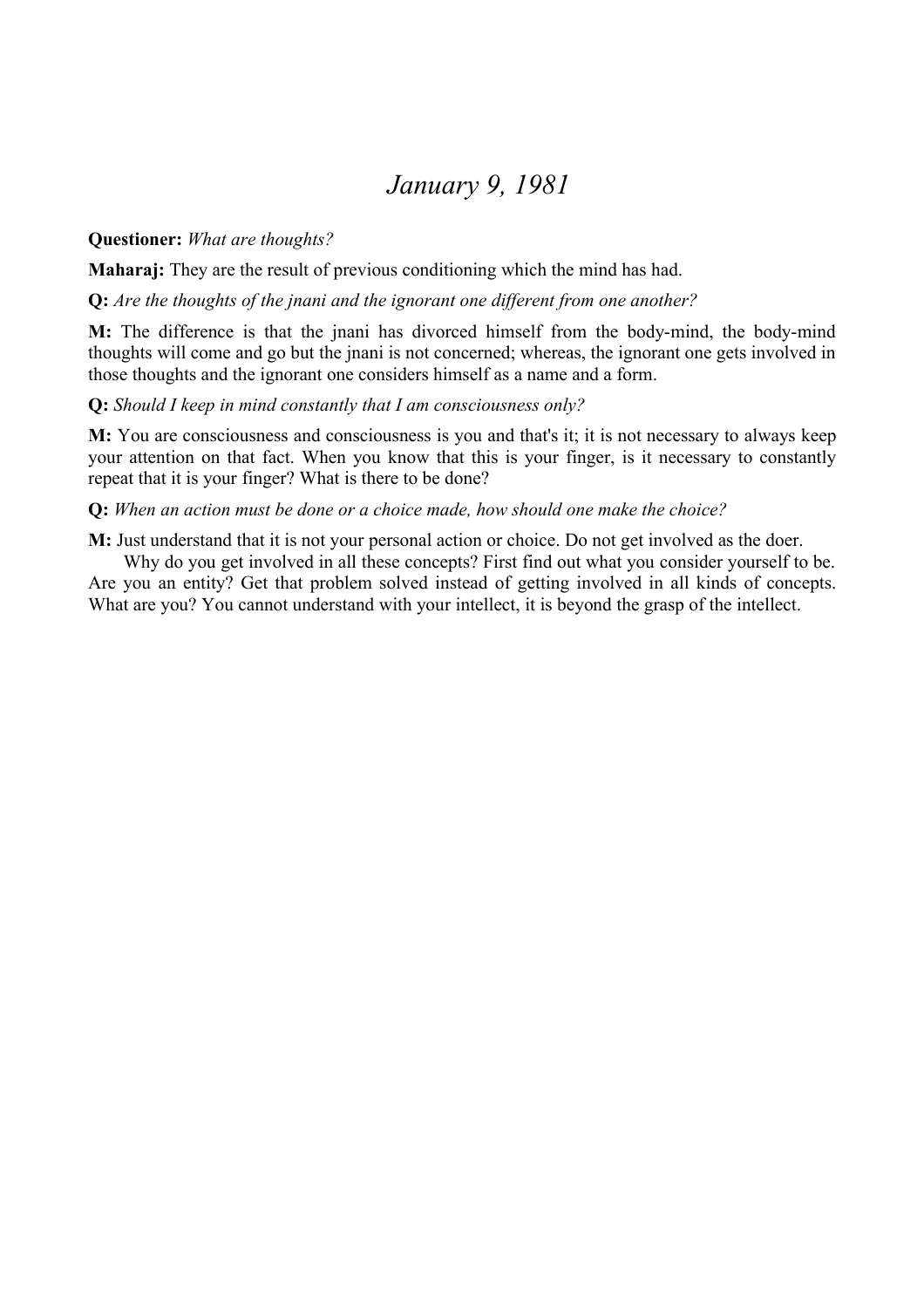# *January 11, 1981*

**Questioner:** *The spiritual experiences which I have, are they something which should not be there? What is it?*

**Maharaj:** It is all entertainment. You are present here; is your body not the result of someone's entertainment? So long as you know that the experiences are only appearances in consciousness, it is all right.

Understanding is not a matter of time. If you really apperceive the truth, it is simple and quickly grasped.

The conscious presence depends on the body, and the body is nothing but the sperm and ovum, so where is this "you?" This body is like an instrument that says, "I Am", like an announcer. Presently you think that you are the body-mind, and whatever concepts you have collected are flowing out. When you begin spirituality, you reject the body-mind with "I am not that." Then you come to the "I Am" only, without words. Then you are everything, you are not confined to the body.

Because of the instrument of the body, that feeling of consciousness is there and I, the Absolute, am not that.

Having stabilized in the consciousness, the next step is to be in a position to observe the consciousness, and all the play that is happening in the consciousness, just to understand. Attachment to the body and to the consciousness is very strong, to get rid of it is very difficult.

The birth principle, the chemical around which the body formation takes place, has no form or design and actually didn't exist. That non-existing thing suddenly came into existence. What is the validity of its existence? It is an apparition only, it can't be the truth. That's why I dare talk like this. This is a big hoax, a big fraud, created out of nothingness. Can you create something out of nothing?

Whatever I said is securely planted in that birth principle of yours, you cannot extract it. In due course it will proliferate into knowledge.

I don't want life, even for a moment, but in that momentary life there are so many lives.

I am not afraid of death. With death the imperfection is removed. Consciousness, the stigma of imperfection is gone. What remains is total perfection.

There is no guarantee that I will meet you tomorrow, but the reality is that there is no separation at all between you and me, because we are one. Do not imagine any separation.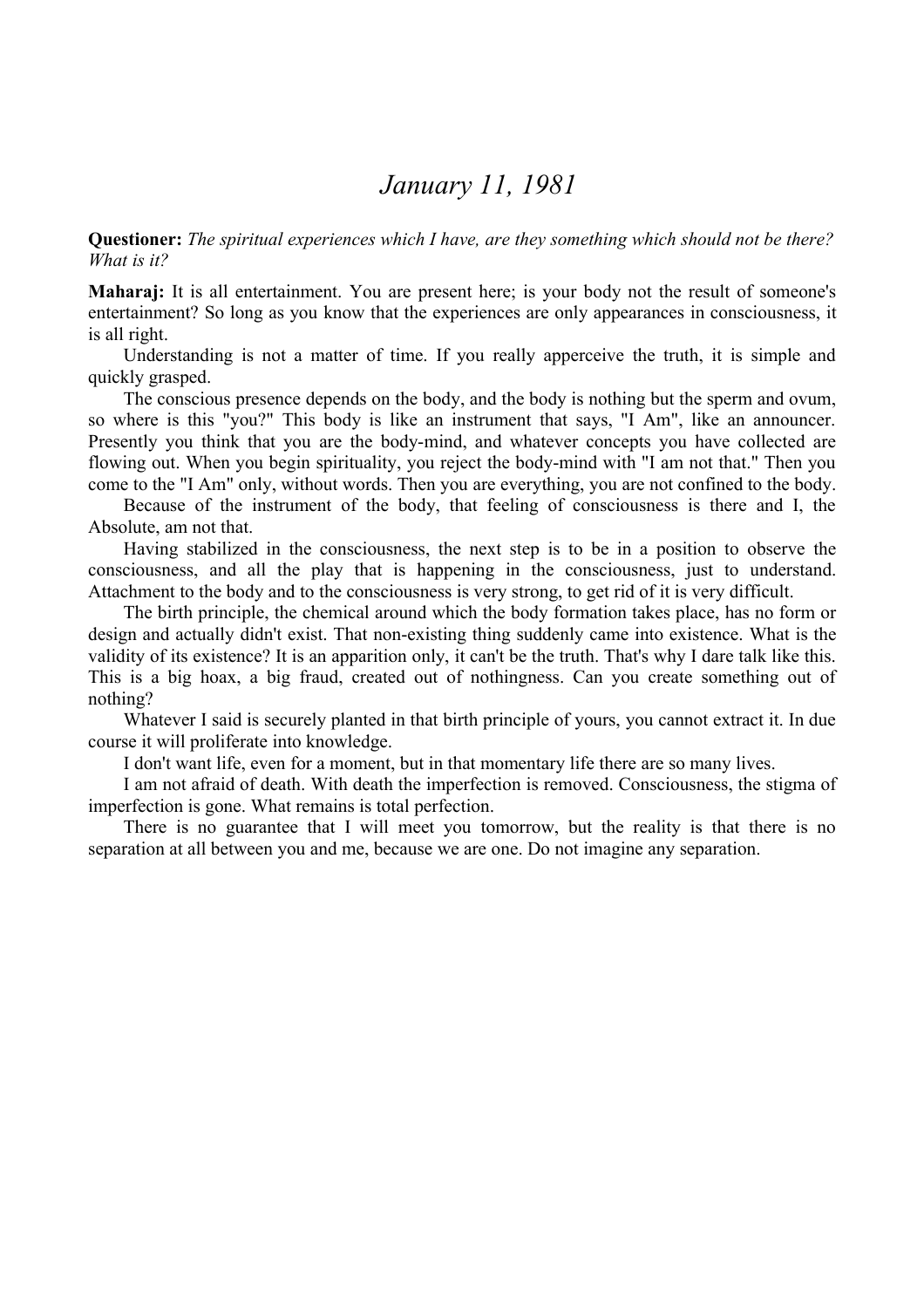# *January 12, 1981*

**Maharaj:** [Referring to his lighter] The flame will last as long as the fuel is there. Is there any question of emancipation or awakening for that flame? The body and consciousness, which come into being because of the five elements, can there be any emancipation for them? The One who is prior to the appearance of the elements is always there.

What you are doing is using your mind and intellect, but what I say is not based on the intellect, but rather on whatever comes up spontaneously in consciousness. You try to fix that knowledge which springs spontaneously from consciousness into the structure of concepts you have built out of the mind and intellect. This can never happen.

### **Questioner:** *Why do I feel such satisfaction here in Maharaj's presence?*

**M:** Because that need which arises in consciousness and brings you here is satisfied.

Some people come here for knowledge. I talk because the words naturally come out. There is no intention behind my talks that you should get knowledge. Others come here because they are in difficulties. I make no determination that those difficulties should go away, but the fact remains that in many cases they do go away. I merely sit here, people come and go, I am not concerned. They come here from long distances because the consciousness feels the need to come here. The individual doesn't come here because of an intellectual decision to come here. Consciousness takes him by the ear and brings him here. My next-door neighbors don't come but people from all corners of the world come here with a sense of urgency. Why?

Q: The first time I came here, Maharaj told me that my "I Amness" was a food product, and that *Lord Krishna's consciousness was the same as a donkey's consciousness. I tried to get a reservation out of Bombay that day, but I couldn't get one for a week, and I had to stay.*

**M:** Many talented and well-known people have come here, but they come with great humility. Is there anyone of them who has knowledge about himself?

### **Q:** *I am practicing nama-japa, is that all right?*

**M:** Recite the sacred name, that is all right, but the important thing is to recognize and understand what is the presiding principle by which you know you are and by which you perceive everything else. You must look at yourself, get to know yourself. The riddle of spirituality cannot be solved by your intellect. At the most, your intellect can provide you with livelihood.

Whatever you try to become, that is not you. Before the words come out, before you say "I Am", that is you. You must be concerned only with yourself. Don't worry about anybody else. What are you?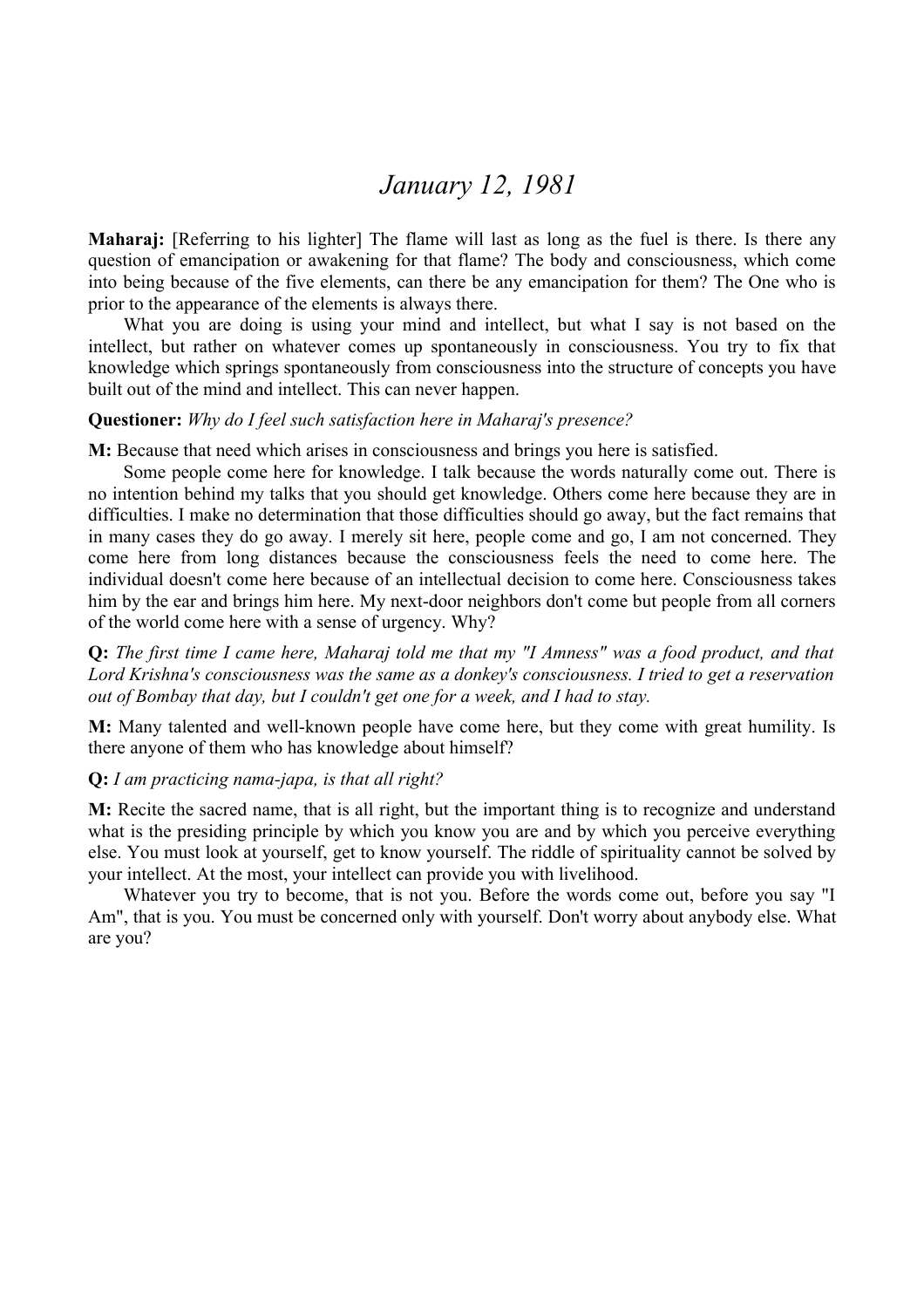## *January 14, 1981*

**Maharaj:** The Ultimate state is that state in which nothing exists, neither I, nor you, nor manifestation.

#### **Questioner:** *Can Maharaj describe the Ultimate state?*

**M:** Can I cut up my sleep and make a design of it? Disassociate yourself from your body and tell me something about that. Can you describe it? My talks are not meant for normal human beings. The normal person's field of understanding does not go beyond his own body.

The one who identifies with the body is the consciousness itself. It mistakenly assumes that it is the body and behaves as if its unlimited potential has been limited by this one single phenomenon. Therefore, with this identification, whatever behavior the consciousness adopts will be limited by the body.

The one who understands this ultimate meaning of life gets disassociated from the body and a transformation takes place. The consciousness is universal, universal like the day, universal like the night. To that principle you cannot give a name or a title. Who is the one who knows that there was no day, no night, the consciousness was not there? Day and night, remembering and forgetting, the waking state and the deep sleep state, are they one and the same thing or are they separate?

The capacity of consciousness is something astounding. I didn't know I was, and then suddenly I knew "I Am". This "I Amness" is the power of *Maya.*

## **Q:** *Is the desire to be free wrong?*

**M:** There is nothing happening - nobody is bound -therefore there is no question of liberation. It is only when one thinks of himself as an individual that he thinks of bondage and liberation.

Whatever concepts you have collected in this world are totally useless. Understand that the total manifestation is the child of a barren woman, but having understood this, give full attention to your work, and let that work be done as efficiently as possible. Take good care of this work that you do in the world because it is an orphan!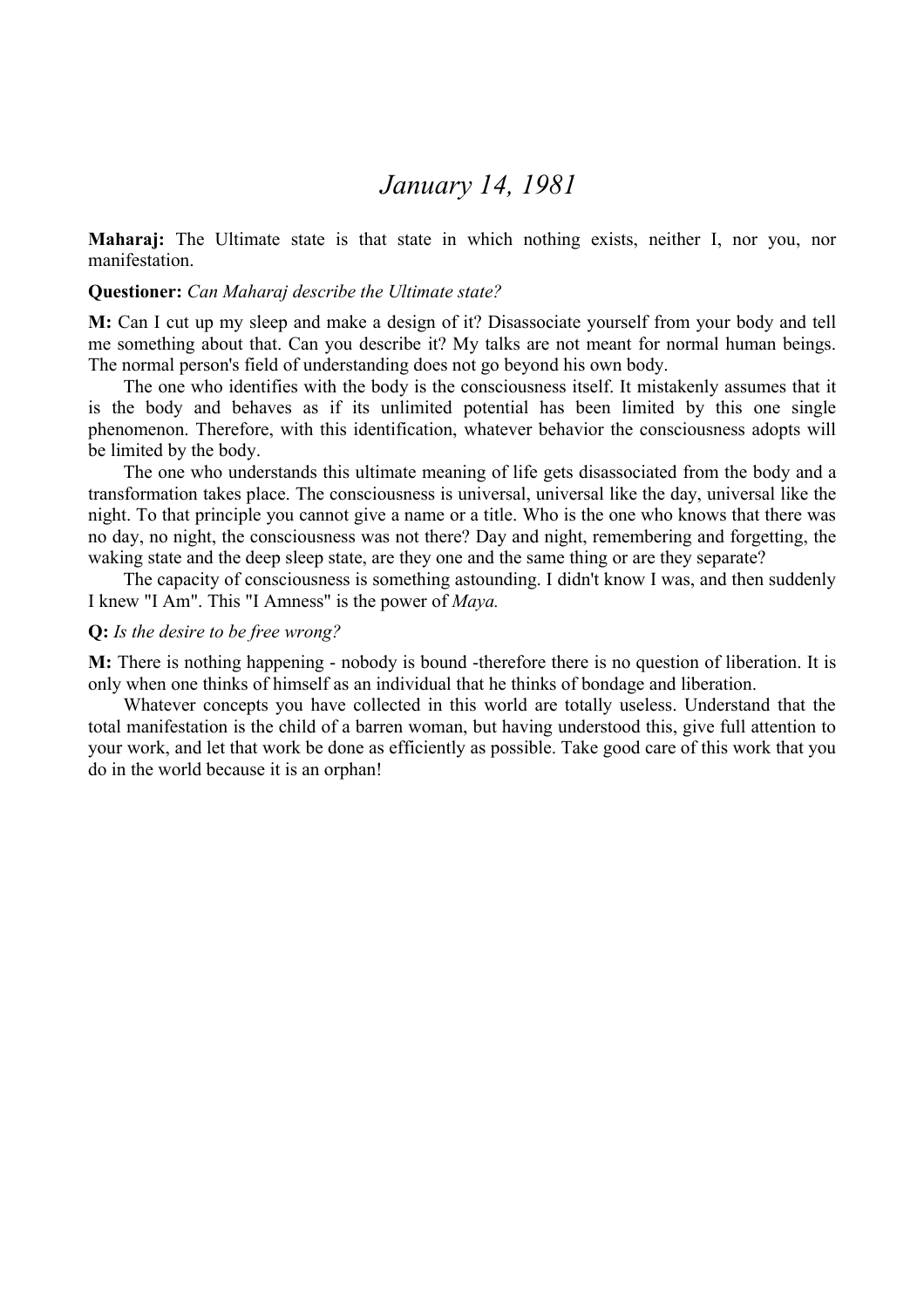# *January 17, 1981*

**Questioner:** *In consciousness is there doership and also witnessing?*

**Maharaj:** Everything is in the realm of consciousness.

**Q:** *Are all the actions in the world being done through consciousness? The movement of the five elements also?*

**M:** The sum total of the five elements is consciousness.

**Q:** *It's beautiful to praise this consciousness by consciousness, no?*

**M:** Oh, yes. Whatever you are, only you know. In the body is only the knowledge, no person. For practical purposes you use various names.

**Q:** *In the body, why is this consciousness saying, "I," "You," etc.?*

**M:** Consciousness is one, but it manifests into many, so for practical purposes you say "I," "You,", etc.

**Q:** *My consciousness is due to this body, sustained by this body, not other bodies.*

**M:** In your consciousness all the bodies are there.

**Q:** *Maharaj said that I am not in the body, that the body is in me.*

**M:** If you are an author, a number of books are potentially in your pen. Since when did you realize that you are?

### **Q:** *When the body and consciousness appeared.*

**M:** The sum total of my spirituality now is nothing, even that word "nothing" is not there, so there is no spirituality left.

Suppose I do not like my body, or even the vital breath, what can I do - the body is there, vital breath is there, and therefore this "I Amness" is there. They are functioning by themselves, why should I worry about it? It is having its play, let it have it. So long as that knowingness, "I Amness", is there that attraction will be there for others. The knowingness is the outcome of the food body; when this body is consumed, where is that "I Amness"?

There is no such thing as spirituality; whatever is, is only this worldly life, in the fiveelemental play. You are nothing better than vegetation. Just as grass is growing, human beings are growing. Will anybody accept this? Birth is a material aspect. If you are yourself alone, that state will not be felt; but if there is a foreign element, only then the suffering starts. On you, the original, this foreign element is imposed, that is why it is suffering.

You will not enquire into what you are. Because you are intellectuals, you will prepare delicacies out of your intellect and you will go on eating that. Even in spirituality you employ your intellect, you prepare so many delicacies out of your concepts and you relish them.

Take a hint from what I have said. That you experience the world at all is the result of somebody's fun; now it has become the source of misery.

**Q:** *Is it possible to be in a wordless state?*

**M:** Can you live without words? Words are very necessary.

**Q:** *We are prisoners of our own concepts.*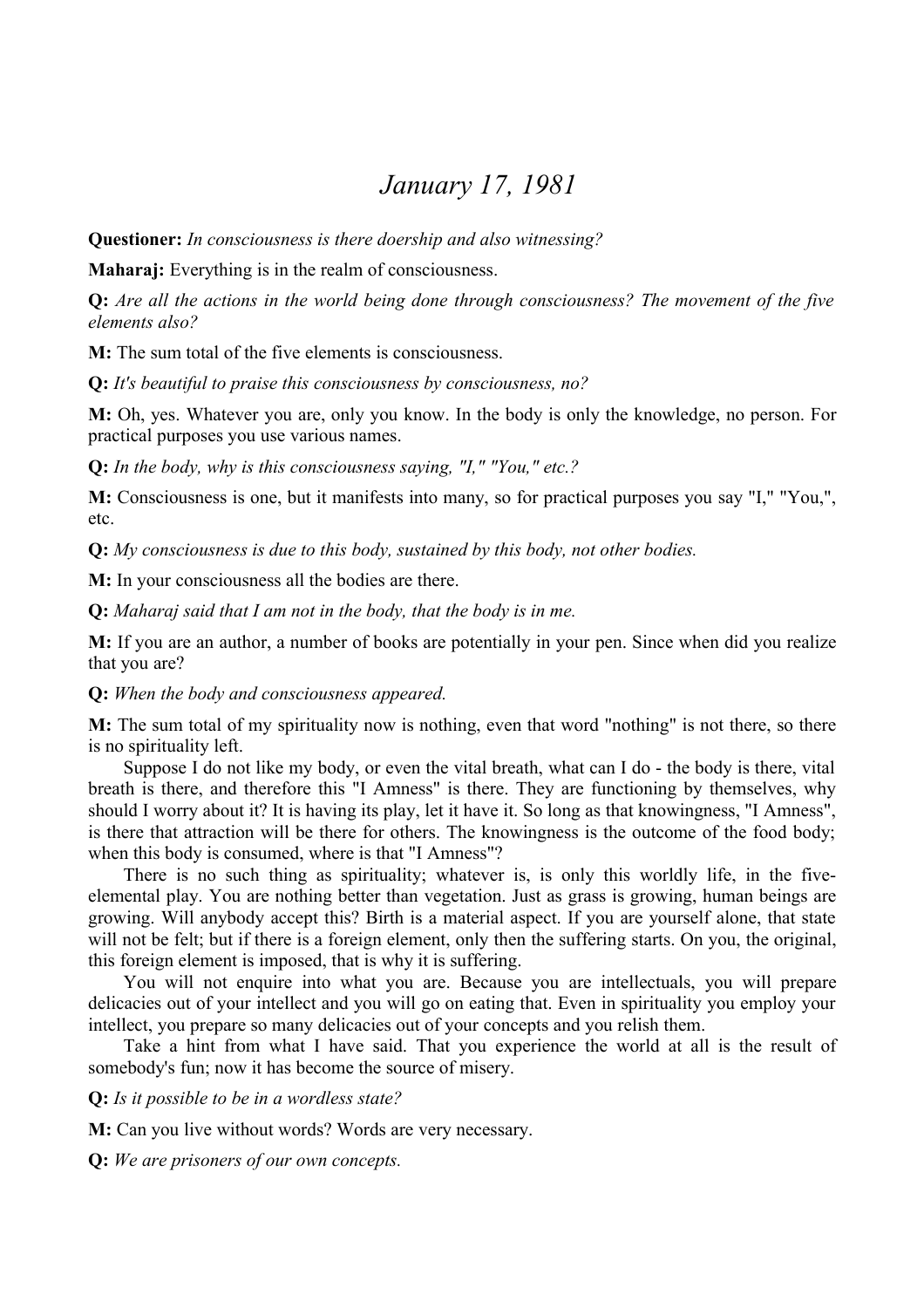**M:** Just enquire into that birth principle. You are; because you are, the father and mother are. It's a simultaneous happening. Because of their action you are, and (at the same time) you have parents. Without their bodies what are they? Try to understand what they could be without their bodies. Ignore that action because of which you are; and then try to recognize what the parents are. As a result of these two presences, there is a third presence, "I Am". Now will you clear out those concepts of yours about parents?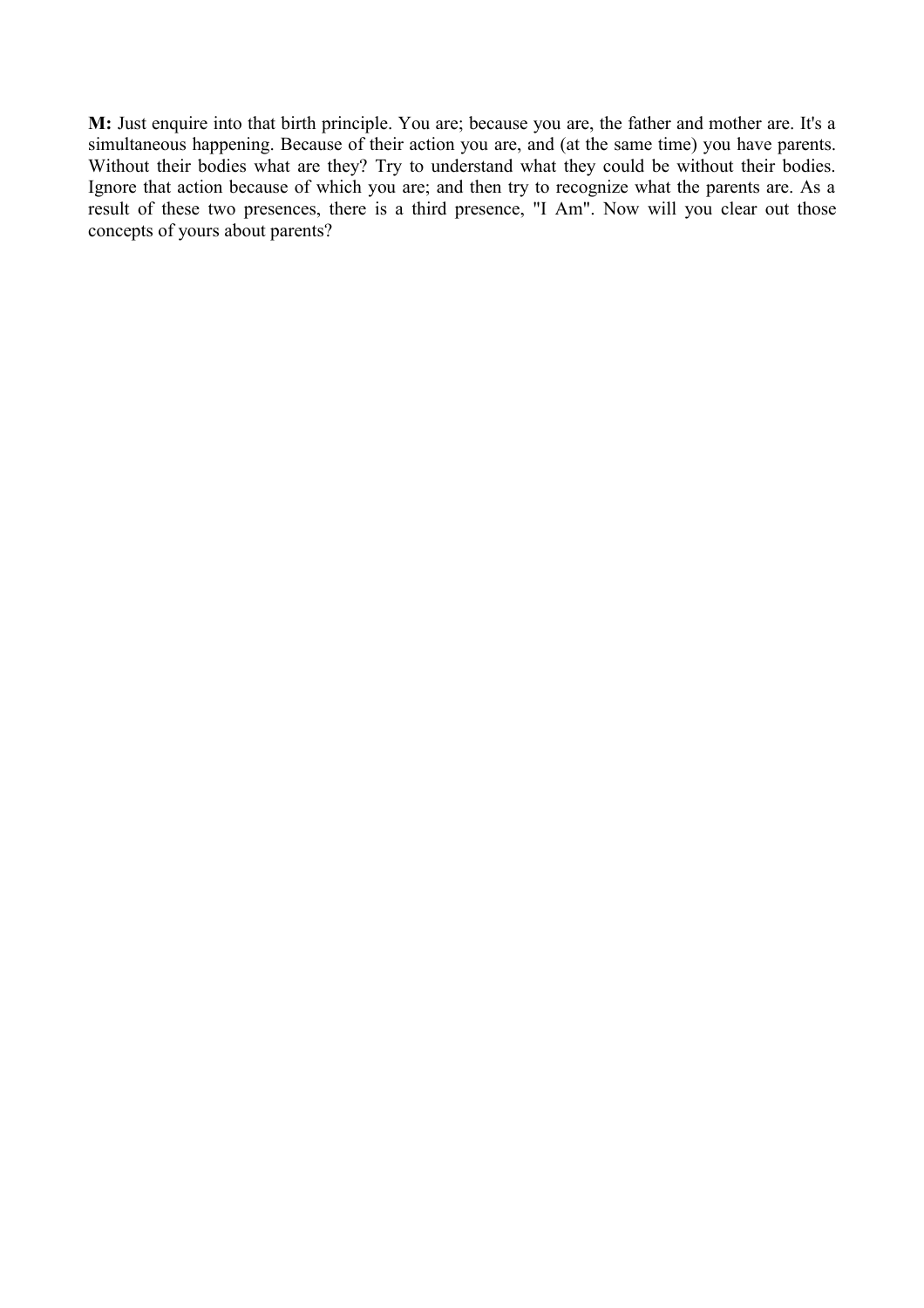# *January 20, 1981*

**Maharaj:** Earlier the knowledge used to overwhelm me , and I would to invite people to listen to the talks, but that time is gone now. Now, I don't encourage people, I don't keep people here for very long. I give them a dose of knowledge and send them away.

It is most incredible in the guise of that little so-called birth, everything has happened. Not only the "I Amness", but the whole manifest world has appeared. Is it believable? Actually I am not, but I feel that I am because of the incident of that birth.

When you get this knowledge you will realize that knowledge of this world and consciousness are not even worth your spit. You can spit it out; it will be unworthy. I appeal to you with my folded hands, don't get into this spirituality. Whatever knowledge and concepts you are having, only that final spark is to be applied. You have everything, the raw material is already with you, the symbol of birth and death is already removed.

The factual state of affairs is open, very clear, but nobody wants to look at it.

Translator: He has preference for simple devotion to God. In people with devotion, even with limited intellect, the intellect is not making mischief, as it is here.

**M:** This is the place where the intellect gets annihilated.

I was created and possessed by the five-elemental ghost, but having stabilized in the *Parabrahman,* I know what it is and I am out of it.

Now, just see how I am possessed by these elemental essences. I am addicted to chewing tobacco; despite the advice of doctors not to do it, I am still doing it. That is because I am possessed by the essence of these elements.

Space is indicative of the world, in that space the world is. Space is like an incipient world. The world is not there, but the material of the world is there. From there I start feeling "I Am". With air the movement is there, with fire the heat, with water all seeds and everything else, and because of water the taste is there.

But you are dispossessed of these elements because of the Satguru. Satguru *{Parabrahman)* is all love for no-knowingness. Because of your association with this Satguru, it means illumination for you.

I don't feel like talking at all, I want to go into a sort of silence. My present talks, if they are really understood, require no more discipline or *sadhana.* They should click right there and then.

## Q: At one time, there were a number of saints of the highest order. Why was it, that suddenly there *were so many saints at that period?"*

**M:** At that time the devotion was so strong that the very object of meditation would take a complete shape in front of the meditator. Because of that devotional state, the whole atmosphere was imbued with that devotion, now it is only with the intellect. People are not going to accept anything blindly, because their intellect has become more subtle, like space. They are going to pick and choose, to analyze everything.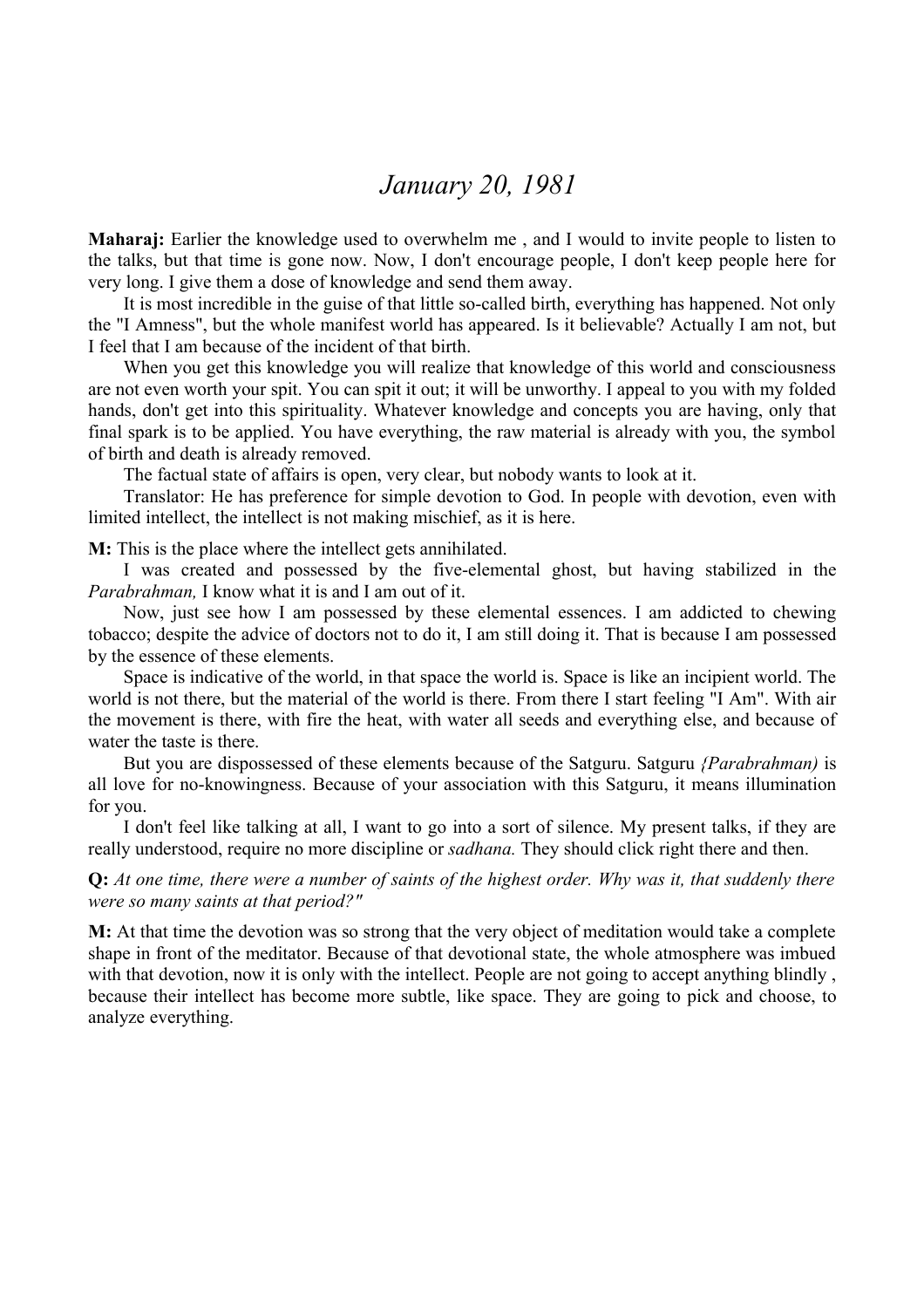# *January 24, 1981*

**Maharaj:** Listen to what I am saying, but do not expect to benefit in any way by what you hear, because to benefit there must be an entity, and there is no entity.

Since I have had this disease there has been a slight change in the way I look at things. Earlier, I had felt that there was a slight touch of individuality, to the extent that I felt that this universal consciousness was acting through a particular form. Now there is not the slightest touch of any individual form nor functioning. There is now cognition of total functioning as such, but even that will last only so long as the body lasts. In that body there is consciousness, and both are material. In all this there is no question of any entity cognizing anything as separate. Instead, there is total functioning through various millions of forms. I have identified the disease with the total consciousness.

#### **Questioner:** *What remains when consciousness goes?*

**M:** Nothing phenomenal remains. The present talks are the culmination, or termination, of spiritual understanding. The more the physical pain is observed, the more it is being realized that everything is illusory.

#### **Q:** *Maharaj has reached the destination, we have not.*

**M:** There was a house, and in the house there was a person; now the person is gone and the house is demolished. The sum total is, whatever experiences you have, whether for a day or for years, it is all illusion. The experiences begin with knowingness.

What is the most ingrained habit you have? It is to say "I Am". This is the root habit. Words and experiences are unworthy of you. This habit of experiencing will not go until you realize that all this domain of the five elements, and the experiences in the five elements, are unreal. This "I Amness" is itself unreal.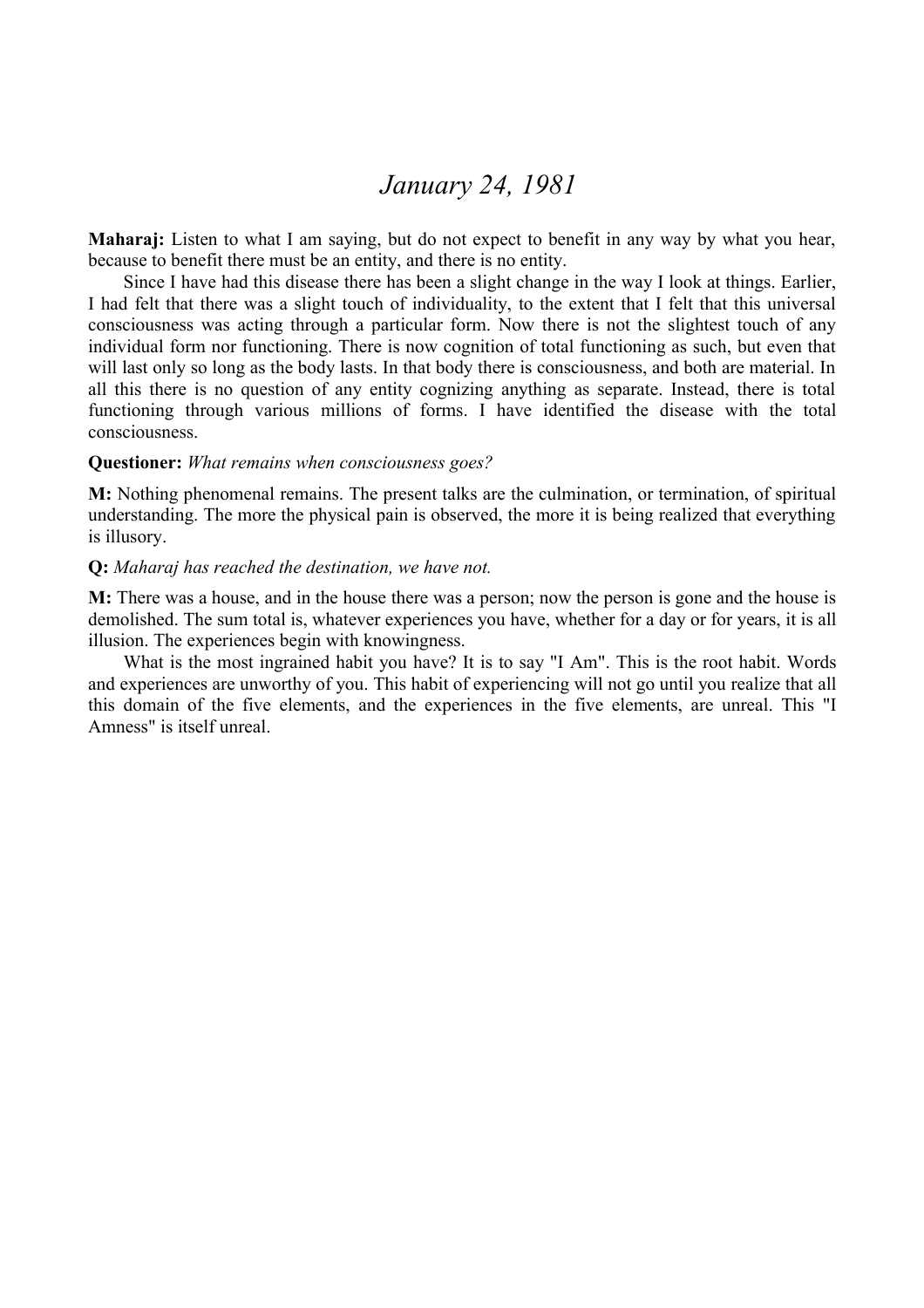# *January 29, 1981*

**Maharaj:** You must give up identity with the body. Abidance in that knowledge "I Am" which does not identify with the body-mind is the spiritual light. Self-love and "I Am" without words are the same. The sicknesses may come and go, but the Self-love does not go.

**Questioner:** *The realization of Self does not come.*

**M:** Who says that? Without the knowingness who could say anything?

**Q:** *Knowingness must exist because there is something to be known.*

**M:** You have come here with the idea that you are full of knowledge, full of wisdom; so what is your idea of knowledge? You are very seasoned, having roamed about in all corners of the world.

**Q:** *I know that I am not full of knowledge.*

**M:** Why do you tell a lie?

**Q:** *The books speak of that Ultimate joy and fulfillment which is the result of knowledge.*

**M:** You are not going to meet it because you are it. Would you go out to meet your Self?

**Q:** *No, I come here.*

**M:** Before you knew you were, did you have knowledge or ignorance? In the absence of consciousness, who could say "I Am"? [Long silence].

You have all gone into quietude.

**Q:** *Every thought, every feeling in consciousness, is changing all the time. I cannot be the changing, I am the changeless consciousness which enables thoughts to pass.. That is how I understand it. Is it right?*

**M:** How deluded you are!

Q: What I am trying to do is to stop identification with the thoughts and feelings and not be *possessed by them, as I use them as pointers to the highest consciousness.*

**M:** Then why do you talk? The pointers of your feelings and your thoughts are your Self and that is consciousness, so consciousness and your Self are one.

**Q:** *I want to get away from the pain.*

**M:** The mind is deluding you, is cheating you.

**Q:** *So I am the pain and I should be happy to be the pain?*

**M:** Focus your attention on you-are-the-happiness, then the pain will diminish. You assume that you have knowledge. You have developed a pride that you have knowledge, so for testing yourself you have come here.

**Q:** *I cannot help my pain by repeating that "I-am-happiness". Maharaj speaks from his level. I haven't got that highest happiness to diminish the pain.*

**M:** That is because you are embracing your body as your Self.

**Q:** *Exactly. That is why I am using a trick to escape that.*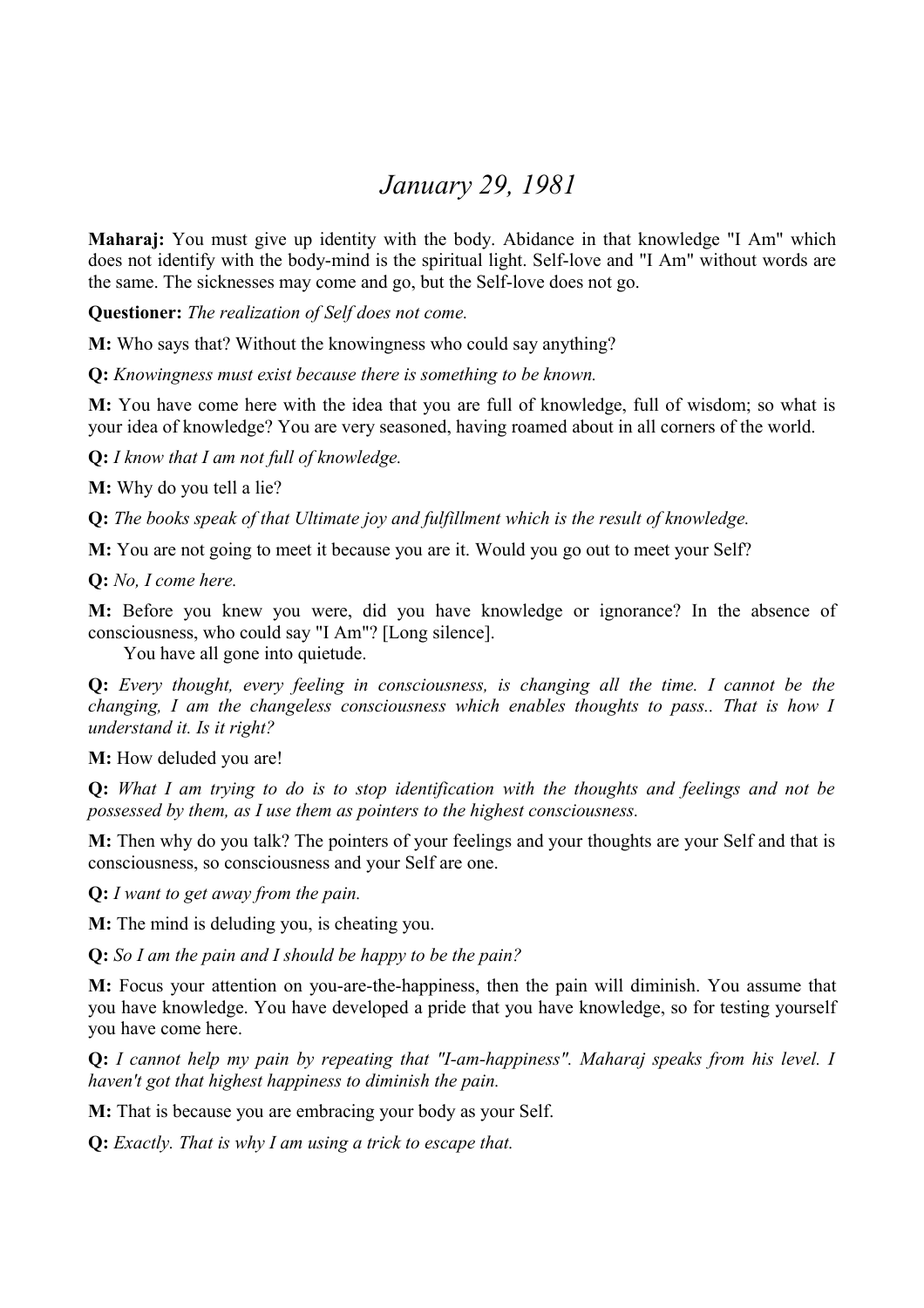**M:** Very good. In the later stages this consciousness is itself the pain. Until you recognize and completely identify yourself with the knowledge "I Am", you will identify with the body. That knowledge "I Am", you do not know her. Some others here have no pride that they are knowledgeable; you alone are claiming all the knowledge and pride. Now, how many more days are you going to visit this place?

**Q:** *Until the 7th.*

**M:** You have been given answers to your questions, why should you return?

**Q:** *Then these others do not have the knowledge, and that's why they can come back?*

**M:** You speak for yourself! Other people may be more knowledgeable than you, why do you equate them with you? You have committed a grave offense by equating these people with the level of your wisdom. Take care of yourself, don't worry about others. How dare you bother about others when you do not fully know yourself?

**Q:** *There is some link which binds us together.*

**M:** Never criticize others.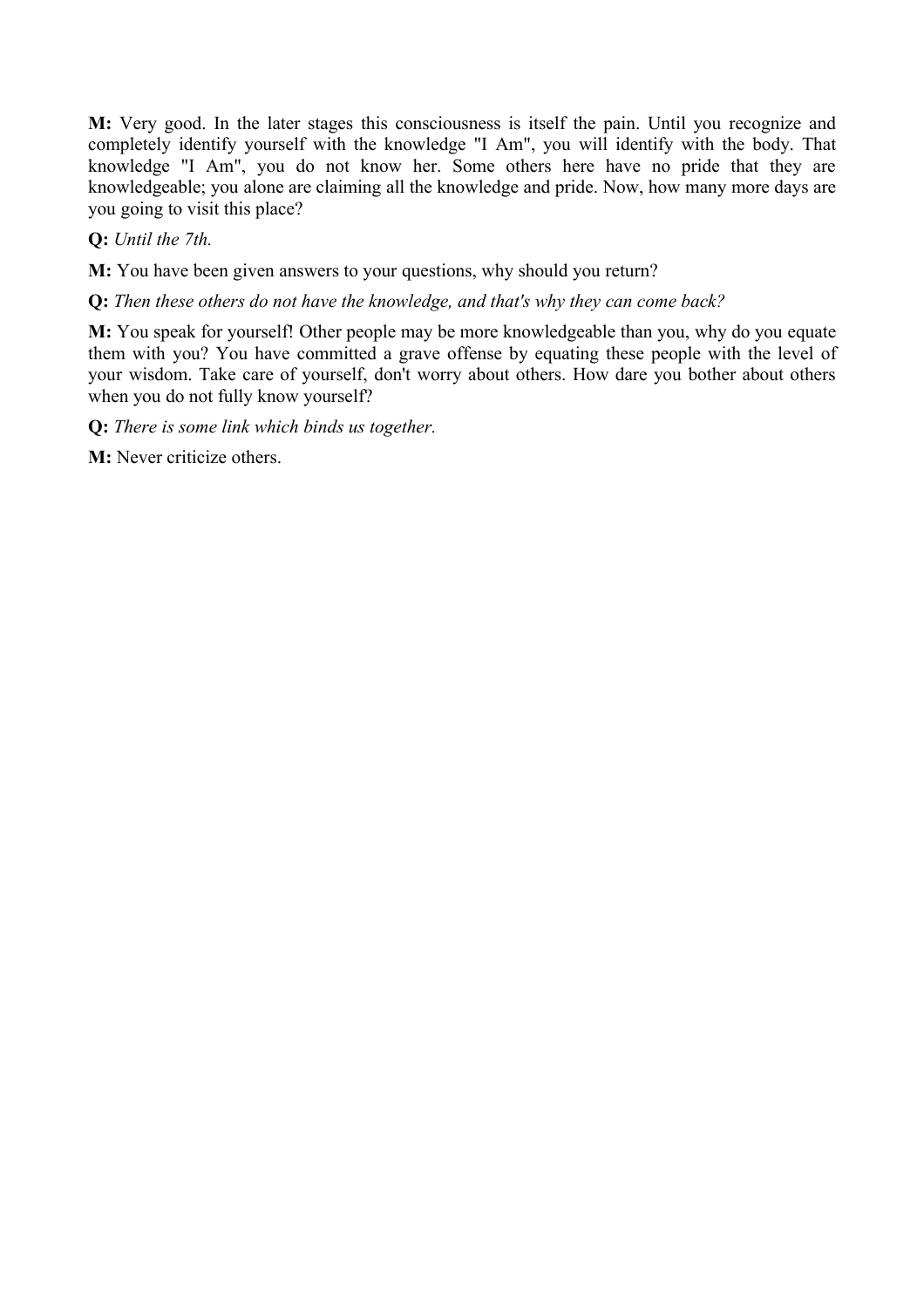# *January 30, 1981 A.M.*

**Maharaj:** Just as a person continues going to work every day because he wants to receive his wages, so you keep coming here because you want to gain knowledge. Once you have this knowledge, there is no need for you to stay any longer.

Until you get the knowledge, you don't want to leave; nevertheless, the only ones who should stay are those who feel a great urgency to know. [Maharaj sends some more people away.]

I do not want casual seekers to stay here anymore. The only ones who should stay now are those who have a real anxiety about progressing spiritually, those who are earnest seekers.

If you are an earnest seeker, you should accept my words as the truth or you should leave, as I do not want merely to entertain you. And what am I telling you? You are not the body. You are the conscious presence. Accept it and you can forget it.

In future, I will not be able to go into the problems of each one of you. I will simply tell you, "This is false," or, "This is the truth." You can accept what I say, or you can leave.

### **Questioner:** *I don't have the capacity to accept what Maharaj has given me.*

**M:** If you don't think you have the capacity, then you can go elsewhere. I am not concerned with any state which is temporary. This consciousness state is not of my choosing. The sooner it goes the better. Once it is known what is temporary and what one's original state is, no further knowledge is needed.

As soon as consciousness stirred, space and time came. It has a time limit. In this space-time everyone suffers, so why should I accept this suffering as something unique? I was always in that blissful, complete, total state; suddenly I am in this imperfect state. Those who have apperceived my knowledge will not fall a prey to the logic or spirituality expounded by others. I dare to say to any scholar who considers himself full of wisdom, that when he was being born I was watching his birth from a corner. Would you accept this?

### **Q:** *Yes. Why did consciousness arise at all?*

**M:** Hang on to this consciousness which has come and it will explain why it arose without cause. No one else can explain to you why and how it arose.

It is the manifest consciousness which is continuously talking, I am not talking. How does the language emerge? Is it because of your efforts?

If you grasp the essence of the talks which I am giving, you will illuminate the world. Those people who run about from place to place aimlessly will gather nothing. What is that you are after?

Eknath, a country sage who has written wonderful poems, said, "I am stung by a scorpion!" What is that sting? It is the consciousness. This knowingness is the scorpion which is giving me all the pain in the form of various experiences and concepts.

I am telling you with the authority of a jnani, everything is unreal. This is all the play due to your consciousness, and your consciousness is due to the food essence body.

### **Q:** *I am grateful to my body which has brought me here.*

**M:** You have come here just to commit suicide.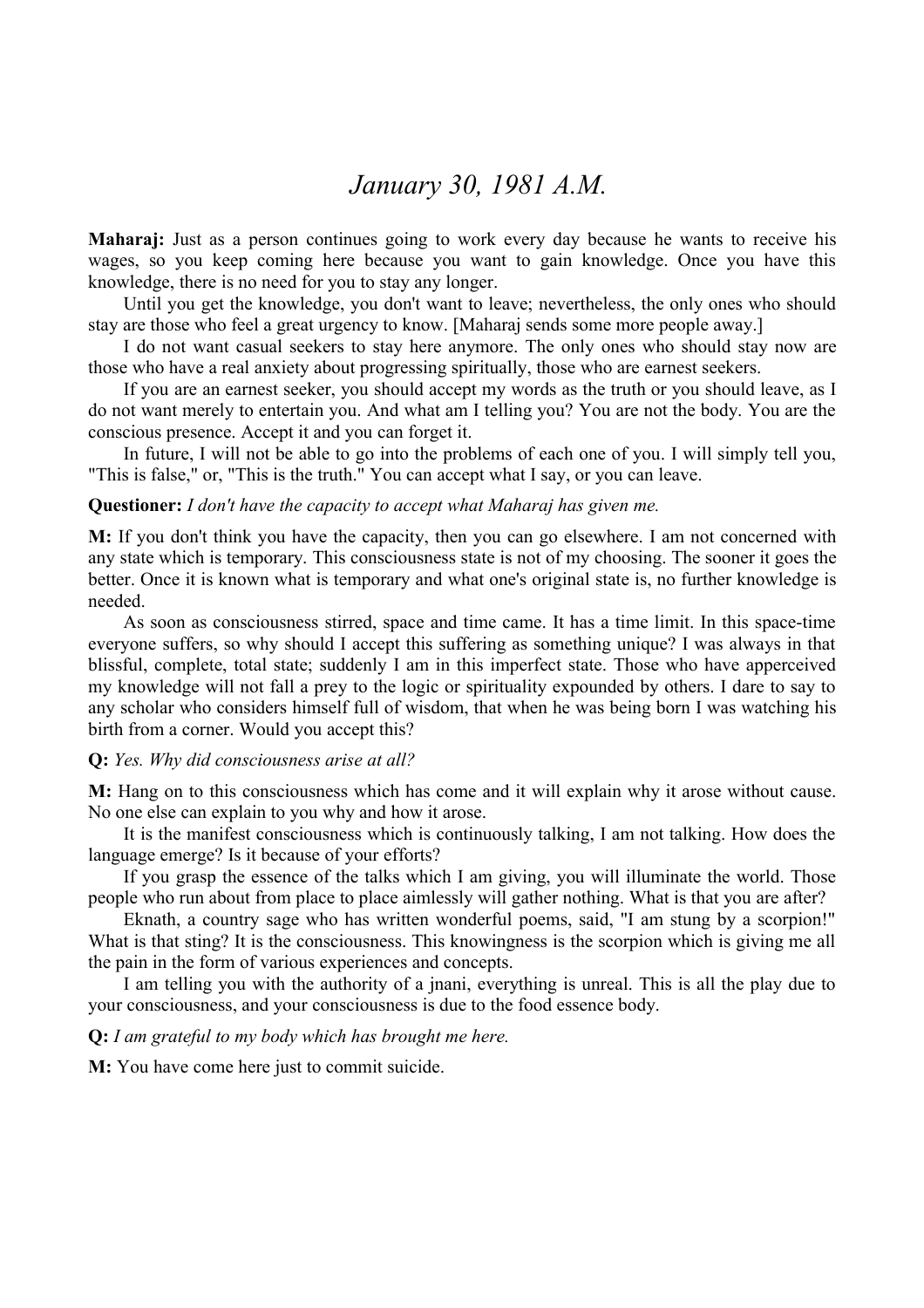# *January 30, 1981 P.M.*

**Maharaj:** A real spiritual seeker ponders over these things all the time. When I have no body, what am I? What is the Ultimate Reality?

The Absolute state cannot be explained by words. Words are only pointers. You are that absolute, unchanging. Consciousness, or the knowingness, is homogeneous and one only. When you are in that state of consciousness, it is all one, all the same, only the expressions are different.

Everything which gets consumed, exhausted, is unreal. Your knowingness will, in due course, be consumed, will disappear, so it cannot be real; but you can't just dismiss it, you must understand it fully.

Presently there are an infinite number of items in your associations with this world because you have the association of the vital breath. Suppose that vital breath goes. What will happen then to all your associations with the world?

This knowledge which has been expounded will not go to waste, many people have taken advantage of it. The time will come when they will be enlightened also and then they will expound knowledge.

A jnani's state remains the same with or without the body.

You should meditate, you should not lose what you have learned.

When one disidentifies with the body, one transcends not only the body but consciousness as well since consciousness is a product of the body. The consciousness no longer says, **"** *I* Am", **"** *I* Am".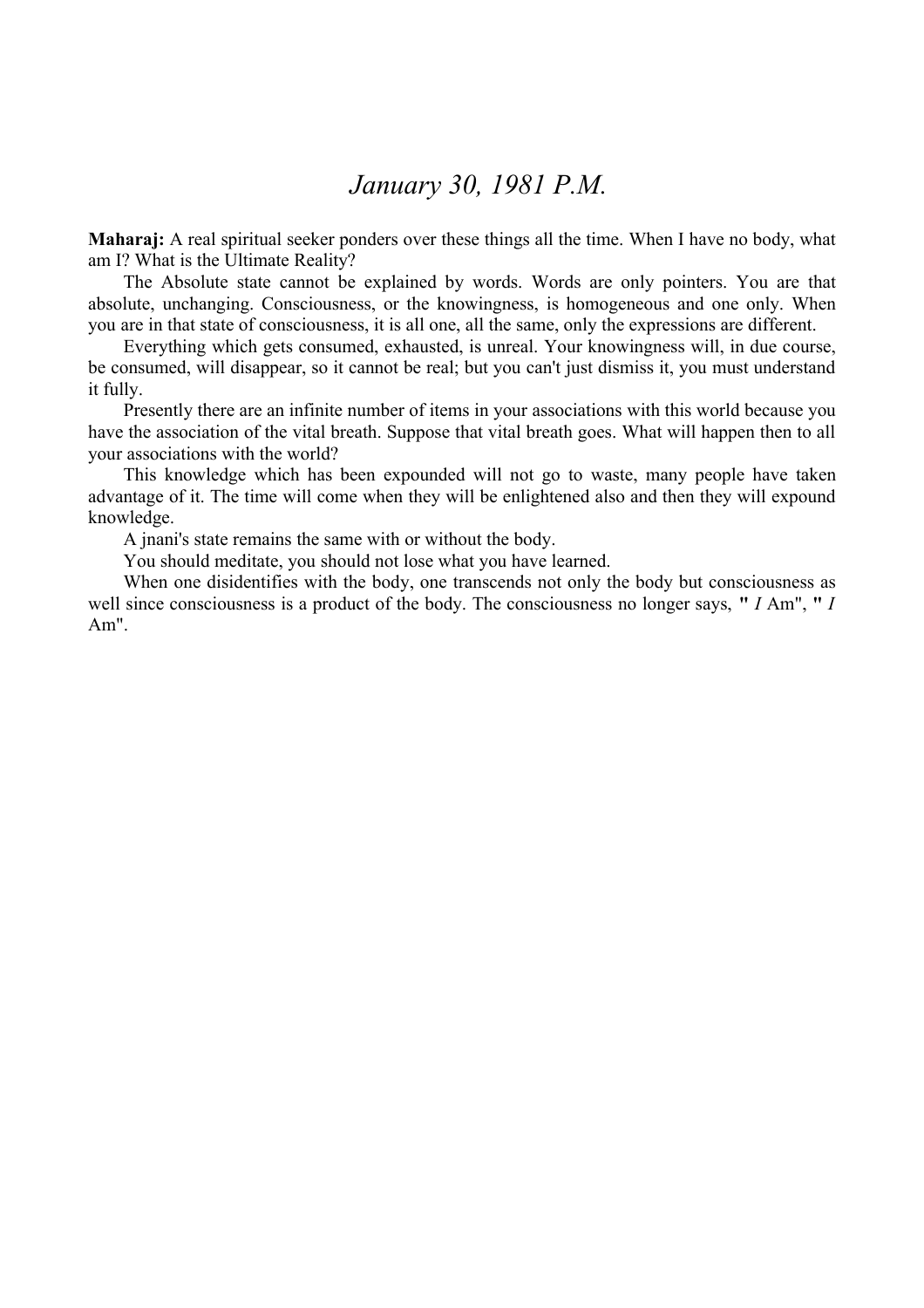# *January 31, 1981*

**Maharaj:** I deal with only two things:. What is your identity, and what is your conviction about what you are?. These questions cannot be discussed with everyone. I can speak of them only with those of you who are in earnest. There are those who have a lot of wisdom but have not solved the riddle of "I Amness".

**Questioner:** *Scientists have discovered, in the last ten years, that if they don't observe the reactions of the atomic particles, the reactions remain as they are. If they do observe those reactions, there is a change. The very act of observing causes a change in that which is observed.*

**M:** The observer is also changing. What is being observed brings about a change in the observer, and unless that change is brought about in the observer, the observer cannot observe the object; therefore, one can never get to the depth of spirituality.

When you are cognizing something as an individual, where do you place yourself? Consciousness is that which is cognizing, the cognition, and that which is being cognized.

You are only scratching the surface. It can't do you any good at all. What you hear must enter you like an arrow and hit something deep within you. There must be an internal reaction; without the reaction what you hear won't do you any good. You should know it when the arrow reaches its mark.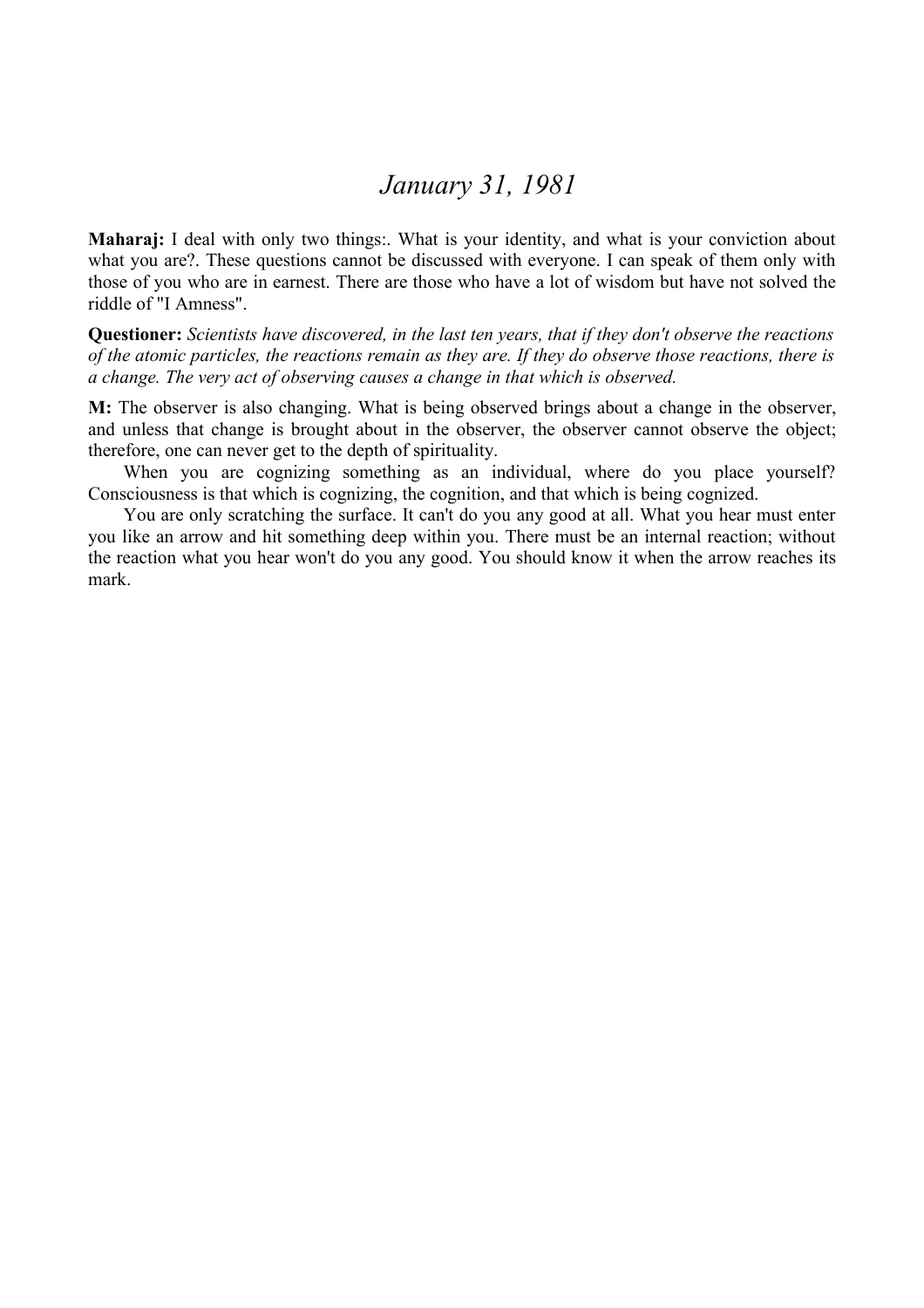# *February 5, 1981*

#### **Questioner:** *It is very difficult to give up this attraction to the bodily identity.*

**Maharaj:** You have to find out what this body is, then the job is done. Initially, the body is very minute. The consciousness appears in the body, and then the tiny body changes into a large one.

That causal body, which is very minute, needs to be known. By meditation you can know it. The quality of that causal body takes on the appearance of the consciousness and the form. In this world there are many species, in all sizes; initially what was the size of each variety?

At the point where you first feel knowingness, consciousness is not static; it is a continuous state, just like a wheel moving. The center of the wheel, the axle, is not moving. As you proceed from the center of the axle outwardly, the movement increases, does it not? Similarly, the beginning of consciousness is like the center of a wheel; that point is steady, constant. In a human being that is the most constant principle. Since the day I was born until I am dead, that consciousness principle is there at that center. As you merge into the world, the movement increases. Watch that center point, watch that movement of consciousness. *Chaitanya* and *Chetana,* that central, stationary point of the wheel watches the movement of consciousness. The one that observes the movement is almost stationary.

To bring about the actions of the world — the movement — consciousness must descend. If there is no consciousness, there is no worldly movement.

Similarly, you must become stabilized in a more stationary position, near the center. When you leave that center point, the movement takes over.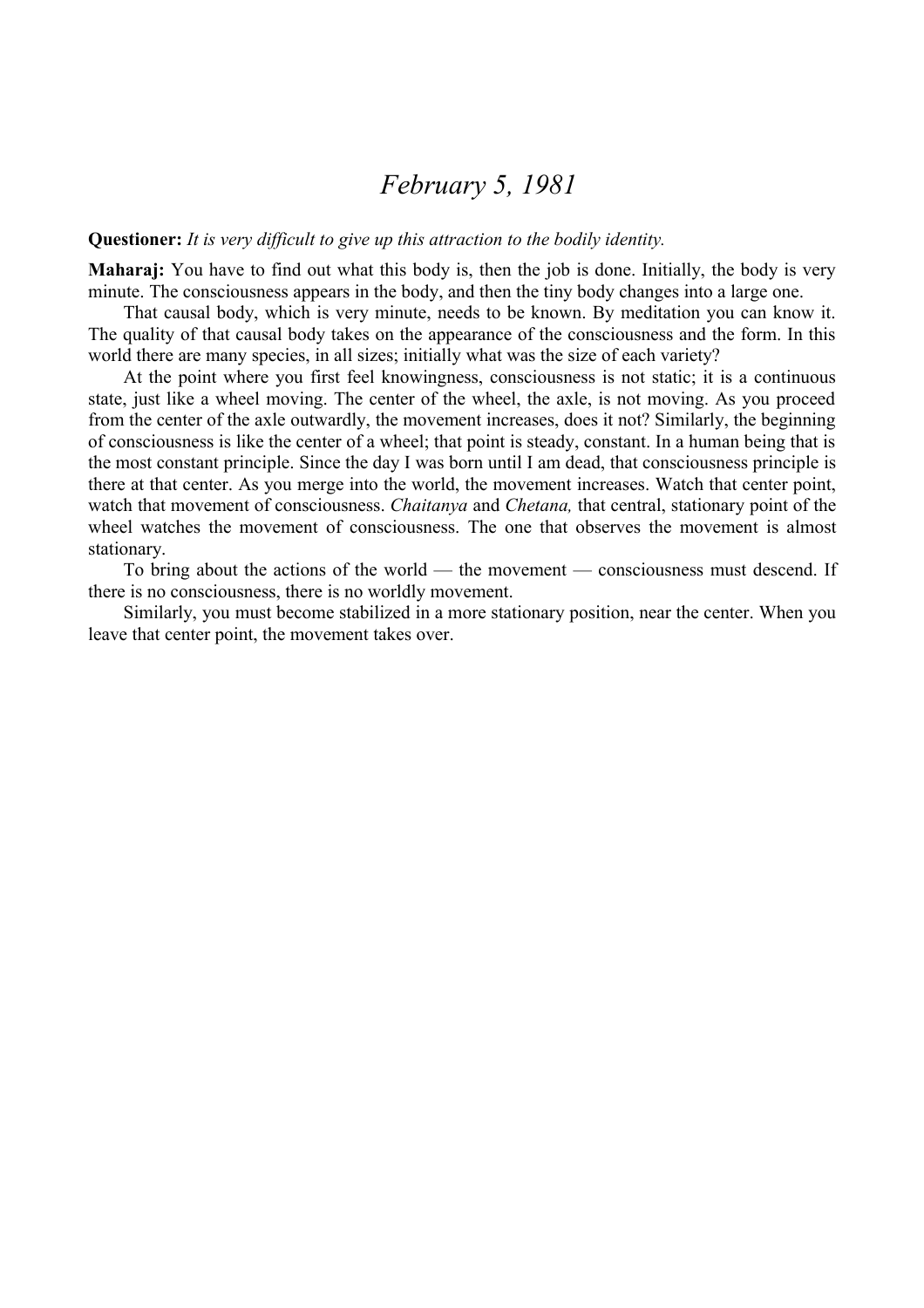# *February* 7, *1981*

**Questioner:** *I am becoming more aware of my "I Amness" as a product of the food body.*

**Maharaj:** You must be that principle prior to the emanation of the word "I". Suppose I get a prick here - that principle prior to the emanation of words knows there was a prick. Prior to words and feelings, you are.

## **Q:** *How is it possible to know and feel that Absolute?*

**M:** This knowingness, or understanding, is in the realm of consciousness. Whatever you say that you know and feel is consciousness only. The Absolute is beyond this.

## **Q:** *In practice, how can we go further?*

**M:** Deal with the consciousness only, get to know it thoroughly. That is all that can be done. Later on, everything happens spontaneously, doership goes.

Know the inside-out of consciousness and recognize it as useless; it is a fraud. When you transcend it, you will say, "I can manage without this. This is imperfect! Therefore, meditate in order to know the consciousness.

## **Q:** *I have never been able to meditate.*

**M:** When you were unaware of this message of "I Am", how did you function? The questions I put, nobody can answer. All of you great scholars, people with a lot of knowledge, have gone into quietude.

### **Q:** *My questions are answered.*

**M:** When your problems are solved, you are also solved. I want you to dwell on that borderline of consciousness, no-consciousness.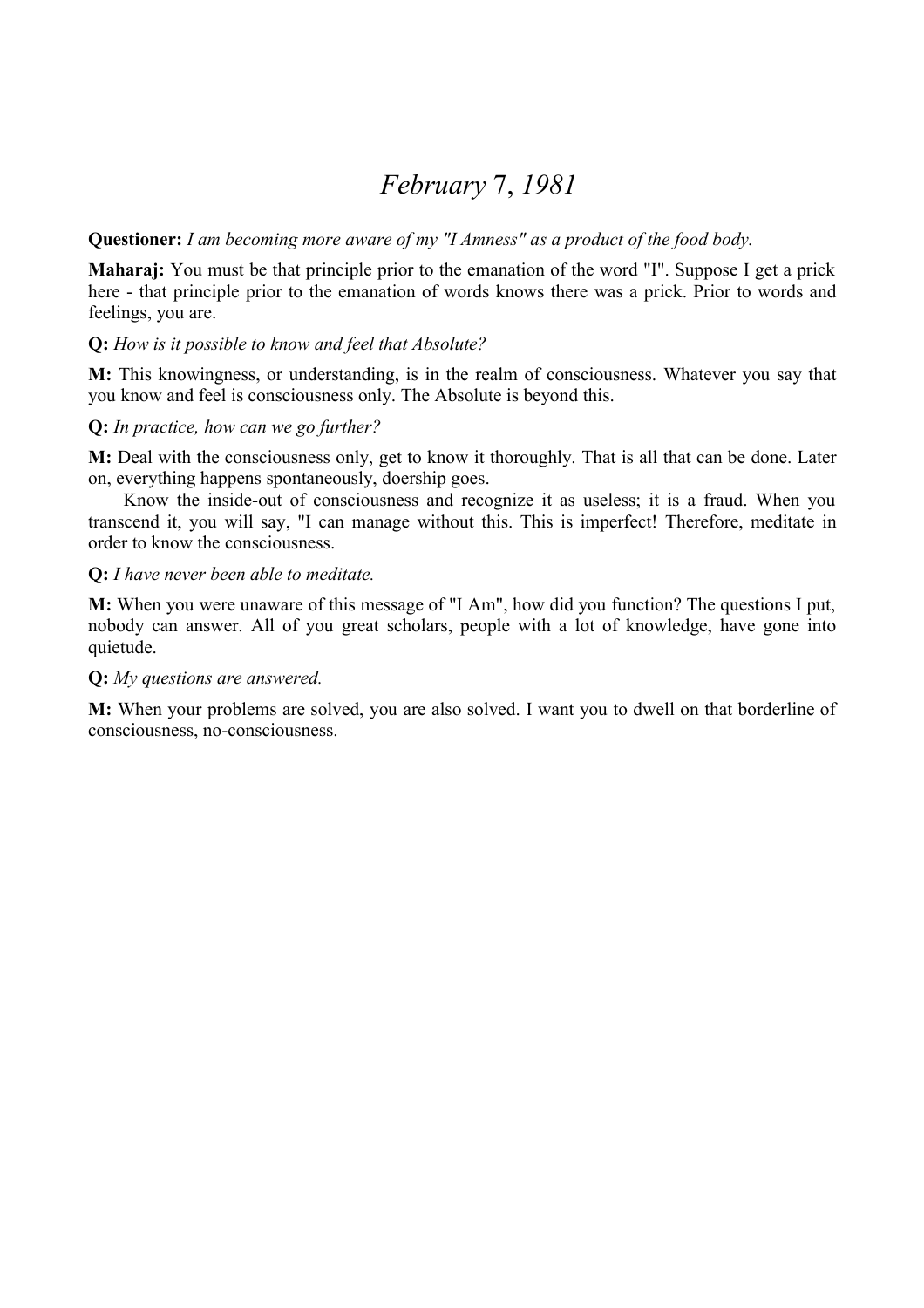# *February 8, 1981*

**Questioner:** *Sometimes I have a feeling of mindlessness I feel that only I exist. There is only one thing in the world. I don't have to do anything. I simply exist.*

**Maharaj:** That state of being is common to all, that is the message "I Am" without words.

## **Q:** *Is it possible to remain stable?*

**M:** Change is only in the mind-flow. All the studies you are doing are in the realm of the mindflow. The sense of "I Am" is present because of your birth, through which you encounter many thoughts and concepts, always changing. Presently the message "I Am" is constant.

### **Q:** *How can one be in that no-mind state?*

**M:** Prior to your birth and receiving the message "I Am", what were you?

### **Q:** *That is a mystery.*

**M:** It is open, very clear, but still it is a mystery. Subsequent to that "I Am" and body-mind, and in the realm of the mind, there occurs what you call spiritual seeking, or spiritual knowledge. This is nonsense. In due course this message "I Am" will disappear.

### **Q:** *How can you say that? What about rebirth?*

**M:** There is no rebirth. In the case of a jnani, the disappearance of the "I Am" will be termed as Niruta, free from the "I Am". In the case of an ordinary person, involved in mind, the disappearance of the message "I Am" will be expressed as "the person is dead and has taken another birth." You can never undertake studies about that no-message state; you are making studies in the mind zone.

**Q:** *So the witnessing is only possible when there are modifications of the mind?*

**M:** Witnessing *happens.* Remember one thing, I am addressing my talk to the message "I Am".

## **Q:** *How can I communicate with the "I Am", how can I listen?*

**M:** Listening will come spontaneously—just as you wake up spontaneously and fall asleep spontaneously. Don't make any effort.

I did not extract my beingness from "there" and insert it into "here". It is happening spontaneously, and therefore I am experiencing it. During these talks you have gotten very angry; this is in the zone of mind modifications - it is not a reflection of your consciousness. The one who understands that anger is the message "I Am". All your spiritual studies are conducted with your identification with the body-mind.

## **Q:** *I think so, yes.*

**M:** Unless you identify correctly who you are, how can you identify others correctly? Recognize your real Self.

## **Q:** *How shall I start?*

**M:** Faith in God is one of the *sadhanas.* The firm faith in the Self is not a *sadhana,* it is abidance.

## **Q:** *I believe in God, or I do not believe in God-are these beliefs the same?*

**M:** Who is saying this? What you say will be correct only when you have the conviction that you and God are one, then you will recognize that there cannot be a God without you. To know yourself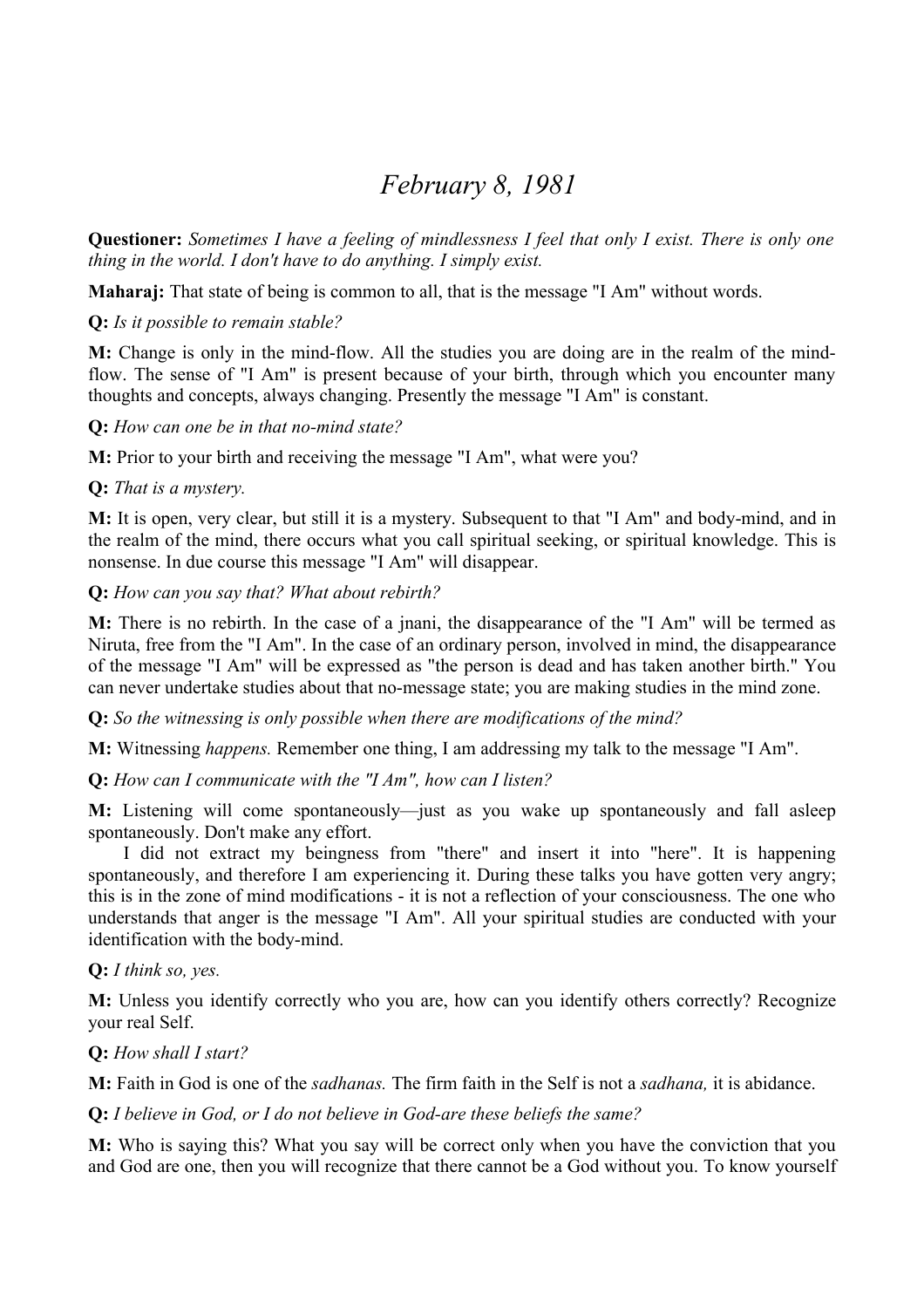is the real knowledge, but you cannot LOOK at yourself, you can only ABIDE in your Self. Give up your attachment to mind modifications.

**Q:** *Sometimes it does happen. How can I transcend the mind?*

**M:** Understand that you have no connection with this mind-flow; you are apart from it. Be watchful, be alert. A century ago, were you possessed by these mind-modifications?

**Q:** *No.*

**M:** Remain exactly like that.

**Q:** *How can I remain in the "I Am"?*

**M:** It is a stupid question. You are ALREADY that. Are you not already the "I Amness"?

**Q:** *I can't be free from that?*

**M:** A jnani has transcended the "I Amness" and only witnesses it.

**Q:** *What kind of rule should a man choose for conducting himself in life?*

**M:** This question emanates from your concepts. Throw out your concepts. In the course of your study of spirituality, you have acquired many concepts which you call that knowledge. Do you want me to be embroiled in your concepts?

That thought-flow is always there, except in deep sleep. Even for a jnani, the thought-flow is present but the thought has changed.

Most people are carried away by the thought-flow, but a rare person turns around, goes to the source and departs from the track of that original thought-flow, saying, "It is not mine, not my affair. This 'I Amness' is the product of objective material, it is not me. I am out of it."

The statements which come out of here will stick to you, and with that sticking, your spiritual job will be done. When you do anything it is for "me", but there is a limit to which that can go, isn't there?

### **Q:** *The needs are limitless.*

**M:** I meet many people who, in the pursuit of happiness, are always miserable. Rarely do I encounter someone who says "I am content."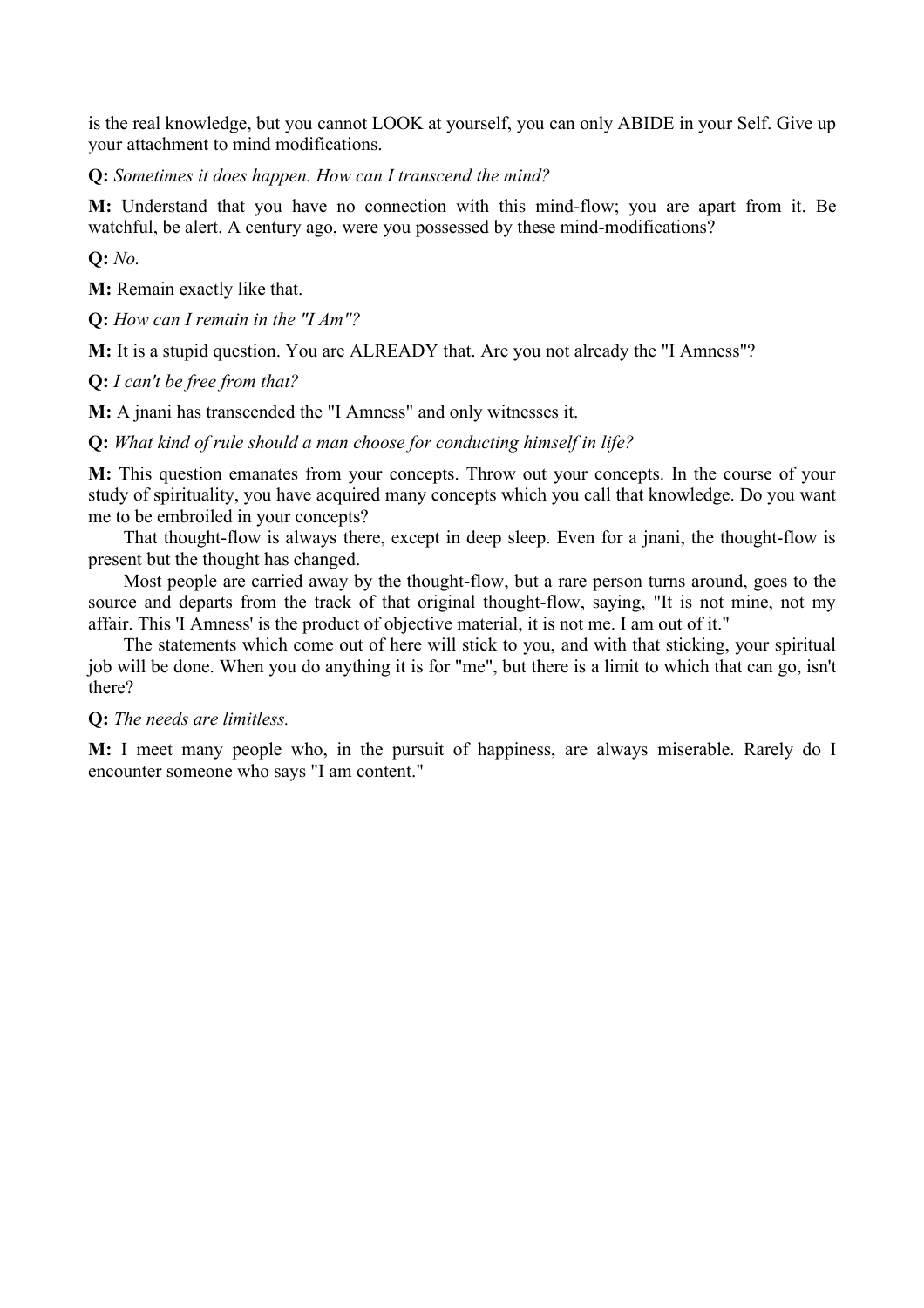# *February 9, 1981*

**Maharaj:** My present state is such that this consciousness and all this physical suffering are unbearable. I am prepared to dispose of it right now; this is the state of affairs. Nevertheless, people come here and these talks emanate out of the consciousness. I am addressing you as consciousness; you are the Godly consciousness. I am not concerned with your bodily affairs. But you listen from the body-mind standpoint; it is quite natural.

I am telling you about the consciousness. In my true state, if I had been aware of consciousness at the moment the body formation was taking place, I would have rejected it. But at that highest state such knowledge is not there and this body formation and consciousness are both spontaneous.

**Questioner:** *Maharaj, will you please explain how we can dive further into that consciousness?*

**M:** How long have you been following spirituality?

**Q:** *For the last ten years.*

**M:** Who were your guides or Gurus?

**Q:** *Mostly I was reading. I had a Guru in Delhi.*

**M:** Who is employing the body and the name given to it?

**Q:** *That is what I want to discover.*

**M:** You need not go in search of it. It will be spontaneous, but you have to wait. I had to wait such a long time to meet you.

### **Q:** *I will wait.*

**M:** Now, understand the subtle difference, what are you and what do you understand to be you? The body is not you, the name is not you. The body is the food you have consumed, the taste of it is the knowledge "I Am". That is Self, the feeling "I Am", that is the love to be.

How amazing, how incredible, it has no name, but you give many names to it. It is the Self, the love to be. That love to be is all-pervading.

Heaven, hell, countries, houses, these are all concepts. There were rock and earth, a concept was employed and buildings were built. Before you conceptualize anything, you are, even before the knowingness, you are.

You have only to apperceive this knowingness, the love to be, the Self.

Who will be listening to such dialogues? Only the Self in the body has the urge to understand. People hasten to this place, traveling from distant countries, leaving their families for the time being, because the Self wants to know itself.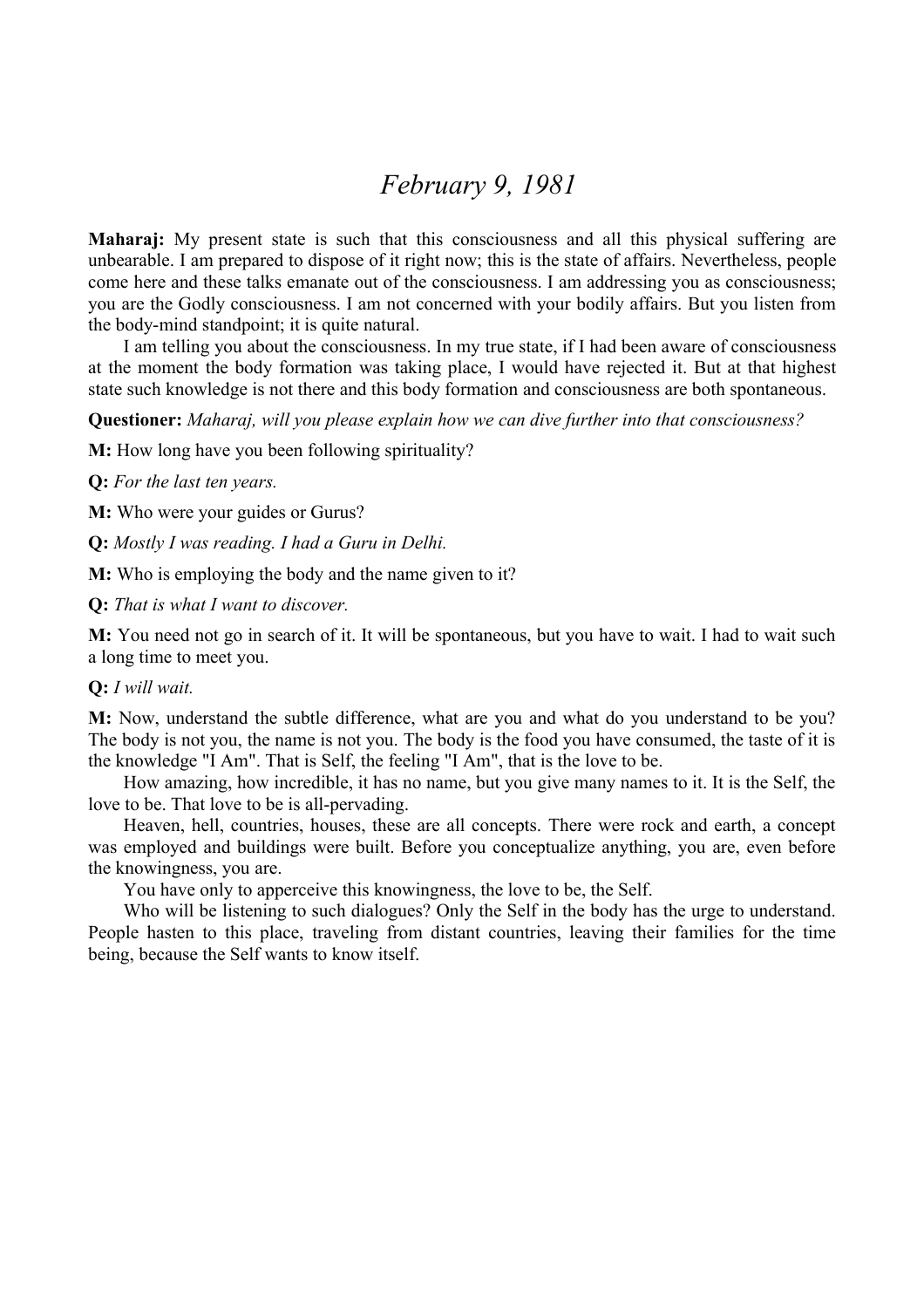# *February 11, 1981*

**Maharaj:** I studied the five-jeweled ornament, I have understood. It was a very precious gem, and the ultimate product was that diadem. I have understood the value of that, but I am not that.

The five gems are the five elemental body and consciousness, which I considered myself to be. It is very precious because it has the value of the cosmos. I recognize it, and in the process of recognition, I know that I am not that.

Now I rarely speak, and when I speak, rarely does anyone understand. You might collect a lot of words, but will they remain with you? You are bereft of words and the meaning of words, you are not a personality. That birth principle which gives rise to the consciousness is not conditioned; it has come spontaneously and manifests as consciousness.

How caught up you are with the world! Until yesterday you did not have knowledge of your existence, and today you are loquacious; you are speaking so loudly, and you claim that you are *Brahman.*

**Questioner:** *I know that I have to understand all this play of consciousness and conclude that this is like the child of a barren woman.*

**M:** How are you going to catch that child of a barren woman? Just be in your beingness.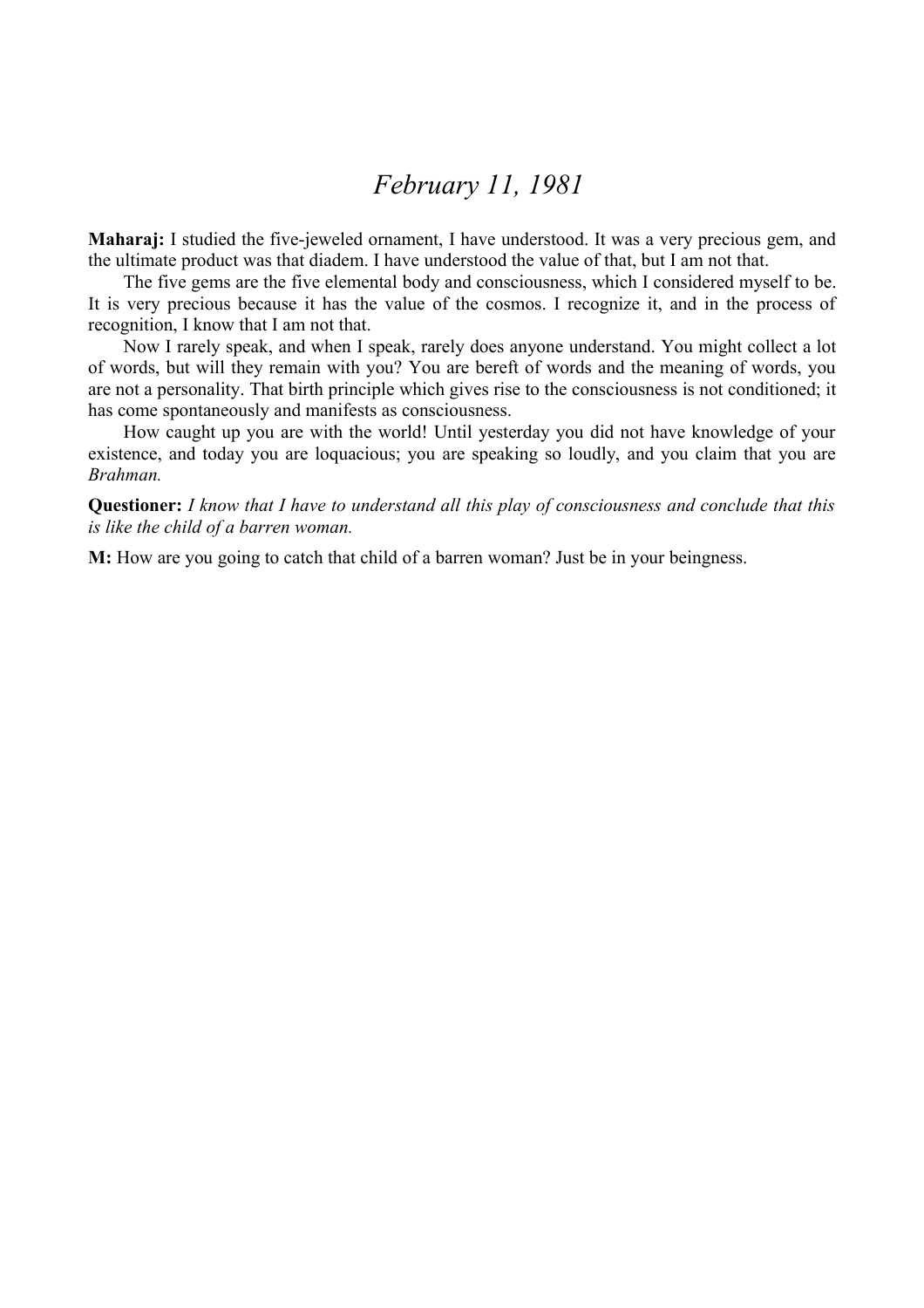# *February 12, 1981*

**Maharaj:** Nothing in the world is of any use to me. That very identity with which you try to understand everything is unreal. Daily you have to convince yourself about yourself. You have to carry out your life, first of all assuring yourself that you are. Nothing has happened except the knowingness, only a pin-prick of knowingness against the background of your innate nature of noknowingness, and this is of no help at all.

I don't have any identity arising out of consciousness.

Presently this body is undergoing a lot of agony: dizziness, pain; all these things are happening at the physical level. In spite of this state, the talk comes out inspiringly. What permits that? It is the *guna,* the beingness. That beingness not only experiences your visits here, but it also experiences various changes and transformations in this body and in the world.

Sometimes I experience the state of lying in some rubbish, and other times I experience that people are worshipping me. But that is all in the realm of consciousness. I realize this is all the outcome of that birth principle "I Am".

Will the space and the stars feel unhappy about the dirt in the world? It is part of the game in that universal space. Consciousness is subtler than space. You are bent on having knowledge at the most mundane level, but whatever knowledge you collect is bound to disappear.

There is only one truth in the world, and that is that everything is unreal. I am the Unmanifested talking through the Manifest. When the body, the mind, the vital breath drop off, nothing happens; only I, the Absolute, prevail always. No knowledge is called for to understand this truth, because that knowledge is innate.

What you have learned here will be your guide. The sprouting will take place.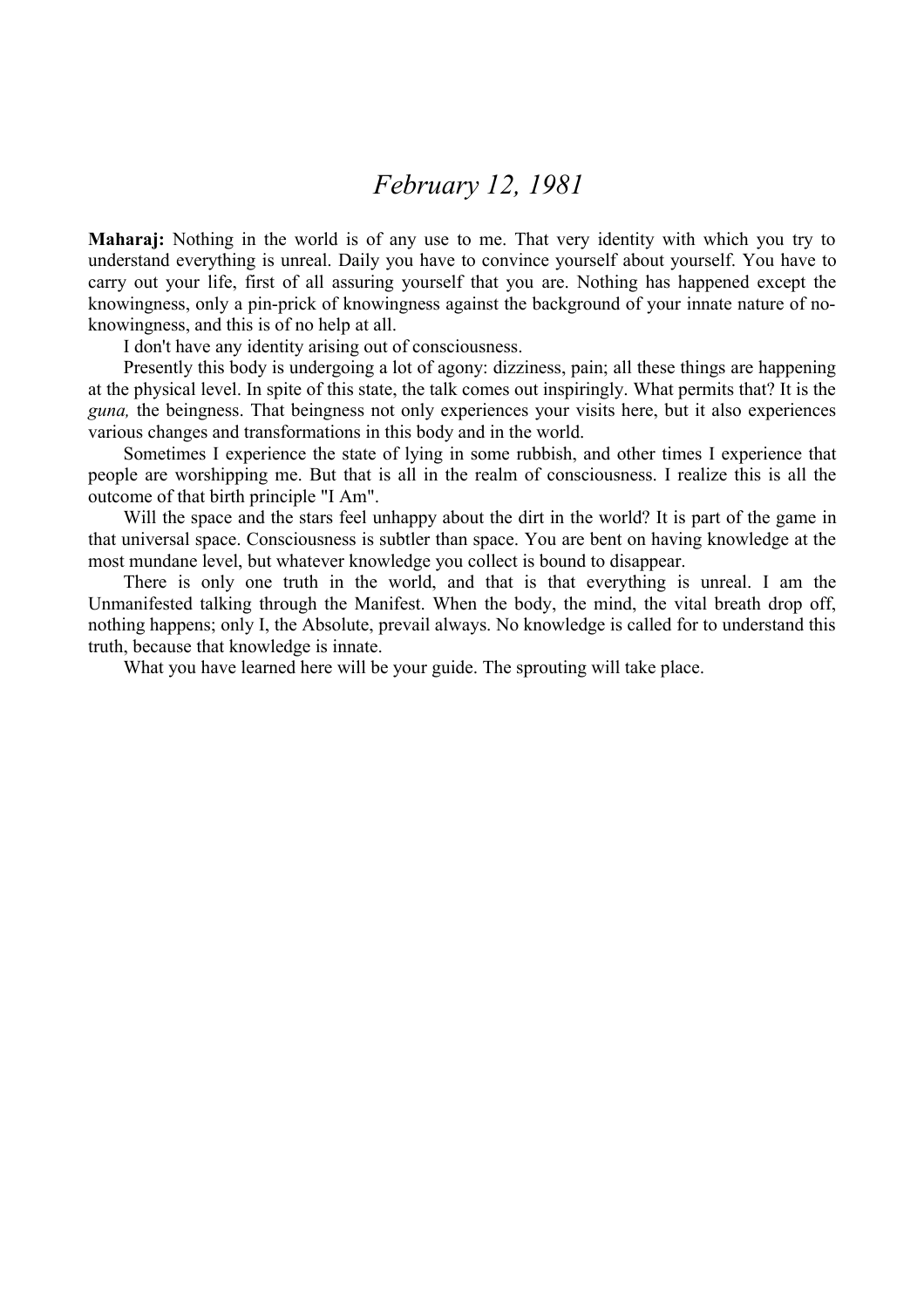# *February 13, 1981*

**Questioner:** *I have so many questions to ask that it is chaotic.*

**Maharaj:** Your questions are regarding the concepts of others. Ask questions only regarding yourself.

**Q:** *I don't know my Self, how can I reach that point, how can I come to that?*

**M:** The fact that you do not know your Self is very appropriate; you are not the body, nor the name of the body, therefore how can you know your Self?

**Q:** *How can I experience my Self?*

**M:** Is it because of the body that you do not see your Self?

**Q:** *Perhaps because "l am".*

**M:** I am leading you in that direction. You *are;* because you are, your world is. You are lost in the names and titles imprinted on that world. Give up the habit of labelling whatever you are. Be what you were prior to the label or title, be that.

**Q:** *Is it intuitive, not of the mind?*

**M:** Don't employ the mind, do nothing.

**Q:** *Should you not be aware?*

**M:** That awareness will be there provided you are. You must give up all you have read and heard, and just *be.* Don't be carried away by concepts. Truth is eternal; whatever you can grasp is unreal. Even your experience that you are is not your true nature. You, as the Absolute, are not this "I Amness", but presently you have to abide in your "I Amness".

## **Q:** *I feel afraid.*

**M:** Because you have assumed something as "I Am", which actually you are not, that is why you are afraid. Suppose you find a diamond ring on the road and you pocket it. Since it is not yours, a fear overcomes you. When you put on an identity that is not yours, you are afraid. When you are the pure "I Amness" only, there is no fear. Presently you are this "I Am", but this "I Am" is not the truth. Whatever you are prior to the appearance of "I Am", that is your true nature.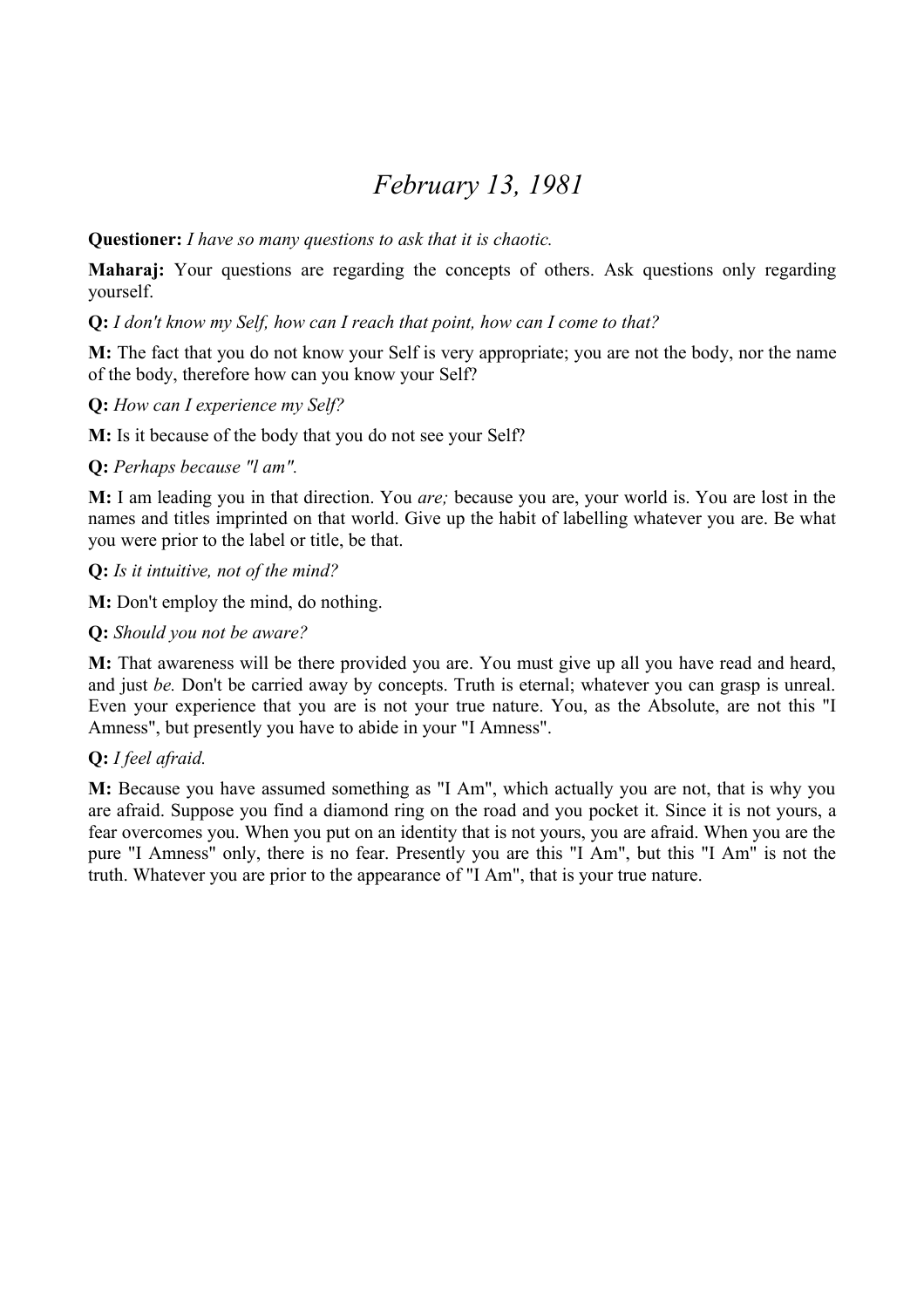# *February 25, 1981*

**Maharaj:** Each one lives in the world according to certain preconceived concepts. Whatever spiritual knowledge he thinks he may have achieved, he continues to live according to those concepts.

**Questioner:** *What is it like to live with no concepts?*

**M:** Any answer given to you will be a concept.

**Q:** *How can one know that he is beyond concepts?*

**M:** Merely to understand, without the slightest doubt, with great conviction, that there is a state prior to the arising of this consciousness. That, itself is, sufficient.

**Q:** *How can one differentiate between just having the thought of it and living it?*

**M:** How do you understand anything? Any knowledge of any kind that you think you have can only be in the consciousness. How can the consciousness, which came later, give you any knowledge about that state which exists prior to its arrival?

Any thought that you have reached or are going to reach that state is false. Whatever happens in consciousness is purely imaginary, an hallucination; therefore, keep in mind the knowledge that it is consciousness in which everything is happening. With that knowledge, be still, do not pursue any other thoughts which arise in consciousness. What is necessary is to understand with sure conviction is that all is temporary, and does not reflect your true state.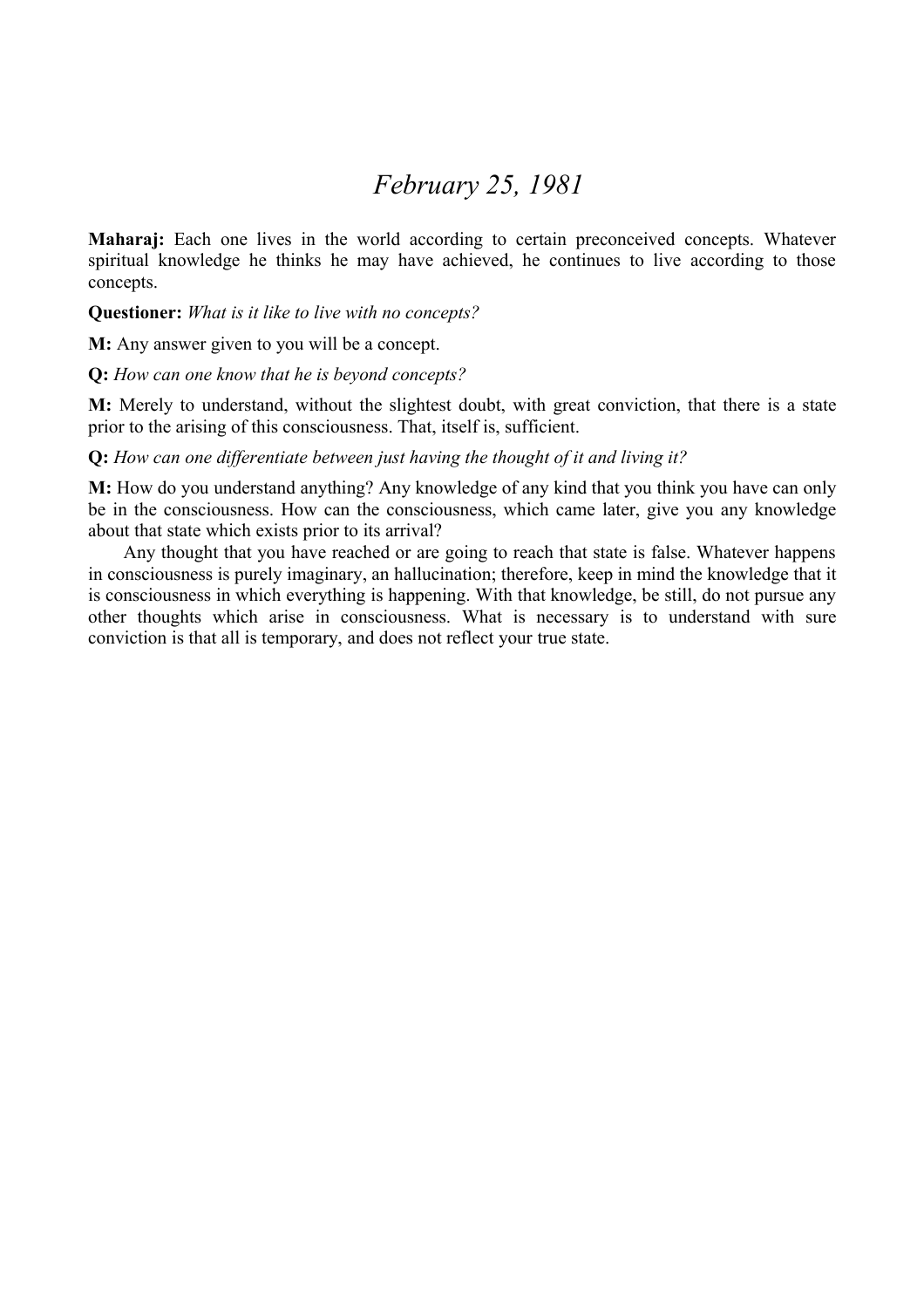# *February 27, 1981*

**Questioner:** *Could Maharaj speak on the relationship between body and spirit?*

**Maharaj:** You must get to know your own Self. This body is not your true nature. The principle by which you know "I Am" is your true nature.

**Q:** *What responsibility do I have towards other people?*

**M:** You have built your responsibilities around the teachings which you have derived from the world, but what is that "you" which is accepting all the responsibility? You must understand that first. You are identifying yourself as a body; that is not Self-knowledge.

Q: I don't always feel that I am the body; when I become still and concentrate, I realize that there *is more than just flesh and blood there. It is a new realization for me.*

**M:** Have you come to the conclusion that there is no difference between different groups of people?

**Q:** *Except that some people are more greedy and ambitious. I like to visit foreign countries, meet various kinds of people with different customs.*

**M:** Don't roam about; don't come here, either. Abide in quietude, peace, stability. Here we are not engaged in any buying or selling. That knowledge "I Am", without concepts, is evoked or stimulated by the consciousness and peace which emanate from this place.

**Q:** *That is why it is valuable to be with Maharaj.*

**M:** I am not able to speak much. Don't ask questions. If you want, you may go elsewhere.

Q: I have been with Maharaj before and I have felt a profound effect from that visit. I understood *more.*

**M:** Whatever the experiencer feels or thinks is all in the consciousness, and is not real.

## **Q:** *It is difficult for me to express.*

**M:** There is no individual looking at another individual; the sense of presence is cognizing. Other than that, there is nothing. This state of consciousness cognizing what appears in consciousness is being witnessed as a temporary state. The alternate states of waking, sleeping, and the sense of presence are all temporary states that have come upon me. I am not the states. They have all come spontaneously and will go spontaneously. No one has any control over them. Are any of these states your true nature?

## **Q:** *The sense of presence is what I feel I am.*

**M:** Will that remain permanently? You must understand that truth is not changeable. Truth is constant and eternal, whereas the combination of these three states has come upon you and were not there earlier. Whatever is temporary and time-bound cannot be the truth.

It is good, as far as it goes, that you have identified with this sense of presence, but understand that even that is temporary and not your true nature.

The most important thing for you is the "I Am". Just be that and the necessary guidance will come.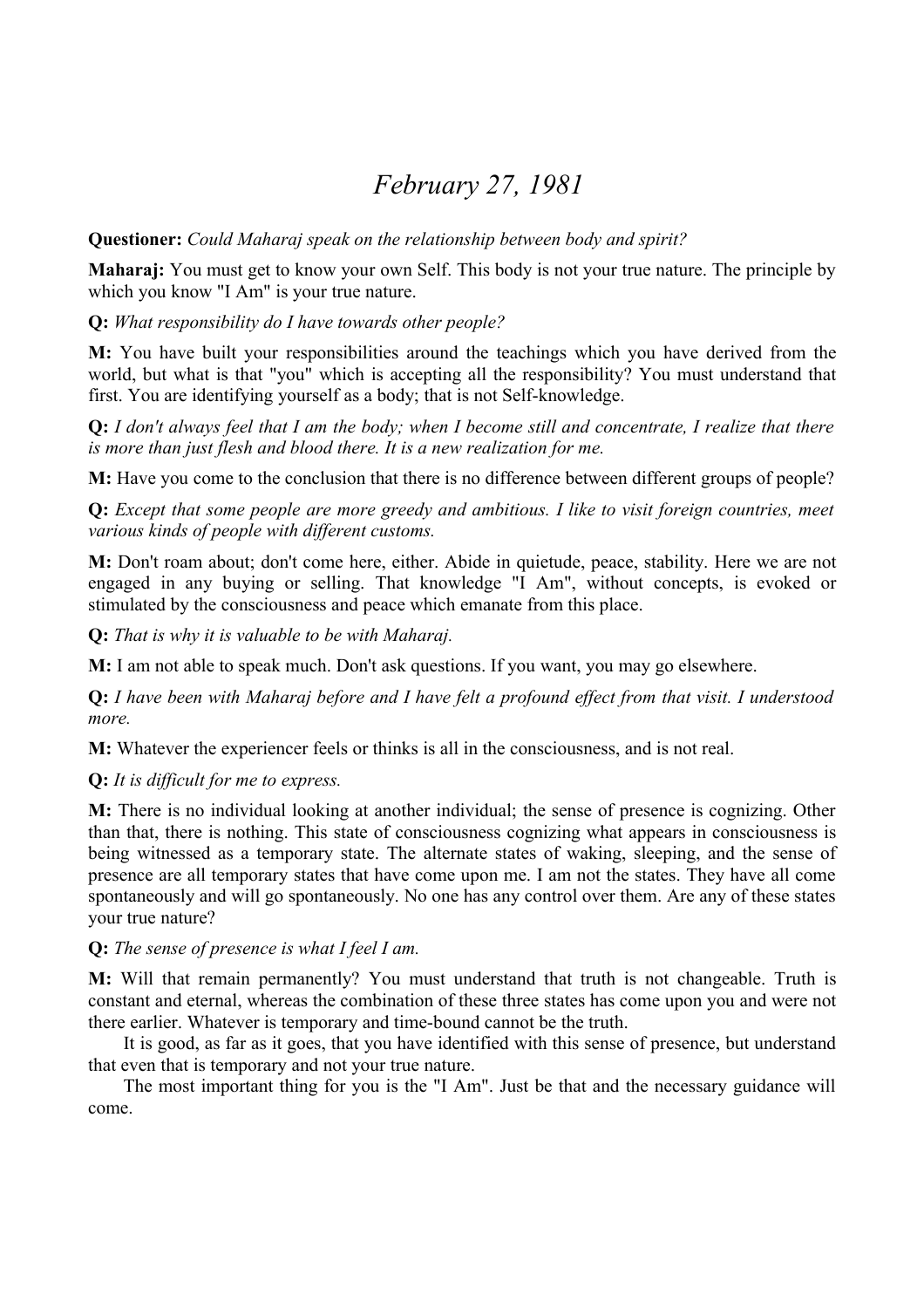# *March 2, 1981*

**Questioner:** *Maharaj has said that he used to think of himself as an individual, but now he does not, for that would be identification with the body. The fact that the body continues even afterward* -I mean - the body is so strong that it can continue for a certain period even after one realizes that *he is not. Maharaj has said that when this sickness started, the last traces of individuality disappeared.*

### **Maharaj:** What is your question?

 $Q$ : Is the identification with the body so strong - I mean - is it such a habit that one identifies with *the body even after one knows what lies beyond?*

**M:** It is not identification as a person, as you think. The body is an aid for the manifestation of consciousness, for experiencing. So long as this consciousness exists, it needs an instrument; without the body, consciousness cannot exist in that form. What is lost is the feeling of being a separate entity.

A jnani is like an unborn child, the consciousness is the child when it is born, and the child is sick. This material, objective body is sick. The jnani cannot be sick. This body [referring to himself] instrument is disturbed and there is an imbalance; therefore, I am not able to talk properly, nor walk properly.

Only so long as you have a body do you know that you are. This applies to all other creatures also. When the body is, the knowledge "I Am" is also there.

**Q:** *As the Ultimate, am I not aware of my being?*

**M:** To the Absolute, the witnessing of this "I Amness" happens.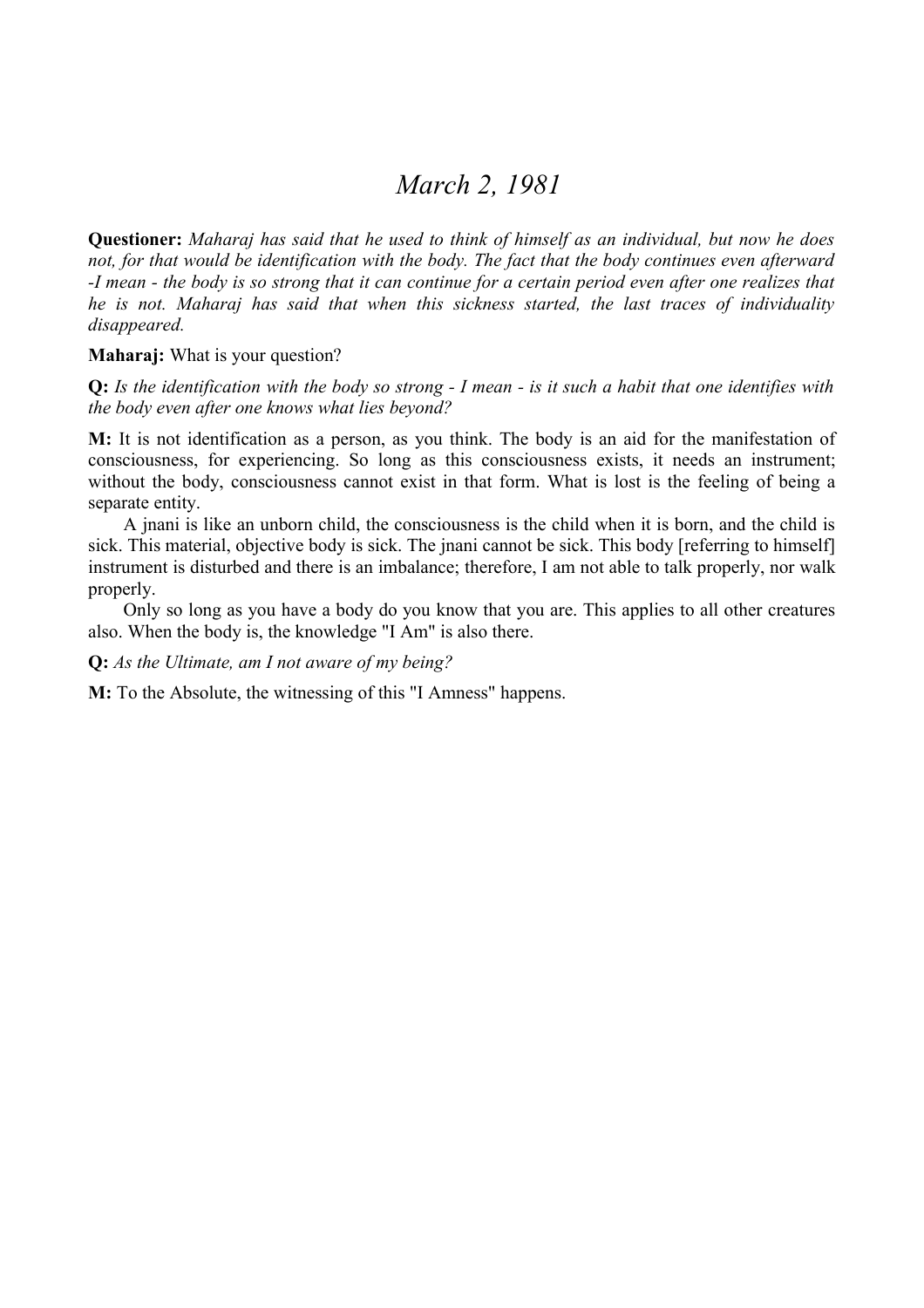# *March 4, 1981*

**Maharaj:** How did you get this "I Amness"? Did it come spontaneously, or did you try for it? As the Absolute, you were free from all concepts, including the primary concept "I Am"; suddenly you were caught up in this "I Amness". Who did it? Has it not happened spontaneously?

### **Questioner:** *Yes, that is true.*

**M:** You did not have this concept "I Am" in the course of the nine months in the womb. Understand this state of affairs; the concept "I Am" comes spontaneously and goes spontaneously. Amazingly, when it appears, it is accepted as real. All subsequent misconceptions arise from that feeling of reality in the "I Amness." Try to stabilize in that primary concept "I Am", in order to lose that and with it all other concepts. Why am I totally free? Because I have understood the unreality of that "I Am".

I offer my salutations to all the prophets, creeds, religions, etc. I know they are not real, they are only the play of this consciousness. The Truth, the Eternal, cannot be witnessed. It ever prevails.

In your true state there are no words, but you think yourself important and you embrace many words. Poor human beings are caught between worldly life and spiritual life. One in a million understands all this play of consciousness, transcends it.

#### **Q:** *What is death?*

**M:** Death is also a hearsay. Have you experienced death? Having followed the course of spirituality, you have come to the end of personality and there is no more human being. There is only impersonal consciousness. In this realm of consciousness all that is going on is dynamic playfulness, a process of functioning. There is no differentiation in this process as to a person, an entity, a community, a creed, a religion.

In the flash of your consciousness, all this play is going on. The play will come to an end.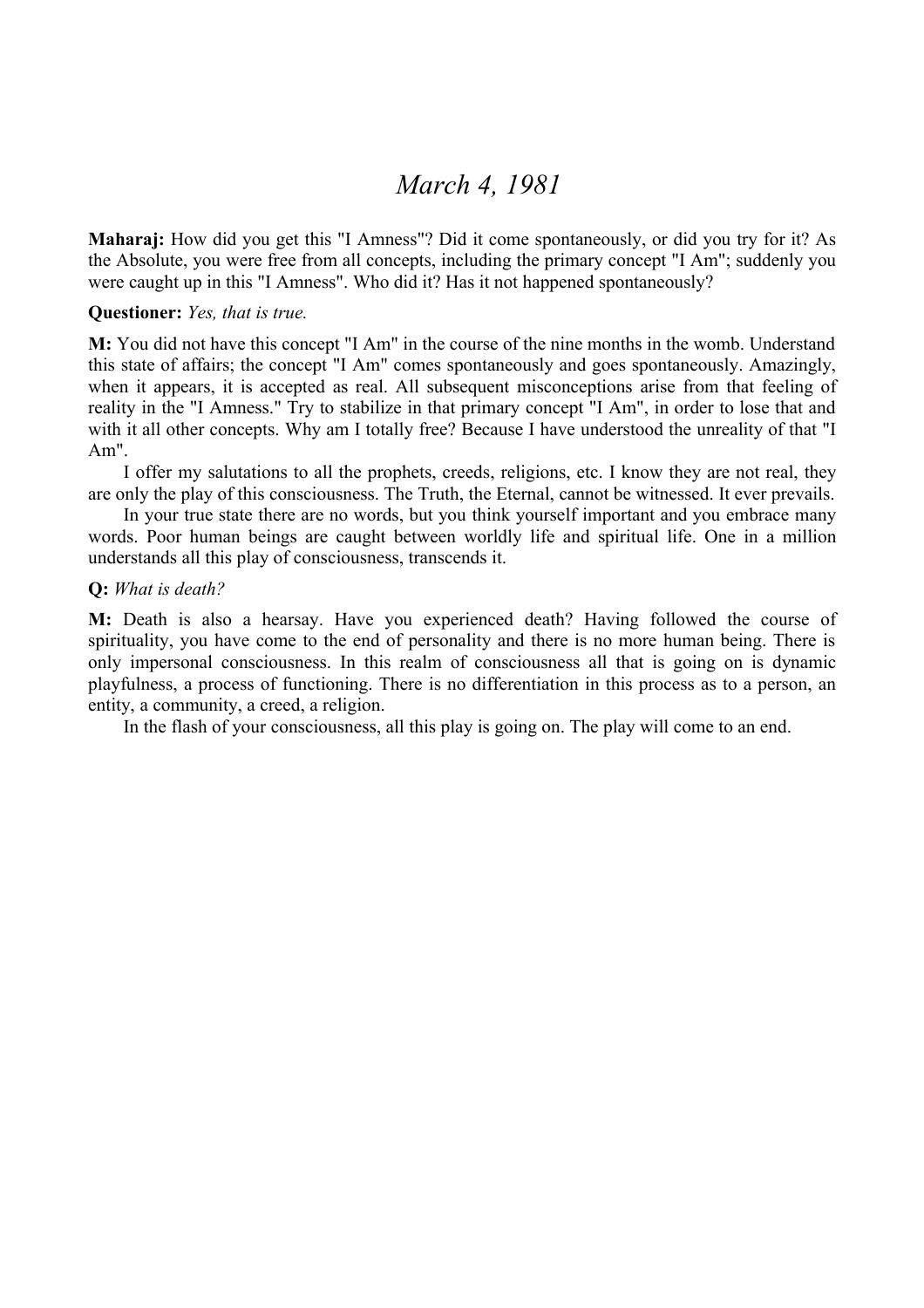# *March* 7, *1981*

**Questioner:** *In pursuing what Maharaj says, the result may be a type of behavior which will be considered peculiar in the world.*

**Maharaj:** Whose behavior? And considered peculiar by whom? All that IS is the essence of the five elements. By this aperception, the nature of the five elements is not going to change. The essence of the five elements is this momentary sense of presence, as compared to eternity.

You come here with a sense of love and regard for me, and you will benefit to the extent of how you perceive me. If you continue to see me as an individual, that will be the extent of your benefits; if you see me as I see myself, and as I see you, that will be the further measure of your benefits. The real state is that state which was prior to the arrival of consciousness. Very few will have reached that state. Most of you will not want to go beyond identification with an entity or a body.

This identification, which has been changing from infancy to your present state, and which will continue to change in the course of time, is purely seasonal.

You identify with the body on the strength of hearsay. Your parents told you that you were born on a certain date, and that this body is what you are. So, based on hearsay, you formed your identity with a certain image. You may think that now you have become jnanis and that you know your identity very well, but most often this is a case of sensory deception. Whatever your image of yourself, it is nothing but a concept.

Just understand what you are, and carry on your daily life to the best of your ability.

#### **Q:** *Is daily puja (worship) being observed here?*

**M:** Yes. Here the worshipper is the consciousness, and the object of worship is also the consciousness.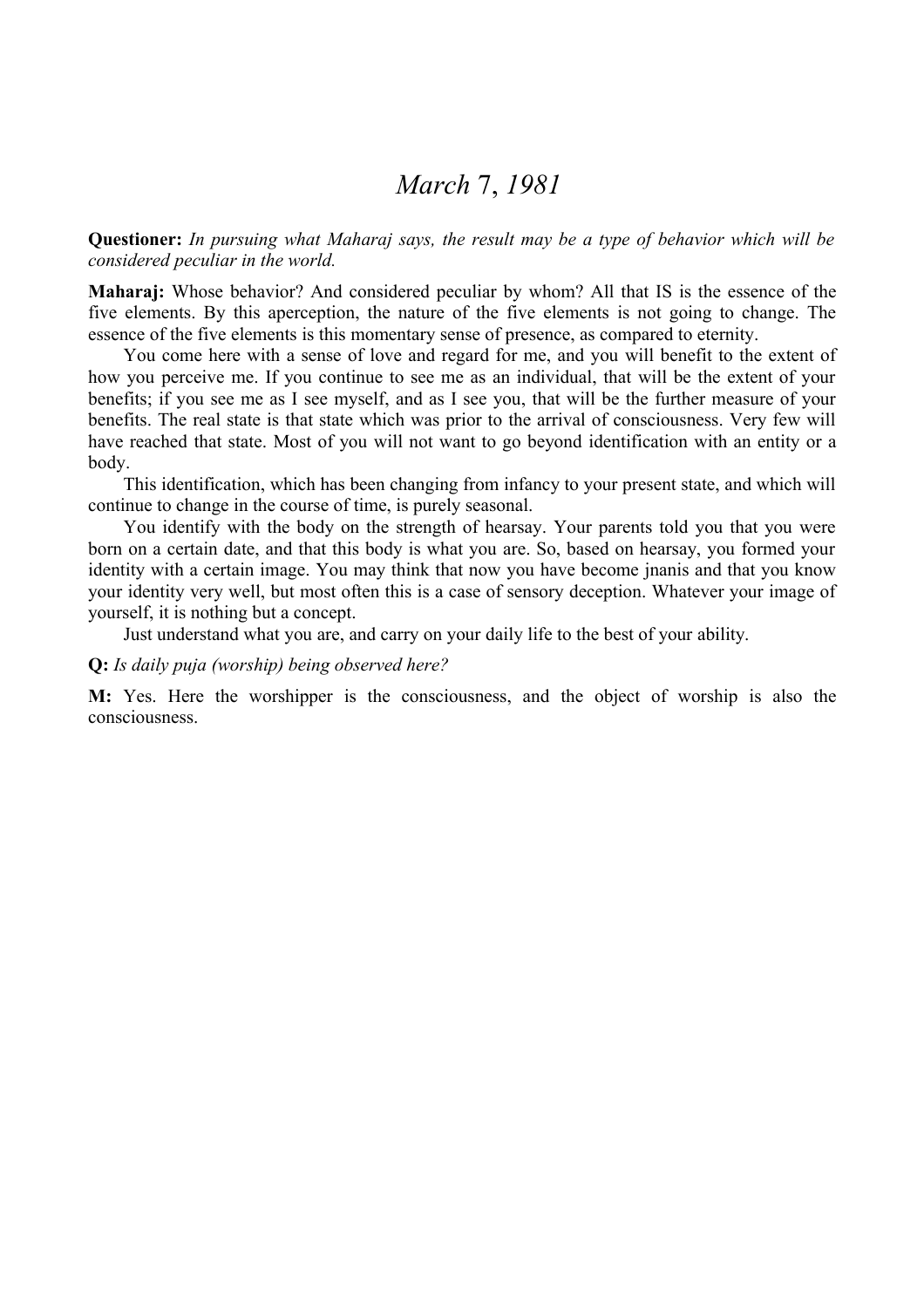# *March 12, 1981*

### **Questioner:** *What arose first, "I Amness" or desire?*

**Maharaj:** If the "I Amness" is not there, what else can there be? This consciousness is in a state of flux, not stationary. If the power to manifest itself and that knowingness ("I Amness") have not appeared, no identification can take place. When that "I Amness" appears, and is accepted as real, it is conditioned, or confined to a certain identity.

### **Q:** *I have dropped my identity.*

**M:** Who has dropped it?

**Q:** No one has dropped it. It dropped by itself. It was possible to observe the capacity of the brain *not to register anything.*

**M:** If the non-reaction state was possible, consciousness would not arise.

**Q:** *If consciousness is only the content of consciousness, then that knowledge is dropped.*

**M:** What is the necessity of its getting dropped? What was not, will not be. That knowledge was not there earlier and is going to disappear.

There have been so many teachings by the various saints who have appeared and disappeared. In these talks here, where are the references to Christ, Rama, Krishna, or others? Do we refer to them in our dialogue?

There have been so many saints, sages, and jnanis, and each one has been enamored of a particular concept that he wanted the world to know about. Ultimately, the different religions were only individual concepts which appealed to the consciousness in a particular individual at a particular time.

#### **Q:** *That is why we are here.*

**M:** When you came, was it not on account of your body-mind? Not only is the body-mind unreal, but this manifest consciousness, this universe, is also unreal. The "I Amness" is dream-like, ephemeral.

Even the feeling of having understood is likely to lead one into a sense of illusion, because the individual thinks he has found something to impart to others, but there is no individual.

It is so easy to get totally lost when juggling words, by attaching too much importance to them. Just remember that the total functioning of the manifest happens through the friction of the five elements and the talking which takes place is a part of the total functioning. There is no question of anyone seeking a particular benefit for himself as an individual teacher.

Man identifies with the gross form, he neither recognizes nor identifies with the manifest consciousness. All the activities go on because of the consciousness, but no one really understands it.

When people come here they have many questions and they think, after a while, they know something, but when they finally know there will be no questions to ask.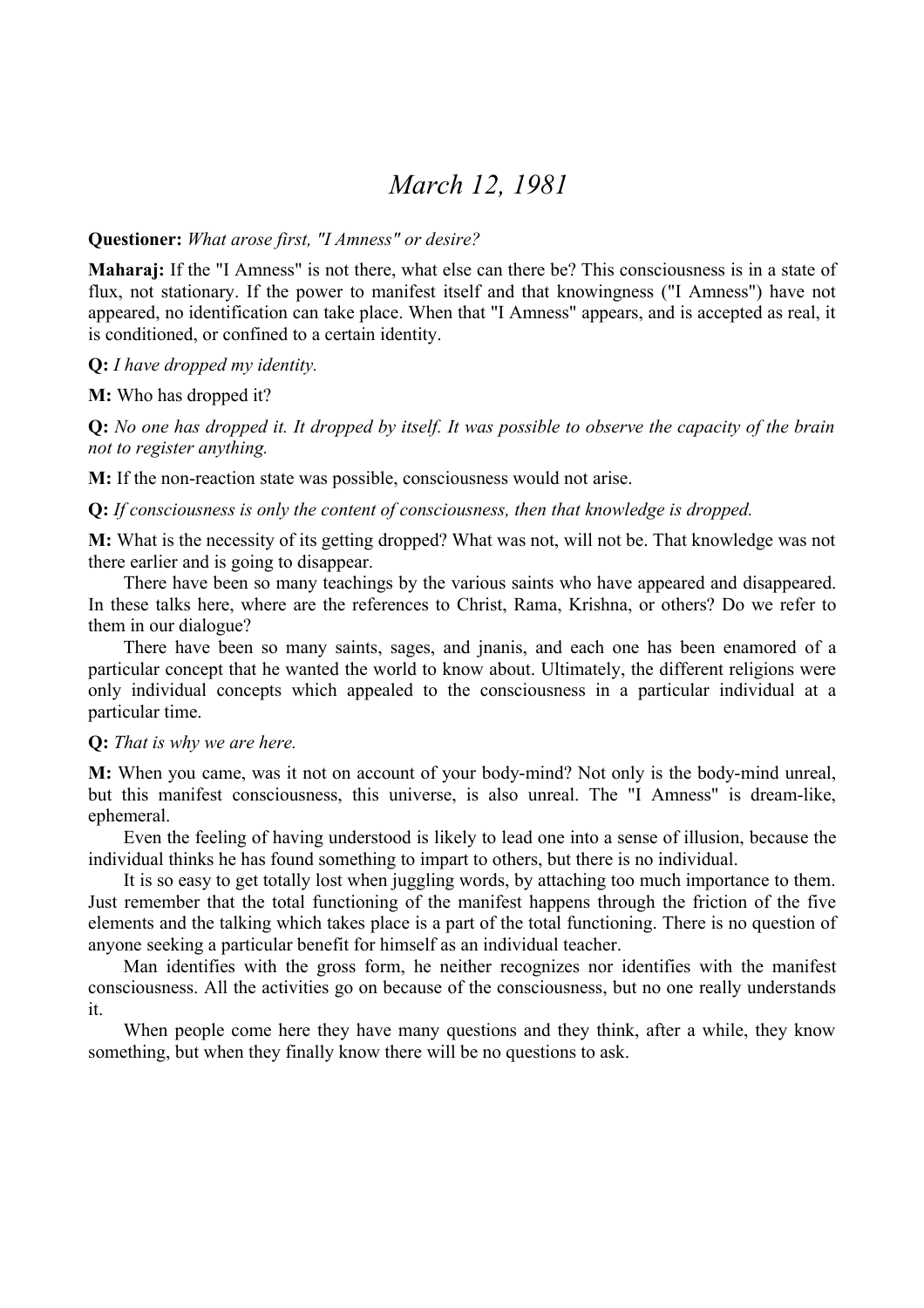# *March 13, 1981*

**Maharaj:** Everything happens out of our own Self. This consciousness is spontaneously felt in the Self only. This "I" is not an individual. What *is,* is the Absolute unmanifested. What appears, as if in a dream, is the manifested, relative world, and this experience of the dreamlike state is the same, an identical state, for everyone.

In this process of functioning that becomes manifest, if you accept something as an individual event then it affects you as an individual. If you do not take delivery as an individual but as total functioning, then you are free of whatever is happening. The knowledge of the Self is this dreamlike feeling of "I Amness". By assuming a separate identity one taints that which is taintless; that is the original sin.

Go to the very root: who are you, what are you? You are the product of the five elements, you have taken the support of the five elements. Your feeling of "I Amness" emanates from the five elements. Focus your attention at that point. What change should occur in you so that you realize your Self? What change could happen to you? When you come here, you must be expecting something to happen. What change do you expect in yourself so that you may say, "I have now attained what I sought. I need not go to Maharaj any more." With reference to what state are you speaking? What is that state? In that dream-like state, I am not keeping a record of anyone coming here, nor of any conversations among us.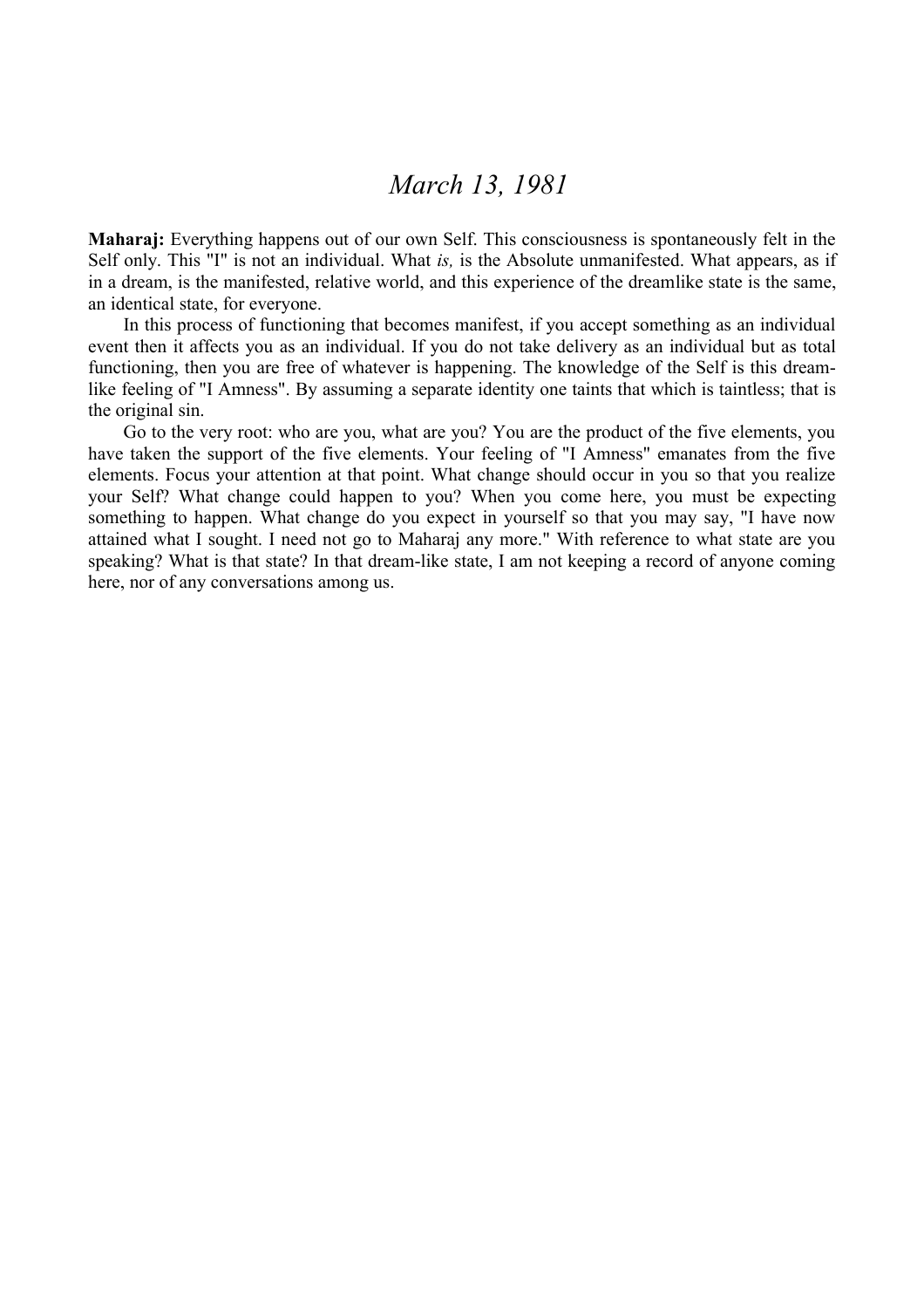# *March 21, 1981*

#### **Questioner:** *If someone understands the truth, does this have any effect on the world at large?*

**Maharaj:** The first thing that happens is that the individuality is lost, and whatever happens then is seen as total functioning; the understanding of the total functioning cannot be divided. There is no question of "I" or "you" understanding something. It IS understanding.

This knowledge is not found in books. It is not intellectual knowledge. Although this consciousness functions through millions of forms, it is one and the same consciousness.

We have this conviction that I am, I exist, I'm alive. That conviction is because of the consciousness, and consciousness is not aware of itself unless the body is there,

so what is the relationship? Consciousness is the taste of this physical form. If the form is not there, the taste is not there. The body is the essence of food and the consciousness is the essence of the physical form. If this is properly understood, is there any individuality? This individuality is a process of manifestation.

### **Q:** *Why does the consciousness want to preserve itself in a particular form ?*

**M:** When the consciousness identifies itself with a form, it is the nature of this identity to want to continue as long as possible. Consciousness loves that identification so much that it wants to continue.

#### **Q:** *If this individuality is lost, will consciousness still want to continue?*

**M:** Once consciousness has lost its individuality and has become one with the universe, it will have no need to continue?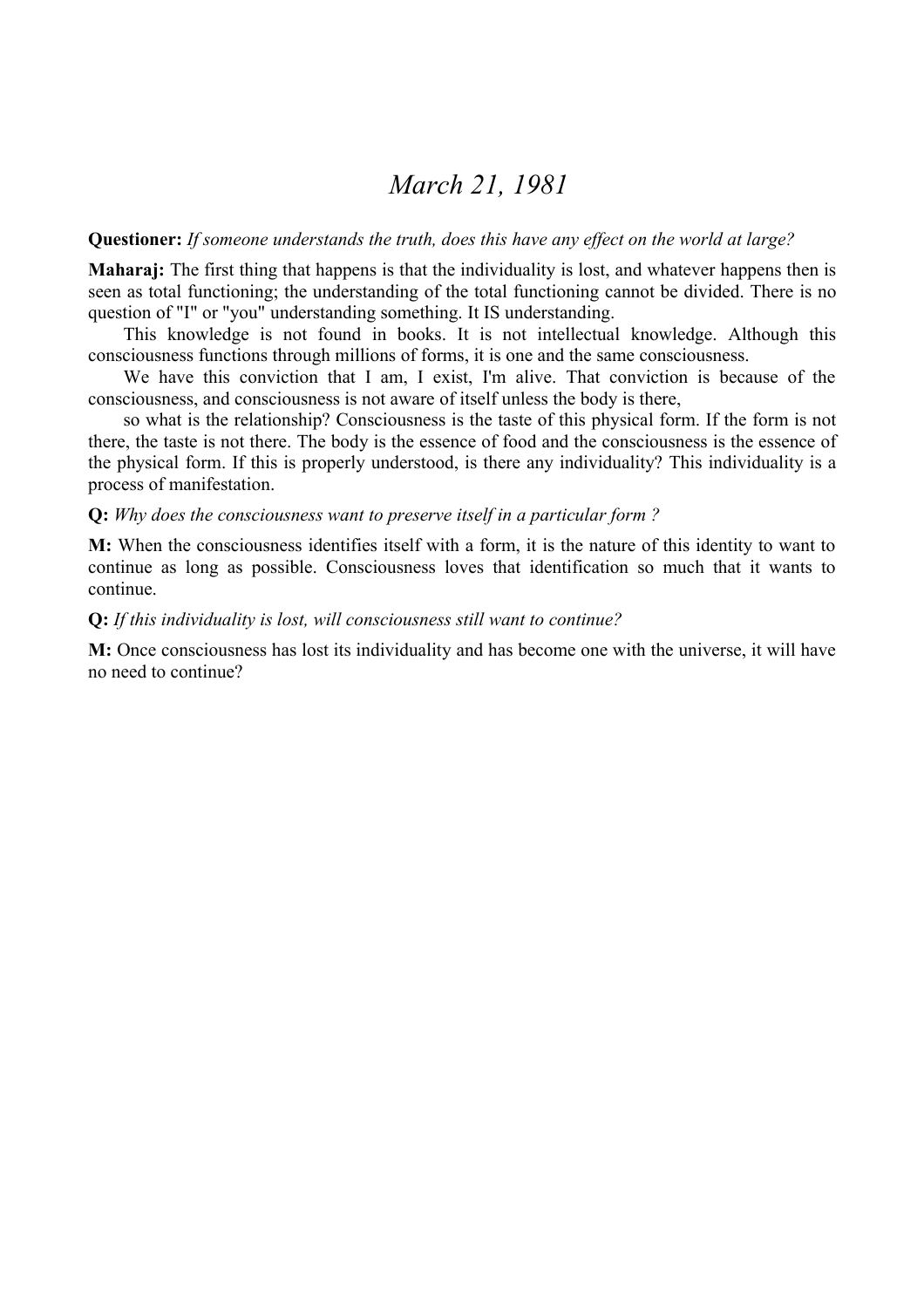## *March 24, 1981*

**Maharaj:** If you sit here quietly, being one with the knowledge "I Am", then you are not concerned with the world or what goes on in the world. It is only when the consciousness starts operating and there are various movements in the consciousness that the behavior in the world takes place. When I am not conscious of the existence of the body, experiences are not registered.

Just as the universe is contained in consciousness, so too this physical body is merely an appearance in consciousness, perceived and cognized by consciousness. No amount of effort can make you understand this; only the deepest apperception of this in consciousness will make that experience happen by itself.

Anyone in that condition, where the consciousness is present but the registration of the existence of the body is not, even in that state the conditions in the body change constantly. All of this is an appearance in consciousness; therefore, consciousness has to suffer all of the changing conditions.

In that state any number of events happen, but all that is really happening is a total functioning against the background of this void which, in reality, is really consciousness. There is no separate identity; what IS is this consciousness, apart from that no one can exist.

When you are very quiet, you have arrived at the basis of everything. That is the deep, dark blue state in which there are millions of stars and planets. When you are in that state, you have no awareness of your existence.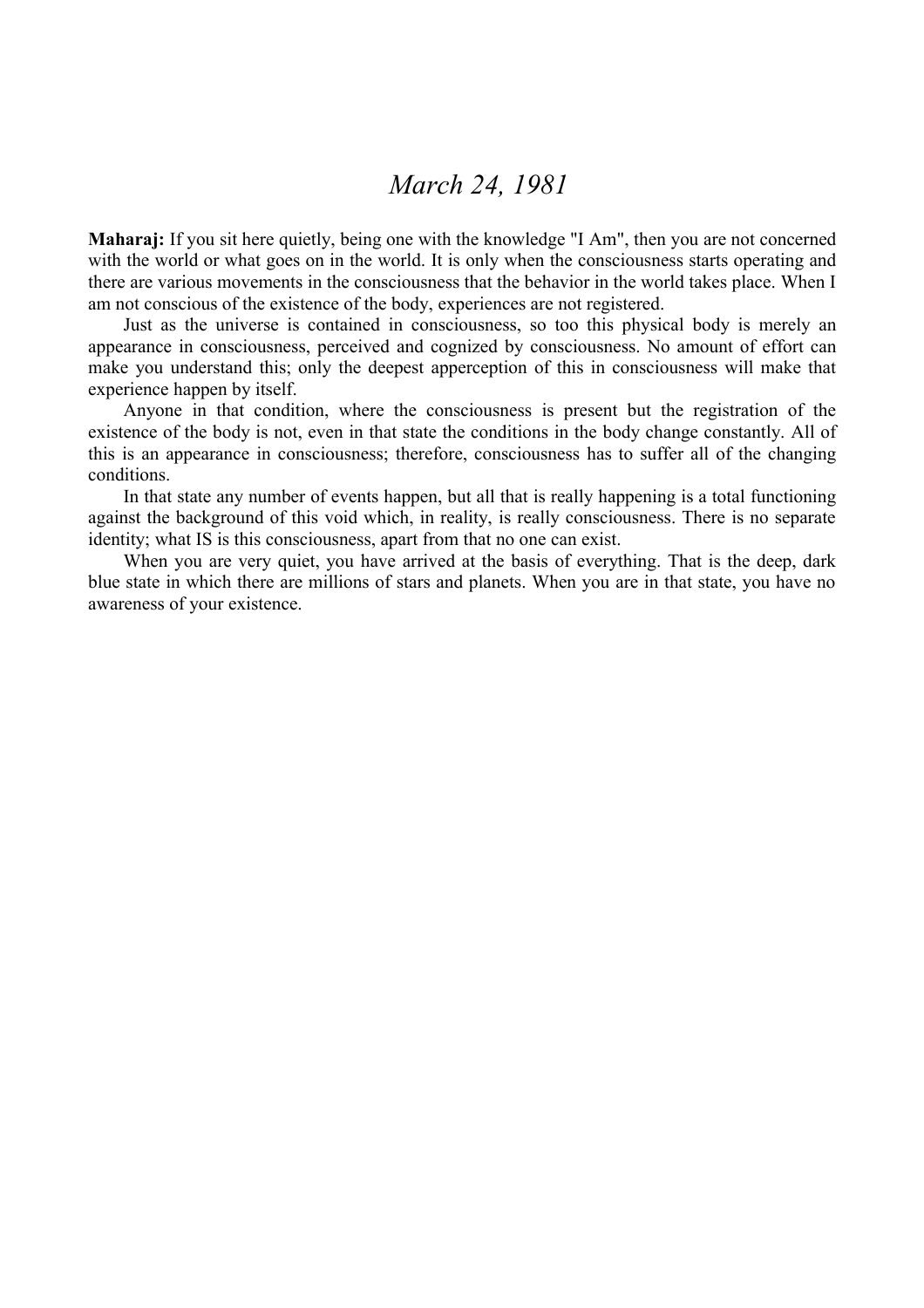# *March 29, 1981*

**Questioner:** *If the consciousness in all the different forms is identical, then why do thoughts and actions differ from one human being to another?*

**Maharaj:** The thoughts and actions belong to the body-mind and the body-mind is the essence of the five elements. The nature of the form depends on the various degrees of the five elements and the three *gunas.* The thoughts and deeds depend on the conditioning received right from the time the consciousness is there. Without the consciousness, there would be only dead forms.

Consciousness and the body are kept in working condition by the food and medicine that we imbibe. In each form the thoughts, words, and deeds depend not only on the conditioning the form has received after it has been created; but they depend on even earlier conditioning at the time of conception. The consciousness was latent in that birth chemical.

How amusing it is that one identifies with the body. How long have you been following spirituality?

## **Q:** *For forty years. I was following the "Who am I" of Ramana Maharshi, and 1 have read the book of Maharaj's teachings.*

**M:** So far, so good. What do you understand about your own Self? What are you?

**Q:** *Consciousness.*

**M:** The Ultimate is prior to any experience. "I Amness" is the beginning of experience. On the Ultimate there appeared this knowingness, and the question arose, "Who or what am I?" That feeling of being is not colored by form. It is just a feeling of being, of "I Amness". That was the first experience.

## **Q:** *This is Maya.*

**M:** Because you don't get the answer to "Who am I," you give the reply that this is *Maya.* You cannot catch it by a reply. With what do you identify?

### **Q:** *I am the Brahman.*

**M:** This is not your direct experience. You are just repeating what you have read or heard. What do you think you are?

### **Q:** *I have experienced....*

**M:** The experience can be there when the "I Amness" is there, but prior to this experience "I Am", what was the state?

## **Q:** *I do not know.*

**M:** I am talking to you because you have the wisdom to understand.

## **Q:** *Can I stop this "I Amness" and be before the "I Amness"?*

**M:** What natural processes can you stop? Everything is spontaneous. Presently you are in the consciousness, which is stirring, vibrant. Don't think you are something separate from this stirring, vibrant consciousness. You are part of the play of this consciousness. You, the consciousness, are the product of the food consumed.

At the level of active consciousness, which is Self, and which is in activity, there cannot be identity of a body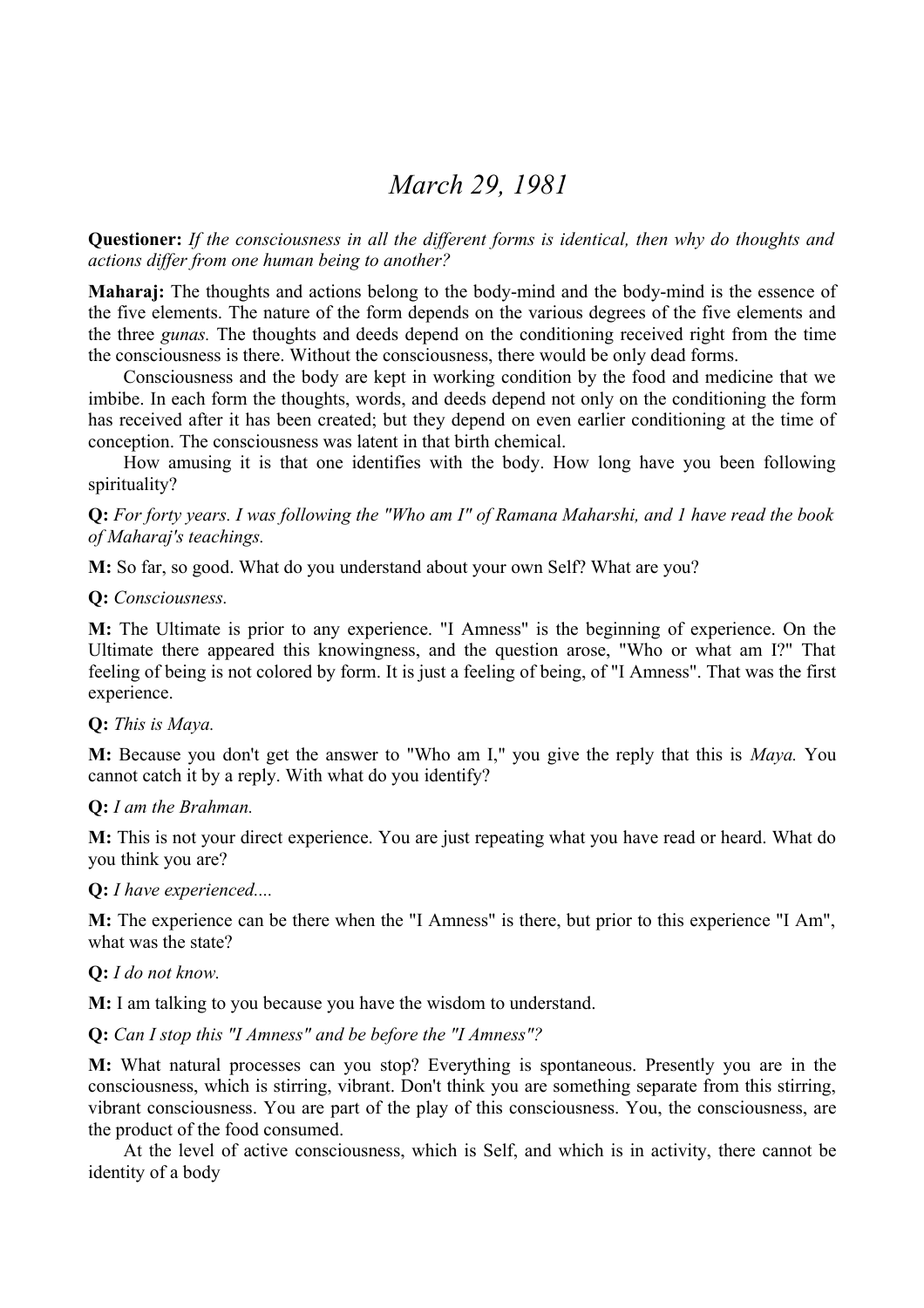# **Q:** *How can I be convinced of this?*

**M:** When you remain still in your Self, then you receive the conviction. You stay in quietude.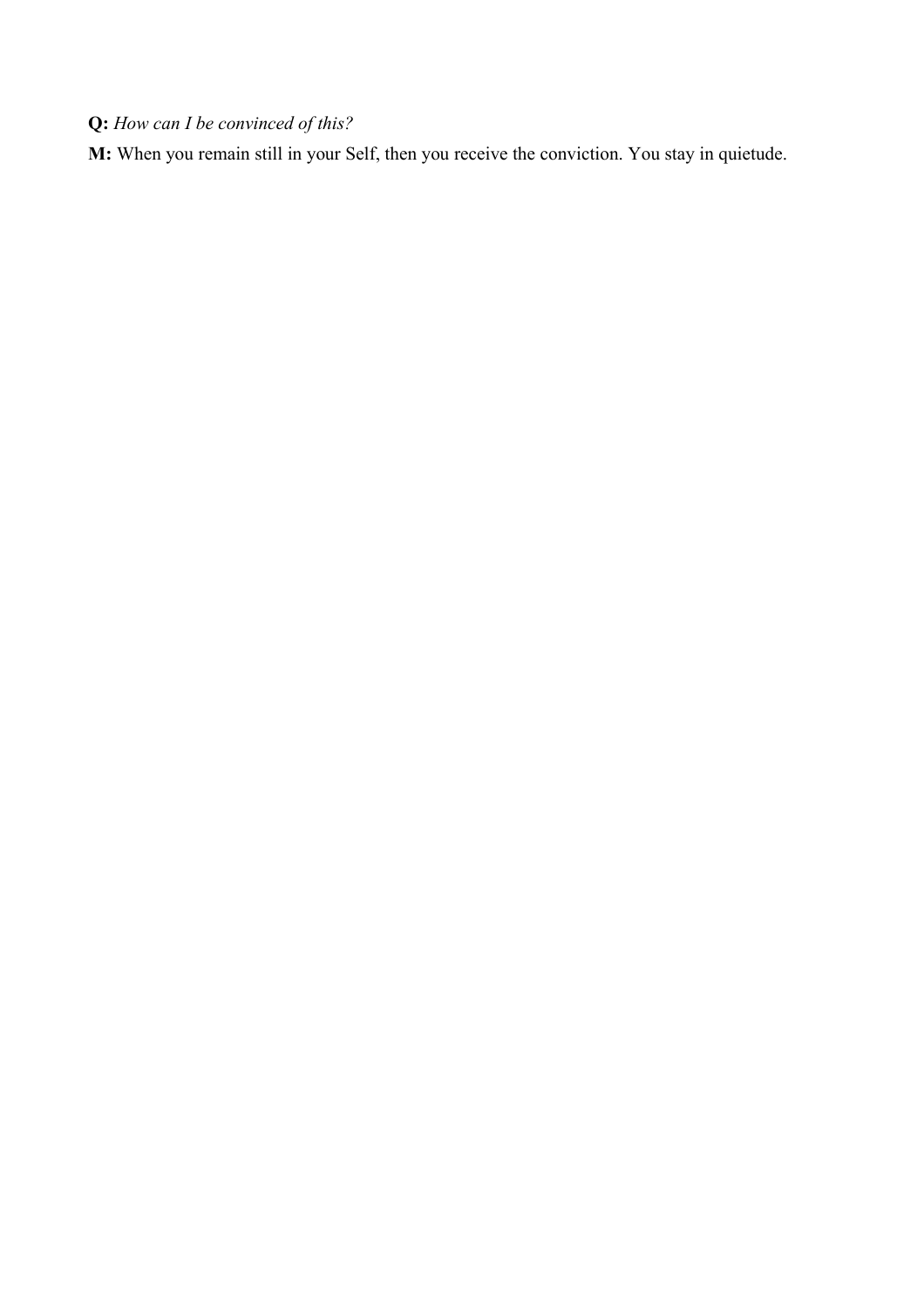# *April 6, 1981*

**Questioner:** While I am sitting here, putting questions to you, I feel at peace. Is it not a landmark, *showing progress?*

**Maharaj:** What are you talking about? You are talking from the kindergarten level. I am not going to address you as a student of the *mumuksha* class, I am going to address the class of *sadhaka.* How long have you been practicing spirituality?

**Q:** *Since childhood, because my family has been practicing spirituality for generations; therefore, I have a hobby of spirituality.*

**M:** Very good. Nevertheless, you are still at the kindergarten level. The only solution is for you to give up your identity with the body-mind.

**Q:** *I know all of this intellectually, but I am not experiencing it, so I came for satsang.*

**M:** What do you mean by *satsang?* This is merely a conventional spiritual jargon. Now you go from here with the firm conviction that "I am the *Brahman,* without any shape, form or design, and without any mental inclinations. I am the manifest consciousness." When you realize that you are formless, there is no caste or creed for you, there are no concepts left.

The *mumukshu* is in kindergarten, spirituality inclined, but identifying with the body-mind. The *sadhaka* is one who has dis-identified with the body-mind. A *Siddha* is one who has stabilized in the knowledge "I Am", and in the process, has transcended it. In this journey you know very well where you are.

**M:** [Speaking to another person] This young man's mother was on her deathbed, but I said with conviction that she was not going to die. This was some years back and today, she is still alive. His mother was so convinced that she was going to die that she had purchased the particular flowers which she liked for her funeral. I ordered her to get up and go and prepare tea for me.

At that time, my attitude was that "I am the *Brahman";* today that attitude is discarded. I had the firm conviction then that whatever I tackled would take shape, would happen. At this very place many things happened. *Bhajans* have been going on here since 1932. I was the first tenant in the Vanmali building.

[There was more talk of other miracles which had happened there. There were a lot of miracles that happened around Maharaj, but he never cared to speak about the past or the future.]

**M:** People would come here hoping to get their problems solved, and when I would ask why they had come, they would simply state their problems. I would tell them, "The very fact that you have come here means that your problem is bound to be solved. You can go." Now all of you are coming; who is drawing you here? It is your own beingness. You are attracted to this place because of a certain quality in you. You are stabilizing in the highest state. It is not a worldly attraction which brings you here. Neither you nor anybody else knows anything about this attraction. The attraction for you is to be in your eternal dwelling place, that is your home. When that attraction is there you come here.

**Q:** *Scientists have been talking of the "black hole" into which everything in the universe finally goes.*

**M:** You are that Absolute, you swallow the entire universe.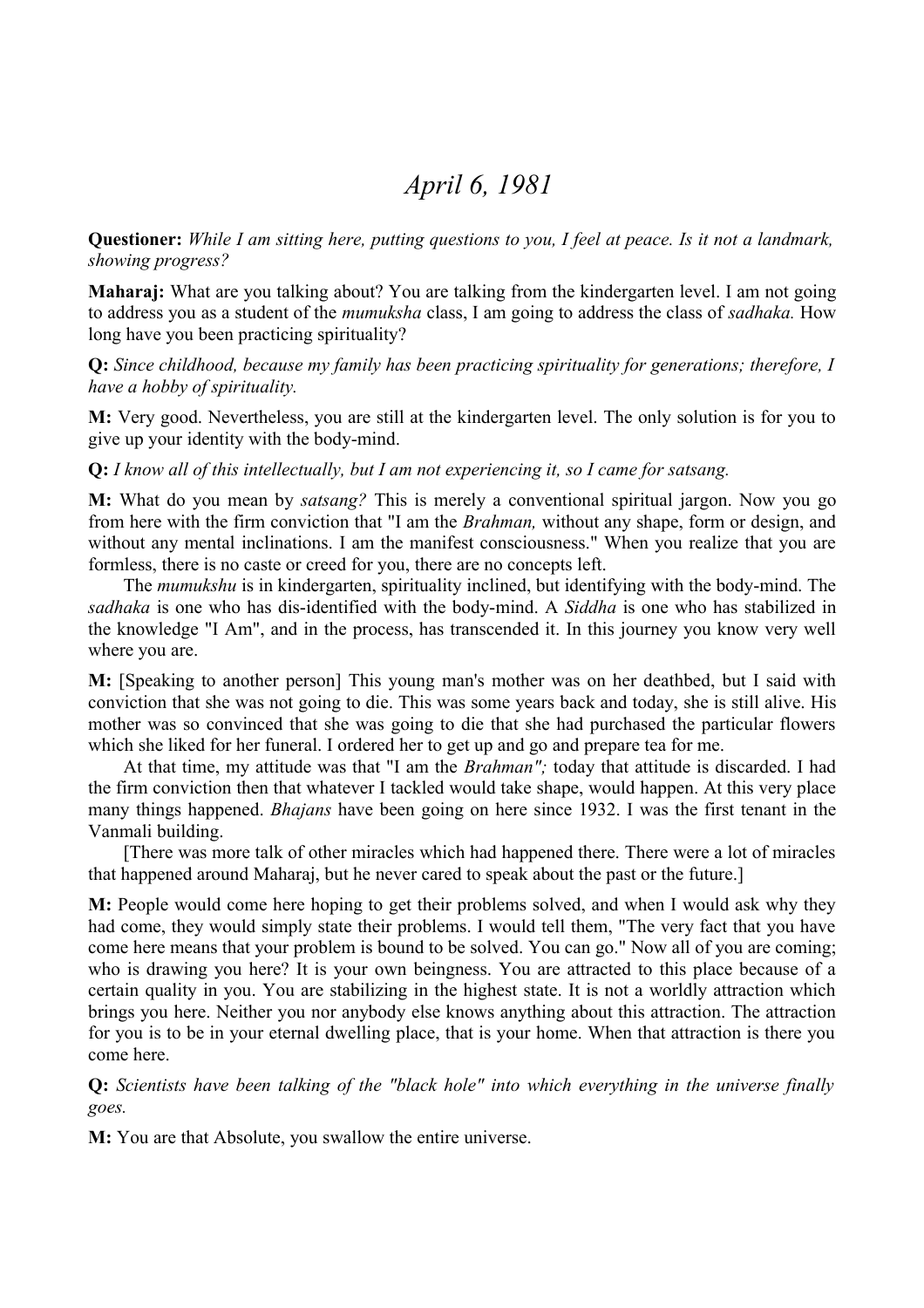# *April 10, 1981*

**Maharaj:** There is only the slightest touch of "I Amness" left. Henceforth, people will be able to have only *darshan,* there is not much chance of talking. Whatever faith you entertain about me, that will stabilize in you. It is not the *darshan,* but your faith in the *darshan.*

Unusual, rare, strange, astonishing, non-phenomenal; this is the kind of benefit you will receive. The ultimate faith in the Self. Total faith. Whatever you see, don't see it as a mere body. These are truly the limbs of that highest, imperceptible principle that is expressing itself. These limbs have reached the highest.

#### **Questioner:** *I am convinced.*

**M:** Now that conviction is so strong for you that it can never be broken. It is total, complete, imperishable.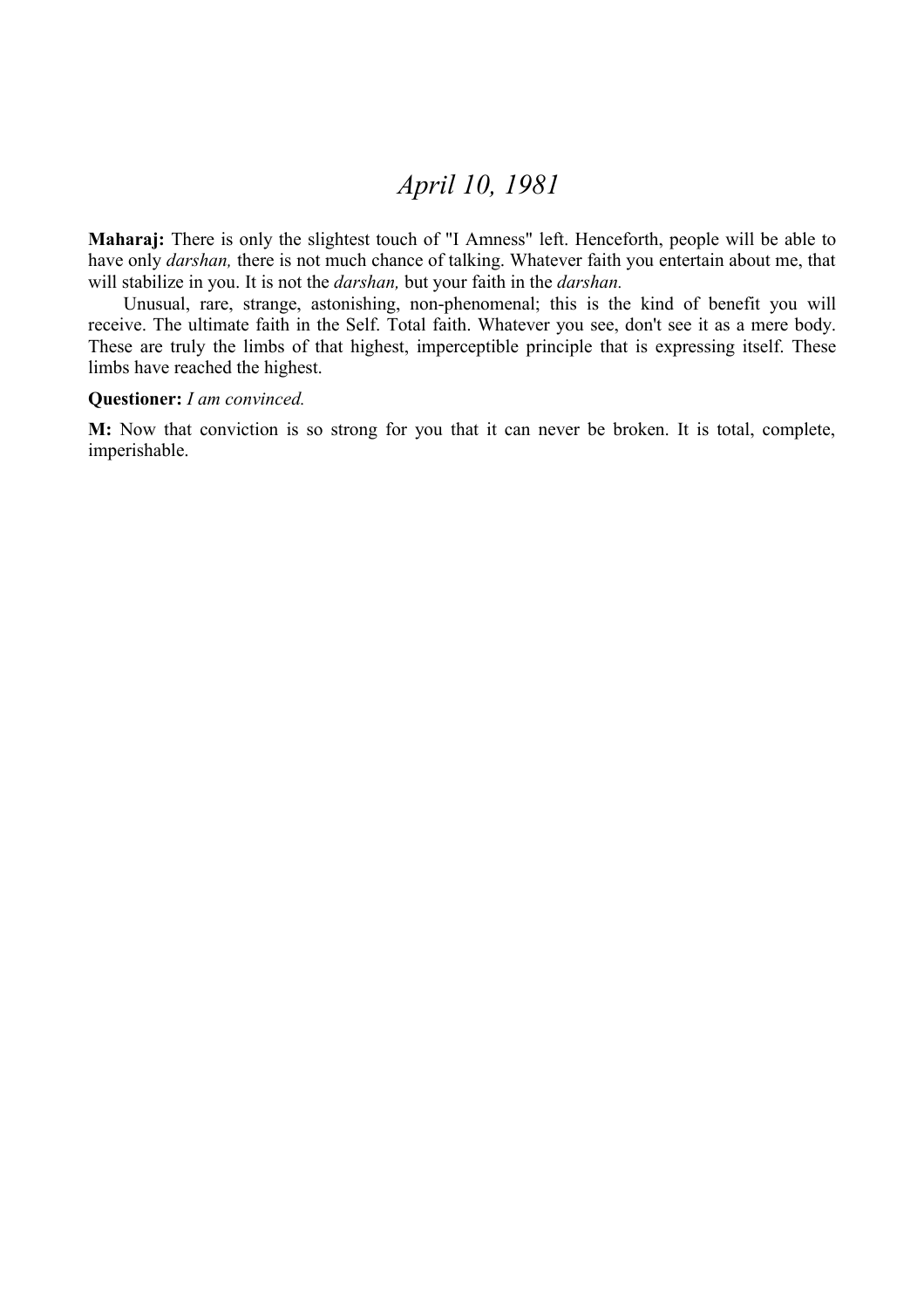# *April 11, 1981*

**Maharaj:** The core of this consciousness is knowingness, to know "I Am". It is not a personality, not an individual. It is total manifestation. Beingness is there, it fills everything.

Nevertheless, this quality "I Am" is the result of the material, objective body. In the seed the whole tree is latent; in the droplet "I Am" all three worlds are squeezed in.

The highest state is the state of a jnani. The first step is to be that droplet. In the process of knowing that droplet, you are out of it, and that is a jnani. A jnani is not obsessed by any calamities or any problems, because he has transcended the "I Am" principle. He watches the play as a witness.

Now, understand clearly. This "droplet" of knowingness is a result of the food essence body; in understanding it, you are out of it. If this last step is taken, knowing that I, the Absolute, am not that "droplet", the consciousness, it has to happen only once. There is no more involvement with the play of the consciousness. You are in a state of no return, the eternal state.

Whatever you think of as spiritual knowledge was gained in the realm of consciousness; such knowledge is merely a burden upon your head and it is going to add more misery.

It is nothing more than spiritual jargon. This "I Amness" is the very source of all misery.

Are you in such a position that you cannot employ any words to express your Self? When I answer your questions at such great length, you should be reduced to a quietude out of which no words can come.

I expound this knowledge completely and thoroughly. Have you the courage to accept it?

If you have really understood what I have told you, you need not come again. Do not try to tell these things to all and sundry, just don't speak of this elsewhere.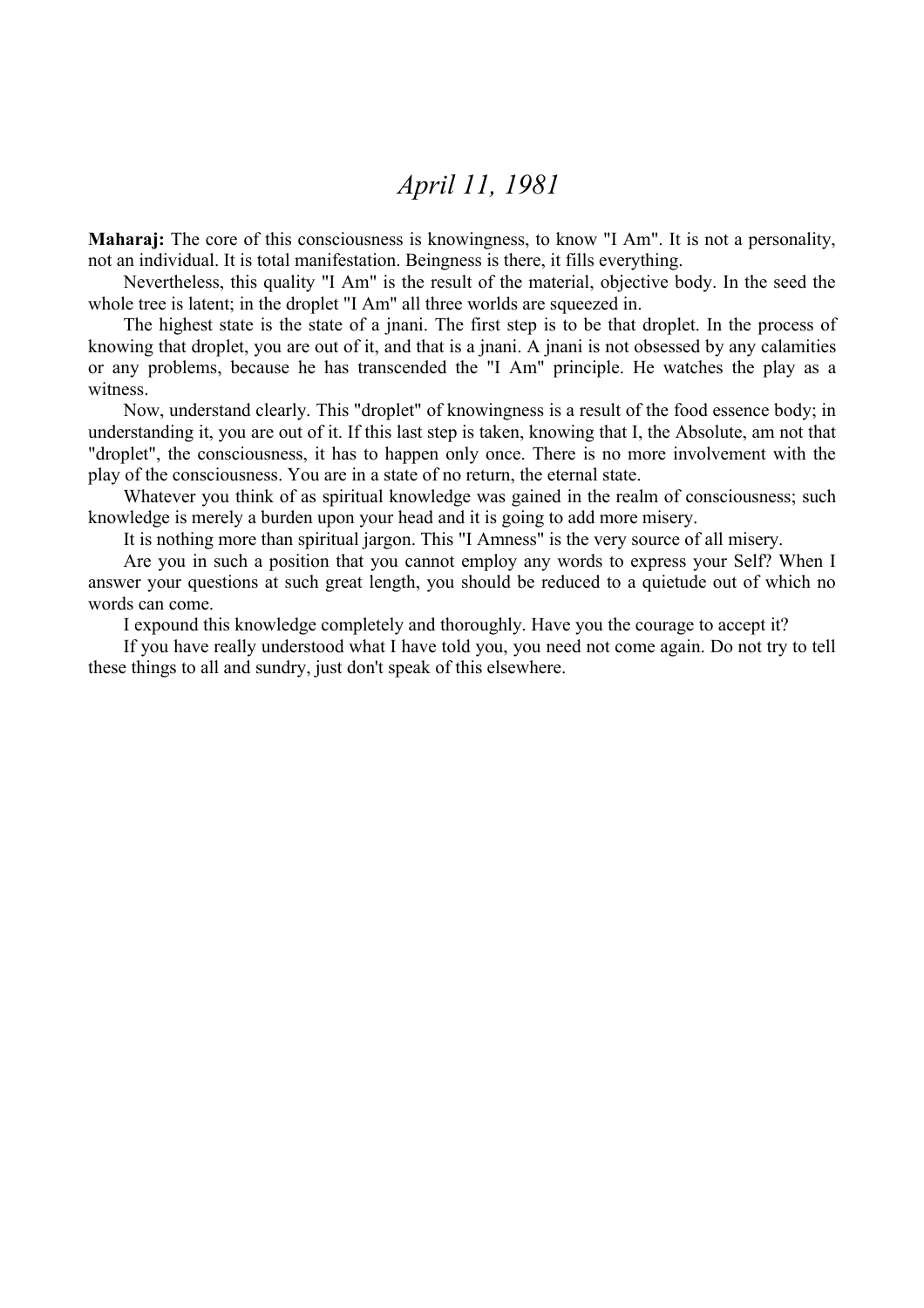# *April 22, 1981*

**Maharaj:** The whole universe is experienced in the consciousness "I Am". If that is not there, what else can ever exist? This consciousness is beating a drum; everyone is carried away by the noise of the drum. Who looks for the drummer? Who is sounding and beating the drum? It is so amazing that no one casts even a glance at this speck of consciousness.

#### **Questioner:** *When I stabilize in consciousness, is that meditation?*

**M:** Who is stabilizing? Is it not the consciousness itself?

This one [referring to Jean Dunn] has understood her nature. It is all due to her faith in the Guru. Everything that has any concern with me is sacred to her. Unless you have such faith in the Guru, you do not attain faith in your Self. Some people go about to this swami and that swami, for what? To lick at their left-overs. If they lick their own leftovers, how much better it would be.

Stick to your own consciousness, remain in that. All the burden of your concepts you should fuse into your consciousness, but do not use your consciousness to build up the edifices of concepts.

#### **Q:** *Habit is a great force which makes one stray, isn't it?*

**M:** The habit of considering Self as the body has influenced everybody too much. The knowledge "I Am" is your Guru, be in it.

Who is the one who sings the *bhajan*? It is the intellect of that Guru - who are you, an intruder? Of course, the action of the whole world depends on this intellect, but when this intellect reaches its apex, it gets merged into *Parabrahman.*

You all go on writing a diary of your own concepts -I tell you, finally, it is utterly useless. It will only serve as an instrument of bondage.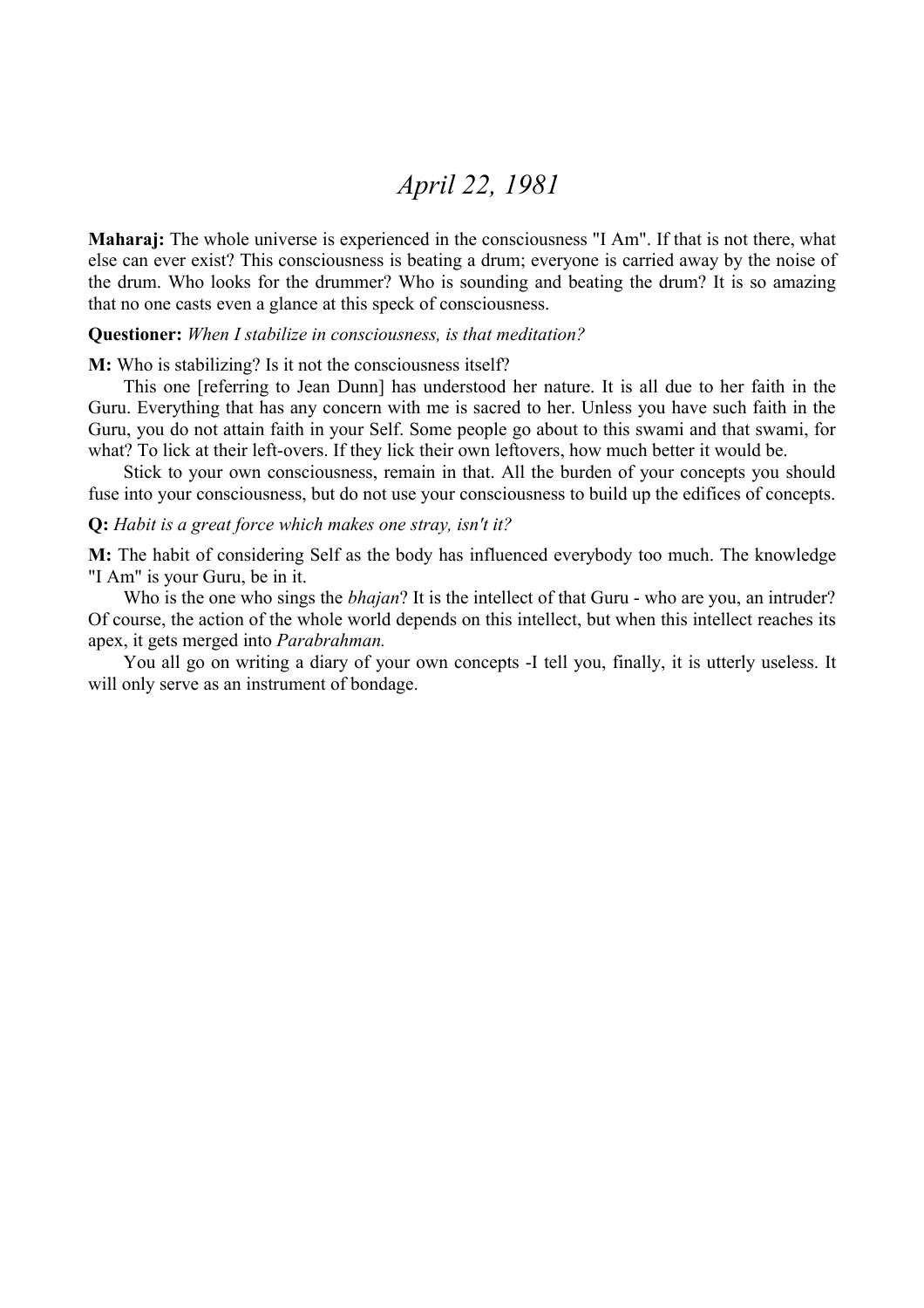## *June 5, 1981*

**Maharaj:** You now know that you are. How has this happened, because of what do you know that you are? You have to go to the source. One hundred years earlier you did not know your own existence. You had no problems at that time. Now, because of this knowingness, all the problems have started. This "I Amness" has appeared because of the body, so what knowledge do we have about the body and what knowledge of this "I-ness"?

#### **Questioner:** *When the body falls, when the person is dead, do the memory and the consciousness remain?*

**Maharaj:** Both the memory and consciousness are the quality of the food body. When the body is not present, there is no question of their remaining. The "I Amness" is a quality of the food body, but that is not the nature of the true Self.

#### **Q:** *What is turiyal*

**M:** *Turiya* means that only you remain; nothing else remains. So long as you know that you are, everything is. Find out what you are and you will get all the answers; find out the source of the body and the source of this "I Amness". If you find this out, you will know what you are.

Whatever changes is not your Self; this body is continuously changing. It was not there, it appeared and it will disappear. It is not you. Find out what you are.

The important thing is the consciousness. You must give your full attention to the consciousness itself. That is the process of meditation; then all the secrets will be revealed to you by the consciousness. The consciousness likes that Self-love. If you are interested in the consciousness only, you will come to know it. If you are interested in the world, then it means you are not interested in the consciousness. If you are interested only in the consciousness, then the consciousness will unmask all the secrets and then you will know what you are. This "you" will know who you are, but awareness means pure consciousness and there is no "I" there.

Watching yourself, that itself is meditation. To keep only consciousness, without mixing it with anything, that is knowledge without words, that you ARE. Thoughts will be there, but they will be weaker and weaker, so only the feeling of "I Amness" will remain: just consciousness, without any activity. Watching your activities is on a lower level, like watching anger, etc., that is identification with the body-mind.

#### **Q:** *Does Maharaj feel his body?*

**M:** I come to know that everything is through the consciousness. Just as I see you, I look at this body, but I am apart from it. I am not identified with the body.

Consciousness is not male or female, it is like light. Light also means heat. When the temperature goes down, the doctor will say that the patient is no more.

#### **Q:** *What about reincarnation?*

**M:** Even this birth is false. The quality of "I Amness" is because of the body. You don't know whether you exist or not in deep sleep; you don't know you are, that is all. You were not born at all; only the announcement of your existence is there. You existed even prior to your birth; your existence is eternal, but the knowledge that you existed came about when you were a few years old.

Just worry about this birth. Why worry about reincarnation? Think whether this birth is correct.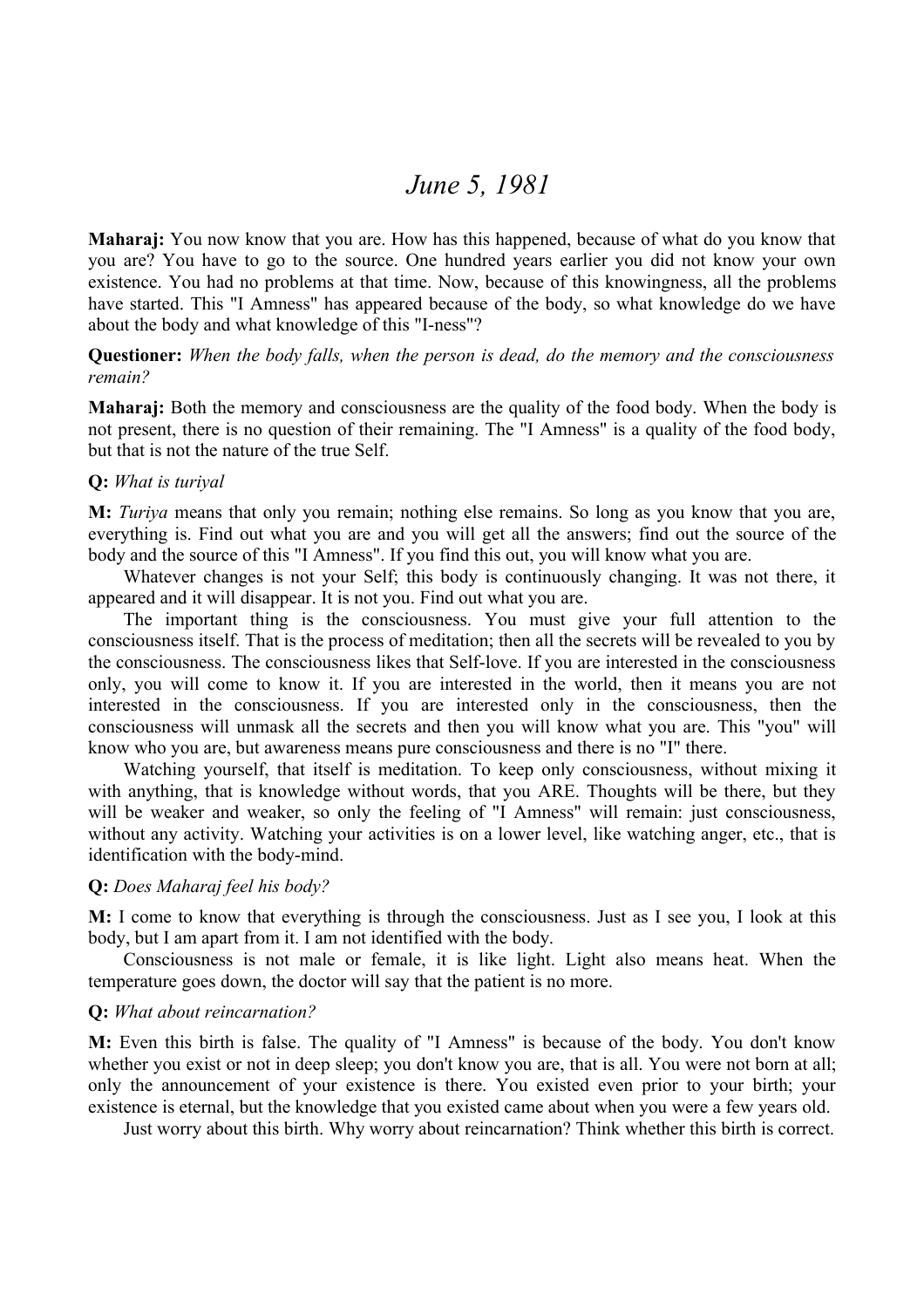# *June* 7, *1981*

#### **Questioner:** *How can one control the mind?*

**Maharaj:** You accept only good and discard the evil and continuously recite the name of God-that will help you gradually control the mind. What is acceptable to you and gives you peace is good. What your mind rejects is not good. When you do something and there is fear of failure, that means the mind is not pure.

#### **Q:** *How does one develop a liking for chanting the mantra?*

**M:** In the company of the sages you can develop it. From 5:00 P.M. to 6:00 P.M. what goes on? Consciousness comes to meet consciousness. There will be no other talk except some communication between consciousness itself. There will be no other strange third person or individual meddling in there. God has come to meet God. You know that whatever sentiments arise, you are not those.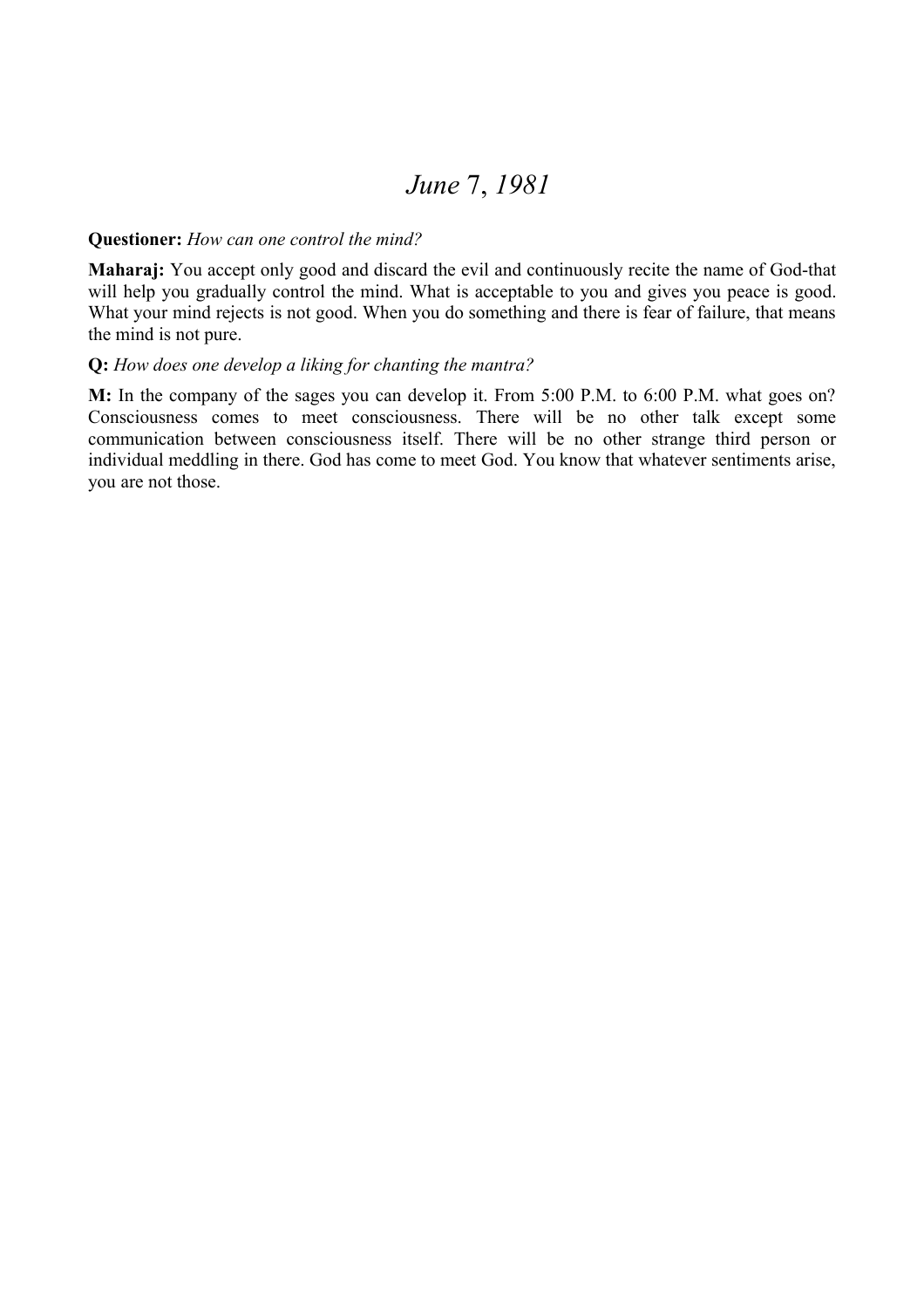## *June 9, 1981*

**Maharaj:** Rajneesh is not a small personality or small principal. He is tremendous - he is very big. He is a great sage.

When you already have a guru [Rajneesh], why do you visit other sages? Since you already have a great sage as your guru, you should not sit here or come here. I do not like those shiftings from gurus to gurus. I do not like wanderers. What is the difference between Maharaj and Rajneesh? Once you remove the letters (that is, the names) what is the difference? You investigate that wanderer's "I", before you investigate others. What is the product after you remove its name. What are you without the name or the label?

You investigate the investigator - investigate "I Am".

Before you take up the assignment of inquiring about others, inquire about yourself first and see if you are real or unreal. The letters "I Am" are written spontaneously with a certain ink. What is that ink which was used to write that which you are? In that ink with which the letters "I Am" were written, in that ink the title of Tej Sesh Bhagavan is confirmed by the Vedas. Sesh means the leftover, the remains. What is the leftover that means what you are? [Maharaj then asked someone to leave and not to listen to these talks.] One who has understood one's mystery as to what is, that one will not discuss or argue the largeness or smallness of anybody.

You have become a slave to a concept, and having become a slave to one concept you are fully involved and are immersed in more concepts. You are drowning in concepts. Having got caught up with the concept that you are, the first concept, you started giving names and titles and ideas to others and you became enmeshed therein. Although one may call oneself a jnani, one enjoys entertaining himself with a number of concepts. Although such a one knows full well that he is not going to get anywhere, still one becomes busy with a number of concepts. That Taj Sesh Bhagavan has spontaneously come and will spontaneously go. What are you going to get for yourself as "I Am"? In what position or concept did you stabilize yourself as "I Am"? The firm conviction that I am this, the three states -waking state, deep sleep and the knowledge "I Am"  $\sim$  are the aspects of that Tej Sesh Bhagavan. You are not that.

#### **Question:** *Then who am I?*

**Maharaj:** The prominent and firm reply is only you are. You throw the hooks with bait into the water to catch the fish. In that way you, with the concept that you are, throw in the bait and haul in lots of concepts for yourself. So when the question followed by the answer is there, then anything which is refused (what remains) is that rejection.

Prior to any other recognition, you already are. If you are not, other people are not. You are supporting yourself on the intellect of the body and having stabilized in the body or the intellect, you are creating or inviting a lot of concepts, and in the concepts you are bogged down. You are talking about others, let me know what you are. I am asking about you. What are you? You the observer.

#### **Q:** *Maharaj knows I do not know what I am. Why is he asking me?*

**M:** I am not talking to you. Consciousness is talking to consciousness about consciousness. Who told you that Maharaj is talking to you? Your basis itself is wrong. One appearance noticed another appearance of a fly. That is why this automatic gesture. If I understand what I am, that is, merely an appearance, then I will know the others are appearances also. Therefore, I will have no questions, arguments or quarrels with them. But if I don't understand myself, and if I ride on the wings of a concept, then I prefer my appearance.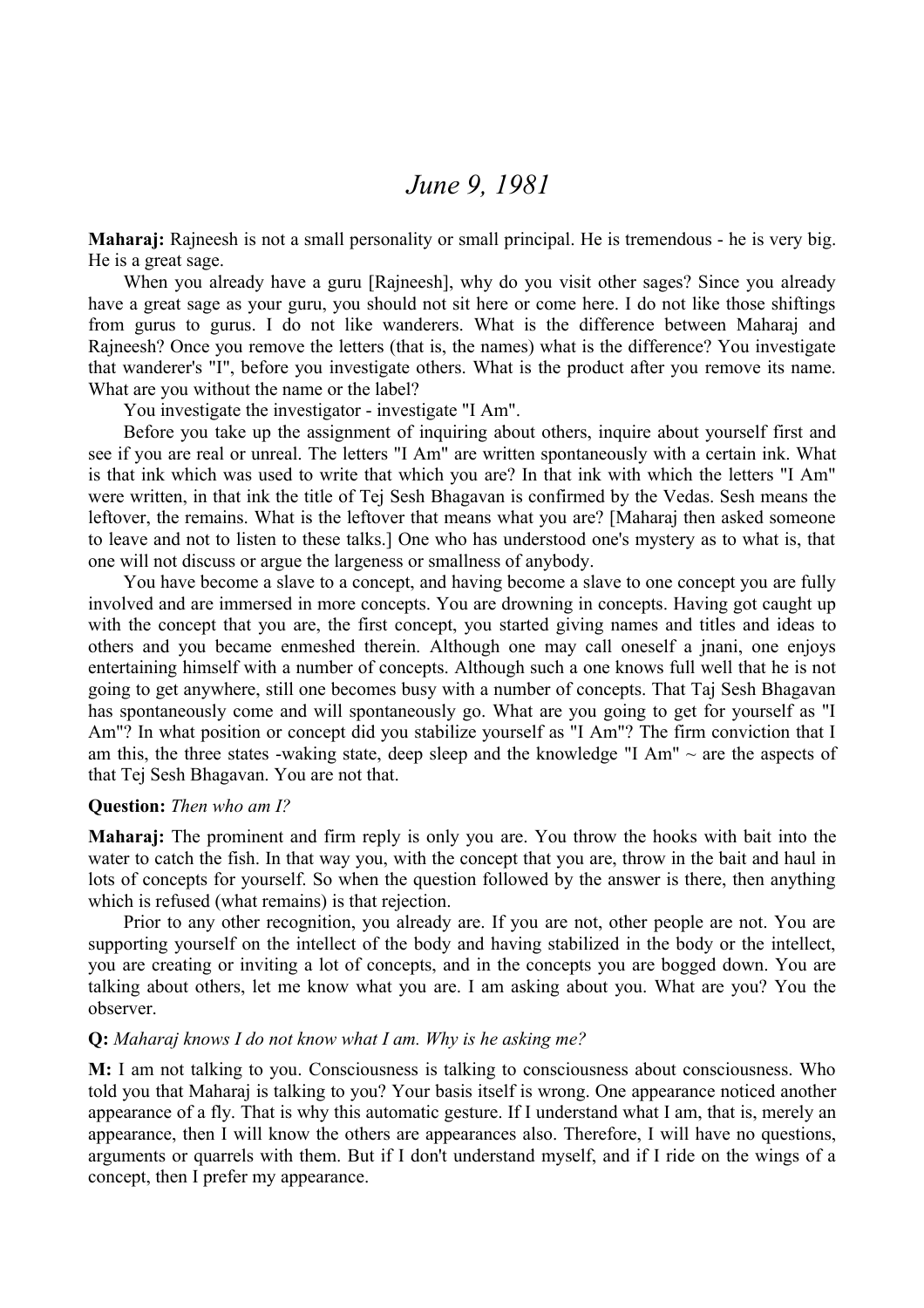### **Q:** *Since Maharaj is only talking to consciousness, he will not talk to my ignorance.*

**M:** Ignorance will remain there for all time just as knowledge also will remain for all time. There cannot be knowledge without ignorance and there cannot be ignorance without the correlated knowledge. Both are the opposites in manifestation, one cannot remain without the other. Even this concept about knowledge is merely a concept. With a jnani, there is no concept of either ignorance or knowledge. The total absence of all knowledge or ignorance is that state prior to the arising of consciousness. But you try to interpret whatever I say with various concepts and you condition yourself with all these concepts.

### **Q:** *Maharaj is taking everything away from me. I have nothing to hold onto -I will fall.*

**M:** You will be broken into how many pieces with that fall? With all that, do what you like! Another person is searching for himself, but you are hiding.

### **Q:** *What is reality?*

*M:* Whatever is permanently there, immortal, unchanging. The eternal ever is, a non-experiential state. Subsequent to that is the consciousness, "I Amness", the body experience and life. Your experiences are in the realm of consciousness. In the realm of consciousness you cannot have the experience of truth. As a matter of fact, there can be no experience of the truth because you are That in the ultimate analysis. How can there be the experience of the truth? It is prior to the beingness.

### **Q:** *What can one do for the continuance of that experience?*

**M:** No experiences are permanent. You are the permanent. Experiences are there in the realm of consciousness, which is bound by time.

### **Q:** *How does one go beyond time?*

**M:** How did you come? Experiencing things happens unconsciously or spontaneously. Knowingly you cannot go into that.

### **Q:** *Can we come out of it knowingly?*

**M:** You want to step out? One must know exactly what is time and what is you. You must get to know that first. What is your step? You want to step out of time. What is time?

#### **Q:** *Time is desire.*

**M:** Not at all, time means space.

**Q:** *There is separation in space.*

**M:** Whatever you have placed before Maharaj as knowledge are all mistaken concepts. Do you have the knowledge that birth means misery?

### **Q:** *Pain of birth, not the knowledge.*

**M:** Just by playing with words and concepts, you will not be emancipated.

**Q:** *What should one do?*

- **M:** Don't even accept the concept that you have to do anything.
- **Q:** *What should I do with the pain?*
- **M:** The way it has come, it will go.
- **Q:** *Have I to become idle?*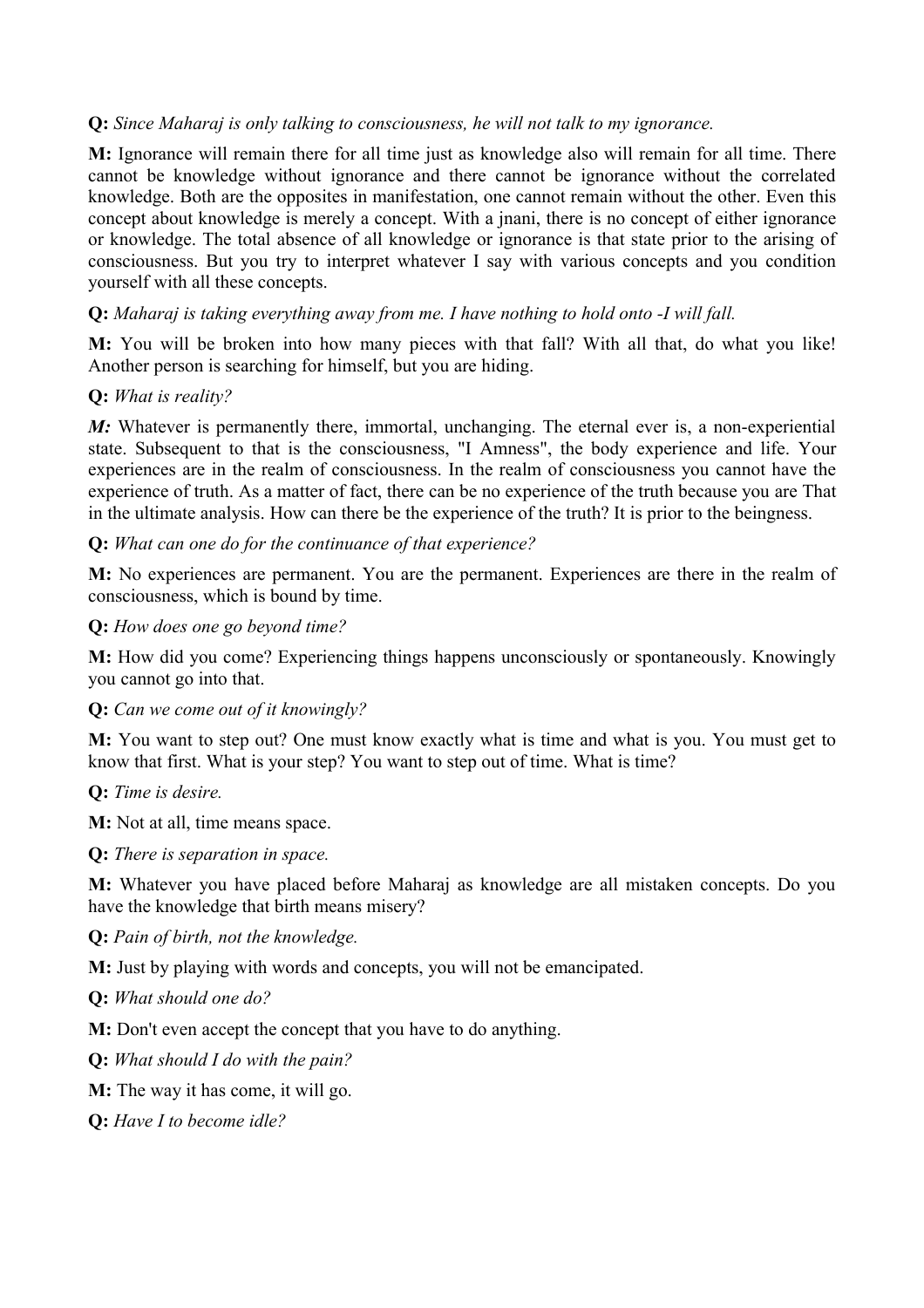**M:** Jump about! You understand what I say but you are afraid that whatever so-called knowledge you have collected is being devalued. Krishnamurti said whatever he has said, very rightly, but do you assimilate it thoroughly? Whatever Maharaj tells you, you try to absorb it through concepts.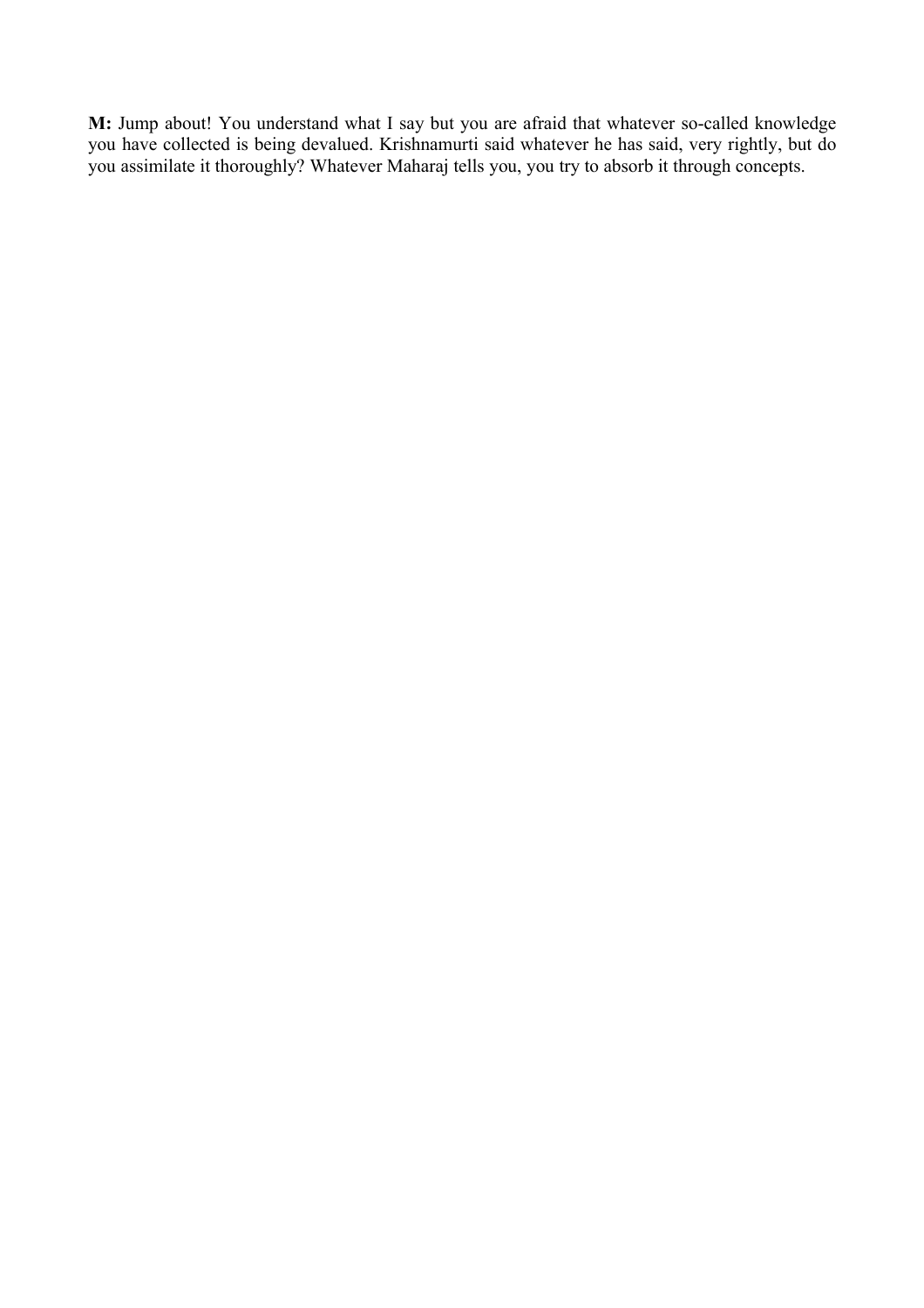## *June 10, 1981*

#### **Questioner:** *When I meditate I fall asleep. What can I do to overcome that?*

**Maharaj:** Don't raise this problem at all with me. You are in the three states, the waking state, deep sleep state and the knowledge you are, so why are you dealing with the state which you are not? Why are you interested? It is spontaneously happening. You have to understand that when you are being stabilized in a state prior to waking state, deep sleep, prior to words and even prior to consciousness, something happens in your body state without your doing it. Leave it alone. Don't ask questions about that. You are on this side and if something is happening, why are you worried about it? Be yourself. If you are yourself, you need not worry about what is happening at the other end. You are interested in your experiential state. There are so many experiences; such as, I saw blue light, I went up, etc., don't tell me all those things. Be yourself and not the experiences. This is also a temporary phase and you are giving it undue importance by saying, "Oh, it is something!" It happens naturally.

There was a gentleman who came to me and he told me he would start crying and sobbing for about 10 minutes when he meditated. He thought it was a very great thing that happened to him in the process of Self-realization. What is the point of getting excited and saying, "Oh! I started crying!" So what! You are not the one crying, you are not your emotions, are you? So many people come to Maharaj to tell him of the spiritual experiences which they have undergone through meditation, just to show people, "I am something!"

When you fall into sleep, be alert and remind yourself that "I am the manifest *Brahman"* at that moment, on the borderline. During the course of sleep, your transcendence is prior to mind, and continues during sleep also. If you fall into sleep reciting *japa* and at midnight you wake up, you will find that *japa* continuing. If you are alert, be aware of yourself and you will see light in the deepest recesses of your core.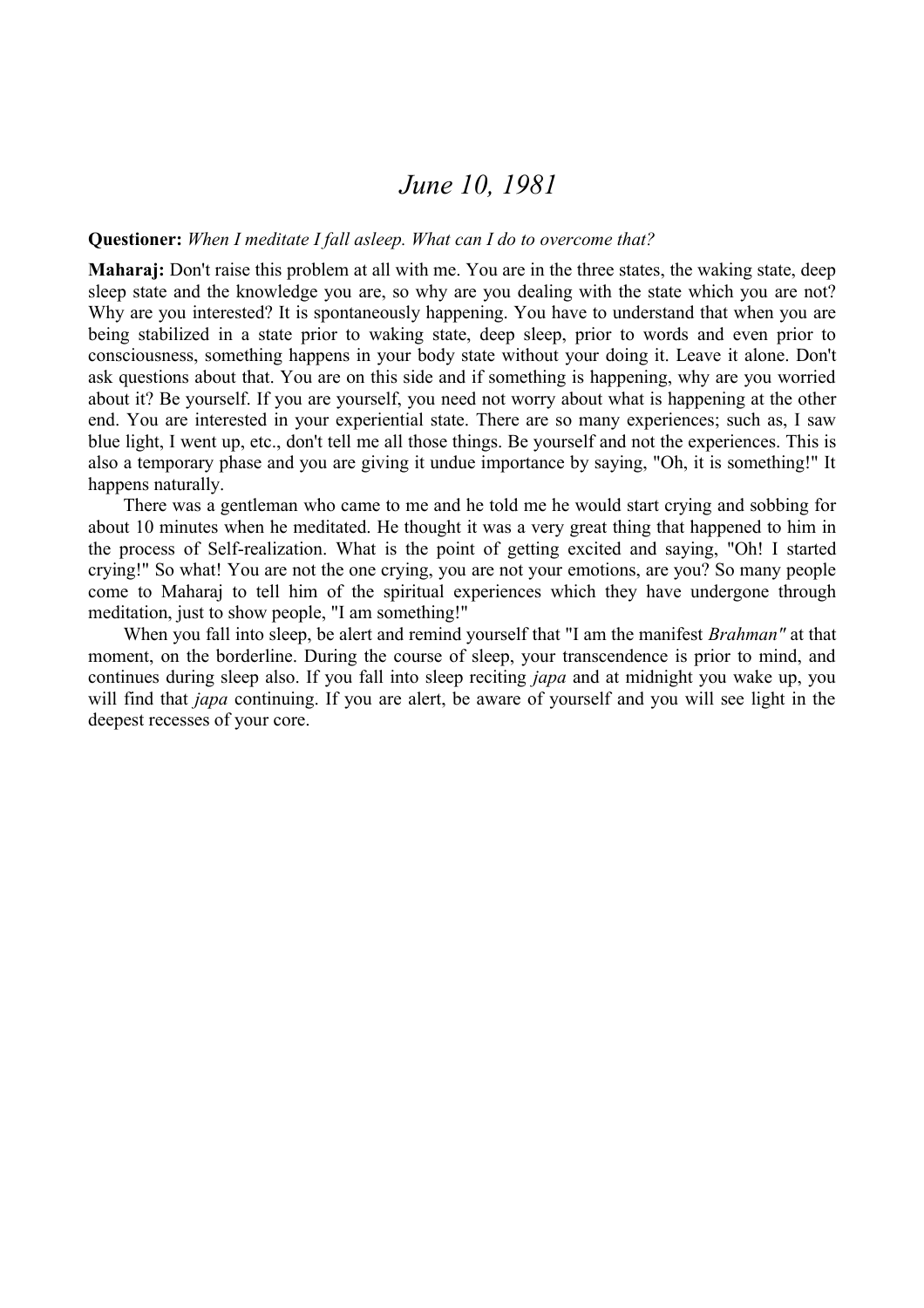## *June 11, 1981*

**Maharaj:** What do you know about your body? What is it and what are you? Body is the form or shape. The taste of the food body is the knowledge "I Am". What is your identity which you feel or experience in this body? Your words are all right but are you the words? You are wearing the clothes - but are you the clothes? There is no permanent form. The body continuously changes. So long as you identify yourself with the body, you will not have satisfaction. This is the space, I am not the space. You must have the firm conviction about your own Self. You must have that deep urge to know yourself. Grace is always there. Your first conviction, that "you are", which is prior to words, to that you have given the form of a body. Give up this bodily identity. Prior to words you are, just be that.

#### **Q:** *How can I be that?*

**M:** Whatever you are, don't give it any shape or design, that is all. If you are, then everything else is. Worshipping books and being devoted to books will lead you nowhere. Be your Self. Be devoted to your Self, worship only that. Worship the knowledge "I Am" as a God, as your guru. Do you see the image of yourself in the mirror first, or do you know you are prior to that? Which is first? If you are not, can you see your image in the mirror? Give up trying to evaluate the real I or the counterfeit I, but associate the I with the *Brahman,* I am the *Brahman.* Whatever you have heard is good enough for you. No further listening to any such knowledge is necessary. Whatever you have listened to so far is good enough for you if you imbibe that and abide in it. Nothing more will be available to you. You are the *Brahman* in totality, nothing more. Unfortunately you have conditioned your Self to believe that you, the *Brahman,* are the body. Now you know you are not the body. Why are you overwhelmed by that counterfeit bodily identity "I"?

You have a lot of knowledge but it pertains to the practical world. So far you have not got the knowledge of the Self. I will not talk about the worldly knowledge. It does not end here.

This is the world. The world is covered by the space. The knowledge of space is there. The space is contained in the knowledge "I Am" and prior to "I Am" is *chidakash. Chidakash* ("I Amness") is the source of the universe. *Chidakash* is the root of the mind space. There can't be any knowledge of I am like this or I am like that; you cannot be like this or like that. Because of the *chidakash, mahakash* (the great space) is there. The space of the world is there because of the space of the mind, or prior to mind. One space is covered by more subtle and more expansive space. At the base of that space is the knowledge "I Am". If one abides in the *chidakash* knowledge, one will realize that one has no birth and no death.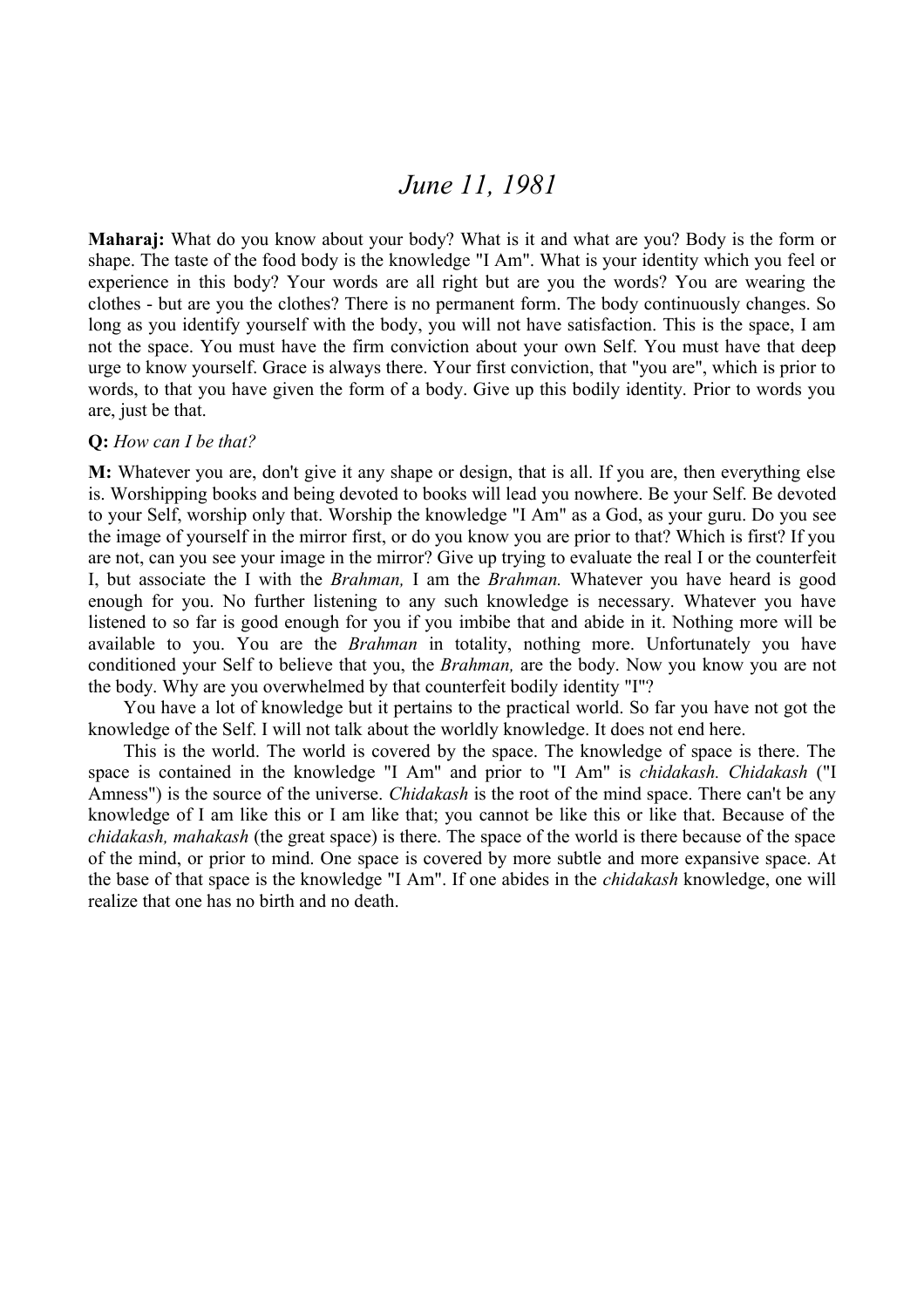## *June 14, 1981*

**Questioner:** *Continuous daily activity is making the mind dull. I want to know how to make the mind alert.*

**Maharaj:** I do not speak about the body-mind and what goes on in the world. I talk only about your true nature and your true nature is the sense of presence you have, this consciousness. If you are not conscious, then there is no world for you. There is nothing there. The world exists for you only when you are conscious, so it is about this consciousness, this sense of presence, that I talk.

Once this sense of presence comes, how you act and what you do in the world I don't deal with. This sense of presence, this consciousness, is it not prior to anything else? Even thinking about anything for which you have to use your mind, if you are not conscious, can any thought come? Therefore, this sense of presence, this consciousness, is it not the primary thing without which nothing else can happen? Nothing—no thoughts, no concepts—can arise by themselves. No activity can arise if the sense of presence is not there. The sense of presence does not need any activity of the mind to know that you are present. You do not have to ask yourself, "Am I present, am I conscious?" There is that intuitive sense of presence, you know you are present.

This sense of presence, it is not the sense that I am present, you are present, or any individual is present. The sense of presence is the sense of presence, as such. Because one identifies oneself with his body, he thinks he is born and is going to die. What is born is the general sense of presence, as such. The sense of presence which has come spontaneously will leave spontaneously. There is no individual except through identification with the body. The sense of time, or duration, or the event happening in time, all that can come about only if there is consciousness. If there is no consciousness, do you have the sense of time?

There is the wick and there is the fuel; only then can the light be there. So light depends on the duration of the fuel. That is how the time factor comes in. The sense of presence, this consciousness, is everything. So find out how that arises and how long it is going to last. Just as the light will remain only as long as there is fuel for it, so this consciousness will last only so long as this fuel is there, fuel being the body, which is made of the five elements which are an accumulation of food. If the food is not supplied constantly to the body, the body will not last, and if the body will not last, then the consciousness will not last. Therefore, this consciousness will depend on how long the body is there. Even this consciousness is not everything and it is not going to last for all time. Find out how that consciousness has arisen, the source of the consciousness.

What is this body? The body is only the accumulation of food and water. This food and water are certainly not you, and this consciousness is merely the nature of this food and water. Therefore, you are something separate from either the body or the consciousness. So long as the body is there, anyone who considers himself an individual has as his only capital the sense of presence, this consciousness. Treat that as the highest God and worship nothing else other than the sense of presence, and when you are one with the sense of presence, then whatever is necessary by way of spiritual knowledge will sprout by itself.

If you have any problems or questions with which you are concerned, you will find these problems and questions, are based on your identity with the body and mind as an individual. If that identification is not there, then no questions can arise. You will come to this conclusion.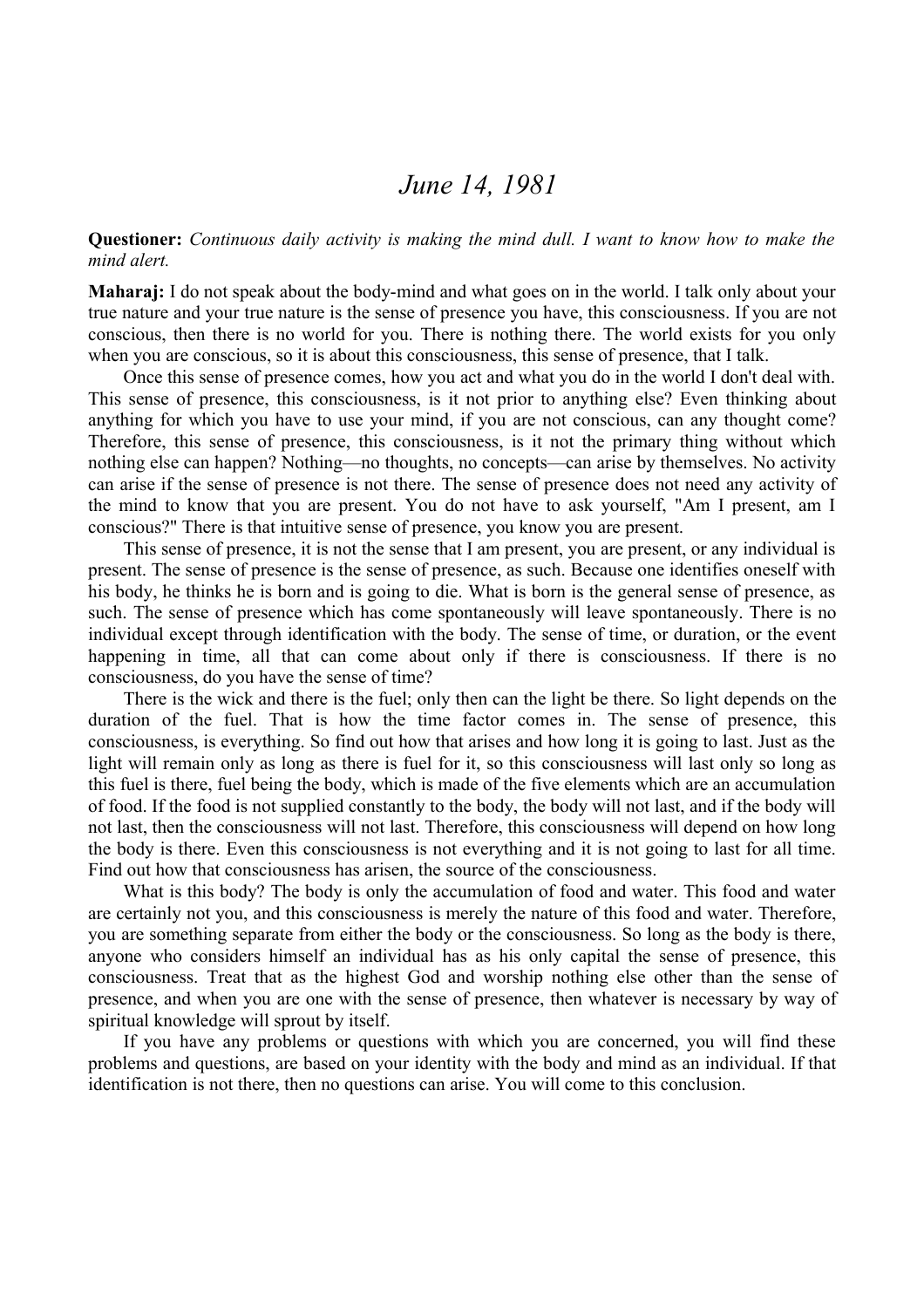### *June 16, 1981*

**Maharaj:** Each one does his own work, but each one has his own quality.

Here are some tests to know whether you are on the spiritual path or not. Investigate what you are thinking of during the twenty-four hour day. You say you got the knowledge of the Self, you have collected the knowledge of the Self; nevertheless, during the whole day what are you discussing inside, in your mind flow? You are discussing all your daily affairs. You don't discuss the way the discussions are going on here about your identity, about what you are; that you don't discuss. Is there anybody who discusses with himself only about the Self? You are according to the quality of the intensity of your thinking.

I also am restless. The type of pain and misery I am now undergoing, nobody else in my place experiences in the world. This talk is not for the consumption of all.

Beyond the realm of consciousness arising from the body, there is no experience of consciousness. I want to talk about that state beyond the realm of consciousness. There are millions of names, but all these names relate to the objective world. Even the title of "parents" is also due to the bodies; as a result of the body this title of "parents" has arisen. I want you to understand clearly that without the bodily consciousness there is no *Brahman;* the *Brahman* is because the consciousness is and consciousness is because the body is. The body consciousness is the result of the five elements. Body consciousness and the world are not different; they are identical. Ponder over this in this fashion.

Whatever is grasped by the mind and intellect is this objective world. Although you have heard these talks, still you will be carried away by your conceptual experiences.

This body is made of food, but what is your true identity? It is something like the body having completely adjusted, like the grains which you have stored being completely adjusted. This is food only. This is the food body and the consciousness. The Absolute is your true identity. I have given you some indication of the Absolute. You have not surpassed the consciousness, and consciousness is the first step. Total consciousness is not the end.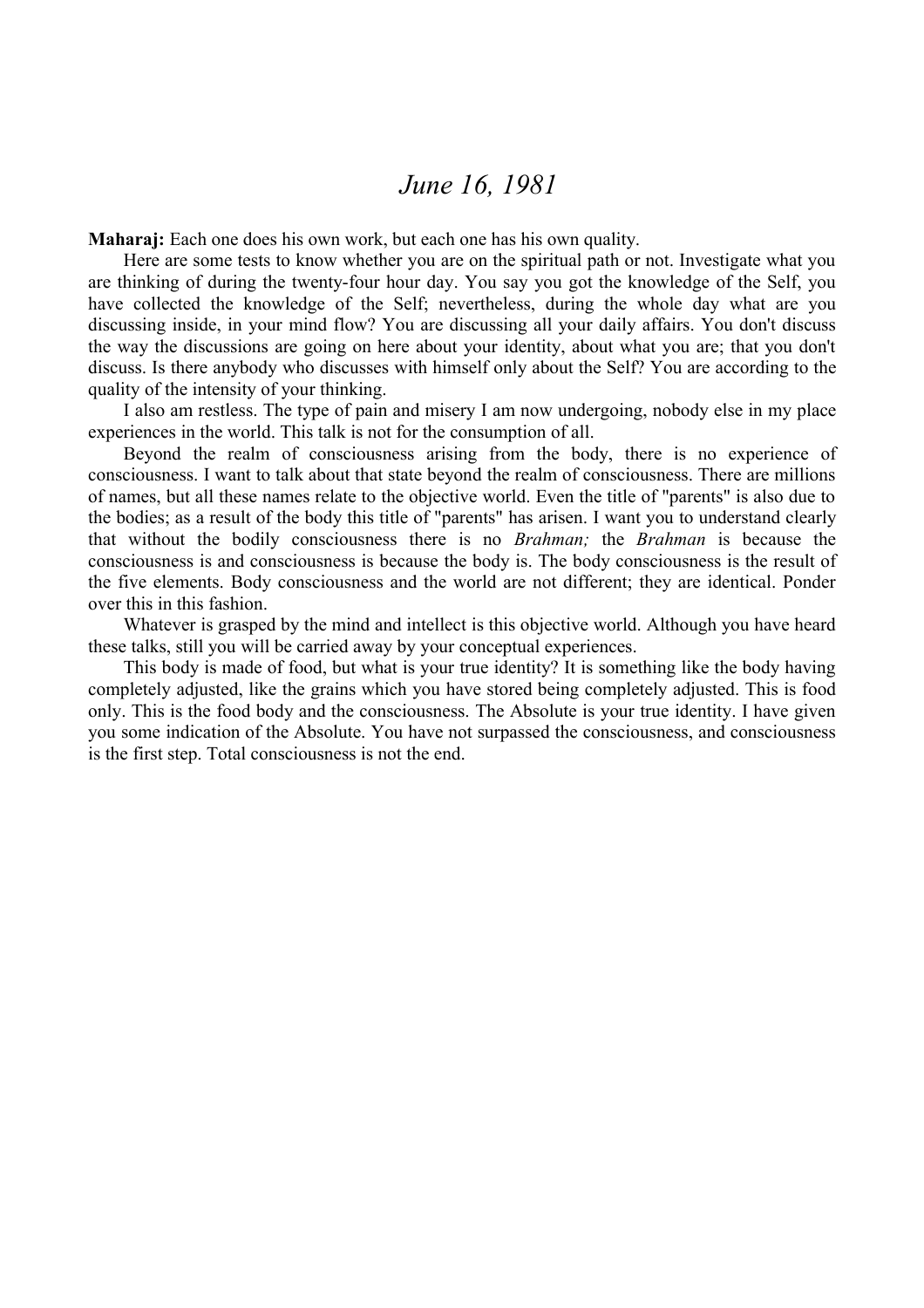### *June 18, 1981*

**Maharaj:** People come here because they feel there is a need to come. The consciousness in your body feels pleasure in coming here. So long as consciousness feels the need of anything, you will be compelled to do it. When consciousness leaves, there will be no more bondage.

Other than this sense of presence, which we have because of consciousness, what has anybody got? The real happiness, without its counterpart, can only be there when consciousness leaves. So long as consciousness is there, so long is happiness and unhappiness there. Pure happiness can only be there when consciousness is not there. Whatever can be perceived is totally different from what I am. I have understood my *swarupa* and I am that; it has nothing to do with whatever is manifested.

You can never isolate yourself from the consciousness unless consciousness is pleased with you and gets rid of you. Consciousness opens the gate for you to transcend consciousness.

There are two aspects; one is conceptual, dynamic consciousness which is full of concepts, and the other is transcendent consciousness. Even the concept "I Am" is not there. Conceptual, qualitative *Brahman,* the one that is full of concepts and is qualitative, is the outcome of the functioning body. This consciousness is dead to me; it is gone. I have transcended that. So whatever is, is that other consciousness, that one which is without concepts.

The principle that is conceptual and full of qualities, which I transcended, was like a very big ocean. Now it is mostly dried up, just the dregs remain. Only a very little bit is still there, only a few particles. What is pervading and prevailing is without concept or quality. What remains is talking to you now. Where is the question of birth or death for that remaining principle? You, with your wisdom, are stuck here; you are sticking to certain concepts. If you had no concepts, why should you come here?

You study only those concepts which arise from within you. Those concepts which you do not like will not occur to you. Suppose you do not like mathematics, that subject will not appeal to you; it is a stranger to your concepts. You will be involved with only those subjects or matters which you like. Analyze your thoughts and see if this is not true. Find out the nature of your thoughts. Are they spiritual?

I abide in the state where there is no mind.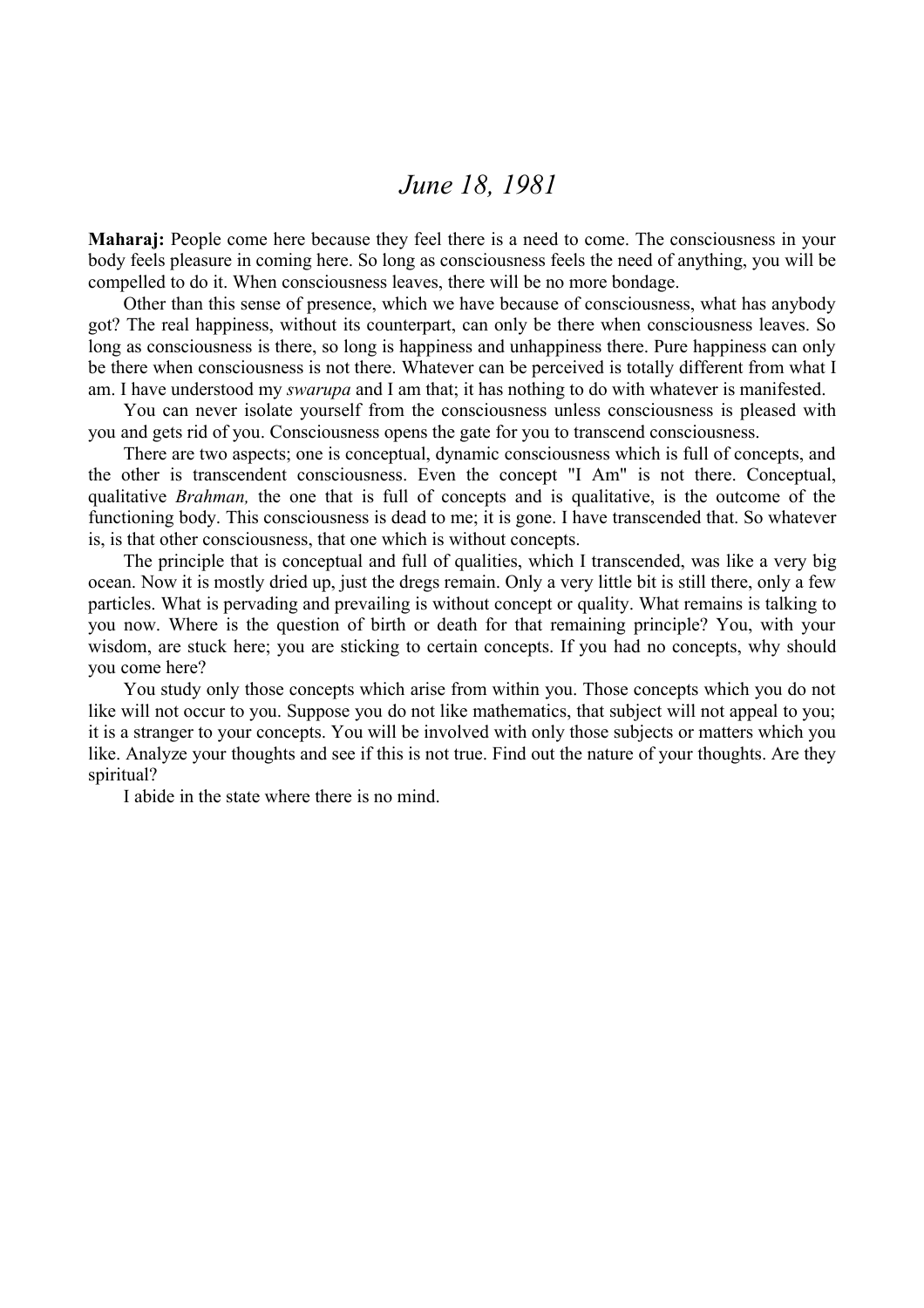## *June 19, 1981*

**Maharaj:** All happenings are only in body consciousness. Personalities only exist in body consciousness. The usual knowledge is concerned only with the body image. You are not the body, you are the consciousness. There is no imprint of personality, it is the manifest consciousness which is functioning. This dynamic, manifest consciousness is always in a fluid state. What will happen no one can say.

This dynamic consciousness does not have any concept that something good or bad is going to happen to it; it is just happening. No one is doing it.

The message "I Am" is there. The mind-flow is also there; it is not a personality, it is the consciousness. The very idea that you are the body is ridiculous; the consciousness is experiencing its manifestation. A rare being will realize this. The worldly life of a jnani means the total functioning of consciousness. Normally, a person who is always thinking of others as personalities will not think of others simply as a function in consciousness. The play of the consciousness will not come down to an individual level. It is quite different, it is manifestation only.

Are you not a disciple of a great Sage? How many years have you been going to him?

**Questioner:** *For seven or eight years.*

**M:** Then why did you come here?

#### **Q:** *I wanted to have your darshan, I wanted to meet you.*

**M:** When you are stabilized in your own Self, then there is no otherness, you are everything. If you abide in your Self you are like space and there is no duality left. You are as expansive and as subtle as the space, and that is liberation. You are not conditioned by any name or form. If you are like space, what is the point of going elsewhere? The space which is here is also everywhere else. Spirituality is not a child's play. My sentences will tear to pieces the doubts of anyone who listens to them.

First of all, you abide in your own Self and transcend it, and in transcending, you will realize your Ultimate. The words emanating here are not borrowed knowledge, which is available in scriptures and other books; this is from direct experience. *Nirupana* means the normal practice of these professional spiritual people, they will be expounding knowledge from various books.

You must thoroughly understand what you are, or what you could be when nothing is. When nothing is, you still are. What is that you? It is all one, and when everything is, still you are; that is understandable, but when nothing is, how can I be?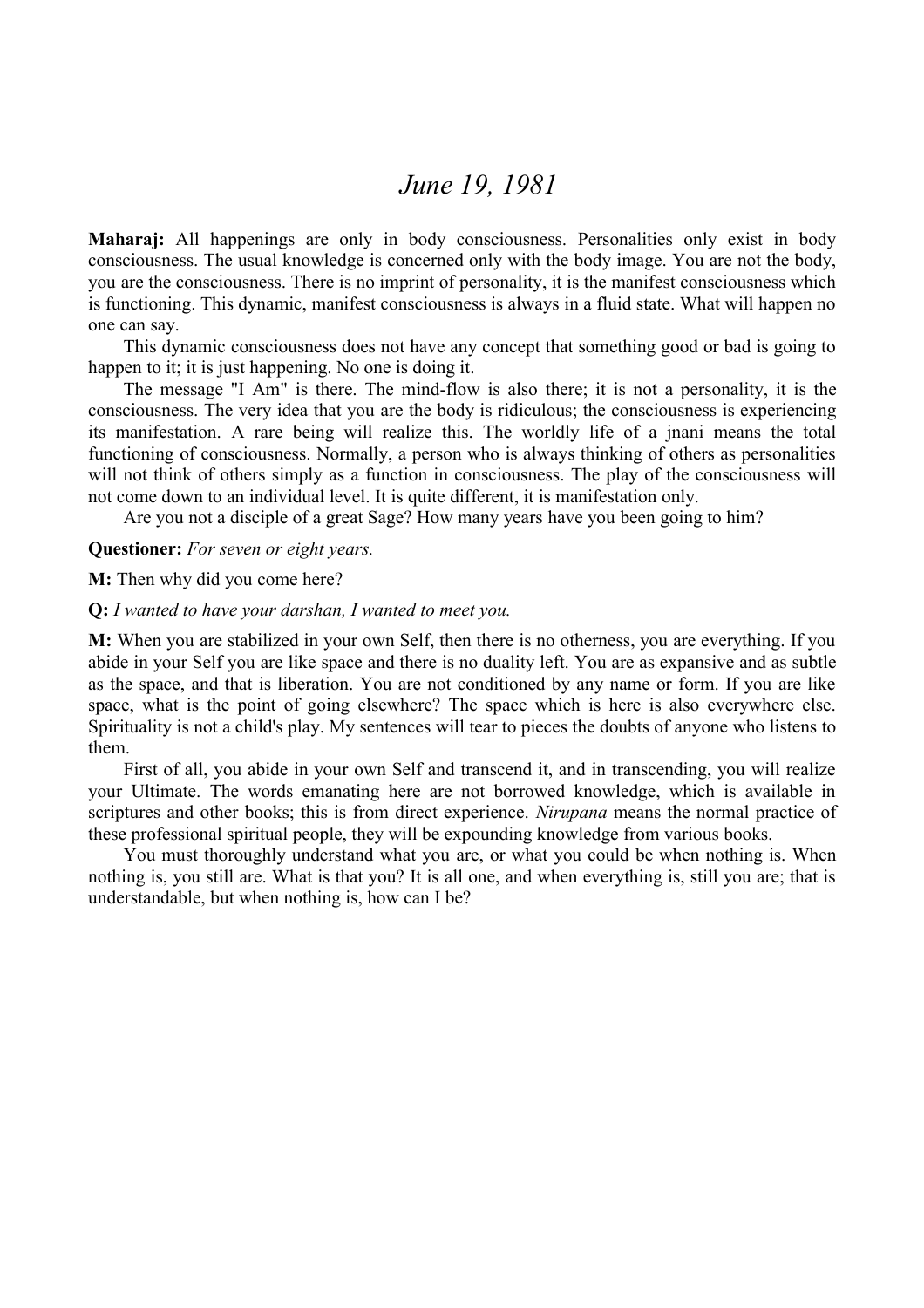### *June 21, 1981 A.M.*

**Maharaj:** Any image you have of yourself is not true. True knowledge is to abide in your own Self. Try to understand all this knowledge which you are now gathering. The so-called knowledge you get elsewhere talks only about ignorance; it cannot talk about the Self, true knowledge. All of what is pursued by the mind it is not true knowledge. True knowledge cannot be understood easily. If I had the experience "I Am" before, would I care to enter the womb of my mother? Prior to entering the womb I did not know myself, there was no knowledge of "I Amness". All so-called knowledge is tainted by words, which is only ignorance. You, the Absolute, watch the waking state, you know the consciousness, you know the sleeping state; therefore, you are not that.

Among the millions of people who have come and gone, where am I counted among them? There is no individuality connected with any of those forms, but I have always been, and I am, the total functioning. Without me the functioning cannot take place. I am the total functioning every moment, millions of years ago or now.

In spite of my clearly understanding the foregoing, the bodily suffering has to be undergone because of the consciousness. The name of the consciousness is suffering itself. The life of suffering is nearly over. Whatever this principle is, together with the body and consciousness, it is experiencing all the sufferings and knows itself that it is worth millions of dollars, like a keg of gold. This principle, which has understood and realized what the suffering and the consciousness is, is worth millions. I do not follow the spirituality of the masses. In this place spirituality of the common type will not be doled out to you. That Ultimate you can never be lost; whatever you have lost, you have lost only the words. That Ultimate you knows or feels "I Am" without words. Through this "I Am" comes the world knowledge. You are not in isolation, you are part and parcel of the world knowledge.

*Jivatman* is the one who identifies with the body-mind as an individual separate from the world. The *Atman* is only beingness, or the consciousness, which is the world. The Ultimate principle which knows this beingness cannot be named at all. It cannot be approached or conditioned by any words. That is the Ultimate state.

I do not want meek and humble disciples, I want them to be powerful, as I am. I do not make disciples, I make Gurus.

I want you to jump in the test tube in the process of this investigation.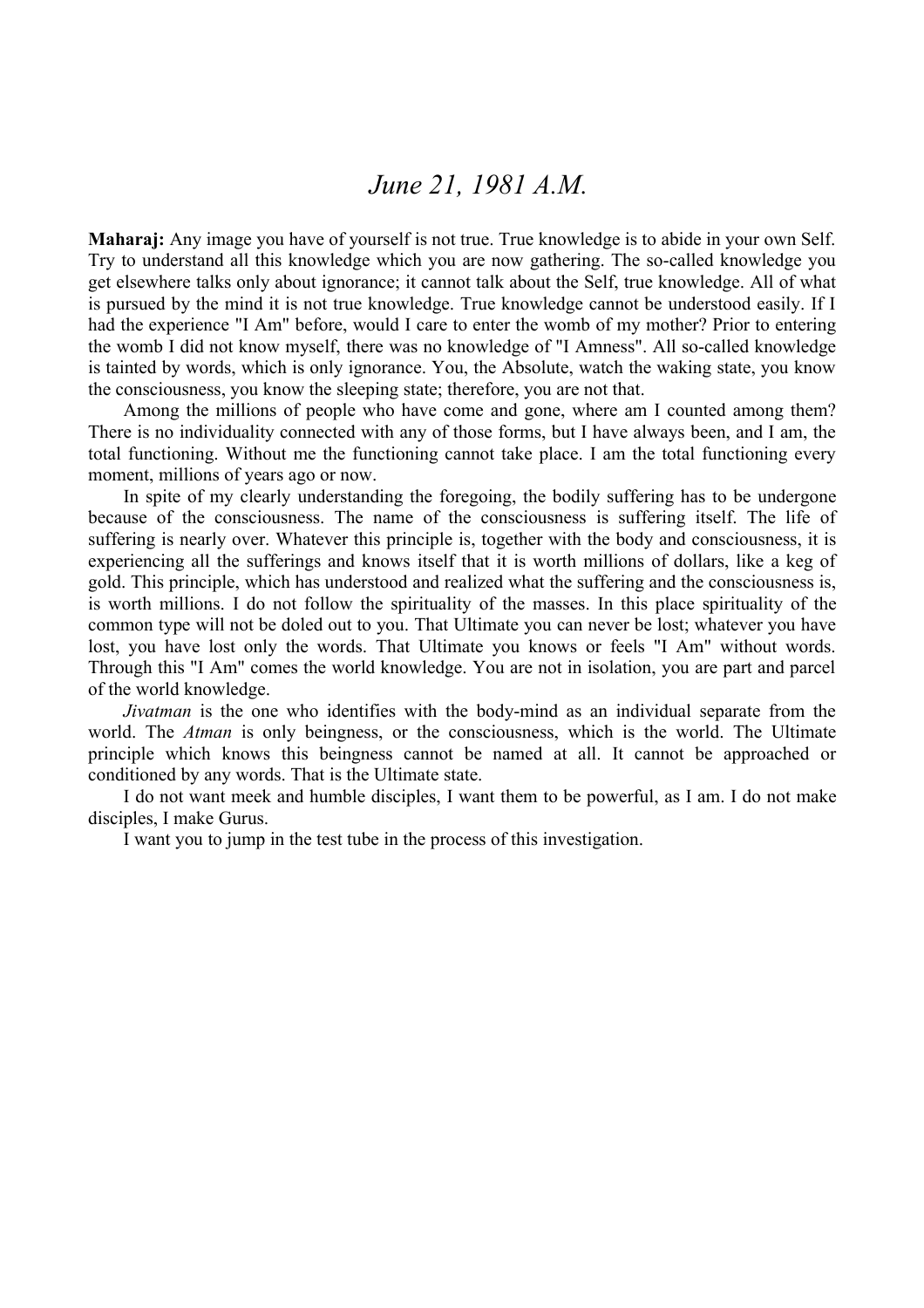## *June 21, 1981 P.M.*

#### **Questioner:** *How can I stay stable in awareness?*

**Maharaj:** You know you are. That itself is awareness. If you think that you have to be aware, then it becomes an experiential state. You want to experience something. Don't recognize your body as yourself. That is all right for your daily worldly affairs, identifying with the body, but when you have to understand yourself, don't understand that you are the body. You have the knowledge "I Am". That itself means you are.

Awareness is that state in which the consciousness subsides into itself.

This body is the expression of the product of the food consumed. Material is consumed in the form of food and this is the result. When the food becomes less and less, the body is bound to become emaciated, become thin. This is not your identity. This is not your image. This is a tiffin box [referring to the body]. Why has this face gone lean? Because the food supply has been reduced. The food body you are not. The waking state you are not. The deep sleep state you are not. You know the waking state. Since you know the waking state you are not the waking state. You know the deep sleep state; therefore, you are not the deep sleep state.

#### **Q:** *I am lost.*

**M:** That Ultimate "you" can never be lost. Whatever you have lost, you have lost only the words. Who told you that you are lost? You know you are, "I Am".

The moment the feeling "I Am" appears, the world also appears. "You are" is not alone, in isolation. You are part and parcel of the world knowledge.

In the consciousness hierarchy there are three stages:

1. *Jivatman* is the one who identifies himself with the body-mind. One who thinks I am a body, a personality, an individual apart from the world. He excludes and isolates himself from the world as a separate personality because of identification with the body and the mind.

2. Next only the beingness, or the consciousness, which is the world. "I Am" means my whole world. Just being and the world. Together with the beingness the world is also felt - that is *Atman.*

3. The Ultimate principle that knows this beingness cannot be termed at all. It cannot be approached or conditioned by any words. That is the Ultimate state.

The hierarchy I explain in common words, like: I have a grandson (that is *jivatma).* I have a son and I am the grandfather. Grandfather is the source of the son and grandson.

The three stages cannot be termed as knowledge. The term knowledge comes at beingness level. I have passed on to you the essence of my teachings.

With what identity do you recognize yourself now? With what identity did you come into this world? With what identity would you like to quit this world? Normally people cling to this bodily identity but now I have thrown overboard this identity - you are not the body. I am asking "What are you? What would be your identity now, since you are not the body? Whatever you would say in words would be incorrect, would be wrong.

You are tenaciously clinging to the body as yourself. You must have a firm conviction that you are not the body, and not even the consciousness in the beingness.

Experiment upon yourself. You are witnessing the stick and are you telling the stick that "I am witnessing you?"

Nothing is useful, no talk is useful when one is by one self. When one subsides in one's true identity, nothing matters, because nothing is. When "I" subsides, it's all awareness.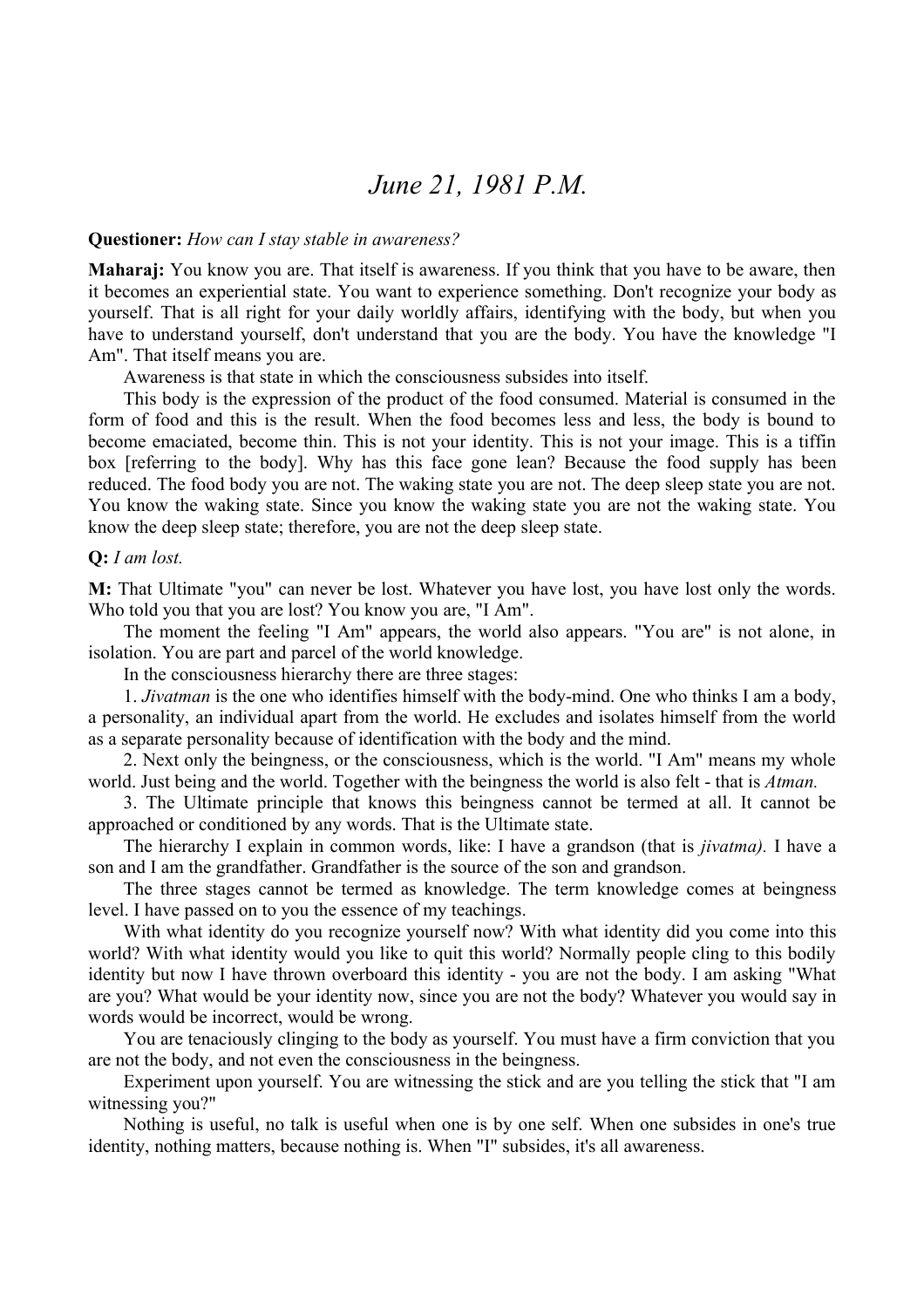## *June 22, 1981 A.M.*

**Maharaj:** This consciousness and "I Amness" are due to what? What is the basic material necessary for that to sprout? It is the five elements, three *gunas,* and *prakriti-purusha.* All those result in this space "I Am". What do you have except memory? The memory is the result of the five elements and three *gunas,* the eight-aspects. So when that basic material is available, only then is memory there-memory of anything, and finally, most important, the memory that you are.

Presently, the feeling that you are is also a memory. To sustain that memory of "I Am", all these raw materials are necessary. You are not that "I Am". You are, as the Absolute, prior to this "I Am". This "I Amness" is the product of these raw materials, but you, as Absolute, are not that. At the most you might say "I Am", but what is this "I Am"? "I" is merely a word. In the first instance, there are words and then there is merely a memory. Memory you are not. Who has been able to retain his memory as "I Am"? Once all that raw material has gone, where is that memory "I Am"?

Your most essential step is to stand firmly on your identity as the dynamic, manifest consciousness principle. You stabilize only here. This is your first step. There is nothing else but the knowledge that you are, just be that. Nothing more, nothing less.

One cannot see rays of light, as such, they reflect only when they encouter another object. Similarly, "I Amness" is the interruption because of these five elements and three *gunas.* That is why the feeling "I Am" is felt; but without the feeling of "I Am", still you are. Light itself emnates from the sun. Everything is stored, the five elements are there; therefore, it is reflecting as the sun. Brightness is seen as the sun because something is there; if something were not there, the rays of light would be spread all over and become invisible as a source of light.

*Mahakash* is the infinite space. The infinite space is dark. It is as dark as when you close your eyes. In that physical space all the universe arises and sets and is destroyed.

Finally, what is the result of all the experiences that are going on in the play of consciousness? They are just gone, ending up in pure space.

The whole world is in an ever-changing state. No form will remain permanently. Finally all the forms will vanish in space and become formless.

I am talking directly from my own experience, not from any books.

Millions of people, animals and other beings have come and gone. But the sum total of the universe—has it become more or less? It remains unchanged, has They have never become less. They are always there.

With all these millions of forms in the world, can "my" image be left permanently? Presently you have only the feeling of "I Amness" and because of that feeling the whole world is manifested.

Once the millions of people have gone, what traces are left of them? Let us forget spirituality for the time being. Among all of my experiences, I had occasions for joy, happiness and miseries. What part of the miseries or happiness still remains. One who has transcended the consciousness, or one who has seen the end of this, for such a one, where is there the question of any gain or loss?

I know full well that this knowingness will not remain. I abide in that no-knowing state. So, this being the case, where is the question of one's engaging in activity? With such a spiritual orientation, can one be affected by worldly or family life?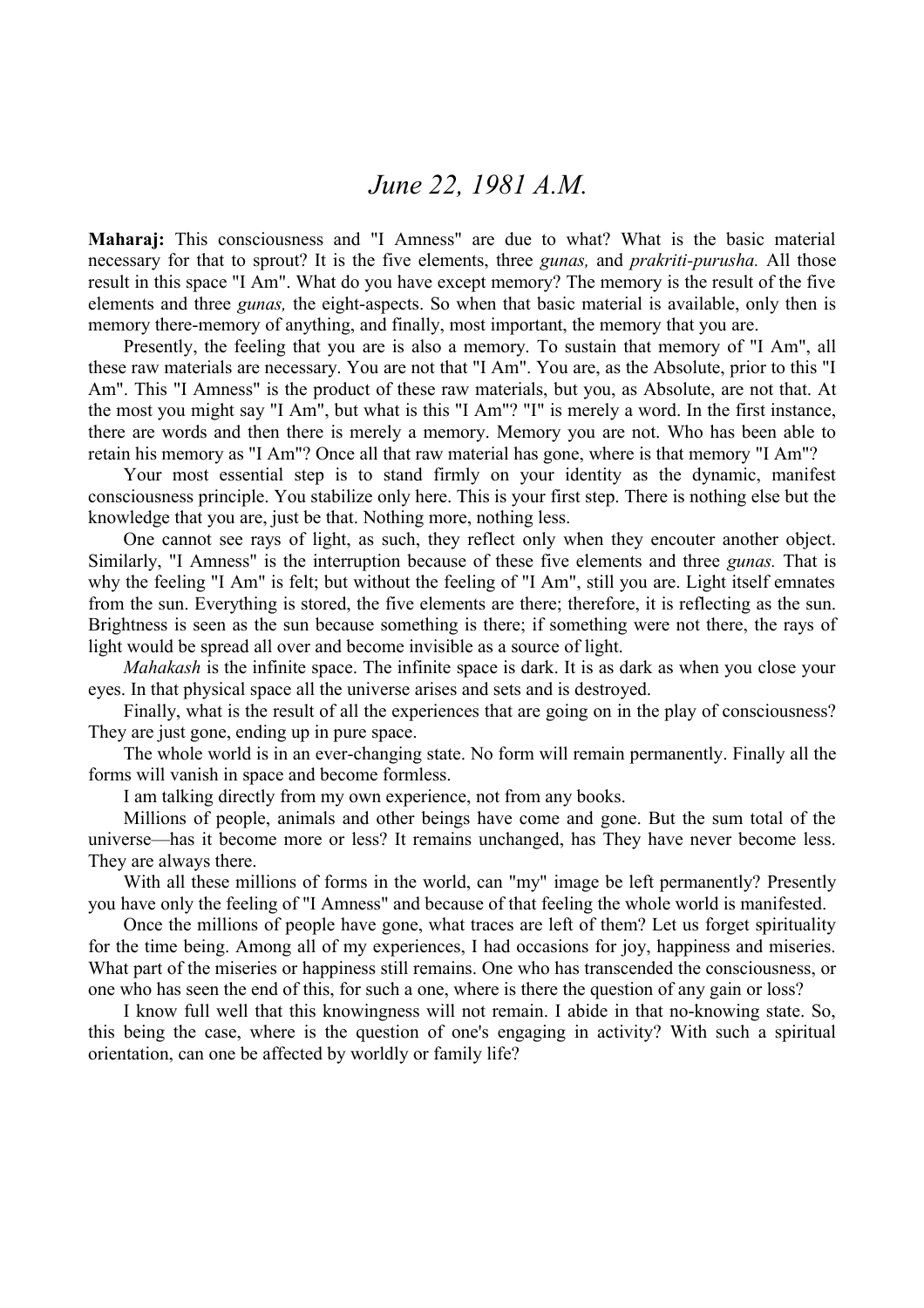### *June 22, 1981 P.M.*

**Maharaj:** Both experience and experiencer will disappear. I will not elaborate further. Changes get expressed in the consciousness and so consciousness becomes subtler and subtler. Forms get dissolved. The first step on the road to spirituality is to develop that conviction that I am not the male or the female.

Looking outside for light and sound, all disciples undergo some spiritual experience and that itself is bondage. They compare their experiences with others. Those disciples think they are very advanced. They are attracted to the experiences of sound and light, etc., because they identify themselves with the body. They want a shape and design; therefore, they revel in experiences which indicate shape and design.

You should be like space. If you pay attention to things external to you, you will be carried away. If you are the space and not the body, then at that stage the body does not remain as the body because there is nobody to evaluate the body as body. In *chidakash* you evaluate the world as name and form, but when name and form are dissolved, a dissolution takes place. All forms dissolve in *mahakash.* You evaluate a form, that it is like this or like that. When evaluation is not there, the mind is not there, it is like space.

*Chidakash* is that raw material by which you evaluate whatever you experience or whatever you observe. In the process of becoming more subtle, the external forms are dissolved into *mahakash*; no more names and forms. Simultaneously, the process of evaluation and mind functioning stops, dissolves itself into *chidakash.* When both *mahakash* and *chidakash* become still, it is space only and you are the space.

Because of the external body, the "I Amness" is felt. However, in the absence of the body, the "I Amness" is still there without feeling "I Am". I am ever-prevailing.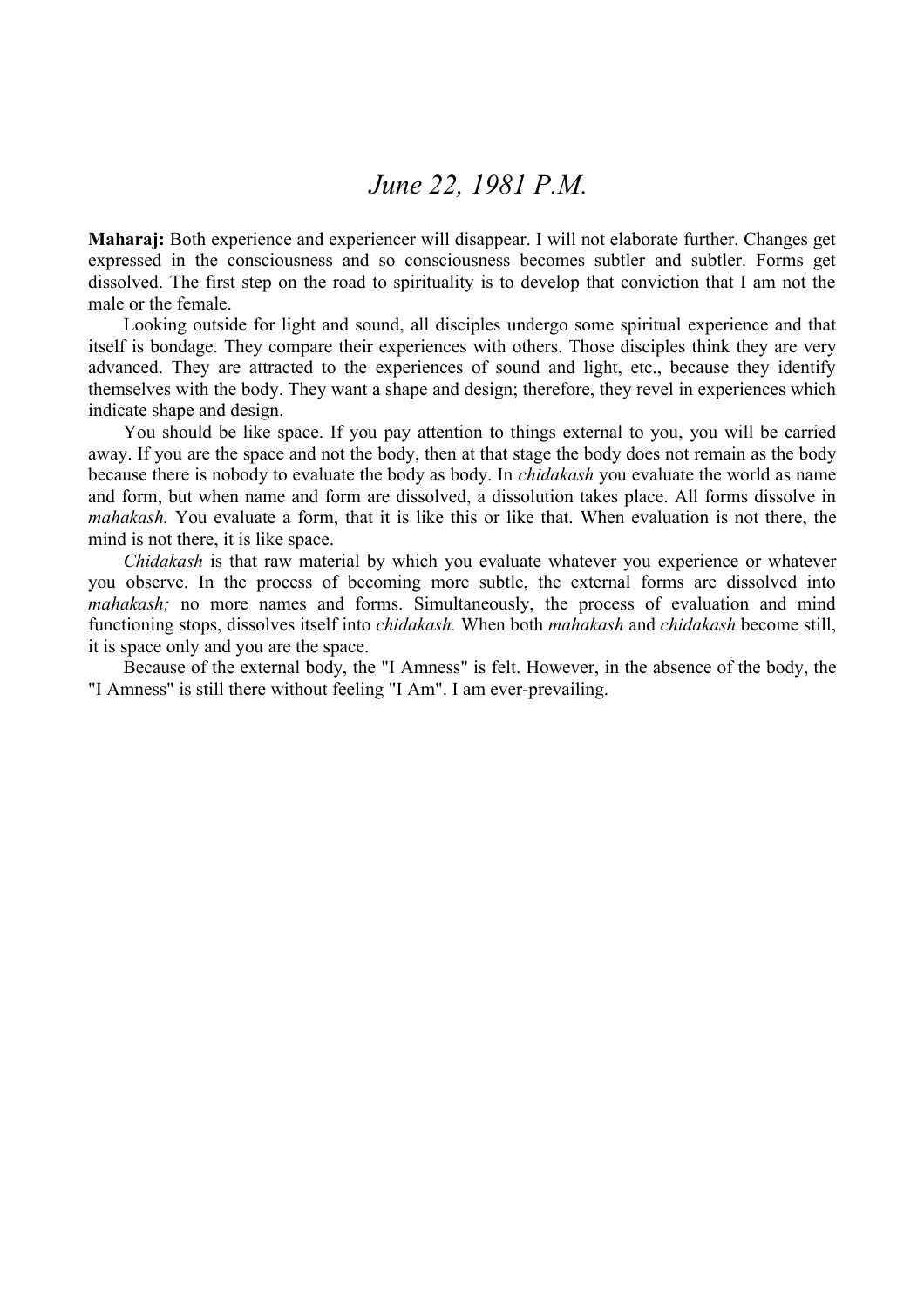# *June 23, 1981*

**Maharaj:** Just as you are not the clothes that you wear, similarly you are not this body. This is the most important step. You will slowly realize you are just like space, because space is the beginning and the end of everything. Suppose you are sick: you want to know all about your sickness, the more serious the sickness, the more you would like to know about it. Similarly, this "I Amness" is also like a sickness. Now you must begin to collect knowledge about that.

#### **Questioner:** *How do you begin?*

**M:** Start with the body. From the body you get the knowledge of "I Am". In this process you become more and more subtle. When you are in a position to witness the knowledge "I Am", you have reached the highest. In this way you must try to understand, and the seeds of knowledge will sprout in you.

When you come to the end of material world-knowledge, at that stage you transcend the observer and the observed.

That means that you are in a true state of beingness. Thereafter you enter the state of transcending beingness, where the identities of the observer and observed disappear.

Suppose somebody abuses you and you find out who it is. Is it the body? It is not the body. Then what could it be? Finally you come to the conclusion that it is spontaneously happening out of whatever that body is. You will not attribute it to any individual. When your individuality is dissolved, you will not see individuals anywhere, it is just a functioning in consciousness. If it clicks in you, it is very easy to understand. If it does not, it is most difficult. It is very profound and very simple, if understood right. What I am saying is not the general run of common spiritual knowledge.

When you reach a state when body is transcended, mind is transcended and consciousness is also transcended; from then on all is merely happening out of consciousness, which is the outcome of the body, and there is no authority or doership. When a sound is emanating out of a body, it is not that somebody is talking, it is just words emanating, just happening, not doing. If you understand the basis thoroughly, it will lead you very far, deep into spirituality.

The Absolute alone prevails. There is nothing but the Absolute. The unmanifest manifested itself, that manifest state is Guru and it is universal.

Who is the one who recognizes this body-mind? This "I Amness" which recognizes the bodymind is without name and form, it is already there.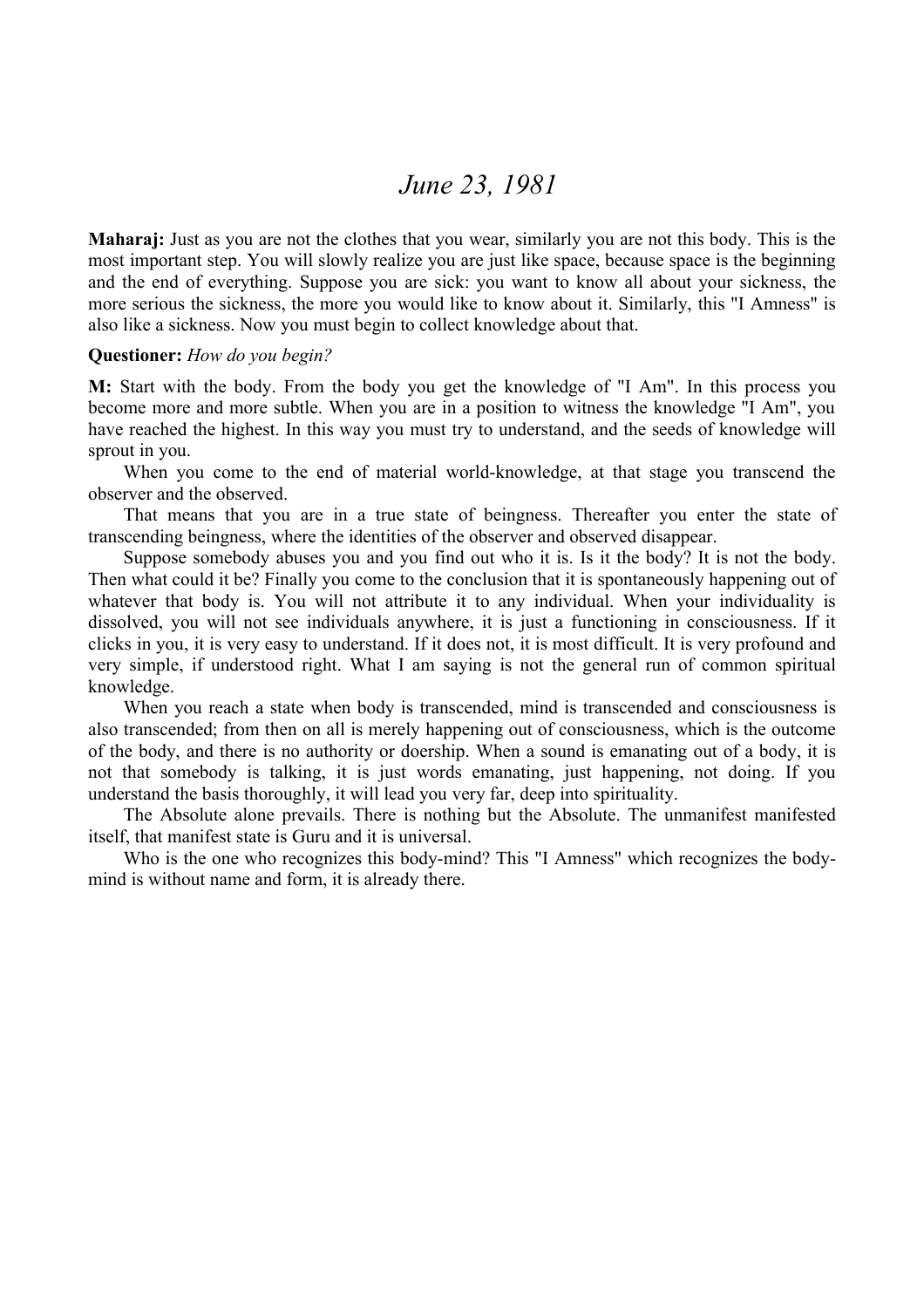## *June 25, 1981*

**Maharaj:** I am inspired to talk but I have no energy. But whatever I say will be so profound that very few people will understand. To start with, everything happens in the space of the cosmos, and it results in concrete actions of the worldly space. All this happens spontaneously. There is no author or doership there.

At world level, various bodies are formed and at body level, we encounter the attraction of the body; first of all our own body, then attraction of the other bodies. Whatever happens in this concrete world, the instruments and the aids come from the space. The raw material comes from the space. The space is there prior to the light. When the light is collected together, it reflects as the sun. Since all this is difficult to understand, the best course suggested is to do *bhajan!*

Determination of good or bad is made only through words. Words, or sounds, are expressions of the space. Only at word level does one think something good or bad will happen; when one identifies with the space, it is the end of good and bad. First of all you identify something as being good or bad for yourself. Then, in an effort to acquire good or to get rid of the bad, you have invented a God - then you worship such a God and do *bhajan* and you pray to that God for something good to happen to you.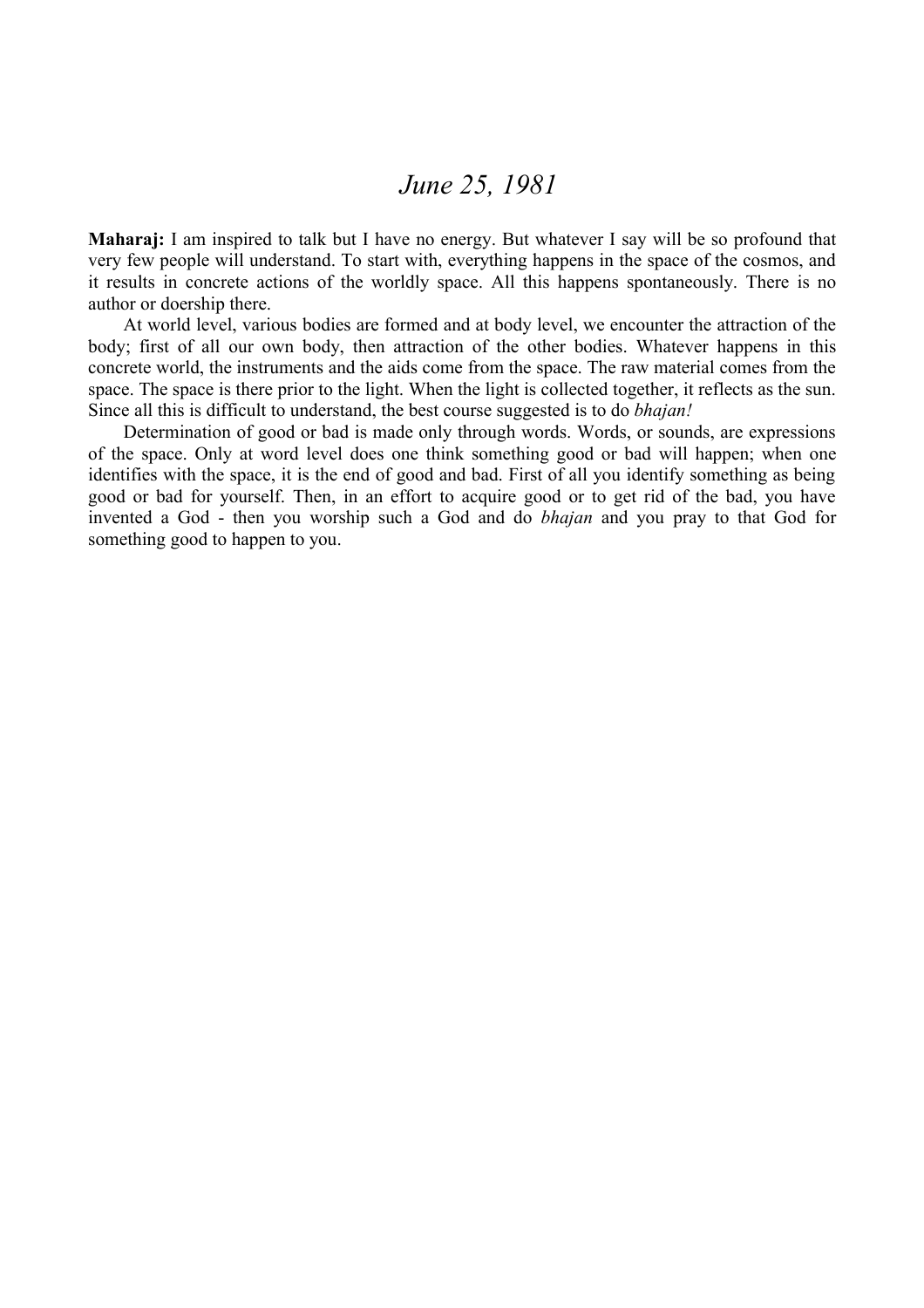# *June 27, 1981*

#### **Questioner:** *What is meditation?*

**Maharaj:** To be one with THAT because of which we know we exist is meditation. There are a number of names which have been given to Gods. All of them represent the same thing -- they represent this knowledge that one is, this beingness, consciousness. This knowledge does not refer to an individual, but to the sense of presence as a whole.

Instead of accepting this knowledge as a total functioning, one wants to cut up the knowledge into bits and pieces, taking a part for himself, based on some concept. Any knowledge based on a concept is not true knowledge.

There is no such thing as an entity. Now you know that you are awake because, you are here and you have that knowledge. There is nothing else other than this knowledge, no entity.

When you are dwelling in this consciousness you see that you are not doing anything, it is all happening spontaneously. There is no question of your trying to do anything. You cannot try to be your Self, because you are your Self.

**Q:** *I am concerned about my family. I want them to have spiritual propensities and get awakened spiritually. I try to feed them this knowledge.*

**M:** If they are deserving, whatever has been fed will be received by them.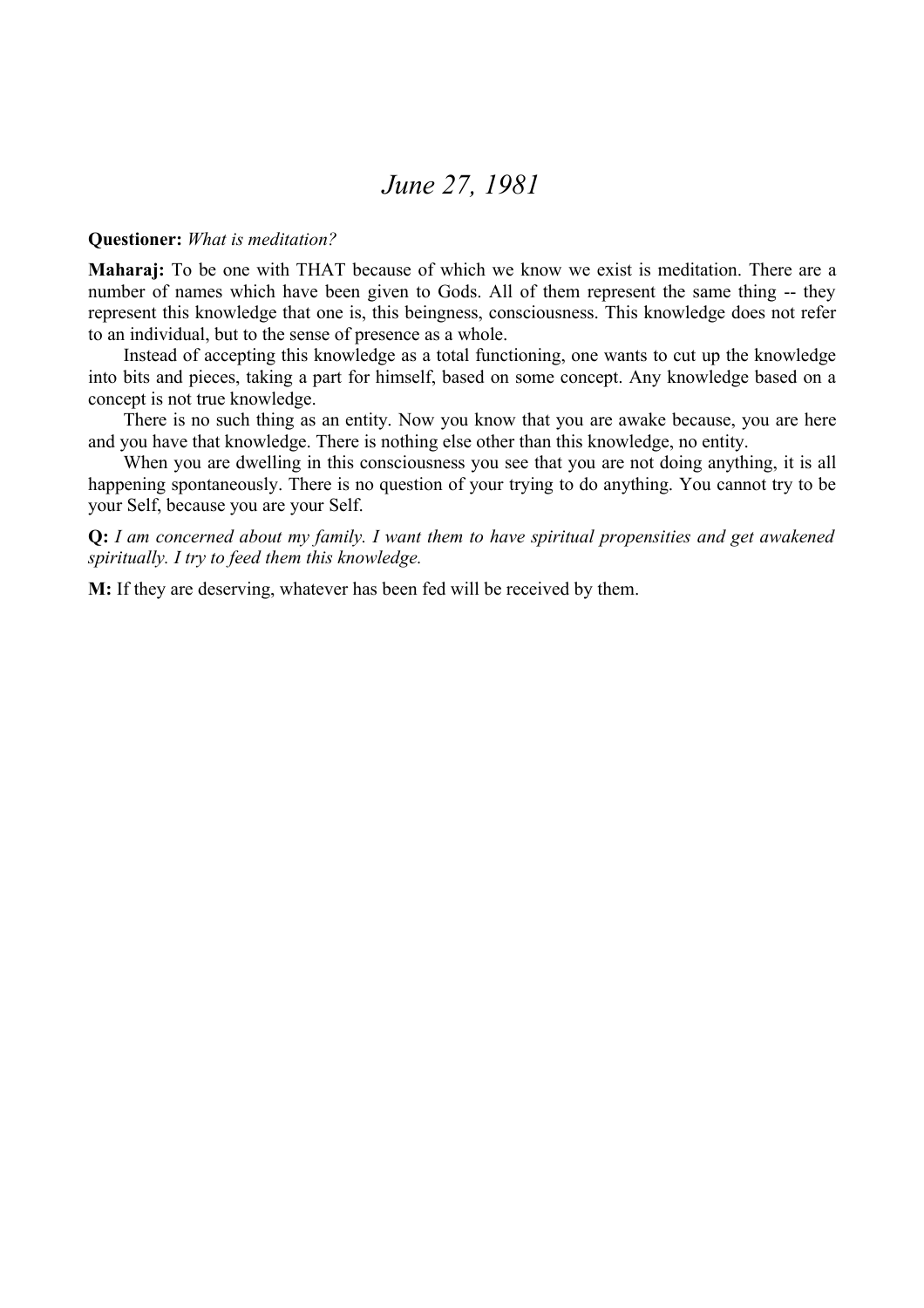# *June 28, 1981*

**Maharaj:** The sprouting of *Aham Brahmasmi* takes place at some subtle place and when it grows, it grows continuously. What is the meaning of this sprouting? It indicates that I am the *Brahman;* then the inspiration, the intuition, begins. The deeper meaning of *Aham Brahmasmi* means an intuitive, inspirational growth from inside, the firm conviction that I am the *Brahman.* Such a one in whom this growth of *Aham Brahmasmi* starts might undergo sufferings, but that one will not lose his understanding or this sprouting *of Aham Brahmasmi.* That is firmly rooted. *"Aham Brahmasmi"* means that "I am the *Brahman",* but before saying "I am the *Brahman",* you are already one with *Brahman,* then only will you be able to say "I am the *Brahman".* It is just like the waking state. After awakening, you might say, "I woke up." So the waking state precedes your saying "I woke up."

There are two ways of receiving the knowledge. One way is you are taught the knowledge, you receive it externally. Another way is, the knowledge grows from inside, intuitively.

So far, have you understood your Self by your Self? You have not yet seen your Self, so how can you be convinced of what you are? Whatever you are identifying yourself with at the moment is only the body and the intellect in your body.

### **Questioner:** *One has to use the intellect to understand. I have been reading a lot. Maybe it will take some time to try to develop a deeper emotional understanding?*

**M:** To understand what you are, and ultimately to identify with the Self that you are, you must meet someone who has identified himself with the Self and also who has understood the Self thoroughly. Have you come across that identity of yours?

#### **Q:** *No. I have seen it in other people. That impels one to try to find it in oneself.*

**M:** When you look at others, that other person is just food essence, as yourself. What more understanding do you have? What is the quintessence of what you are, the inner core of you?

When you people come here, you feel very satisfied and contented. Why? You feel like that because when you are here, you are under the shade of, or you abide in, your own consciousness. That means you are in a state which transcends body-mind and intellect. Since you are in that state, you do not have any form, you do not have any doubts; therefore, you are in that satisfied state. In that state, whatever sentences you hear will be implanted deeply in you and will not be forgotten. There is no way for you to forget those sentences because they lead you to your Self. What you hear, you will not forget when you leave. Abide in this state of shade, in the Self, in the consciousness that you are, even when you go out. Here there is no room for the intellect to play about. Since you do not identify yourself with any form, mind has no avenue for any propagation; the mind subsides in the consciousness. This is space-like, a shade-like state.

**Q:** *If you are in that state of beingness, is it necessary to say one's mantra?*

**M:** Suppose you are a woman and you have not been accepting yourself as a woman, so you are told you are a woman. This is the *mantra* "I am a woman, I am a woman." When you are convinced you are a woman, are you going to repeat, "I am a woman, I am a woman"? When you are THAT there is no question of choice. Choice is at the level of body-mind, whether to say the *mantra* or not to say it.

**Q:** *When consciousness begins to become aware of itself one would logically think that it would merge in itself. But so often it slips back into identifying itself with the body. Why?*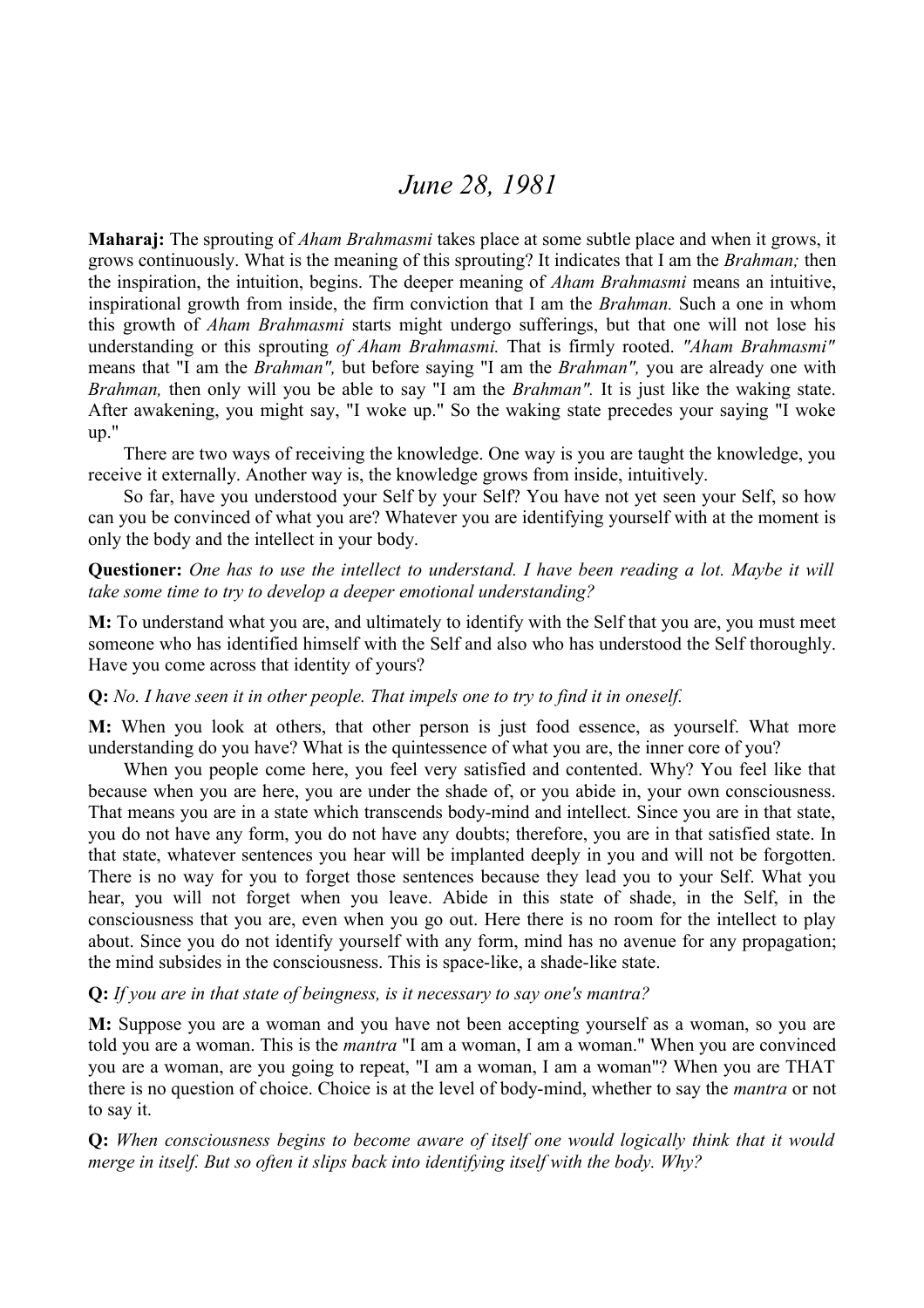**M:** Why should consciousness, which is inadequacy, which is sickness, be there at all? To a jnani, consciousness has not happened at all. If the consciousness tries to understand itself, it gets stabilized in due course in the Absolute. And when the consciousness gets stabilized in the Absolute, it knows it is like a ghost, it is not real. It is not palpable.

You did not know your own existence after you were born. Nine months in the womb and for sometime afterwards that "I am so and so" is absent. When you start recognizing your mother, then you also come to be aware of your own existence. That "I Amness" comes sometime later. Mother teaches you, in ignorance, that you are the body and you begin to believe that. Your mind also starts slowly to develop. So right from the beginning, because of ignorance, the Absolute does not know itself; and because of the body, it started knowing that it is--I AM. Because of the ignorance, you had to ask somebody "who am I?" otherwise, you would not have asked anybody. Even so-called incarnations such as Rama were like this, they had to be taught. The incarnations are just like you. The bondage with the body came because of wrong teaching, and then the guru came and told you that you are not the body, and then you were liberated. That is why all these births are taking place. If you knew of the bondage, you would refuse the birth. But because the "I Amness" is absent, you are trapped. Because the "I Amness" is a quality of the body, later on you come to know you are and that you are trapped. But once you know, you are liberated.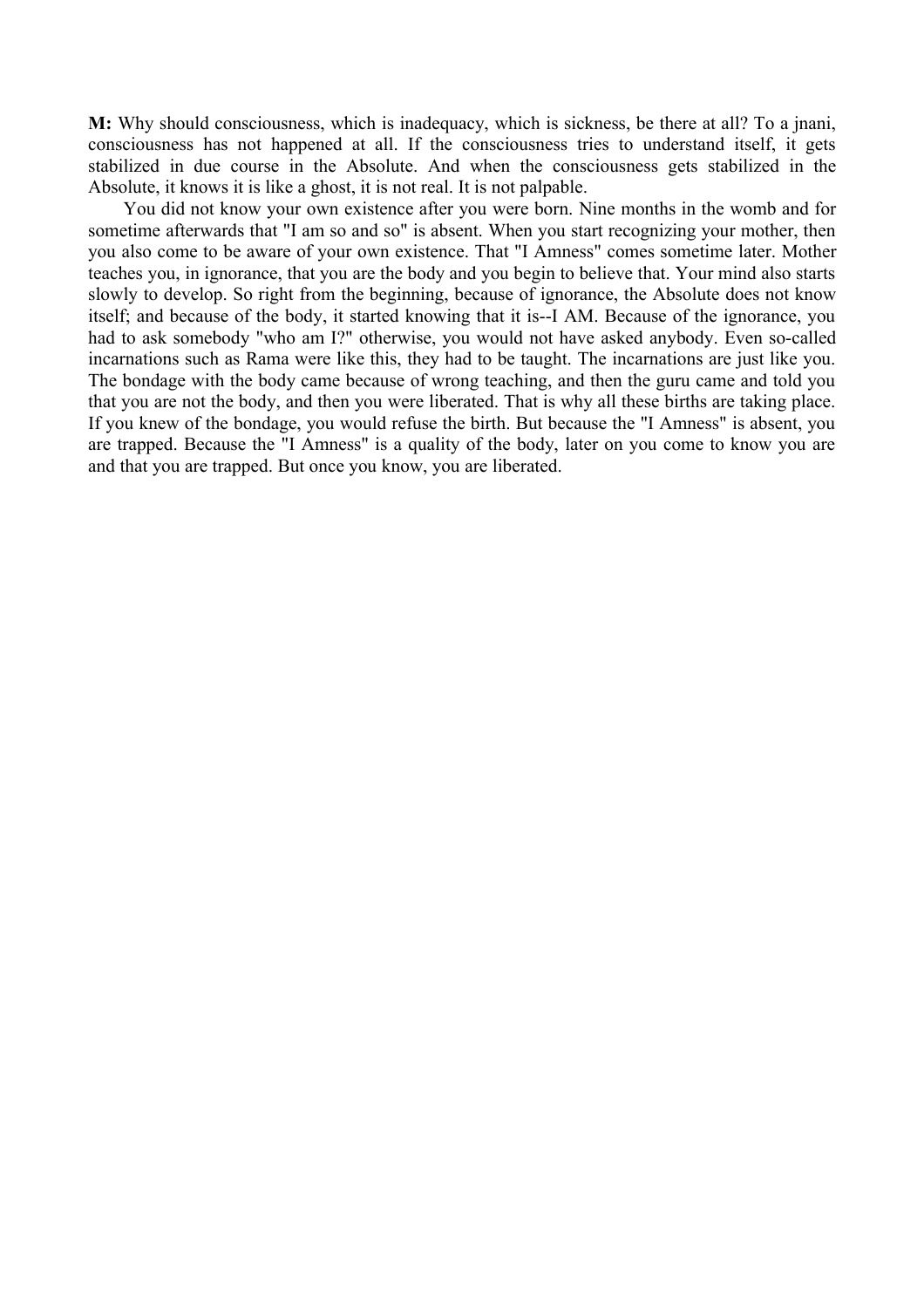### *June 30, 1981*

**Maharaj:** All knowledge is like the son of a barren woman.

Presently there are only beingness and the functioning. The individuality and personality are thrown overboard. There is no personality, so there is no question of birth, life, or death.

What remains is only the consciousness without name or form. There is no individuality at all. The form needs a name, but when both are not there, then the consciousness remains only so long as the body is there, but without any individuality. The body is of as much use now as it was prior to the birth and after the death. How do you know me? You know me only on the acquisition of body form, name and form. Do you really see me as I am? I doubt it.

Now the conclusion is that the unborn is enjoying the birth-principle. That principle that is born took so much time to understand this, and it is the unborn only which prevails. It took so much time for the Self to understand the Self.

We have tied around our necks so many concepts; death, this "I Am", etc. Similarly, concepts of good and evil are unnecessary. We have developed these concepts and are caught in them.

How does one think about the Self knowledge? Do you abide in the Self or in the process do you think of something else as the Self? You are wrapped up and lost in your concepts.

For instance, you have a concept about friendship. How long do you keep your friends? You keep them so long as they are useful to you. So long as a friend is of some benefit to you, that's how long you would like to keep that friendship. Now, how can I actually derive benefit out of a friend? I, as an individual, am not there, so how can there be a question of benefit? Benefit to whom? How can there be a question of friendship at all.

Anybody who comes here can sit. I will allow him to sit for some time, but later on I will say, "You may leave." Why? Because I have no intention or purpose of having any friendship with that person.

Ordinarily, there is some purpose for deriving certain benefits out of an association with another. When you meet someone in friendship, there may be some intention to serve one another. But I have no friends. Even this "I Amness" will not remain as my friend.

I am not able to talk any longer—the spirit is willing but the flesh is weak. Previously I used to welcome people but now I am not in a position to welcome them. They come, they sit and they go by themselves. I cannot even extend my hospitality.

All my knowledge has gone into liquidation. I am unconcerned.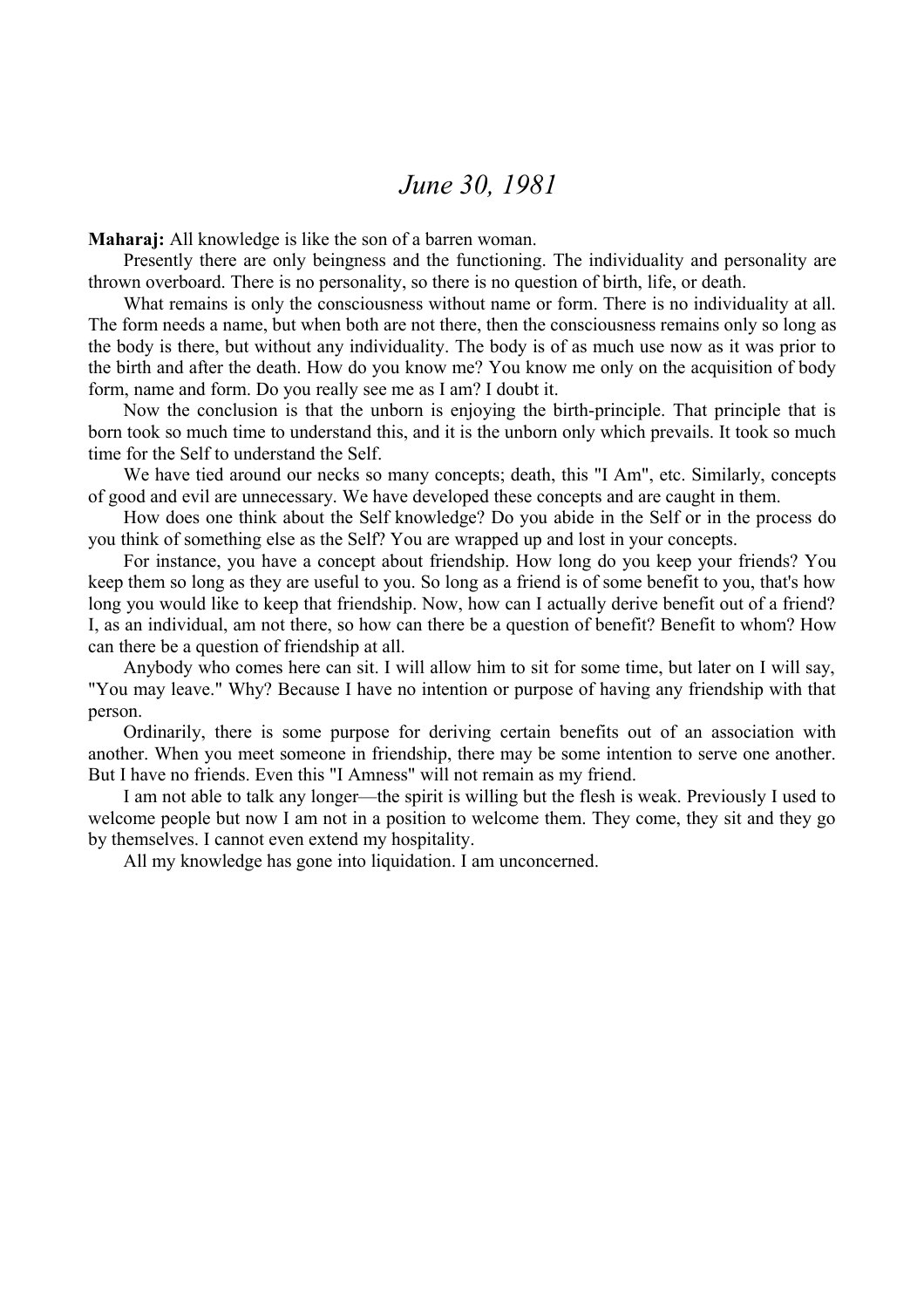## GLOSSARY

*Advaita:* Non-duality. *Adya:* Primordial, original. *Agni:* Fire. *Aham:* I, the ego. *Ajnana:* Ignorance. *Akasha:* Space, the ether. *Ananda:* Bliss, happiness, joy. *Arati:* Divine service performed in early morning or at dusk. *Asana:* Posture, seat. *Ashram:* Hermitage. *Atman:* The Self. *Avatar:* Divine incarnation. *Bhagavan:* God, the Lord. *Bhajan:* Worship. *Bhakta:* Devotee. *Bhakti:* Devotion. *Bija:* Seed, source. *Brahman:* God as creator. *Brahmarandhra:* Opening in the crown of the head, fontanelle. *Buddhi:* Intellect. *Chaitanya:* Consciousness. *Chakra:* Plexus. *Chakrapani:* Shakti, energy. *Chidakash:* Consciousness, space, "I Amness". *Chit:* Universal consciousness. *Chitta:* Mind stuff. *Deva:* Divine Being. *Dhyana:* Meditation, contemplation. *Gayatri:* Sacred Vedic mantra. *Gita:* Song. *Guna:* Attribute, quality born of nature. The three gunas are Sattwa, Rajas and Tamas. *Guru:* Teacher, preceptor. *Hatha Yoga:* Yoga system for gaining control of the physical body and breath. *Hiranyagarbha:* Cosmic intelligence, cosmic mind, cosmic egg. *Isvara or Iswara:* God. *Jagat:* World. *Jagrat:* Waking condition. *Japa:* Repetition of a mantra. *Jiva:* Individual soul. *Jnana:* Knowledge. *Kalpana:* Imagination of the mind. *Kama:* Desire, lust. *Karma:* Action. *Karta:* Doer. *Kosa:* Sheath. *Kriya:* Physical action. *Kumbhaka:* Retention of breath. *Kundalini:* Primordial cosmic energy. *Laya:* Dissolution, merging. *Lila:* Sport, play.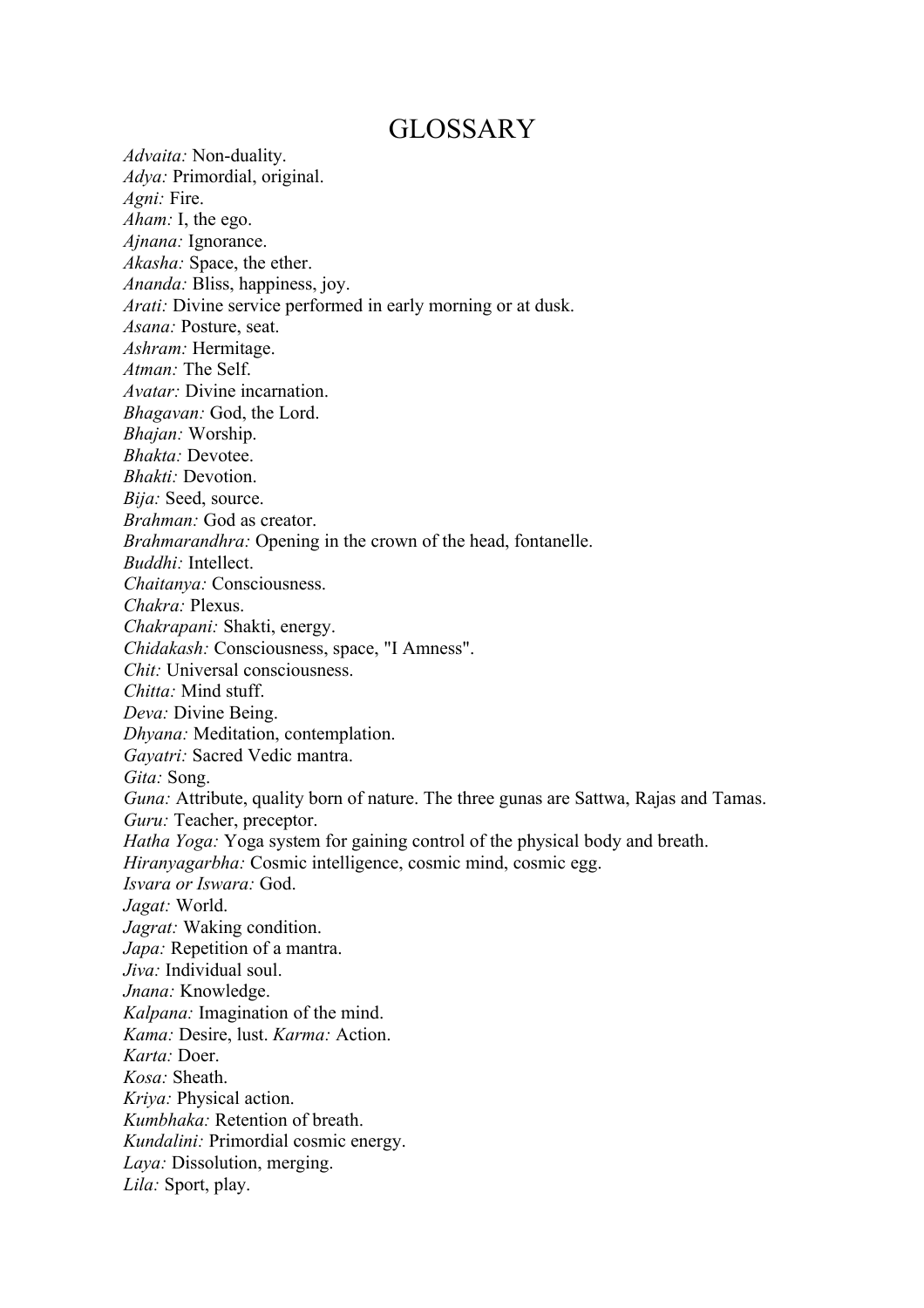*Linga:* Symbol. *Maha:* Great. *Mahakash:* The great space. *Mahesvara:* Great Lord. *Manana:* Constant thinking, reflection, meditation. *Manas:* The thinking faculty, mind. *Manolaya:* Involution and dissolution of the mind into its cause. *Mantra:* Sacred syllable or word or set of words. *Maya:* Veiling and projecting power, the illusive power of Brahman. *Moksha or Mukti:* Liberation, release. *Mouna:* Silence. *Mula:* Origin, root. *Mumukshu:* Seeker after liberation. *Muni:* A sage, an austere person. *Murti:* Idol. *Nama:* Name. *Namarupa:* Name and form, the nature of the world. *Neti-neti:* "Not this, not this," negating all names and forms in order to arrive at the underlying truth. *Nirguna:* Without attributes. *Nirgunabrahman:* The impersonal, attributeless Absolute. *Nirvana:* Liberation, final emancipation. *Niskama:* Without desire. *Para:* Supreme, other. *Parabrahman:* The Supreme Absolute. *Prajna:* Consciousness, awareness. *Prakriti:* Original, uncaused cause of phenomenal existence. *Pralaya:* Complete merging. *Prana:* Vital energy, life breath. *Prema:* Divine love. *Puja:* Worship. *Purna:* Full, complete, infinite. *Purusha:* The Self which abides in the heart of all things. *Rajas:* Passion, restlessness, one of the three aspects of cosmic energy or gunas. *Sadhaka:* Spiritual aspirant. *Sadhana:* Spiritual practice. *Sadhu:* Pious or righteous person. *Saguna Brahman:* The Absolute conceived of as endowed with qualities. *Sakti or Shakti:* Power, energy, force. *Samadhi:* Oneness, when the self merges into the Self. *Samsara:* The worldly life. *Samskara:* Mental impression. *Sankalpa:* Thought, desire, imagination. *Sat-Chit-Ananda:* Existence-Knowledge-Bliss. *Sat-Guru:* Inner Self. *Satsang:* Association with the wise. *Sattva or Sattwa:* Light, purity, being, existence, one of the three gunas. *Shastra:* Scripture. *Siddha:* A perfected being. *Siddhi:* Psychic power. *Sloka:* Sacred verse.